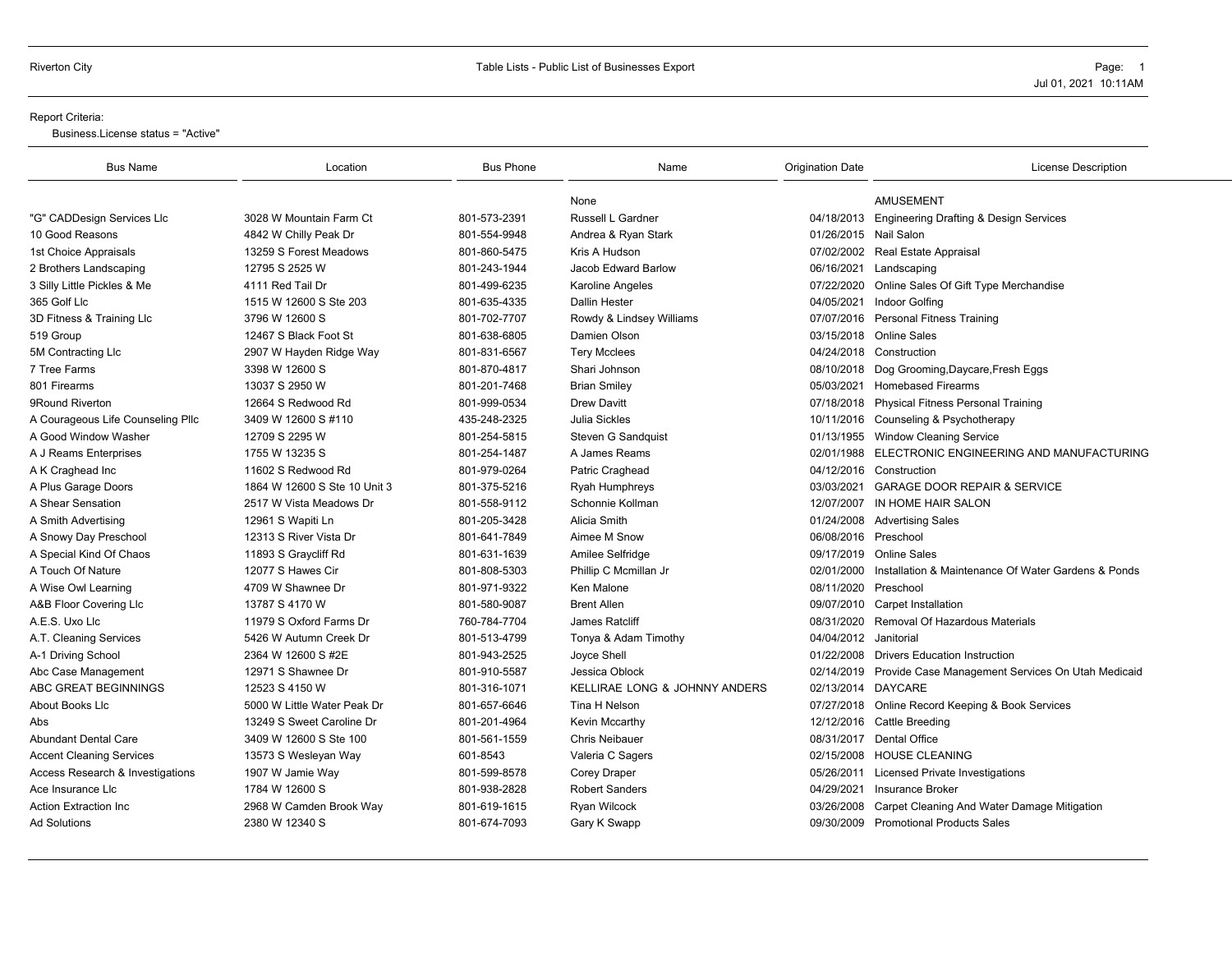# Riverton City **Table Lists - Public List of Businesses Export** Page: 2

| <b>Bus Name</b>                       | Location                      | <b>Bus Phone</b> | Name                                  | <b>Origination Date</b> | <b>License Description</b>                        |
|---------------------------------------|-------------------------------|------------------|---------------------------------------|-------------------------|---------------------------------------------------|
| <b>ADB Management</b>                 | 3866 W Young Lucerne Cir      | 801-654-0909     | Angela Backman                        |                         | 07/30/2020 Bookkeeping                            |
| <b>ADB Trucking LIc</b>               | 3866 W Young Lucerne Cir      | 801-918-4085     | Angela Backman                        |                         | 07/30/2021 Hauling Dirt                           |
| Adelheids Mountain Corp               | 2619 W Vista Meadows Dr       | 801-834-8559     | Heidi E Jensen                        |                         | 04/09/2015 Contracted Customer Service            |
| Administrative Assistants LIc         | 3957 W Red Tail Dr            | 801-548-0983     | Darren Cardwell                       | 09/12/2019              | <b>Consulting/Strategic Analysis</b>              |
| Advance Auto Parts #7933              | 12583 S 2200 W                | 801-308-8164     | <b>General Parts Distribution LIc</b> | 10/04/2017              | Retail/Wholesale Auto Parts & Accesories          |
| Advanced Mechanical Contractors Inc   | 1326 W Bison Dr               | 801-598-7622     | <b>Blaine Adderley</b>                | 08/27/2007              | Hvac                                              |
| Advanced Medical Coding & Billing Inc | 12172 S Margaret Park Dr      | 801-561-8398     | Alisa Anderson                        | 05/26/2006              | Coding & Billing Services                         |
| <b>Advanced Trucking Llc</b>          | 4082 W Red Tail Dr            | 801-898-3865     | <b>Brandon Martinez</b>               |                         | 01/27/2014 Transport Topsoil, Sand & Gravel       |
| Advantage Insurance Agency Llc        | 12107 S Petersenbluff Dr      | 801-604-5658     | Darren Gibson                         | 09/28/2007              | Health Insurance Management                       |
| <b>Aerial Dronamics Llc</b>           | 11712 S Tattered Angel Cv     | 801-488-2222     | Craig & Stephanie Darrow              | 10/05/2017              | Aerial Drone, Still & Video Photography           |
| Aerie Properties Llc                  | 3343 W Merryvale Cir          | 801-971-6514     | Brandon & Thamsin Kuder               |                         | 12/30/2015 Buying & Selling Real Estate           |
| Affordable Laptops                    | 12125 S Redwood Rd            | 801-231-6762     | Jason Graffis                         |                         | 09/01/2011 Computer Service                       |
| Affordable Tile & Stone               | 13367 S 3300 W                | 801-699-6067     | <b>Guy P Nuttall</b>                  |                         | 03/22/2017 Tile & Stone Installation & Repair     |
| <b>After Hours Medical</b>            | 13348 S Market Center Dr #100 | 801-260-1919     | Rachot Vacharothone                   | 01/16/2015              | <b>Urgent Care Clinic</b>                         |
| <b>Ahlstrom Electrical Services</b>   | 13546 S Moose Ridge Cir       | 801-652-0770     | Joe Ahlstrom                          |                         | 10/02/2006 Electrical Contractor                  |
| Aim Quality Flooring Installation Llc | 4437 W Black Canyon Rd        | 879-3053         | Marco O Jimenez                       | 10/14/2008              | <b>Flooring Installation</b>                      |
| Airlock Llc                           | 3334 W Sunny Acres Dr         | 801-382-9796     | Shawn Bodily                          | 04/24/2018              | <b>Energy Efficiency Services</b>                 |
| AJ & Company Store Llc                | 2889 W Hayden Ridge Way       | 801-391-0755     | Amber Nelson                          |                         | 08/13/2018 Online Sales                           |
| AKD Inc                               | 13324 S Heritage Farm Cv      | 801-792-7403     | Austin K Day                          | 02/14/2008 Sales        |                                                   |
| A'la Board                            | 12033 S Amour Cir             | 801-671-0209     | <b>Marianne Howard</b>                | 11/13/2007              | <b>Home Based Business</b>                        |
| Alan C Baugh DMD PC                   | 4019 W 12600 S #210           | 801-253-6460     | Alan C Baugh                          | 10/02/2006              | Orthodontic                                       |
| Alder Remodeling & Landscaping        | 2767 W 12600 S                | 801-558-8336     | Darren Alder                          |                         | 03/28/2011 Landscaper                             |
| All American Contractors              | 4923 W Chilly Peak Dr         | 801-403-0897     | <b>Adrian Brewer</b>                  | 02/04/2021              | General Contractor                                |
| All American Home Repair              | 4923 W Chilly Peak Dr         | 801-403-0897     | <b>Adrian Brewer</b>                  | 08/20/2018 Handyman     |                                                   |
| All Around Repair Llc                 | 3742 W Bryce Canyon Dr        | 801-636-4416     | <b>Brian Davis</b>                    | 12/05/2012 Handyman     |                                                   |
| All Aspects Remodeling Inc            | 12265 S 1860 W                | 801-558-3618     | Joseph Bell                           |                         | 09/29/2014 Window & Door Replacement              |
| All Decked Out Inc                    | 3072 W Lastrada Way           | 801-750-0365     | Jason Miller                          | 02/15/2007              | Construction                                      |
| All Kindz Logistics Llc               | 5013 W Cave Peak Dr           | 801-508-4917     | John Phiri                            | 07/31/2019              | Trucking                                          |
| All Pest - Pest Control Inc           | 1379 W Cancun Way             | 801256-3323      | <b>Charlene Gilbert</b>               |                         | 11/30/2006 Pest Control                           |
| All Rite Products Inc                 | 11951 S 3250 W                | 801-253-7523     | Travis & Stacey Gate                  | 01/28/2019              | Online Sales                                      |
| All Stitched Up                       | 1955 W Western Charm Dr       | 801-755-7854     | Melinda Jo Evans                      | 10/30/2014              | Quilting, Embroidery Etc                          |
| All Wire Electric Llc                 | 12459 S 3240 W                | 801-755-6877     | <b>Russel Sorenson</b>                |                         | 01/11/2016 Electrical Contractor                  |
| Allbottledup Massage & Wellness       | 12569 S 2700 W Ste B102       | 801-910-4979     | Vannaphone Hoang                      |                         | 03/11/2021 Therapeutic Massage & Wellness         |
| Allem Service & Consulting Llc        | 12557 Elm Meadows Rd          | 801-446-0462     | Joseph M Allem                        | 12/01/2004              | <b>Computer Service &amp; Consulting</b>          |
| Alley Systems Llc                     | 3162 W Elmwood Dr             | 801-253-0904     | <b>Christopher Dalley</b>             | 03/03/2006              | Internet Commerce                                 |
| All-Pro Stone & Tile                  | 1462 W Brunello Dr            | 385-299-3808     | <b>Christopher Norris</b>             | 05/28/2021              | <b>Flooring Installation</b>                      |
| Allred Communications & Consultation  | 12171 S 2795 W                | 801-209-3655     | Ken S Allred                          | 03/16/2015              | SALES & PUBLISHING CONSULTANT                     |
| Alpha Investment Properties           | 2432 W Victorian Dr           | 801-699-3195     | Patrick A Marino                      |                         | 02/01/2004 MANAGE REAL ESTATE & PERSONAL PROPERTY |
| Alpha Systems Corp                    | 2869 W 12075 S                | 801-455-7724     | Robert L May                          |                         | 12/28/2012 Consulting/Sales                       |
| Alphabe Us Llc                        | 12899 S Tortoise Ln           | 385-251-3360     | Phuong Chau                           | 07/09/2020              | Confectionery & Wood Trading                      |
| Alpine Enterprises Inc                | 12273 S Margaret Rose Dr      | 801-253-2102     | Sherman B Jensen                      |                         | 08/30/2007 Painting Contractor                    |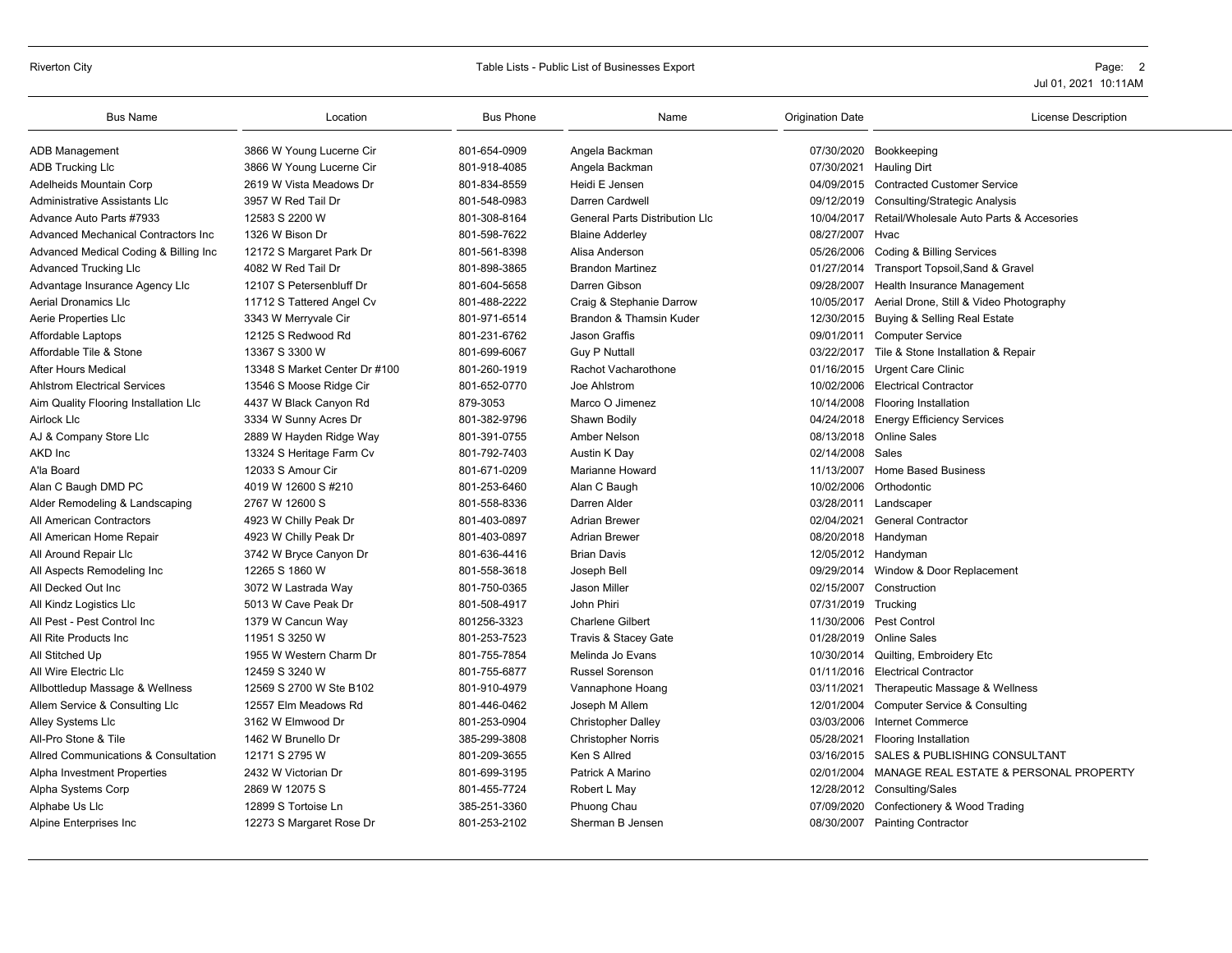### Riverton City **Subset Contains a Container Contains Contains Contains a Contains Contains Contains a Contains Contains a Contains a Contains a Contains a Contains a Contains a Contains a Contains a Contains a Contains a Co**

| <b>Bus Name</b>                       | Location                   | <b>Bus Phone</b> | Name                        | <b>Origination Date</b> | <b>License Description</b>                                  |
|---------------------------------------|----------------------------|------------------|-----------------------------|-------------------------|-------------------------------------------------------------|
| Al's Yard Service Llc                 | 1431 W 11775 S             | 801-253-8819     | Alberto & Wansa Solorio     |                         | 02/11/2015 Landscape Maintenance                            |
| Altabank                              | 2691 W 12600 S             | 801-316-4610     | Sam Taylor                  | 03/19/2007              | Banking                                                     |
| Alven Gines Drywall Llc               | 2302 W 12175 S             | 801-254-4153     | <b>Alven Gines</b>          |                         | 09/01/1997 Drywall Contractor                               |
| Alvey Heating & Air Conditioning Inc  | 5533 Autumn Heights Dr     | 801-230-9028     | <b>Kenneth Alvey</b>        | 07/01/2004              | Retrofit Of Hvac Equipment                                  |
| Am Pm Security Llc                    | 1344 W Stone Ridge Ln      | 801-888-5237     | Norman Larsen               | 10/05/2020              | <b>Concrete Sales</b>                                       |
| America First Credit Union/Wal-Mart   | 13502 S Hamilton View Dr   | 801-627-0900     | American First Credit Union | 05/21/2008              | <b>Financial Institution</b>                                |
| American Batsmith Llc                 | 13738 S Glen Laurel Rd     | 801-971-4608     | Jacob E Huff                | 09/28/2018              | Manufacture Wood Baseball Bats                              |
| American Building Maintenance Corp    | 12857 Goshute Dr           | 801-739-1081     | Wagner Luis Ribeiro Jr      | 01/11/2011              | <b>Building Maintenance Corp</b>                            |
| American Curb Cut Inc                 | 12472 S 3670 W             | 801-264-4956     | <b>Kody Pierce</b>          | 04/02/2021              | <b>Concrete Cutting</b>                                     |
| American Dance Academy                | 12447 S Crossing Dr #10    | 801-828-8402     | Michelle Peterson           | 09/13/2007              | Dance Studio                                                |
| American Excavating Inc               | 2364 W 12600 S Ste F2      | 801-688-4434     | <b>Scott Bequette</b>       | 02/27/2018 Excavating   |                                                             |
| American Expression Dance Llc         | 3926 W 13400 S             | 801-571-0281     | Anne Weichers               |                         | 06/03/2016 Dance Studio                                     |
| American Repair                       | 3436 W 13400 S             | 801-254-2566     | <b>Merrill Kunz</b>         | 05/01/2001              | Misc Repair                                                 |
| American Royal Services Llc           | 3067 W 12825 S             | 801-523-2508     | Juleta Geiszler             | 02/01/2004              | <b>Janitorial Services</b>                                  |
| Amg Editions Group Llc                | 4828 W Dragonfly Ln #208   | 801-889-0723     | Adriano Marquez             | 06/30/2021              | Production Of Magazines, Sale Of Advertising                |
| Amp Security Llc                      | 1261 S 820 E               | 801-734-7000     | Dave Bolen                  |                         | 09/26/2016 Selling, Installing & Servicing Security Systems |
| Amp Security Llc                      | 1261 S 820 E               | 801-734-7000     | Dave Bolen                  | 09/26/2016              | <b>INTINERANT LICENSE</b>                                   |
| Amy Bennion PHotography               | 2322 W 13190 S             | 801-631-7838     | Amy Bennion                 |                         | 02/05/2008 Photography                                      |
| Amy's Home Daycare                    | 3703 W Bryce Canyon Dr     | 801-520-4263     | Amy Burns                   |                         | 08/26/2013 Home Daycare                                     |
| AMZ Prima Llc                         | 13106 S Blaze Ct           | 801-244-1008     | <b>Randon Purcell</b>       | 04/07/2021              | <b>Online Sales</b>                                         |
| An Dragan Ceilteach Irish Dancers Inc | 1601 W 12800 S             | 801-604-5531     | Liesl Allred                | 06/28/2006              | Dance Studio (Office Only)                                  |
| Anderson Enterprise Group Llc         | 13784 S 4170 W             | 801-541-0119     | Jeffrey D Anderson          |                         | 10/01/2009 Consulting Company                               |
| Andrus Plumbing                       | 2087 W 13220 S             | 801-566-2126     | <b>Shawn Andrus</b>         | 04/26/2005 Plumbing     |                                                             |
| Angela Butterfield                    | 1931 W Jamie Wav           | 801-450-2740     | Angela Butterfield          | 06/01/1997              | Preschool                                                   |
| Animated Muscle & Performance         | 12842 S Tortoise Ln        | 801-979-2608     | <b>Brian Bell</b>           | 02/23/2021              | Online Coaching & Personal Training                         |
| Anita B Ross                          | 1881 W Rips Ct             | 801-518-2292     | Anita B Ross                | 05/03/2007              | Insurance                                                   |
| Anne Toller Photography               | 3209 W 11925 S             | 520-977-6840     | Anne Toller                 | 03/11/2021              | Photography                                                 |
| Anni Adams Reiki Llc                  | 12116 S Spring Wheat Cir   | 801-541-9082     | <b>Courtney Ann Adams</b>   |                         | 03/29/2018 Reiki Spiritual Healing                          |
| <b>Annie's Quilts</b>                 | 5544 W Autumn Heights Dr   | 801-254-1886     | Lori Ann Seidel             |                         | 01/01/2003 Custom Quilting                                  |
| Anser-Fone Inc                        | 11712 S 1430 W             | 801-984-4664     | Craig N Darrow              | 10/10/2019              | <b>Telephone Answering Service</b>                          |
| Antebellum Bakery Llc                 | 2026 W 12190 S             | 801-842-1785     | Anna Turner                 | 04/17/2019              | <b>Bakery (Primarily Cheesecakes)</b>                       |
| Anthony Banks Machinery Inc           | 12229 S Petersenbluff Dr   | 801-560-3311     | <b>Anthony Banks</b>        |                         | 02/10/2014 Sell Heavy Equipment                             |
| Anvil Custom Printing & Design Llc    | 13947 S Lookout Peak Dr    | 801-210-0298     | Daniel Meservy              | 03/25/2016              | In-Home Graphic/Logo Design & T-Shirt Screen Printing       |
| Anytime Goods Llc                     | 11933 S Kings Crossing Way | 801-680-6601     | Casey Austin Smith          |                         | 07/07/2016 Internet Sales                                   |
| Apex Canine Llc                       | 2855 W Golden Meadow Dr    | 801-310-3782     | Joseph S Tomsich            | 06/30/2021              | Dog Training                                                |
| <b>Apex Land Surveyors</b>            | 1886 W Rips Ct             | 801-302-3343     | Gary Wier                   |                         | 07/09/2020 Land Survey                                      |
| Appraisal Management Of Utah Llc      | 1967 W Bamberger Dr        | 801-649-4324     | Derek White                 |                         | 12/05/2018 Real Estate Appraisal                            |
| Appraising Value Llc                  | 2098 W Glen Ave            | 801-641-7816     | <b>Mark A Holderness</b>    |                         | 08/22/2016 Personal Property Appraisal                      |
| <b>Aptive Environmental</b>           | Riverton                   | 801-562-2847     | <b>Vess Pearson</b>         |                         | 05/22/2018 Pest Control Soliciting                          |
| <b>Aptive Environmental</b>           | Riverton                   | 801-562-2847     | <b>Vess Pearson</b>         |                         | 05/22/2018 INTINERANT LICENSE                               |
| Arbor Day Nursery                     | 2767 W 12600 S             | 801-446-8457     | Darren Alder & Jesse Alder  |                         | 12/05/2006 Wholesale Nursery                                |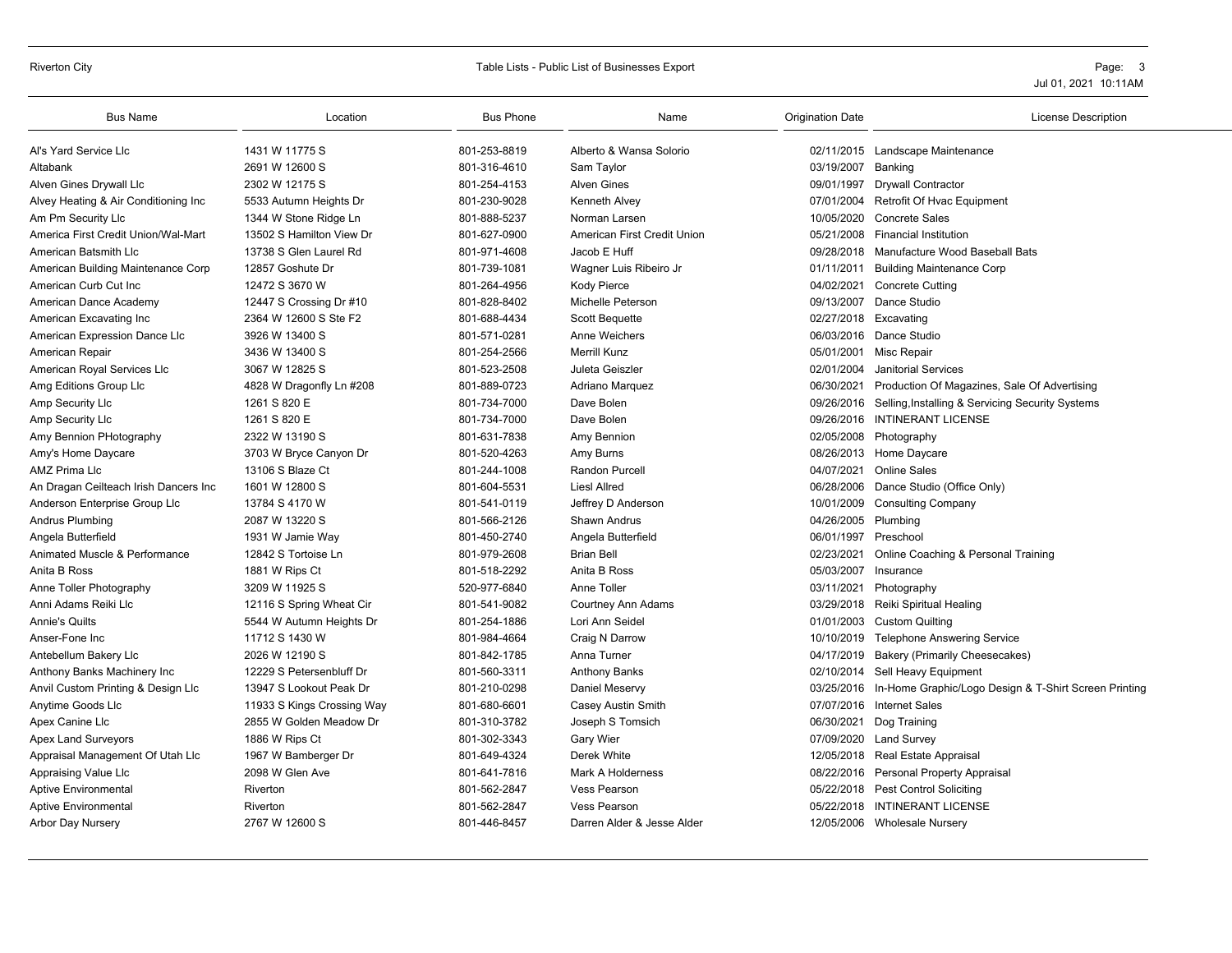# Riverton City **Table Lists - Public List of Businesses Export** Page: 4

| <b>Bus Name</b>                                               | Location                         | <b>Bus Phone</b> | Name                                | <b>Origination Date</b> | <b>License Description</b>                                  |
|---------------------------------------------------------------|----------------------------------|------------------|-------------------------------------|-------------------------|-------------------------------------------------------------|
| Arby's/D & K Foods                                            | 1731 W 12600 S                   | 801-446-9300     | Dave Hancock                        |                         | 07/01/1997 Fast Food Restaurant                             |
| <b>ARC Electric INC</b>                                       | 12459 S 3240 W                   | 801-755-6877     | <b>Russel Sorenson</b>              | 07/01/2017              | <b>Electrical Contractor</b>                                |
| Arcadia Properties Llc                                        | 13084 S Riverbendview Cv         | 801-699-1221     | John W Walker                       |                         | 11/07/2016 Land Development                                 |
| Archibald Remodeling Llc                                      | 11973 S 2800 W                   | 435-230-4184     | <b>Taylor Archibald</b>             |                         | 02/22/2019 REMODELING                                       |
| Arctic Circle - Riverton                                      | 12555 S 1300 W                   | 801-253-1655     | Arctic Circle Restaurants Inc       | 03/01/1999              | <b>Fast Food Restaurant</b>                                 |
| Armstrong Builders Inc                                        | 2971 W 13680 S                   | 801-671-2608     | Daniel Goodrich                     | 05/08/2007              | Construction                                                |
| Arsenal Alliance Soccer Club                                  | 12432 S Meadow Spring Ln         | 801-906-3161     | Utah Soccer Alliance                | 11/07/2019              | Sports Training & Exhibition of Sports                      |
| Art Of The Heart Tattoo Llc                                   | 3673 W 13400 S Ste D             | 801-739-8282     | Faith Byrd                          |                         | 02/23/2021 Tattoo & Piercings                               |
| Ashley Petersen Hair                                          | 3047 W Sanborn Dr                | 801-557-1097     | Ashley Petersen                     | 03/28/2019              | Hair Salon                                                  |
| Aspen Spring Counseling Llc                                   | 1291 W 12600 S Ste 103           | 801-414-5039     | Gaykle Reschke                      | 10/01/2020              | Mental Health Out Patient Counseling                        |
| Aspen Vista Homes                                             | 12432 S Andreas St               | 801-556-9922     | Jeff Jeppson                        | 09/08/2014              | <b>General Contractor</b>                                   |
| AT & T Authorized Retailer                                    | 4534 W Partridgehill Ln          | 801-451-5993     | Laren Whiddon - CFO                 | 10/05/2018              | <b>RETAIL STORE</b>                                         |
| At Home Veterinary Care                                       | 2474 W 12040 S                   | 801-205-4404     | <b>Brett Ellis Packer</b>           | 02/28/2012              | Mobile Veterinary House Call Practice                       |
| Athena Medical Device Consulting Llc                          | 12246 S Hill Cir                 | 801-419-5949     | Kerrie Hamblin                      |                         | 11/26/2019 Healthcare Technology Consulting                 |
| <b>Aticus Travel Llc</b>                                      | 2042 W Kimber Ln                 | 801-449-1054     | Rebecca Glathar                     | 09/05/2019              | <b>Group Tours</b>                                          |
| <b>Atkinson Electrical Services Llc</b>                       | 12699 S Dunhammer Dr             | 801-916-0388     | John Phillip Atkinson               | 03/03/2011              | Installation Of Electrical Services                         |
| <b>Attain Consulting</b>                                      | 2429 W 13235 SO                  | 720-838-7838     | John Nielson                        | 04/05/2011              | Provides Enterprise Class Sales Process Consulting Services |
| Auberine Kitchen                                              | 4554 W Partridge Ln              | 801-890-1038     | Elcio Zanatta                       | 01/16/2020              | Restaurant                                                  |
| Aunty's Hawaiian Kitchen                                      | 12523 S 4150 W                   | 385-302-6115     | Jennifer Frandsen                   | 05/07/2020              | <b>Food Truck</b>                                           |
| Auralcare Hearing Centers Of America                          | 2364 W 12600 S Ste D             |                  | Dave Larsen                         |                         | 06/10/2016 Hearing Testing & Sale Of Hearing Aids           |
| Auria Design Co                                               | 11763 S King Midas Ct            | 801-917-0689     | Marissa Richardson                  | 03/11/2020              | <b>Florals Design</b>                                       |
| Auto Menders Holdings Llc                                     | 12304 Lampton View Dr            | 801-201-7372     | <b>Greg Stevens</b>                 | 06/28/2006              | Holding Company For Rental Property                         |
| AutoCorrect Llc                                               | 2150 W Gregory Ave               | 385-368-2093     | <b>Derrick Stokes</b>               | 02/11/2021              | <b>Mobile Mechanic</b>                                      |
| Autogate Plus Llc                                             | 3012 W 13400 S                   | 801-330-4755     | <b>Tamara Ewell</b>                 | 08/29/2007              | Anything Related To Gates Or Fencing                        |
| Autozone #3766                                                | 1909 W 12600 S                   | 901-495-8813     | Auto Zone Parts Inc                 |                         | 11/14/2012 Retail Auto Parts & Accessories                  |
| AV Nail Spa Riverton Llc                                      | 4654 W Kestrel Range Rd Ste A139 | 513-882-2352     | Thanh Lan Do                        | 03/08/2019              | Nail Salon                                                  |
| Avenel Lawn & Landscape                                       | 1906 W 13035 S                   | 801-949-6427     | Alan M Capriotti                    | 03/26/2008              | Lawn Service & Maintenance                                  |
| Awnings Plus Inc                                              | 1718 W Hamilton Dr               | 801-560-5347     | <b>Tim Fishnick</b>                 | 08/31/2005              | <b>General Contractor</b>                                   |
| <b>Azhar Enterprises Llc</b>                                  | 1605 W 12600 S                   | 801-446-9160     | Tajila Mullahkhel                   | 05/25/2017              | <b>Tobacco Sales</b>                                        |
| B & B Insurance Inc                                           | 5069 W 13400 S #300              | 801-253-1290     | Dennis Barlocker Or Blake Barlocker | 02/24/2009              | <b>Insurance Sales</b>                                      |
| B & C Consulting & Design                                     | 3941 W Deer Mountain Dr          | 801-699-9094     | <b>Calvin Ninow</b>                 | 06/16/2021              | Consultation & Design Work For Flooring                     |
| B & H Property Management & Maintena 11848 S Doves Landing Dr |                                  | 801-403-5493     | <b>Michael Hale</b>                 | 05/17/2021              | General Handyman & Landscaping Care                         |
| <b>B C Builders Inc.</b>                                      | 3308 W Hayden Ridge Way          | 801-509-0757     | <b>Brett Candalot</b>               | 02/04/2020              | <b>General Contractor</b>                                   |
| <b>B P Inspections Inc</b>                                    | 3134 W Durham Woods Way          | 801-633-1903     | <b>Ben Palmer</b>                   |                         | 04/09/2019 Home Inspections                                 |
| <b>B3 Fabrication</b>                                         | 12172 S 2845 W                   | 801-879-2562     | <b>Russell Brimley</b>              | 06/18/2021              | Metal Work                                                  |
| <b>BA Hessing Investments</b>                                 | 12313 S Huron Rd                 | 801-389-6184     | <b>Brian Hessing</b>                | 07/01/2020              | Deodorizing & Scent Branding Commercial Businesses          |
| <b>Balanced Chiropractic</b>                                  | 2464 W 12600 S Ste 110           | 801-477-7222     | Jeffrey S Jensen                    | 11/09/2011              | Chiropractic Office                                         |
| <b>Balancing Words Llc</b>                                    | 5162 W Cloudywing Way            | 801-598-5589     | Shanda Cottam                       |                         | 03/28/2016 Editing Services For Authors                     |
| <b>Ballistics Alliance Llc</b>                                | 1246 W Sirmingo Way              | 801-209-1782     | Ronald Holland                      | 01/21/2021              | <b>Firearms Sales</b>                                       |
| <b>Baltazar Fine Foods Sales</b>                              | 12940 S 1785 W                   | 989-390-8791     | <b>Terrance Baltazar</b>            | 09/26/2019              | Manufacturer Sales Representative                           |
| <b>Bam Custom Remodeling</b>                                  | 13480 S 2200 W                   | 801-450-4493     | Jesse Carranza                      |                         | 01/03/2019 Remodeling                                       |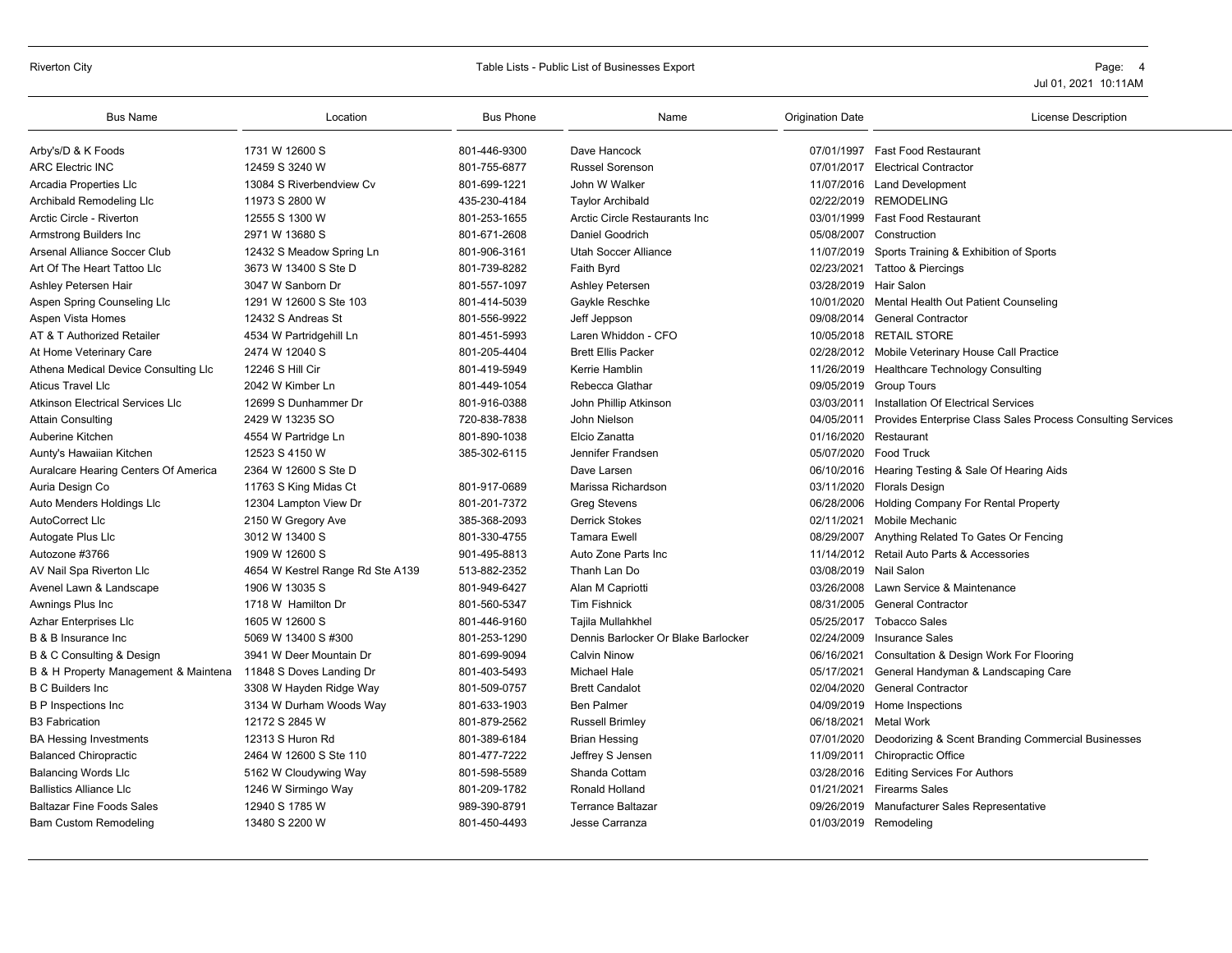#### Riverton City **School City** City Constants and Table Lists - Public List of Businesses Export **City** Page: 5

| <b>Bus Name</b>                        | Location                   | <b>Bus Phone</b> | Name                            | <b>Origination Date</b> | <b>License Description</b>                                            |
|----------------------------------------|----------------------------|------------------|---------------------------------|-------------------------|-----------------------------------------------------------------------|
| Bank Of American N.A.                  | 4573 W Partridge Hill Ln   | 303-875-6364     | <b>Brett Sterkel</b>            | 12/23/2019 Banking      |                                                                       |
| <b>Bank Of The West</b>                | 12572 S Creek Meadow Rd    | 801-966-3333     | <b>Bank Of The West</b>         | 04/13/2009 Banking      |                                                                       |
| Barlow's Landscaping & Snow            | 12161 S Field Downs        | 801-254-1530     | <b>Jack Barlow</b>              | 02/01/2000              | Landscaping & Property Maintenance                                    |
| Barracuda Investments Llc              | 12555 S Pasture Rd         | 801-953-4171     | Janae Gardner                   | 07/17/2018              | Carwash                                                               |
| Barton Sloan Pediatric Dentistry       | 4013 W 13400 S             | 385-210-1000     | Barton R Sloan DMD              |                         | 06/09/2016 Pediatric Dentistry                                        |
| Basin Masonry Inc                      | 13711 S Linda Marie Ln     | 801-302-3021     | Tammy Guerrero                  | 09/03/2010              | Masonry                                                               |
| <b>Batch Baked Goods Lic</b>           | 3693 W 13400 S             | 801-310-4595     | <b>Scott Weiss</b>              | 11/13/2020              | Bakery Selling Cookies & Cinnamon Rolls                               |
| Bautifully Said Speech Therapy Llc     | 2327 W Stephen Ln          | 801-759-1092     | Kimberly Erickson               | 07/03/2019              | Speech/Language/Literacy Services                                     |
| <b>BBD Riverton UT LIC</b>             | 12535 S Rhetski Ln         | 801-253-8001     | Sue Lynn Wong                   |                         | 07/19/2018 Family Restaurant                                          |
| <b>BBP Performance</b>                 | 3718 W 11970 S             | 801-446-1466     | Daniel Birch                    | 03/01/2004              | Auto Accessories Sales                                                |
| <b>BC Products Llc</b>                 | 2316 W Donna Rae Cir       | 801-694-9594     | Vaughn Schoenfeld               | 02/23/2018              | Online Sales                                                          |
| <b>BD Locher Lc</b>                    | 4488 W Black Canyon Rd     | 801-971-2353     | <b>Brian Locher</b>             |                         | 07/18/2014 Real Estate Appraisals                                     |
| <b>Be Seen Promotions</b>              | 3097 W 13640 S             | 801-599-0312     | <b>Tiffenie Lavery</b>          |                         | 12/06/2006 Producer Of Promotional Products & Pad Printing            |
| <b>Beaches Riverton Llc</b>            | 1817 W 12600 S             | 801-701-0246     | <b>Samuel Dallin</b>            |                         | 04/04/2018 Tanning Salon                                              |
| Beacon Counseling & Consulting         | 5278 W Shaggy Peak Dr      | 801-317-9004     | <b>Kristal James</b>            |                         | 09/10/2018 Telemental Health                                          |
| Beans & Brews Coffee Hous              | 1481 W 12600 S             | 801-890-0302     | Arabica Llc                     |                         | 06/19/2015 Specialty Coffee House                                     |
| Beans & Brews/Diakonos                 | 3956 Innovations Dr Ste A  | 801-253-6833     | Rick & Angela Thomas            | 05/26/2006              | <b>Specialty Coffee House</b>                                         |
| Bear Mountain Flooring Llc             | 4919 W Cave Peak Dr        | 801-558-5001     | Jeremy Watson                   |                         | 12/11/2019 Flooring Installation                                      |
| <b>Bear River Converters Llc</b>       | 1897 W 12775 S             | 801-514-3327     | Anna Millsap                    |                         | 01/04/2006 Wholesale Dist Of New & Used Catalytic Converters & Access |
| Bear-O-Care                            | 2464 W 12600 S Ste 180     | 801-419-4731     | Michael M Braga                 |                         | 01/25/2016 Daytime Facility For Adults With Multiple Disabilities     |
| <b>Beautiful Wedding Announcements</b> | 2120 W 12600 S Ste C       | 801-254-2778     | Adrian Lyn Talley               | 11/20/2013              | Wedding Announcements Design & Full Service Printing                  |
| <b>Beaver Valley Hospital</b>          | 3419 W 12600 S             | 801-693-3900     | <b>Beaver Valley Hospital</b>   |                         | 05/07/2019 Skilled Nursing Facility                                   |
| Bee In My Bonnet Co                    | 2955 W 13200 S             | 801-865-8568     | Kerry & Lori Holt               | 10/02/2013              | <b>Online Quilt Pattern Sales</b>                                     |
| Beehive Comprehensive Clinic Inc       | 3409 W 12600 S Ste 230     | 801-252-6116     | Heidi Vawdrey                   | 09/28/2020              | Family Practice Clinic/Mental Health Services                         |
| Beehive Cruise & Travel                | 12146 S 4000 W             | 801-884-3418     | <b>Vickie Pearson</b>           |                         | 09/01/2002 Cruise Travel Planning                                     |
| Beehive Homes Of Riverton              | 12524 S Doreen Dr          | 801-253-2237     | Juan M Hernandez                | 08/28/2017              |                                                                       |
|                                        |                            |                  |                                 |                         | <b>Assisted Living Facility</b>                                       |
| Beehive Leather Goods Llc              | 13043 S 2950 W             | 801-300-1470     | <b>Taylor Williamson</b>        | 05/06/2021              | <b>Online Retail</b>                                                  |
| <b>Beehive Networks</b>                | 12766 S Old Fort Dr        | 801-330-3919     | <b>Bryan Elliott</b>            | 02/28/2017              | Telecommunications Installation                                       |
| <b>Behavioral Health Billing</b>       | 4849 W Spirit Lake Cir     | 702-701-3117     | Kyle Peterson                   | 08/20/2018 Billing      |                                                                       |
| Behaviorist Inc                        | 2491 W Oquirrh View Dr     | 801-712-7204     | Jared Swenson                   | 03/16/2020              | <b>Software Service</b>                                               |
| Behind The Name Designs Llc            | 5222 W Elk Horn Peak Dr    | 801-598-1004     | Katie Pirraglio                 | 04/27/2021              | Custom Home Decor & Apparel                                           |
| <b>Bennion Automotive</b>              | 12922 S 1700 W             | 801-254-3879     | Reginald W Bennion              | 01/01/1988              | Auto Repair                                                           |
| <b>Berrett's Blossoms</b>              | 2762 W 12600 S #4          | 801-254-3643     | David H Berrett                 |                         | 05/01/2017 Retail Floral                                              |
| Beyond Revs Pro Shop                   | 3693 W Meadow Spring Ln    | 801-523-0140     | Kenneth Morley                  | 12/12/2014              | <b>Bowling Pro Shop</b>                                               |
| Big Brothers Big Sister Of Utah        | 1605 W 12600 S             | 801-313-0303     | Nanancy Winemiller Basinger Ceo | 09/30/2011              | Donation Drop Off                                                     |
| <b>Bike &amp; Hike Recreations Llc</b> | 13139 S Charing Way        | 801-971-6553     | Ryan Wootton                    | 12/05/2019              | <b>Bicycle Tunes/Assembly Onsite</b>                                  |
| Billie Jo Petersen                     | 4993 W Cedar Point Peak Dr | 801-651-3242     | <b>Billie Jo Petersen</b>       | 09/17/2018              | Hobby License                                                         |
| <b>Bio Mineral Solutions Inc</b>       | 13878 S Shaggy Peak Dr     | 801-577-4828     | <b>Enrique Paspuel</b>          | 01/28/2014              | Organic Lawn Care                                                     |
| Bio Pharma Resource Group Llc          | 12216 S High Creek Cir     | 801-446-1239     | <b>Bart Markman</b>             | 09/17/2007              | Recruitina                                                            |
| <b>Biolife Plasma Service LP</b>       | 13503 S Hamilton View Rd   | 801-253-6700     | Baxalta US Inc                  |                         | 11/06/2015 Collection Of Plasma                                       |
| <b>Bird's Design Llc</b>               | 4598 W Zuni Dr             | 801-446-9917     | Ardis Bird                      |                         | 01/30/2017 Floral Design                                              |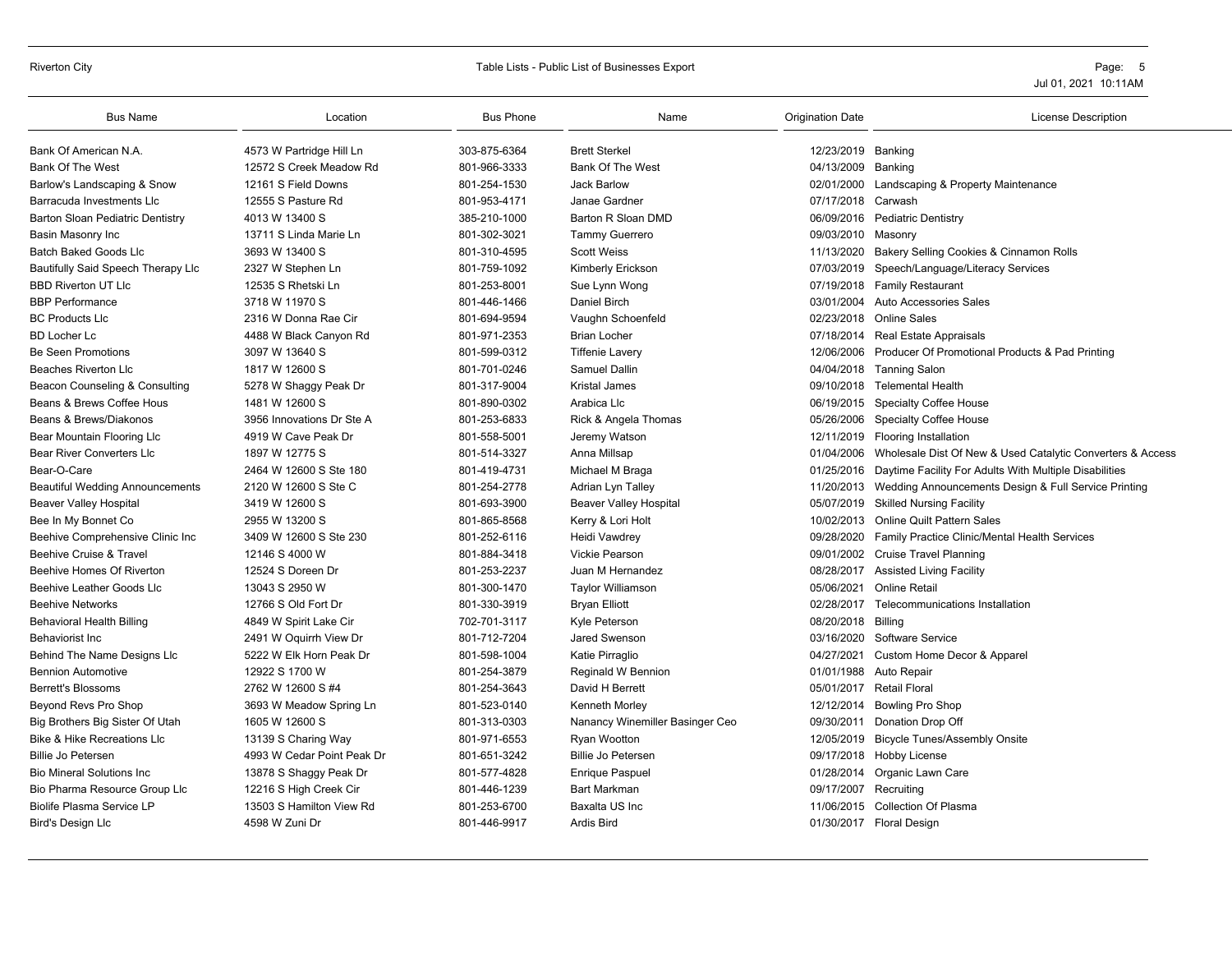#### Riverton City **Subset City** City Table Lists - Public List of Businesses Export **City** City City Constants and Table Lists of Businesses Export **Page: 6**

| <b>Bus Name</b>                    | Location                  | <b>Bus Phone</b> | Name                         | <b>Origination Date</b> | <b>License Description</b>                                              |
|------------------------------------|---------------------------|------------------|------------------------------|-------------------------|-------------------------------------------------------------------------|
| <b>Biz Solutions 4U Inc.</b>       | 4142 W Red Tail Dr        | 801-448-3608     | <b>Blake Christensen</b>     |                         | 06/28/2016 Vending Machine Services                                     |
| <b>BJR LIc</b>                     | 2358 W Stephen Ln         | 801-891-8918     | <b>Bret Johnson</b>          |                         | 10/21/2019 Handyman/Home Repair                                         |
| Bi's Custom Ink                    | 12779 S Snow Flower Ct    | 801-755-8599     | <b>Brittnie Erspamer</b>     | 09/16/2020              | Body Art, Tattoos                                                       |
| <b>BKP Consulting LIc</b>          | 12093 S 4130 W            | 801-432-8217     | <b>Blaine Page</b>           | 03/02/2020              | <b>Online Sales</b>                                                     |
| <b>Bkr &amp; J Solutions Llc</b>   | 14054 S Van Cott Peak Cir | 801-834-2802     | Brian Eldridge               |                         | 03/26/2019 Garage Floor Finishes                                        |
| <b>Black Candy Coffee Llc</b>      | 12216 S River Vista Dr    | 801-259-6154     | Jentry Rutland               |                         | 03/11/2021 Mobile Cafe                                                  |
| Black Hawk Plumbing & Heating Inc  | 3511 W Mountain View Cir  | 801-255-4295     | David Hanks                  |                         | 10/11/2010 Plumbing General Contractor                                  |
| <b>Blading By Bri</b>              | 5253 W Autumn Creek Dr    | 801-703-3248     | <b>Briana Thomas</b>         |                         | 09/30/2019 Microblading                                                 |
| <b>Blasi Maintenance</b>           | 13049 S 2590 W            | 801-577-2090     | <b>Baudelio Covarrubias</b>  | 09/19/2013              | Janitorial Maintenance                                                  |
| <b>Bling It On Dress Rentals</b>   | 2162 W 13400 S            | 801-979-7467     | Alysia Maynard               | 07/28/2014              | <b>Formal Dress Rentals</b>                                             |
| <b>Blooming Minds Montessori</b>   | 12447 S Crossing Dr #4    | 801-556-1006     | RMJ Rushton Llc              | 10/14/2013 Preschool    |                                                                         |
| Blown Away Balloons UT             | 3988 W Deer Mountain Dr   | 801-634-5321     | <b>Natalie Meredith</b>      | 06/03/2020              | <b>Custom Balloon Bouquets</b>                                          |
| <b>Blue Lake Enterprises</b>       | 2532 W 12340 S            | 385-202-5987     | Ryan Gardner & Bob Broadbent | 07/19/2018              | <b>General Contractor</b>                                               |
| <b>Blue Leaf Healing</b>           | 1734 W 12600 S            | 385-501-0132     | Thea Neil                    | 01/25/2021              | Massage Therapy                                                         |
| <b>Blue Moon Backup</b>            | 3431 W Chatel Dr          | 801-923-8840     | <b>Bruce Campbell</b>        |                         | 09/09/2013 Computer Related Services                                    |
| Blue Moon Health Inc               | 1352 W 11940 S            | 801-205-3742     | Kevin Wade Roberts           | 08/31/2016              | Health & Wellness Product Sales Online                                  |
| <b>Blue Vessel Llc</b>             | 12107 S Petersenbluff Dr  | 801-971-4957     | Darren C Gibson              | 05/16/2017              | Sales & Consulting                                                      |
| <b>Bluth Consulting LIc</b>        | 2598 W 12820 S            | 801-913-9671     | Eric Bluth                   | 10/02/2009              | Bookeeping, Tax Preparation, Financial Advice                           |
| <b>BNBS Giftings LIc</b>           | 13946 S Kessler Peak Cir  | 254-630-2497     | <b>Bradley Herkimer</b>      | 07/15/2020              | <b>Online Sales</b>                                                     |
| <b>BNW Media</b>                   | 13316 Sweet Caroline Dr   | 801-755-3928     | <b>William Cruz</b>          | 11/11/2020              | Marketing & Advertisement Media Company                                 |
| <b>Bobby Archuleta</b>             | 4728 W Salish Cir         | 801-520-7141     | Bobby Archuleta              | 04/07/2021              | Home Remodeling, Finish Carpentry                                       |
| Bold Impressions Of Utah           | 1882 W Betula Dr          | 801-253-9852     | Jay Newbold                  | 04/12/2005              | Design/Artwork                                                          |
| <b>Bookwise Publishing</b>         | 12707 S City Park Way     | 801-635-4821     | Karen Christoffersen         |                         | 07/22/2014 Book Publishing/Advertising                                  |
| <b>Bowen Therapies</b>             | 2527 W Silver Creek Dr    | 801-637-2748     | <b>Cynthia Bowen</b>         | 05/07/2020              | <b>Health Modalities</b>                                                |
| <b>Bows And Bobbies</b>            | 13757 S Buckeye View Way  | 435-773-1142     | Julie D'alessio Kershaw      |                         | 02/14/2014 Hairbows & Accessories                                       |
| <b>Bradley E Devries DMD PC</b>    | 1291 W 12600 S #104       | 801-254-4161     | <b>Bradley E Devries</b>     |                         | 08/05/2011 Dental Office                                                |
| <b>Brandy Edwards</b>              | 4064 W Red Tail Dr        | 801-254-3632     | <b>Brandy Edwards</b>        | 01/01/2004              | Accounting/Tax Prep/Payroll Service                                     |
| Breathe A Yoga Studio              | 12544 S Pasture Rd        | 801-201-6277     | <b>Dennis Marcus</b>         |                         | 09/29/2016 Yoga Studio                                                  |
| <b>Breeze Salon</b>                | 5198 W Lowe Peak Dr       | 801-573-2929     | <b>Tammy Vasquez</b>         |                         | 08/20/2007 In Home Salon                                                |
| Brian Buroker Photography          | 1013 W Riverwalk Dr       | 801-673-6104     | <b>Brian A Buroker</b>       |                         | 10/06/2011 Photography                                                  |
| <b>Brian D Russell Architect</b>   | 11772 S Stone Crest Ln    | 801-307-0800     | <b>Brian Russell</b>         |                         | 06/03/2008 Architectural Office                                         |
| <b>Bridge Locations Llc</b>        | 4531 W Partridge Hill Ln  | 513-543-7285     | <b>Matt Child</b>            | 09/24/2020              | Retail Sales Of Internet, Cable& Phone Services                         |
| <b>Bridgeco Builders Inc</b>       | 1867 W 11860 S            | 801-864-2864     | <b>Bridger Taylor</b>        | 09/14/2020              | <b>General Contractor</b>                                               |
| <b>Brighton House Of Riverton</b>  | 12894 S 1615 W            | 801-254-8966     | Lone Hollow Properties Llc   | 03/21/2013              | Senior Living/Assisted Living II                                        |
| <b>Brighton Peak Financial LIc</b> | 12763 S Rosberg Dr        | 801-739-6775     | <b>Braxton Young</b>         |                         | 09/03/2020 Mortgage Brokerage                                           |
| <b>Brinn Marie Photography</b>     | 3757 W Salinas Dr         | 385-226-9154     | <b>Brinn Robbins</b>         | 03/30/2020              | Photography                                                             |
| <b>Broomhead Funeral Home</b>      | 12590 S 2200 W            | 801-254-3389     | Caesar & Laura Procunier     | 12/01/1987              | <b>Funeral Service</b>                                                  |
| <b>Brott Aviation Llc</b>          | 12896 S Grindstone Cir    | 801-230-9417     | Scott Banning                |                         | 10/03/2017 Aviation Leasing Consultant, Aerial Video Pilot & Consultant |
| <b>Browchicks Inc</b>              | 12133 S Overland Park Rd  | 801-330-0104     | Angela M Crane               |                         | 02/08/2017 Microblading Eyebrows                                        |
| Brown Appraisal Services Inc       | 12021 S Reeves Ln         | 801-979-3298     | Ronald R Brown               | 10/29/2008              | Residential Real Estate Appraisal                                       |
| Bryan Pons Ent                     | 12512 S Elm Meadow Rd     | 801-450-9536     | <b>Bryan Pons</b>            | 06/25/2021 Hyac         |                                                                         |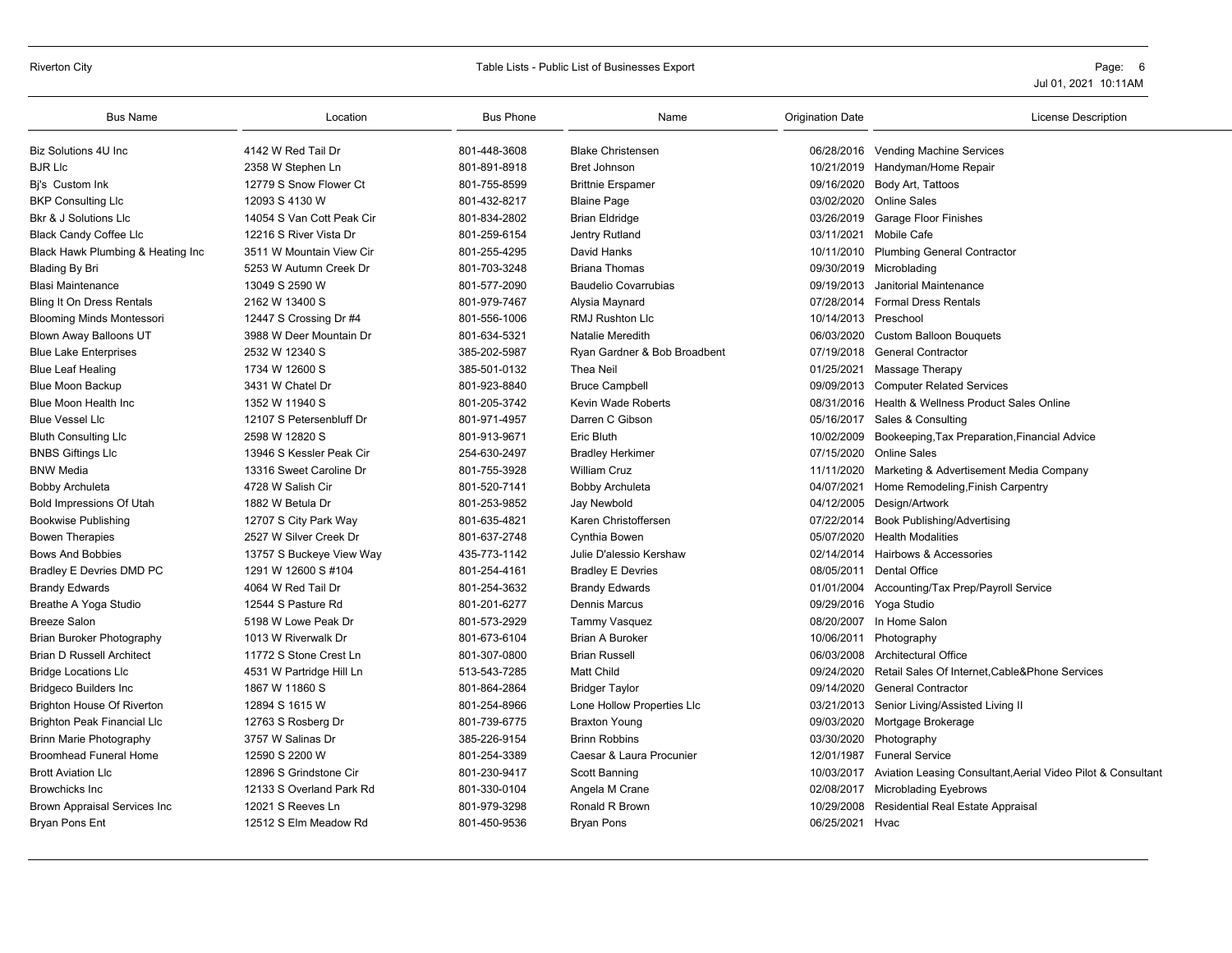# Riverton City **Table Lists - Public List of Businesses Export** Page: 7 Page: 7

| <b>Bus Name</b>                             | Location                       | <b>Bus Phone</b> | Name                              | <b>Origination Date</b> | <b>License Description</b>                                    |
|---------------------------------------------|--------------------------------|------------------|-----------------------------------|-------------------------|---------------------------------------------------------------|
| <b>Bryxton Park Llc</b>                     | 12982 S Old Country Ct         | 971-340-5980     | John Oreilly                      | 08/31/2020 Marketing    |                                                               |
| <b>Bucks Welding</b>                        | 12223 S 3600 W                 | 801-699-9911     | Mark C Keddington                 | 05/01/1996              | <b>Ornamental Iron Sales</b>                                  |
| <b>Buddy's Photo</b>                        | 12105 S Willmar Cir            | 801-856-1595     | <b>Warren Cook</b>                |                         | 08/05/2019 Photography                                        |
| <b>Building Energy Control Services LIc</b> | 1447 W 12800 S                 | 505-850-8867     | Amber Goon                        | 10/31/2016              | <b>BUILDING AUTOMATION SERVICES</b>                           |
| <b>Bulwark Defense Lic</b>                  | 1276 W 12600 S Ste C           | 801-673-7178     | Glen A Allred                     |                         | 09/23/2016 Retail Store, Tactical Gear, Self Defense Training |
| Burlington Coat Factory Warehouse Corp      | 4662 W Krestiel Range Rd       | 801-559-8163     | Burlington                        |                         | 09/12/2018 Retail Family Clothing Store                       |
| <b>Burrco Builders</b>                      | 4018 W Rons Ct                 | 801-918-1160     | Jeremy Burr                       |                         | 10/16/2007 Framing Contractor                                 |
| <b>Burt Brothers Llc</b>                    | 13722 S Redwood Rd             | 801-253-4422     | Ronald P & Wendel K Burt          |                         | 09/25/2013 Auto Repair & Tire Sales                           |
| <b>Business Botanicals</b>                  | 1631 W 13650 S                 | 801-254-4932     | Scott Jeffery                     | 08/01/1997              | Interior Landscape                                            |
| <b>Butterdov's Cottage</b>                  | 3013 W King Mtn Ct             | 805-300-2559     | Debby Mantor                      | 10/17/2018              | <b>Internet Sales</b>                                         |
| <b>Buzz's Tree Service</b>                  | 4409 W 11800 S                 | 801-633-8523     | <b>Paul Butterfield</b>           |                         | 12/01/2004 Tree Trimming & Removal                            |
| By Hand Studio Llc                          | 12972 S Meadow Way             | 385-232-5144     | <b>Brittan Cummings</b>           | 09/26/2019              | Sewing Lessons, Custom Sewing, Sewing Kits                    |
| C & R Installers                            | 13073 S Cannon View DR         | 801-885-6952     | Kelby T Crawford                  | 09/29/2016              | Install Finish Pieces Such as Restroom Partitions, Mirrors    |
| C Z Concrete                                | 2326 W Blazer Cir              | 801-254-6384     | Chad Oldham                       | 03/14/2005              | Concrete Work                                                 |
| C2 Programming                              | 2755 W Golden Meadows          | 801-793-7926     | Lindsay & Jason Larsen            |                         | 02/21/2019 Civc Programming                                   |
| Cafe Zupas Lc                               | 4539 W Partridge Hill Ln       | 801-853-8244     | Zullas Lc                         | 11/27/2018              | Restaurant                                                    |
| Cairn Balance Llc                           | 14103 S Murdoch Peak Dr        | 801-381-4335     | Kalen Nielsen                     | 07/01/2020              | Wellness Consulting & Coaching                                |
| Cakes By Nat                                | 5358 W Rosewater Dr            | 801-842-3368     | Natalie Colemere                  |                         | 05/08/2018 Design & Create Wedding & Specialty Cakes          |
| Cal Paskett Plumbing Llc                    | 11851 S Buckwheat Way          | 801-254-7798     | <b>Calvin Paskett</b>             | 02/01/2003 Plumbing     |                                                               |
| <b>Caliber Collision Centers</b>            | 3383 W 12600 S                 | 469-948-9500     | Caliber Holdings Utah Corporation | 05/14/2021              | Auto Body & Paint Repair                                      |
| Calla Lily Lane Designs                     | 14149 S Lewiston Peak Dr       | 801-783-0226     | Kara Titus                        | 11/27/2017              | Floral Design, Wedding Flowers, Event Floral, Online Sales    |
| Camson Electric Inc                         | 12936 S Kale Ln                | 801-254-5910     | Spencer G CampbellL               | 01/18/2007              | <b>Electrical Contractor</b>                                  |
| <b>Candrian Electric Llc</b>                | 12949 S Meadow Way             | 801-815-5695     | <b>Kent Candrian</b>              | 02/24/2020              | <b>Electrical Contractor</b>                                  |
| Cannon Excavating                           | 13522 S Linda Marie Ln         | 801-560-4472     | Kirk Cannon                       | 10/16/2007              | Construction                                                  |
| Cannon International Llc                    | 12652 S 2700 W Ste E           | 801-446-7996     | Jennifer Cannon                   |                         | 05/06/2014 Pet Grooming                                       |
| Canova Plumbing                             | 3282 W 12020 S                 | 801-253-9041     | James William Canova              | 04/01/1996              | <b>Plumbing Contractor</b>                                    |
| Canyon Point Construction Inc               | 2854 W 13640 S                 | 801-864-2632     | Jay K & Neisha Roberts            | 08/26/2005              | <b>General Contractor</b>                                     |
| Canyon View Arts Center Llc                 | 12652 S 2700 W #A              | 801-897-4227     | Andrea Edwards                    | 09/01/2004              | Art Center - Performance & Visual Art                         |
| Canyonview Preschool                        | 12342 S Blackfoot St           | 801-910-2467     | Andrea Walton                     | 08/02/2013 Preschool    |                                                               |
| Capital H Self Storage Lc                   | 12367 S 4000 W                 | 801-302-1484     | Jared Hamilton                    | 12/08/2016              | Self Storage                                                  |
| Capriotti's Sandwich Shop                   | 4108 W Partridge Hill Ln #B130 | 801-446-8707     | Wade Martin & Tyler Martin        | 07/19/2018              | Restaurant                                                    |
| <b>Capson Computing Solutions Llc</b>       | 2688 W Cambridge Cross Cir     | 801-448-6554     | Jared Capson                      |                         | 07/08/2015 IT Consulting                                      |
| Captivating Image Llc                       | 1964 W Marblewood Dr           | 801-815-6717     | Anna Harward                      | 08/15/2012 Hair Salon   |                                                               |
| <b>Care Bioethics Llc</b>                   | 3017 W Kronborg Cir            | 801-541-4470     | Jeffrey Zealley                   | 04/16/2019              | Bioethics Consulting & Education                              |
| Careavel                                    | 1786 W Hollow Cedar Ln         | 801-759-8016     | Heidi Salazar                     | 09/21/2020              | Assisting Families Finding Assisted Living                    |
| Caremeridian Llc                            | 13747 S Redwood Rd             | 801-417-9400     | National Mentor Healthcare Llc    | 09/27/2017              | <b>Skilled Nursing Facility</b>                               |
| <b>Carmella's Cuisine</b>                   | 12652 S 2700 W Unit F          | 801-550-1679     | Carmella Ann Anderson             | 10/17/2018              | Catering, Meal Prep                                           |
| <b>Carver Professional Services LIc</b>     | 2542 W 12165 S                 | 801-652-5881     | Marina Lynn Carver                | 02/27/2006              | Bookeeping & Payroll Services                                 |
| Cash Cloud Inc                              | 3818 W 13400 S Ste 300         | 855-264-2046     | <b>Christopher Mcalary</b>        | 11/13/2020              | Self Serve Kiosk Virtual Currency (Bitcoin)                   |
| Cash Consulting Llc                         | 4057 W Rons Ct                 | 801-871-3515     | Lance Elsasser                    | 12/31/2020              | <b>Medical Billing Services</b>                               |
| Catch Weight Fitness & Boxing               | 12544 S Pasture Rd             | 801-792-1823     | Lance Kener                       |                         | 07/29/2014 Fitness Center                                     |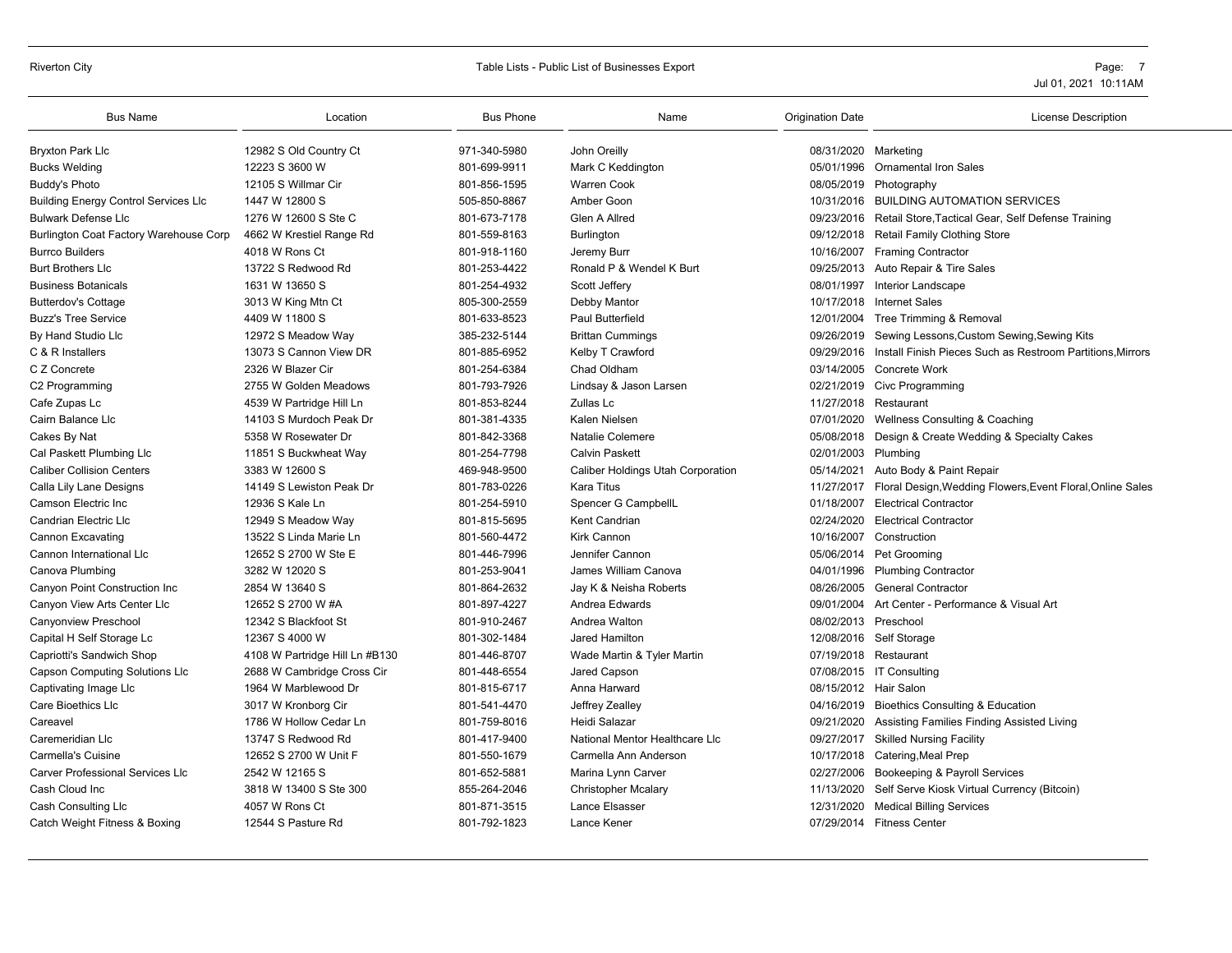#### Riverton City **Sharehout City** Page: 8 and City Table Lists - Public List of Businesses Export **Page: 8** Page: 8 and 2011

| <b>Bus Name</b>                          | Location                                   | <b>Bus Phone</b> | Name                                  | <b>Origination Date</b> | <b>License Description</b>                               |
|------------------------------------------|--------------------------------------------|------------------|---------------------------------------|-------------------------|----------------------------------------------------------|
| <b>CBD Essentials</b>                    | 2464 W 12600 S #130                        | 801-938-9320     | <b>Atif Afridi</b>                    |                         | 08/26/2019 CBD Wellness                                  |
| <b>CBE Investments LIc</b>               | 2782 W 12075 S                             | 801-699-9993     | <b>Bruce C Edstrom</b>                |                         | 08/05/2019 Online Sales                                  |
| Cbill Llc                                | 11791 S Lampton View Dr                    | 801-557-4744     | William M Hind                        |                         | 06/05/2015 Motorhome Rental                              |
| <b>CDL Testing Services</b>              | 11768 S 1300 W                             | 801-657-6385     | <b>Brian Lillie</b>                   |                         | 04/08/2020 CDL Testing                                   |
| Cdouglas Design Llc                      | 3362 W Water St                            | 801-633-5255     | Christopher T Douglas                 |                         | 01/08/2009 Web/Graphic, Hosting, Flash Development       |
| Cedar Creek Electric Llc                 | 2047 W 12974 S                             | 801-699-4721     | Chad J Barker                         |                         | 03/01/2004 Electrical Contractor                         |
| Cellco Partnership                       | 4539 W Partridge Hill Ln Ste G-100         | 630-857-2290     | Cellco Partnership                    | 04/29/2020              | Sales Of Cellular Phones & Accessories                   |
| Cerah Miller Aesthetic                   | 2778 W 12600 S Ste 103                     | 801-641-5020     | Sarah Miller                          | 03/26/2020              | Lash Artist                                              |
| Certified On-Site Drapery & Fabric Clean | 1977 W 12110 S                             | 801-455-7487     | Steven W Wright                       |                         | 09/09/2005 Drapery-Carpet Cleaning Services              |
| Cervantes Mexican Restaurant             | 1592 W 12600 S                             | 801-302-8471     | Glendy Lopez                          |                         | 01/13/2021 Mexican Fast Food Restaurant                  |
| CF Fabrication Llc                       | 5066 W Grand View Peak Dr                  | 801-652-9325     | Cason James Fernelius                 | 05/04/2021              | Online Retail                                            |
| Charlie's Jump For Juvenile Diabetes     | 2993 W King Mtn Ct                         | 801-676-9230     | <b>Charles Blakey</b>                 |                         | 05/03/2017 Bounce House Rental                           |
| Charlie's Lawn Care                      |                                            | 801-707-0061     |                                       |                         | 09/10/2019 Lawn & Yard Care                              |
|                                          | 2993 W King Mountain Ct                    | 801-707-0061     | <b>Charles Blakey</b>                 |                         |                                                          |
| Charlie's Moving & Storage               | 2993 W Kings Mountain Ct<br>3793 W 13400 S |                  | <b>Charles Blakey</b>                 |                         | 07/10/2019 Moving Items                                  |
| Chase Bank/JP Morgan Chase NA            |                                            | 801-254-2499     | JP Morgan Chase Bank NA               | 07/30/2007              | <b>Banking/Financial Services</b>                        |
| Chase Pilot Car                          | 4909 W Cedar Point Peak Dr                 | 801-889-0769     | Sheryl Darnelle                       |                         | 10/08/2019 Pilot Escort Oversize Loads                   |
| Cheap-O-Rooter Plumbing & Drain Inc      | 13983 S Hoyt Peak Cir                      | 801-262-0500     | <b>Christoper Donahue</b>             |                         | 01/24/2012 Rooter Service                                |
| Check 'n Go/Great Plains Specialty Fina  | 1872 W 12600 S                             | 801-302-8637     | Check N Go                            |                         | 03/21/2005 Financial Services & Loans                    |
| Chelak Agency Inc                        | 13681 S Bluewing Way                       | 801-890-0677     | Greg & Jolyn Chelak                   |                         | 04/29/2014 Manufacturer Import For Motor Vehicle Parts   |
| Cherry Tree Accounting Llc               | 12066 S Prudence Cir                       | 801-230-0404     | Richan E Mccarthy                     |                         | 05/10/2012 Accounting & Bookkeeping For Small Businesses |
| <b>Chestnut Pines Bakery</b>             | 12652 S 2700 W Ste F                       | 801-520-2217     | Amy Smith                             | 11/20/2018 Bakery       |                                                          |
| Chibi-Anime                              | 12912 S 4490 W                             | 435-680-0360     | Sheryl Olsen                          | 12/31/2020              | Graphic Design Work                                      |
| <b>Chick's Tractor Services</b>          | 3477 W 12600 S                             | 801-254-0434     | <b>Charles Everill</b>                |                         | 03/01/1995 Tractor Services, Plow, Till, Grade           |
| Chili's Grill & Bar                      | 3766 W 13400 S                             | 801-254-9800     | <b>Brinker Restaurant Corporation</b> |                         | 05/31/2007 Full Service Restaurant                       |
| Chili's Grill & Bar                      | 3766 W 13400 S                             | 801-254-9800     | <b>Brinker Restaurant Corporation</b> | 05/31/2007              | CLASS B BEER SALES/ON PREMISE                            |
| China Chefs Llc                          | 12487 S Pasture Rd                         | 801-253-2368     | Fei Chen & Ching Hui Lin-Chen         |                         | 07/30/2007 Full Service Chinese Restaurant               |
| China Chefs Llc                          | 12487 S Pasture Rd                         | 801-253-2368     | Fei Chen & Ching Hui Lin-Chen         |                         | 07/30/2007 CLASS B BEER SALES/ON PREMISE                 |
| Chip Cookies Llc                         | 4578 W Partridge Hill Ln                   | 385-225-9888     | Sean Wilson                           |                         | 12/27/2019 Cookie Bakery & Delivery                      |
| Chris Ault Flooring                      | 1817 Betula Dr                             | 801-253-7763     | Chris A Ault                          |                         | 09/01/2001 Install Floor Coverings                       |
| <b>Christine Lawrence</b>                | 13057 S 2050 W                             | 801-254-0547     | <b>Christine Lawrence</b>             | 08/28/2007 Cpa Firm     |                                                          |
| <b>Chrysalis Counseling Center</b>       | 1516 W Riverton Ranch Rd                   | 801-808-9311     | <b>Kirk Read</b>                      |                         | 08/20/2009 Counseling For Children & Their Families      |
| Chuck Iverson & Associates               | 13049 S 2730 W                             | 801-254-2694     | Charles R Iverson                     |                         | 05/01/1990 Floor Covering Installation                   |
| Church Of Jesus Christ Family Services   | 3740 W Market Center Dr Ste 1200           | 801-240-9436     | <b>Lds Family Services</b>            |                         | 02/03/2010 Counseling, Adoption & Birth Parent Services  |
| Cindy's Threads & Quilts                 | 12187 S Margaret Rose Dr                   | 801-608-1150     | <b>CINDY HADDICK</b>                  |                         | 12/08/2016 Long Arm Quilting Service & Teaching          |
| Cinnamen Llc                             | 2786 W Sanborn Dr                          | 435-680-3950     | <b>Presten Norton</b>                 |                         | 09/17/2019 Food Truck                                    |
| <b>Citrus Pear</b>                       | 1784 W 12600 S                             | 801-458-6451     | Mckenzie Rockwood                     | 01/06/2021              | Teach Healthy Meal Prep Classes Within Peterson's        |
| Cjc Davis Llc                            | 5113 W London Bay Dr                       | 801-548-6092     | Cory Davis                            |                         | 01/17/2019 Real Estate Investment                        |
| CK Fitness UT Llc                        | 12843 S Goshute Dr                         | 801-750-4640     | <b>Clive Snelson</b>                  | 01/08/2021              | <b>Personal Fitness Training Services</b>                |
| Classroom Technologies Llc               | 13784 S 4170 W                             | 801-541-0119     | Jeffrey D Anderson                    |                         | 10/01/2009 Sells Classroom Audio Equipment               |
| <b>Clayton Construction</b>              | 13201 S 3300 W                             | 801-254-8961     | Clayton Haight                        |                         | 08/01/2002 Construction                                  |
| Clean Cut Property Maintenance Inc       | 3435 W Judy Cir                            | 801-604-3258     | Mark A Green                          |                         | 03/25/2008 Lawn Mowing & Yard Care                       |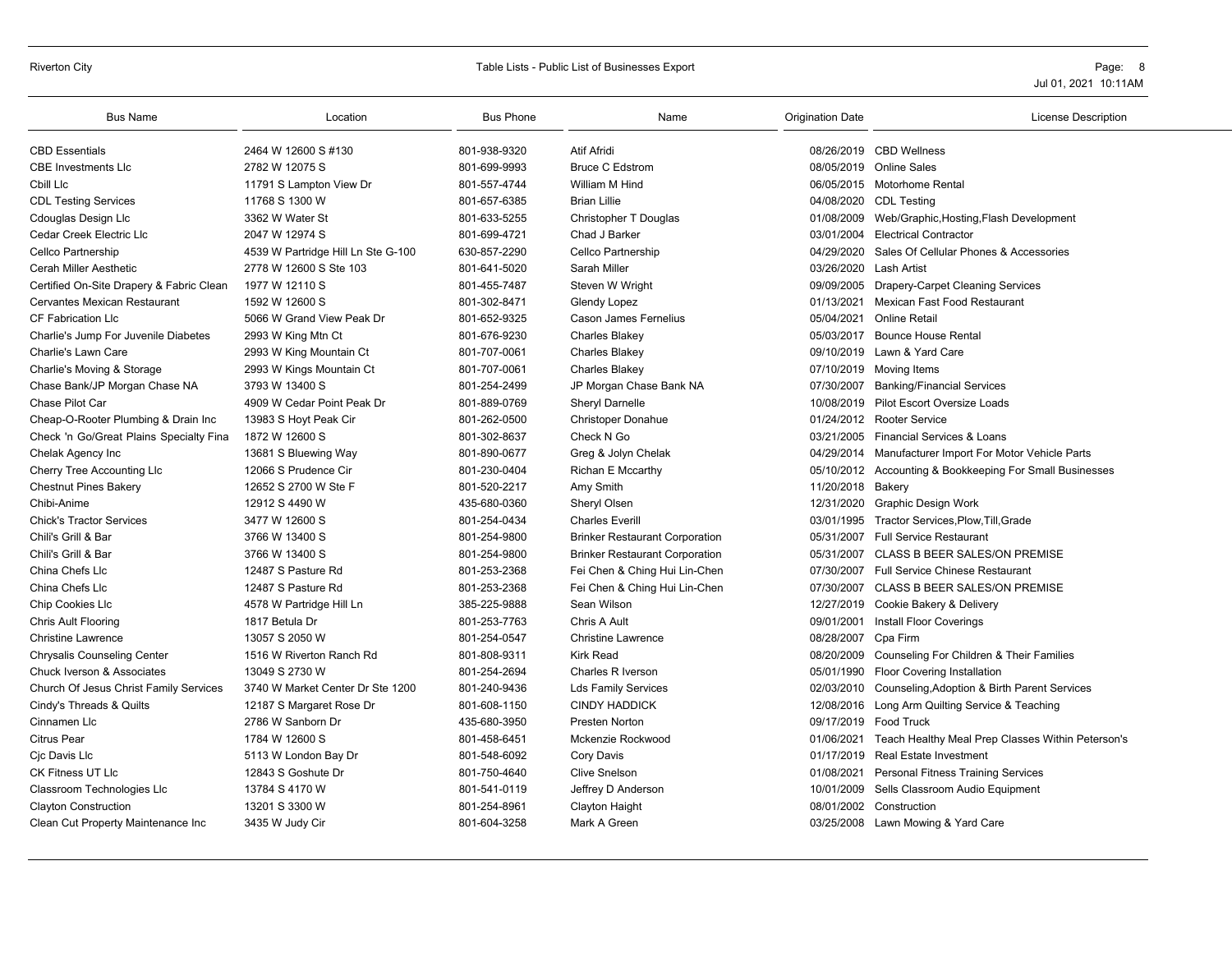#### Riverton City **Sharehout City** Page: 9 3 and Table Lists - Public List of Businesses Export **Page: 9** 2 and Table Lists of Businesses Export **Page: 9** 2 and Table Lists of Businesses Export

| <b>Bus Name</b>                         | Location                     | <b>Bus Phone</b> | Name                                  | <b>Origination Date</b> | License Description                                      |
|-----------------------------------------|------------------------------|------------------|---------------------------------------|-------------------------|----------------------------------------------------------|
| Clean Meal Of Health                    | 2333 W 12920 S               | 801-602-9555     | Justin B Ricks                        | 01/25/2021              | Food Service Online                                      |
| <b>Clear Choice Windows Llc</b>         | 1358 W 12230 S               | 801-560-3826     | Jayson Gray                           | 09/24/2020              | Residential Window & Door Installation & Repair          |
| Clear View Window Llc                   | 2315 W 11980 S               | 801-680-1254     | Eric Carhart                          | 01/24/2007              | <b>Window Cleaning</b>                                   |
| Clerico Speech Therapy                  | 2425 W Victorian Way         | 801-703-1823     | Gina Clerico                          | 07/27/2017              | Pediatric Speech & Language Therapy                      |
| <b>Clover Spring Sales Llc</b>          | 2683 W Vista Meadows Dr      | 801-918-7158     | Dennis Gordon                         |                         | 11/27/2019 Online Retail Sales                           |
| Cluff Industries LIc                    | 11868 S 2780 W               | 801-726-2087     | <b>Martin Cluff</b>                   | 09/04/2020              | <b>Rental Of Personal Watercraft</b>                     |
| <b>Clutch Works</b>                     | 5121 W Elk Horn Peak Dr      | 801-819-2622     | <b>Trisha Griffis</b>                 | 02/03/2016              | <b>Technical Services</b>                                |
| <b>CMS-Contact Marketing Solutions</b>  | 5247 W Autumn Creek Dr       | 801-652-8600     | Jennifer Gilchrist                    | 01/01/2002              | Graphic Design & Marketing                               |
| Coach J-Fit                             | 3436 W 13400 S               | 801-386-0307     | Jason Schwartz                        |                         | 08/05/2019 Fitness & Nutrition Coaching & Training       |
| Coast City Styles Inc                   | 4029 W Deer Mountain Dr      | 866-674-9887     | Jeremy Losee                          | 07/28/2010              | <b>Online T-Shirt Website</b>                            |
| Coats Tile Inc                          | 2284 W 12175 S               | 801-560-3257     | <b>Robert Coats</b>                   | 11/29/2007              | <b>Tile Contractor</b>                                   |
| <b>Cobalt Development Inc</b>           | 3678 W 12125 S               | 801-450-6197     | Justin Vanderlinden                   | 01/11/2021              | <b>Residential Land Developer</b>                        |
| <b>Cobalt Homes Llc</b>                 | 3678 W 12125 S               | 801-450-6197     | Just Vanderlinden                     | 01/11/2021              | Home Builder                                             |
| Coffee Karousel                         | 4414 W Kootenai St           | 801-349-9191     | Jeff Payne                            | 01/30/2019              | <b>Online Coffee Store</b>                               |
| Coinstar Asset Holdings Llc             | 1202 W 12600 S               | 425-410-7713     | Coinstar                              |                         | 05/18/2016 Automated Self Service Coin-Counting Machine  |
| Coinstar Asset Holdings Llc             | 13413 S Hamilton View Rd     | 425-943-8000     | Coinstar Llc                          | 09/24/2020              | <b>Automated Coin Counting Kiosk</b>                     |
| Coinstar Asset Holdings Llc-Peterson Ma | 1784 W 12600 S               | 425-410-7713     | D & O List On File                    | 09/16/2009              | Self Service Coin Counting Kiosks                        |
| Coinstar Asset Holdings Llc-Superwalma  | 13502 S Hamilton View Rd     | 425-943-8704     | D & O List On File                    | 09/16/2009              | Self Service Coin Counting Kiosks                        |
| Colarusso Family Chiropractic PC        | 12571 S Pasture Rd Ste E     | 801-878-3645     | John J Colarusso                      | 10/15/2007              | <b>Chiropractic Health Services</b>                      |
| Colenz Inc                              | 3305 W 12600 S               | 801-706-9047     | Colenz Inc                            |                         | 02/03/2012 LIGHT MANUFACTURING/ASSEMBLY OF HEALTH DEVICE |
| Colina Riverton Operating Llc           | 12416 S 3600 W               | 801-254-9900     | Zach Beynon                           | 08/11/2017              | Assisted Living Level II Facility                        |
| <b>Colton Cannon Glass</b>              | 1621 W 12100 S               | 801-502-3760     | Randy Williamson                      | 05/07/2019              | Vanity/Cabinet-Mirror/Glass Install                      |
| <b>Comfort Consultants Llc</b>          | 6974 S Park Reserve Way #201 | 801-210-1708     | Shawn Burke                           | 07/16/2020              | In Home Sales For Hvac Equipment & Installation          |
| <b>Comfort Consultants Lic</b>          | 6974 S Park Reserve Way #201 | 801-210-1708     | Shawn Burke                           | 07/16/2020              | SOLICITOR LICENSE                                        |
| <b>Community Lending Group</b>          | 1262 W 12700 S #A            | 801-568-9750     | <b>Brad Taylor</b>                    | 10/18/2004              | Mortgage Lending                                         |
| <b>Community Veterinary Clinics LIc</b> | 13502 S Hamilton View Rd     | 800-427-7973     | <b>Susan Sholtis</b>                  | 01/08/2020              | Non-Emergency Veterinary Clinic                          |
| Compass & Wildflower Studio Llc         | 12441 S Riverton Dr #B       | 801-688-1865     | Michelle W Corless                    | 12/31/2020              | Quilt Pattern Sales. Fabric Sale                         |
| Complete Services Llc                   | 3305 W 12600 S Unit C        | 801-706-3120     | <b>Nathan Ellis</b>                   | 08/31/2020              | Construction                                             |
| Concertar Digital                       | 1723 W Shade Ln              | 801-449-1898     | Ronald Todd Posselli                  | 02/26/2020              | <b>Website Design Services</b>                           |
| Concordia Learning Center               | 13249 S Redwood Rd           | 801-580-9318     | Holy Trinity Lutheran Church & School | 04/30/2015              | School/Learning Center                                   |
| <b>Confessions Salon Llc</b>            | 2160 W 12094 S               | 801-694-1879     | Ashley Heseltine                      | 10/01/2020              | Cosmetology, Hair & Nails                                |
| <b>Confidink Llc</b>                    | 11999 Lampton View Dr        | 801-828-6844     | Jennifer Karns                        | 08/09/2017              | <b>Cosmetic Tattooing</b>                                |
| Conquer And Become Llc                  | 951 W River Walk Dr          | 801-671-5084     | Keagan Barnes                         | 05/06/2021              | Health & Fitness Nutrition Coaching & Online Retail      |
| <b>Copper Creek Endodontics</b>         | 3409 W 12600 S #120          | 801-432-8200     | <b>Curtis Brimley</b>                 | 11/18/2008              | Endodontic (Root Canal) Services                         |
| Copper View Animal Hospital Pllc        | 12447 S Crossing Dr          | 801-753-1165     | Nathan Stefanoff                      | 08/03/2011              | <b>Veterinary Hospital</b>                               |
| Copperwell Chiropractic                 | 5069 W 13400 SO Ste 100      | 801-253-8141     | <b>Teran Warner</b>                   | 04/21/2011              | <b>Chiropractic Services</b>                             |
| Cordell Logan                           | 1994 W Carriage Ave          | 801-708-9076     | Cordell Logan                         | 04/22/2014              | Consulting In Nature Pathic Medicine                     |
| Corner Canyon Academy Riverton          | 2722 W 12600 S #1            | 801-691-7795     | Travis & Marilyn Larson               | 12/04/2014              | Preschool                                                |
| <b>Cornerstone Vision Center</b>        | 13454 S Monarch Meadows Pkwy | 801-254-7575     | Daniel Howells                        | 10/25/2013              | <b>Optometry Office</b>                                  |
| Cory Carlson Construction Llc           | 12882 S 1980 W               | 801-915-6677     | Cory & Heather Carlson                | 11/16/2015              | Handyman                                                 |
| Cosmo Prof 4650C                        | 12670 S Redwood Rd           | 940-297-3428     | Beauty Systems Group Llc              |                         | 06/08/2010 Beauty & Barber Supplies                      |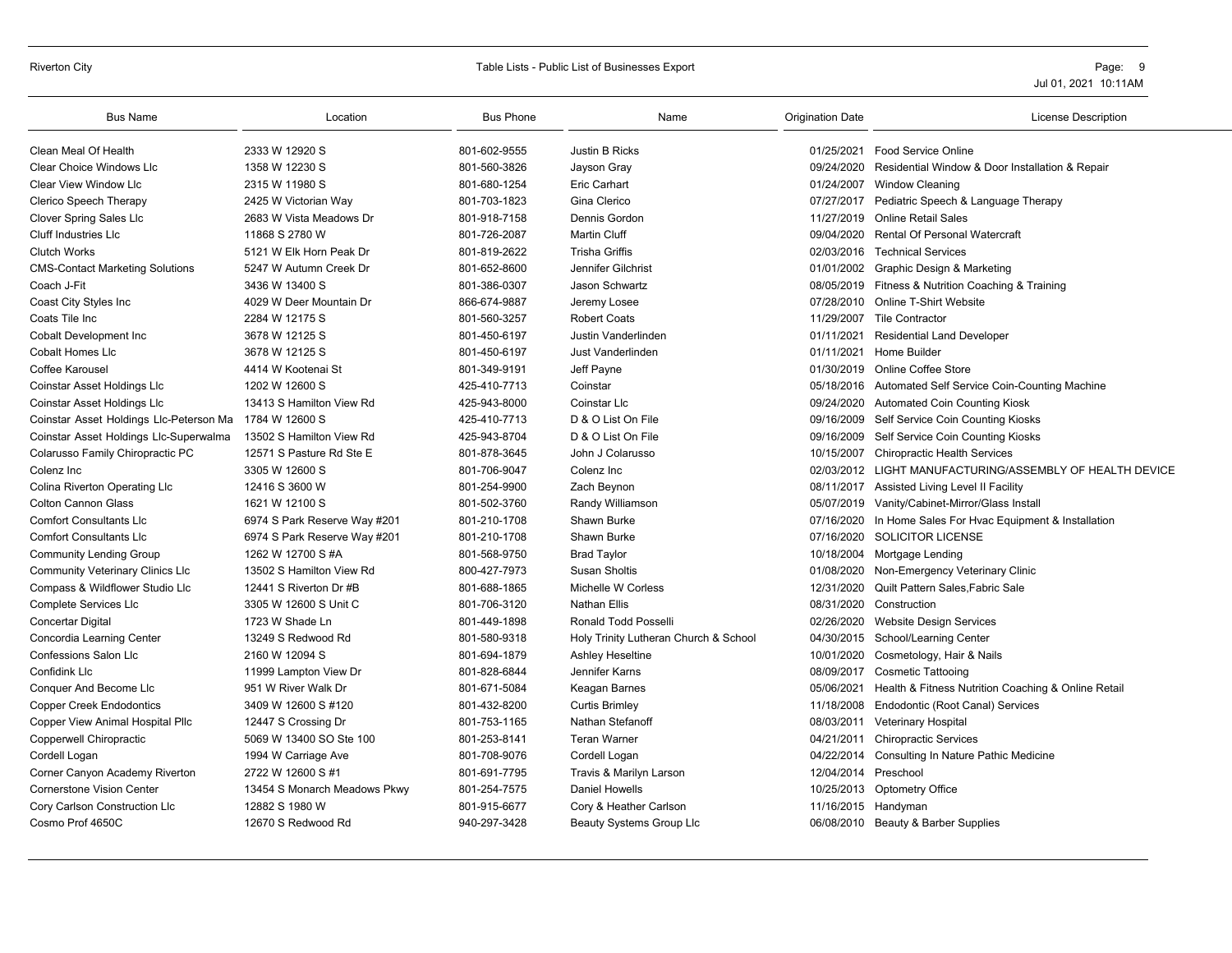# Riverton City **Example 20** Table Lists - Public List of Businesses Export **Page: 10** Page: 10

| <b>Bus Name</b>                          | Location                      | <b>Bus Phone</b> | Name                          | <b>Origination Date</b> | <b>License Description</b>                                            |
|------------------------------------------|-------------------------------|------------------|-------------------------------|-------------------------|-----------------------------------------------------------------------|
| Cottonwood Insurance Inc                 | 2028 E Fort Union Blvd        | 801-943-5700     | William R Pizza               |                         | 04/03/2019 Insuran Agency (For Soliciting Only)                       |
| <b>Cougar Ridge Events</b>               | 1918 W City Village Way       | 801-651-4383     | Samantha Green                |                         | 03/13/2019 Wedding & Event Planning                                   |
| Country Cuts Maintenance Llc             | 1391 W 13200 S                | 801-572-4512     | Michael H Peterson            |                         | 08/14/2019 Lawn Care                                                  |
| <b>Court's Unlimited</b>                 | 12407 S 1450 W                | 801-891-6236     | Michael R Wren                |                         | 09/04/2007 Tennis Court Painting                                      |
| Coventry Cove Apts/ Howard Ellis Co      | 2091 W Park Ave               | 801-307-1600     | <b>Howard Schmidt</b>         |                         | 05/23/2006 Senior Apartments                                          |
| <b>CPR Services Llc</b>                  | 13684 S 2260 W                | 801-783-8283     | Cody Rindlisbacher            |                         | 04/17/2015 Landscape Maintenance                                      |
| Crafty Little You Too Llc                | 4018 W Rons Ct                | 801-913-3623     | Jennifer Burr                 |                         | 05/30/2014 Craft/Vinyl Lettering                                      |
| Craghead Building Building Co Inc        | 12843 S Redwood Rd            | 801-446-8793     | Samuel Craghead               |                         | 01/01/1998 Construction                                               |
| <b>Creative Counseling Services Pllc</b> | 2919 W Iris Meadow Dr         | 801-898-3251     | Erica Thurston                |                         | 11/14/2017 Private Practice                                           |
| <b>Creative Crickett</b>                 | 1948 W Western Charm Dr       | 801-889-0917     | Barbara Aebi                  |                         | 09/01/1987 Floral Design                                              |
| <b>Creative Entanglements</b>            | 3782 W Salinas Dr             | 435-849-4735     | Jamie Mason                   |                         | 11/17/2020 Handmade Needle Felt Figures                               |
| <b>Creative Inspirations</b>             | 13363 S Lovers Ln             | 801-244-0451     | Shirley Zorn                  |                         | 08/22/2012 Internet Sales                                             |
| <b>Creative Meadows</b>                  | 11868 S 2780 W                | 801-718-1087     | <b>Shelly Cluff</b>           | 06/19/2019              | Selling Original Art                                                  |
| <b>Cricket Works Llc</b>                 | 5047 W Little Water Peak Dr   | 385-351-9095     | <b>Rick Guttery</b>           |                         | 02/26/2016 Retail Firearms                                            |
| <b>Croxton Design</b>                    | 1916 W Trail Heights Dr       | 801-979-7636     | <b>Brent Croxton</b>          |                         | 10/30/2014 Graphic Design                                             |
| <b>Crumbs Donuts Llc</b>                 | 2762 W 12600 S                | 801-833-5866     | Noe Martinez                  |                         | 12/12/2019 Mini-Donuts Food Truck                                     |
| Crystal Clean Car Wash II Llc            | 12569 S Laurel Chase Dr       | 801-254-0962     | <b>Brett Stewart</b>          | 08/05/2008 Car Wash     |                                                                       |
| Crystal Clean Vents Inc                  | 1176 W Petersenbluff Dr       | 801-561-0924     | Randy & Roxy Gilbert          |                         | 12/22/2014 Furnace & Air Duct Cleaning                                |
| Crystal Watts Marketing                  | 12122 S Laurel Chase Dr       | 801-641-3996     | <b>Crystal Watts</b>          | 01/06/2020              | Social Media & Content Marketing                                      |
| <b>CT</b> Industries                     | 5213 W Butterfield Peak Cir   | 801-673-7547     | Chris Welch                   | 09/16/2009 Tile Setter  |                                                                       |
| <b>CTA Community Supports</b>            | 2845 W 12600 S                | 801-268-4887     | <b>CTA Community Supports</b> |                         | 02/14/2019 Recreation Therapy For Adults & Children With Disabilities |
| Curtis Lawn Cure                         | 1381 W 12295 S                | 801-254-0405     | Daniel Lyn Curtis             | 01/01/1988              | Spraying Lawn 7 Trees, Ornamental Shrubs, Fertilizer                  |
| Custom Carriage House Doors Llc          | 12299 S Huron Rd              | 801-282-5001     | <b>Cameron Holt</b>           |                         | 01/05/2012 Garage Door Repair & Installation                          |
| <b>Custom Drywall Systems Inc</b>        | 2856 W Lastrada Cir           | 801-597-7611     | Steven J Dean                 |                         | 05/21/2008 Drywall Hanging & Acoustical Ceilings                      |
| <b>Custom Graphics Llc</b>               | 2104 W Arbor Hill Ct          | 801-608-9621     | <b>Heather Olson</b>          |                         | 01/08/2019 Graphic Design & Decals                                    |
| Cut A Rug Design                         | 2322 W 12960 S                | 801-541-0514     | <b>Kevin Palmer</b>           | 03/05/2009              | FLOORING/CARPET INSTALLATION                                          |
| CV Utah JV Llc                           | 3627 W 13400 S                | 801-797-2374     | Sean Collins                  | 07/27/2020              | Restaurant                                                            |
| CVAH 2 Pllc                              | 13199 S 3600 W                | 801-753-1165     | Nathan Stefanoff              | 05/05/2020              | Veterinary Hospital                                                   |
| CVAH Boarding & Grooming Llc             | 13199 S 3600 W                | 801-753-1165     | Nathan Stefanoff              | 05/05/2020              | Boarding & Grooming                                                   |
| CW Heating & Air                         | 2546 W 13220 S                | 801-254-9669     | Wade White                    |                         | 05/08/2007 Heating & Air Condition Service                            |
| <b>Cyprus Credit Union</b>               | 13717 S Redwood Rd            | 801-446-5454     | <b>Cyprus Credit Union</b>    | 10/01/2001              | <b>Financial Institution</b>                                          |
| <b>Cyprus Credit Union</b>               | 5027 W 13400 S                | 801-208-3083     | <b>Cyprus Credit Union</b>    | 05/03/2007              | Banking                                                               |
| D & K Daycare/Pre-School 1               | 12082 S Kenmore Cir           | 801-703-4943     | Kelly & Debbie Lenhart        | 05/02/2002              | Preschool                                                             |
| D & M Products                           | 3483 W 12125 S                | 801-404-8072     | Darren Gilbert                | 04/15/2019 Resale       |                                                                       |
| D Deans & Associates Inc.                | 2815 W Golden Meadow Dr       | 801-253-3064     | Dan Deans                     |                         | 05/18/2010 Accounting & Income Tax Services                           |
| D&K Automotive                           | 3453 W 13175 S                | 801-548-1064     | <b>Edmund D Smith</b>         | 05/21/2020              | Mobile Automotive Repair                                              |
| Dadsmartpro Llc                          | 5331 W Elk Horn Peak Dr       | 801-613-7006     | Jordan Brereton               |                         | 06/25/2021 Handyman                                                   |
| Daisy Blue                               | 4918 W Pillar Dr              | 385-214-8139     | <b>Kevin Flint</b>            |                         | 10/10/2019 Ecommerce Drop Shipping                                    |
| Dan Fitzgerald Exc Inc                   | 3584 W 12600 S                | 801-571-7136     | Dan Fitzgerald                |                         | 02/01/2002 Utility Contractor                                         |
| Dan Freeman Construction Llc             | 5153 W Castle Peak Dr         | 801-618-8674     | Dan Freeman                   | 10/15/2018              | <b>Concrete Flat Work</b>                                             |
| Dan Petersen                             | 13909 W Little Water Peak Cir | 801-550-5613     | Dan Petersen                  |                         | 03/18/2019 HOBBY LICENSE                                              |
|                                          |                               |                  |                               |                         |                                                                       |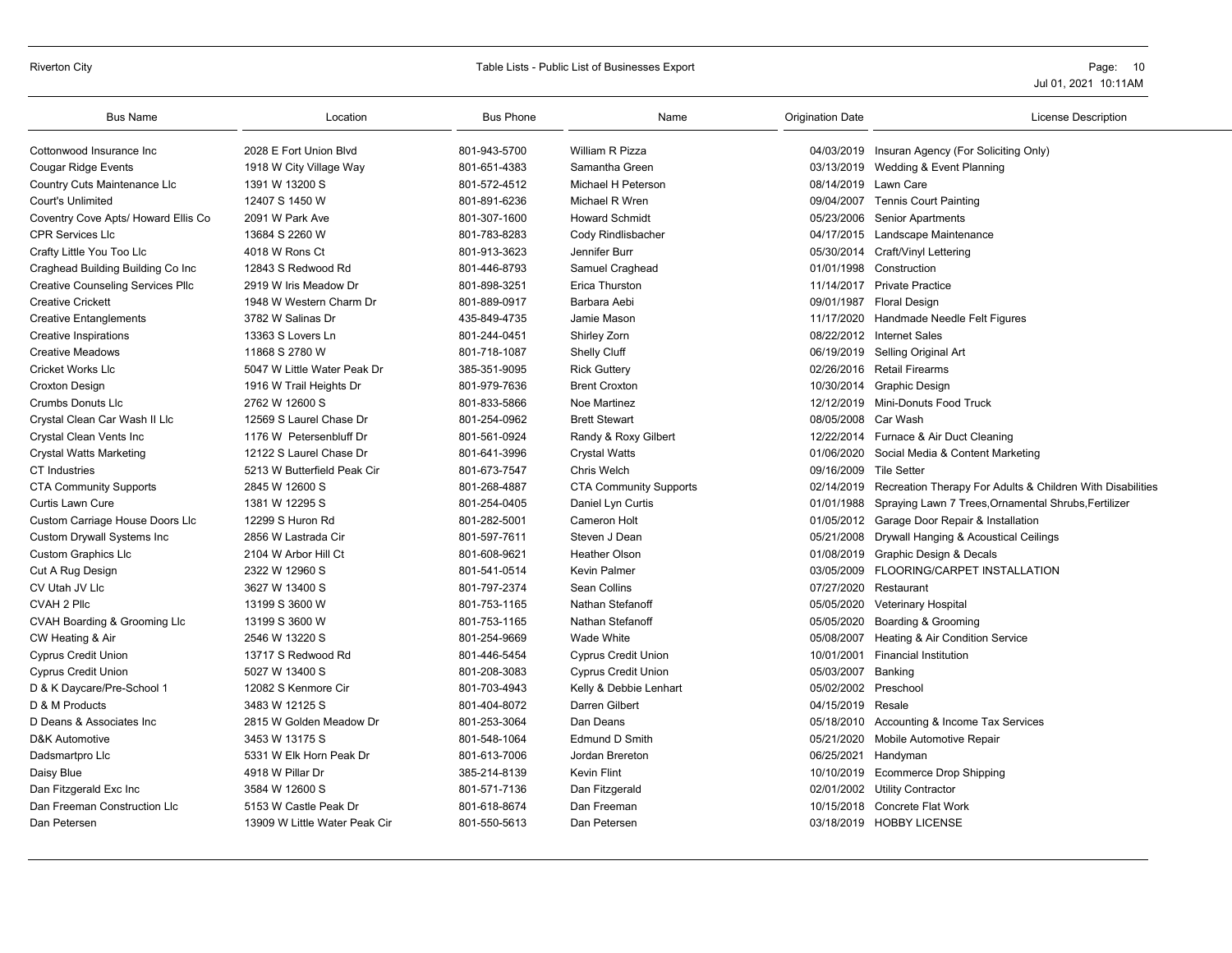### Riverton City **School City** City Table Lists - Public List of Businesses Export **Page: 11** Page: 11

| <b>Bus Name</b>                         | Location                           | <b>Bus Phone</b> | Name                         | <b>Origination Date</b> | <b>License Description</b>                            |
|-----------------------------------------|------------------------------------|------------------|------------------------------|-------------------------|-------------------------------------------------------|
| Dance Studio B                          | 2482 W Midas Side Way              | 801-599-2911     | Anna Bay                     |                         | 07/07/2016 Dance Studio                               |
| Daniels Den Heating & Cooling           | 12296 S 2700 W                     | 385-239-9400     | Aisea Levatau                |                         | Hvac                                                  |
| Dansie Antique Auto                     | 3178 W 13400 S                     | 801-669-1018     | Ronald L Dansie              | 08/01/2000              | <b>Restoration Of Antique Autos</b>                   |
| Danville Serv - Conquest Men            | 12645 S 1155 W                     | 801-565-0700     | <b>Bill Woolston</b>         | 03/01/2002              | <b>Conquest Men Home</b>                              |
| Danville Serv - Conquest Women          | 12655 S 1155 W                     | 801-565-0700     | <b>Bill Woolston</b>         | 03/01/2002              | Conquest Women Home                                   |
| Danville Serv Men Group Home            | 12994 S 2700 W                     | 565-0700         | <b>Bill Woolston</b>         | 03/01/2002              | Men Group Home Riverton                               |
| Danville Serv Women Group Home          | 12992 S 2700 W                     | 801-565-0700     | <b>Bill Woolston</b>         | 03/01/2002              | Women Group Home Riverton                             |
| Daren G Mortenson Pc                    | 1332 W Cancun Way                  | 801-949-7941     | Daren G Mortenson            | 05/22/2009              | <b>Legal Services</b>                                 |
| Darn Delightful Dent Pros               | 1338 W Breakerpoint Way            | 801-637-6830     | <b>TImothy Harrison</b>      | 12/04/2017              | <b>Repairing Dents &amp; Dings</b>                    |
| Dave Kemp Rooding Inc                   | 2616 W 12040 S                     | 801-254-1300     | Dave Kemp                    | 05/01/1996              | <b>Roofing Business</b>                               |
| Daves Done Right Handyman               | 2045 W 13730 S                     | 801-518-5759     | David Sommer                 | 07/12/2019              | Handyman                                              |
| David Vaughn                            | 5231 W 13400 S                     | 801-446-1060     | David Vaughn                 | 12/01/2002              | <b>Flooring Installation</b>                          |
| Davis Green Enterprises                 | 11711 S Stone Crest Cir            | 801-755-9283     | <b>Tevisi Fotu</b>           | 06/28/2021              | Landscaping                                           |
| Dawson Pediatric Dentistry & Orthodonti | 4651 W 13400 S Ste 110             | 801-302-1045     | <b>Brad Dawson</b>           | 09/11/2018 Dentistry    |                                                       |
| DC Management Utah Llc                  | 3643 W 13400 S                     | 801-302-1480     | Sanjive Datta                | 04/10/2019              | <b>Fast Food Restaurant</b>                           |
| DDO-Utah Llc #32151                     | 2080 W 12600 S                     | 801-930-5493     | Krystal K Burge              | 04/07/2017              | Quick Serve Mexican Restaurant                        |
| DE & R Investments Lic                  | 1266 W Margaret Park Dr            | 801-702-7855     | James Davis                  | 04/15/2014              | <b>Rental Management</b>                              |
| Deanne Noyce                            | 5020 W Cedar Point Peak Dr         | 801-597-9152     | Deanna Noyce                 | 01/23/2019              | Hobby License                                         |
| Debbie Valline                          | 2359 W 11880 S                     | 801-520-3650     | Debbie Valline               | 05/23/2014              | Custom Designed & Fabricated Jewelry                  |
| Debruyn & Martin Ad & Design            | 12077 S 1420 W                     | 801-230-1342     | William C Debruyn            | 10/01/1997              | Website & Graphic Design                              |
| Defenders Inc                           | 1420 W 12600 S                     | 317-957-3810     | David Lindsey                | 12/22/2015              | Sale & Installation Of Wireless Home Security Systems |
| <b>Defined Construction Llc</b>         | 13793 S 2260 W                     | 801-865-2862     | Joshua D Phillips            | 04/29/2021              | <b>General Contractor</b>                             |
| Deify                                   | 3142 W Jennifer Dee Cir            | 801-709-8998     | <b>Lisa Garrett</b>          | 01/23/2020              | <b>Esthetics/Skin Care</b>                            |
| DeLand Investigations Llc               | <b>Confidential See File</b>       |                  | <b>Confidential See File</b> | 03/31/2016              | Private Investigations                                |
| Delightful Light                        | 12092 S Janice Dr                  | 801-661-6561     | Diane Pebley                 | 05/21/2018              | <b>Creative Arts Retail &amp; Education</b>           |
| Delton Bowling                          | 3693 W Meadow Spring Ln            | 801-251-0429     | Mark Orr                     | 12/12/2014              | <b>Bowling Center</b>                                 |
| Delton Bowling                          | 3693 W Meadow Spring Ln            | 801-251-0429     | Mark Orr                     |                         | 12/12/2014 CLASS B BEER SALES/ON PREMISE              |
| <b>Delton Bowling</b>                   | 3693 W Meadow Spring Ln            | 801-251-0429     | Mark Orr                     |                         | 12/12/2014 AMUSEMENT                                  |
| Delton Bowling                          | 3693 W Meadow Spring Ln            | 801-251-0429     | Mark Orr                     | 12/12/2014              | POOL TABLE                                            |
| Denise Johnson Photography              | 2375 W Mindi Meadows Cir           | 801-750-2957     | Denise Johnson               |                         | 12/30/2015 Photography                                |
| Dennis Page Carved Art                  | 1570 W 12800 S                     | 801-654-8709     | Dennis Page                  | 08/29/2011              | Artist - Sculptor, Carver                             |
| Denny's Auto                            | 11999 S 1700 W                     | 801254-6554      | Darrin Moncur                | 04/01/1989              | Auto Repair, Storage Off-Season Vehicles              |
| Denny's Auto                            | 11999 S 1700 W                     | 801254-6554      | <b>MITCH MONCUR</b>          | 04/01/1989              | Auto Repair, Storage Off-Season Vehicles              |
| Densley Heating & Air Condition         | 12059 S 2570 W                     | 801-446-8459     | Rodney Densley               | 02/01/1999              | Heating & Air                                         |
| Dentists Of Riverton Llp                | 4531 W Partridge Hill Ln Ste F-110 |                  | Dentists Of Riverton Llp     | 01/08/2020              | <b>Dental Office</b>                                  |
| Dentolux PC                             | 1543 W 12600 S #101                | 801-803-8606     | Mandana Mahdi                | 10/26/2015              | <b>Dental Office</b>                                  |
| <b>Derrick Cumbee</b>                   | 14038 S Van Cott Peak Cir          | 949-872-9634     | <b>Derrick Cumbee</b>        |                         | 10/15/2019 Hobby License                              |
| Deseret Book Company                    | 3651 W Market Center Dr            | 801-282-8666     | Deseret Book Company         | 08/10/2015              | Bookstore                                             |
| <b>Deseret Contractors</b>              | 2285 W 11980 S                     | 801-254-4283     | Terry O Wayman               | 05/03/2004              | <b>General Contractor</b>                             |
| <b>Deseret Industries</b>               | 12449 S Creek Meadow Rd            | 801-302-7502     | Lds Church                   | 10/09/2017              | <b>Thrift Store</b>                                   |
| Design Playing Cards                    | 2132 W 12820 S                     | 801-913-9910     | Jason Hawley                 |                         | 11/13/2006 Online Sales Of Playing Cards              |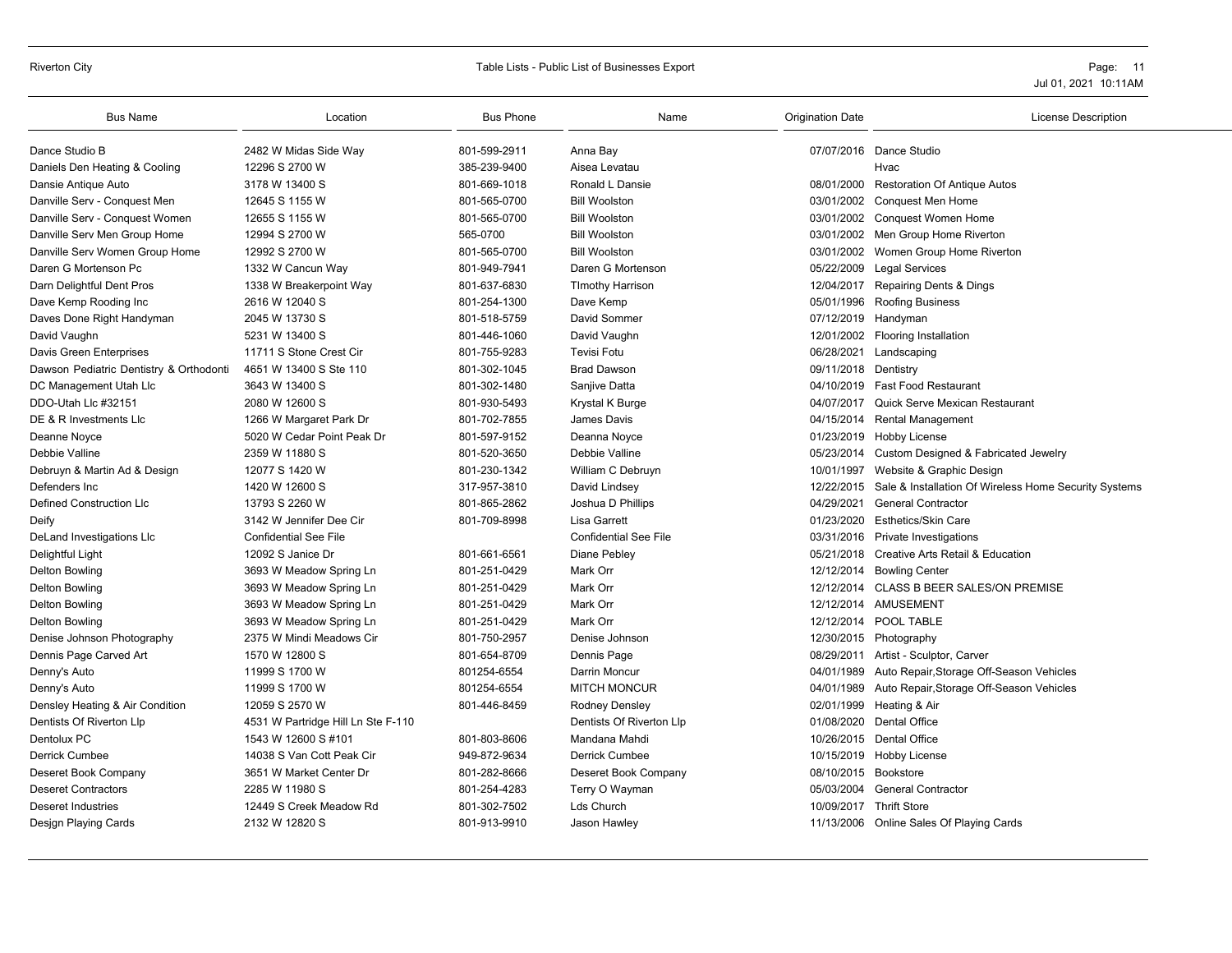| <b>Bus Name</b>                    | Location                        | <b>Bus Phone</b> | Name                          | <b>Origination Date</b> | <b>License Description</b>                                            |
|------------------------------------|---------------------------------|------------------|-------------------------------|-------------------------|-----------------------------------------------------------------------|
| <b>DGBG</b> Inc                    | 13608 S Daggerwing Way          | 801-243-9662     | Dathaniel Goodman             |                         | 03/24/2020 Online Consulting & Marketing                              |
| <b>DGC Management</b>              | 1817 W 12050 S                  | 801-856-0204     | Dannielle Carpenter           | 05/05/2020              | <b>Commercial Cleaning Company</b>                                    |
| Diagnostic Automotive              | 12650 S 1830 W                  | 801-253-4641     | Steve B Cox                   | 01/01/1996              | Automotive Specialty & Repair Shop                                    |
| Diamond G Construction Inc         | 2109 W 11800 S                  | 801-949-0085     | Donneil Green                 | 06/01/1998              | <b>Construction-Renovations</b>                                       |
| Diana Alvarez                      | 2179 W Kimber Ln                | 801-687-3605     | Diana Alvarez                 | 07/09/2020              | <b>Online Retail Sales</b>                                            |
| <b>Diane Tuttle</b>                | 1125 W Matthews Way             | 801-808-2857     | <b>Diane Tuttle</b>           | 06/20/2007              | Daycare                                                               |
| DimeDesigns_NailStudio             | 4832 W Pillar Dr                | 801-707-5743     | Hannah C Taylor               |                         | 03/05/2021 Home Nail Technology Studio                                |
| Dino-Mite Cleaning                 | 3408 W Mt Cortina Way           | 801-448-1644     | <b>Ryan Bennett</b>           | 09/09/2020              | <b>Residential Cleaning Services</b>                                  |
| Dirt Maintenance & Diagnostic      | 4083 W 12050 S                  | 801-803-8400     | David Thomas                  |                         | 04/04/2019 Mobile Equipment Repairs                                   |
| Discount Carpet Guy Llc            | 2120 W 12600 S Ste E            | 801-230-4861     | <b>Ruston Olson</b>           |                         | 11/13/2017 Carpet Sales                                               |
| <b>Discount Tire Company</b>       | 1643 W 12600 S                  | 801-446-2539     | <b>Bruce T Halle</b>          |                         | 06/30/2005 Retail Sales Of Tires & Wheels                             |
| Discount Tree & Landscape Co       | 5179 W Pearl Crescent Ln        | 801-280-3611     | Gregg Mounteer                |                         | 03/14/2005 Tree Service & Landscape                                   |
| Dim Pest Control Lic               | 11917 S Laurel Chase Dr         | 801-633-2365     | Deon Mcquiston                | 02/22/2019              | <b>Termite Control</b>                                                |
| <b>DLN Electric Inc.</b>           | 13681 S 2990 W                  | 801-918-4875     | David L Nickle                | 07/27/2017              | <b>Electrical Contracting</b>                                         |
| Dms Geothermal Llc                 | 11983 S Hersey Park Ct          | 801-347-3041     | Donovan Brunner               |                         | 06/26/2015 Installation Of Ground Source Loop Service                 |
| Dollar Tree #4524                  | 3651 W Market Center Dr Ste 300 | 757-321-5000     | Dollar Tree Stores Inc.       |                         | 12/10/2011 Retail Variety Store                                       |
| Dollar Tree #7313                  | 1751 W 12600 S Ste 100          | 757-698-7043     | <b>Dollar Tree Stores inc</b> |                         | 09/19/2017 Retail Variety Store                                       |
| Domino's Pizza #9106               | 13680 S Redwood Rd Ste A        | 801-704-7600     | Domino's Pizza Llc            |                         | 11/08/2016 Restaurant - Delivery Pizza                                |
| Domnovate Llc                      | 11826 S Reeves Ln               | 801-999-8554     | <b>Jason Meaders</b>          | 02/04/2021              | Consultingm, Recruiting, Staffing                                     |
| Don Aramburu Llc                   | 11823 S Reeves Ln               | 385-831-4401     | Christian Jay Seegmiller      | 01/20/2021              | Salsa Delivery                                                        |
| Double J Enterprises               | 13745 S 2200 W                  | 801-688-8424     | Jerald P Hanten               | 10/13/2015 Consulting   |                                                                       |
| Double T Inc                       | 11873 S Kings Crossing Way      | 801-265-9929     | Tye Farnsworth                | 01/01/1999              | Rain Gutter & Siding Insullation                                      |
| Downrange Enterprises Llc          | 12710 S CRITTERS Cove           | 801-550-9154     | Daniel Cox                    | 03/15/2018              | <b>Government Contracting</b>                                         |
| Dragonfly Quilting & Crafts Llc    | 12005 S Janice Dr               | 801-946-2442     | Amber Cox                     |                         | 04/16/2014 Longarm Quilting Service                                   |
| <b>Dreamazing Vacations</b>        | 13518 S Warner Way              | 801-694-4637     | Cynthia Smith                 |                         | 06/07/2017 In Home Travel Planning                                    |
| Dream'Zen Tailz                    | 1870 W 12600 S Ste 4            | 801-201-2753     | Marissa Bird                  |                         | 04/27/2021 Dog Grooming Services                                      |
| <b>DS Accounting LIc</b>           | 13768 S 4170 W                  | 801-580-6327     | David Sanderson               |                         | 09/19/2007 Accounting                                                 |
| Dscady                             | 12254 S Grassland Ct            | 801-598-4554     | Duaine Scadlock               | 04/30/2020              | <b>Online Sales</b>                                                   |
| <b>DSD Construction</b>            | 2629 W 13760 S                  | 801-254-7858     | Sherry S Thompson             | 10/16/2007              | Construction                                                          |
| <b>DSHS Enterprises</b>            | 13483 S Warner Way              | 801-633-5763     | Daniel & Hidi Schuyler        |                         | 10/22/2015 Property Management                                        |
| <b>DTL Builders Inc.</b>           | 13077 S 3600 W                  | 801-285-5665     | Dolores Berdorf               |                         | 01/31/2014 Construction Management                                    |
| Duke Plumbing Inc                  | 5517 W Autumn Heights Dr        | 801-254-3647     | CHRIS P DUKE                  |                         | 02/01/2002 Plumbing Repairs                                           |
| Dumpster Express Llc               | 1359 Cancun Way                 | 801-254-8989     | W Mark Garn                   | 11/30/2009              | Dumpster Servicing-Hauling                                            |
| Dusty's Proffesional Yard Services | 2806 W 12825 S                  | 801-254-2890     | <b>Dustin Poulsen</b>         |                         | 01/07/2005 Lawn Maintenance/Landscaping                               |
| <b>DWL Construction LIc</b>        | 3888 W Mendocino Dr             | 801-509-2336     | Douglas W Liddell             | 12/05/2006              | Construction                                                          |
| Dynarama Corporation               | 13651 S 2200 W                  | 801-253-0567     | Steve A Robinson              | 06/07/2005              | <b>Computer Sales</b>                                                 |
| Dyslexia Center Of Utah            | 2332 W 12600 S Ste D            | 801-756-1933     | <b>Shelley Hatch</b>          |                         | 01/22/2015 Tutoring Center For Struggling Readers & Dyslexia Students |
| E & D Maintenance & Carpet Llc     | 2184 W Arbor Hill Ct            | 801-673-5434     | Ronald A Rhodes               |                         | 03/21/2019 Handyman/Remodeling                                        |
| E6 Sports Inc                      | 3728 W Thunder Rd               | 801-243-9547     | Jon Staley                    |                         | 09/28/2011 Web Sales Of Sporting Goods                                |
| Eagle Eye Home Repair              | 3281 W 11925 S                  | 801-598-8249     | Jon L Donio                   | 04/27/2021              | Handyman                                                              |
| Ear. Nose & Throat Center          | 4063 W 12600 S                  | 801-328-2522     | Ear. Nose & Throat Center Lic |                         | 07/12/2017 Physician Office                                           |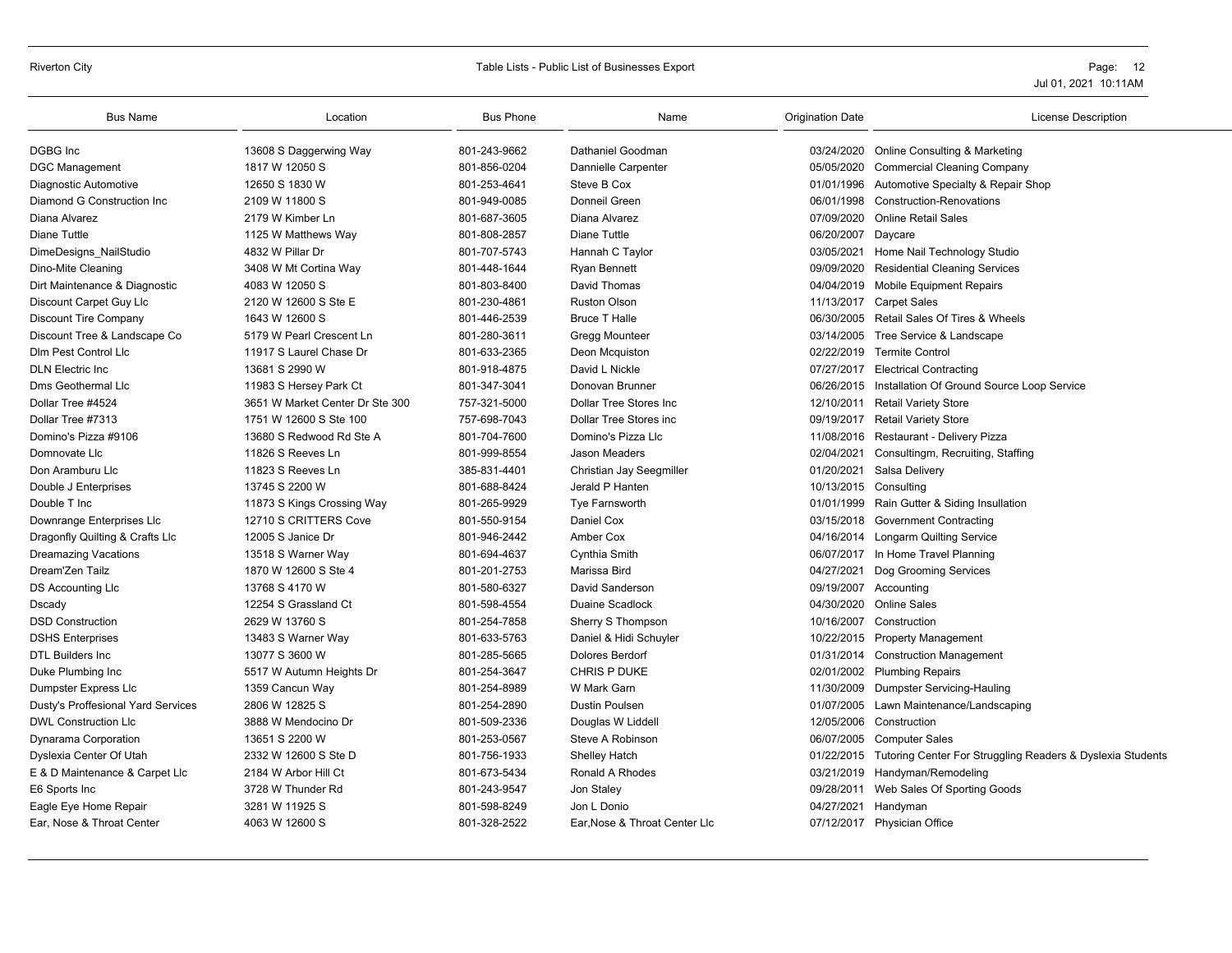| <b>Bus Name</b>                         | Location                      | <b>Bus Phone</b>    | Name                     | <b>Origination Date</b> | <b>License Description</b>                                |
|-----------------------------------------|-------------------------------|---------------------|--------------------------|-------------------------|-----------------------------------------------------------|
| Eastman's Barbershop                    | 2364 W 12600 S Ste C          | 801-574-3379        | Dalyn Eastman            | 06/28/2016              | Barbershop                                                |
| Echo Sound Prod & Recording Studio      | 2993 W Kings Mountain Ct      | 801-707-0061        | Charles Blakey           |                         | 07/10/2019 Musical Services & Recording                   |
| Eclipsus Llc                            | 4852 W Gambler Cove           | 916-627-6200        | Kevin Egginton           | 05/19/2020              | <b>Amazon Sales</b>                                       |
| <b>Economy Drywall Llc</b>              | 11923 S 3770 W                | 801-706-3713        | Gary & Heidi Marshall    | 02/26/2015              | Construction Drywall, Bathroom, Remodels, Handyman        |
| Ed Betts Inc.                           | 3043 W Emery Forest Ln        | 801-254-5323        | <b>Ed Betts</b>          | 09/28/2007              | Vendor/Little Debbie Snack                                |
| <b>Ed Tec Instruments</b>               | 12414 S 1255 W                | 801-254-2940        | <b>Blair Hutchings</b>   | 05/01/1994              | Microscope Sales & Service/Math Manipulatives             |
| <b>Edge Equipment Llc</b>               | 11865 S Buckwheat Way         | 801-913-0545        | Lane Christensen         | 11/28/2016              | <b>Generator Lease</b>                                    |
| Edsun Maintenance Llc                   | 13039 S 2900 W                | 801-674-2831        | Maria G Lopez            |                         | 03/26/2013 MAINTENANCE/CLEANING                           |
| Edward D Jones & Co Lp                  | 3926 W Innovation Dr Ste A    | 314-515-4929        | Edward P Jones & Co Lp   | 01/10/2011              | Stockbroker/Dealer                                        |
| Edward D Jones & Co Lp                  | 3926 W Innovation Dr Ste A    | 314-515-4929        | Edward P Jones & Co Lp   | 01/10/2011              | <b>INTINERANT LICENSE</b>                                 |
| <b>Edward Jones</b>                     | 2364 W 12600 S Ste E          | 314-515-4929        | Edward D Jones & Co Lp   | 05/01/2017              | <b>Stock Broker/Dealer</b>                                |
| <b>Edward Jones</b>                     | 2364 W 12600 S Ste E          | 314-515-4929        | Edward D Jones & Co Lp   | 05/01/2017              | <b>INTINERANT LICENSE</b>                                 |
| Eelevate Immune Support                 | 2409 W Adelaide Dr            | 801-897-9351        | Katherine Kunz           | 08/10/2020              | Sale Of Wellness Supplement Online                        |
| Einstein Bros Bagel #3590               | 3638 W 13400 S                | 801-997-7800        | Einstein & Noah Corp     | 01/23/2013              | <b>Bagel Restaurant</b>                                   |
| Eismgard Llc                            | 12900 S 2200 W                | 801-573-4841        | Benjamin Francom         | 07/01/2020              | Information Technology & Cybersecurity Consulting         |
| El Monte Restaurant Inc                 | 3728 W 13400 S Ste 105        | 801-455-3633        | Jorge L Zamudio          | 02/26/2020              | Mexican Food Restaurant                                   |
| El Monte Restaurant Inc                 | 3728 W 13400 S Ste 105        | 801-455-3633        | Jorge L Zamudio          | 02/26/2020              | CLASS B BEER SALES/ON PREMISE                             |
| Elc Investing                           | 2766 W 13760 S                | 801-856-0676        | Eric Cox                 | 04/07/2020              | Investing                                                 |
| <b>Eldercare Consult Inc</b>            | <b>Confidential-See File</b>  | <b>CONFIDENTIAL</b> | None                     | 01/25/2017              | <b>GUARDIANSHIP &amp; CASE MANAGEMENT</b>                 |
| <b>Elevated Detailing Inc</b>           | 2086 W Gregory Ave            | 801-326-9223        | Joseph R Burgess         | 11/21/2011              | <b>Drafting Services</b>                                  |
| <b>Elevated Performance LIc</b>         | 12652 S 2700 W Ste A-2        | 801-300-9000        | <b>Blanca Desantiago</b> | 05/17/2019              | <b>Herbalife Supplements</b>                              |
| Elisa Posey                             | 5471 W Autumn Heights Dr      | 801-699-2610        | Elisa Posey              | 03/12/2019              | Hobby License                                             |
| Elite Academy                           | 11821 S Redwood Rd            | 801-718-7556        | Leslie Mulford           | 10/05/2006              | Dance, Cheer, Preschool, Karate, Pilates                  |
| Elite Audio Video                       | 1036 W Rivercreek Cir         | 801-979-0674        | Chris Leary              | 04/08/2015              | INSTALL TV'S, HOME THEATERS, HOME AUTOMATION, AUDIO VIDEO |
| Elite Can Cleaning                      | 12210 S 4000 W                | 801-600-2467        | <b>Kelly Bailey</b>      | 09/30/2020              | Garbage Can Cleaning                                      |
| Elite Design                            | 4238 W Park Hollow Ln         | 801-755-2457        | <b>Elizabeth Watt</b>    | 11/06/2019              | <b>Clothing Events</b>                                    |
| Elite Insurance LIc                     | 12569 S 2700 W Ste B100       | 801-446-1481        | Charles Chueh Chih Su    | 09/20/2019              | Insurance Agent                                           |
| Elite Smart Home Llc                    | 14033 S Lewiston Peak Dr      | 801-520-3408        | <b>Troy Timothy</b>      | 02/25/2019              | Installation Of Smart Home Devices                        |
| <b>Elkins Enterprises Llc</b>           | 2541 W Silver Creek Dr        | 801-608-7580        | <b>Gary Elkins</b>       | 06/24/2020              | Home & Small Commercial Inspections                       |
| <b>Elliott Unlimited</b>                | 2685 W Cambridge Cross Cir    | 801-243-0596        | Zac Elliott              | 05/21/2020              | Uber & Lyft Rideshare                                     |
| <b>Embody Results</b>                   | 5451 W Rosewater Dr           | 801-598-2247        | June Ann Mellas Short    | 10/30/2015              | <b>Wellness Coach</b>                                     |
| <b>Emerald Repair &amp; Service</b>     | 5327 W Autumn Creek Dr        | 801-446-5755        | <b>Cliff Showaker</b>    | 05/01/2004              | Repair & Service Floor Machines                           |
| Emily Bernath Llc                       | 13899 S Little Water Peak Cir | 419-410-0878        | <b>Emily Bernath</b>     | 06/30/2021              | Author                                                    |
| <b>Emily Blodgett</b>                   | 2777 W 11800 S                | 801-671-6364        | <b>Emily Blodgett</b>    | 05/20/2021              | Entertainer, Public Speaker & Figure, General Merrymaker  |
| Emissions + Safety Of American Fork Inc | 1287 W 12600 S                | 801-558-8564        | <b>Rick Northrup</b>     | 10/21/2016              | Safety & Emissions Inspection                             |
| E-Mist Of Utah                          | 5213 W Butterfield Peak Cir   | 801-541-3137        | <b>Traci Welch</b>       | 08/14/2018              | <b>Infection Control</b>                                  |
| Encore Hvac Llc                         | 12758 S Ann Christine Ct      | 801-558-3350        | Jason Paul Winkel        | 10/25/2017              | Residential Heating & Air Repair & Replacement            |
| Energy Savers Insullation dba: Es Solar | 201 E 2150 N Ste C            | 801-614-0606        | Jeff Dimond              | 02/27/2019              | Solar                                                     |
| Energy Savers Insullation dba: Es Solar | 201 E 2150 N Ste C            | 801-614-0606        | Jeff Dimond              | 02/27/2019              | <b>SOLICITOR</b>                                          |
| Enjoy Nails & Spa Llc                   | 1515 W 12600 S Ste 204        | 385-358-5184        | Than Doan                | 04/07/2021 Nail Salon   |                                                           |
| <b>Ensign Productions</b>               | 12045 S 2010 W                | 801-254-2057        | <b>Harold Skousen</b>    |                         | 09/19/2007 Audio Visual Editing & Duplication             |
|                                         |                               |                     |                          |                         |                                                           |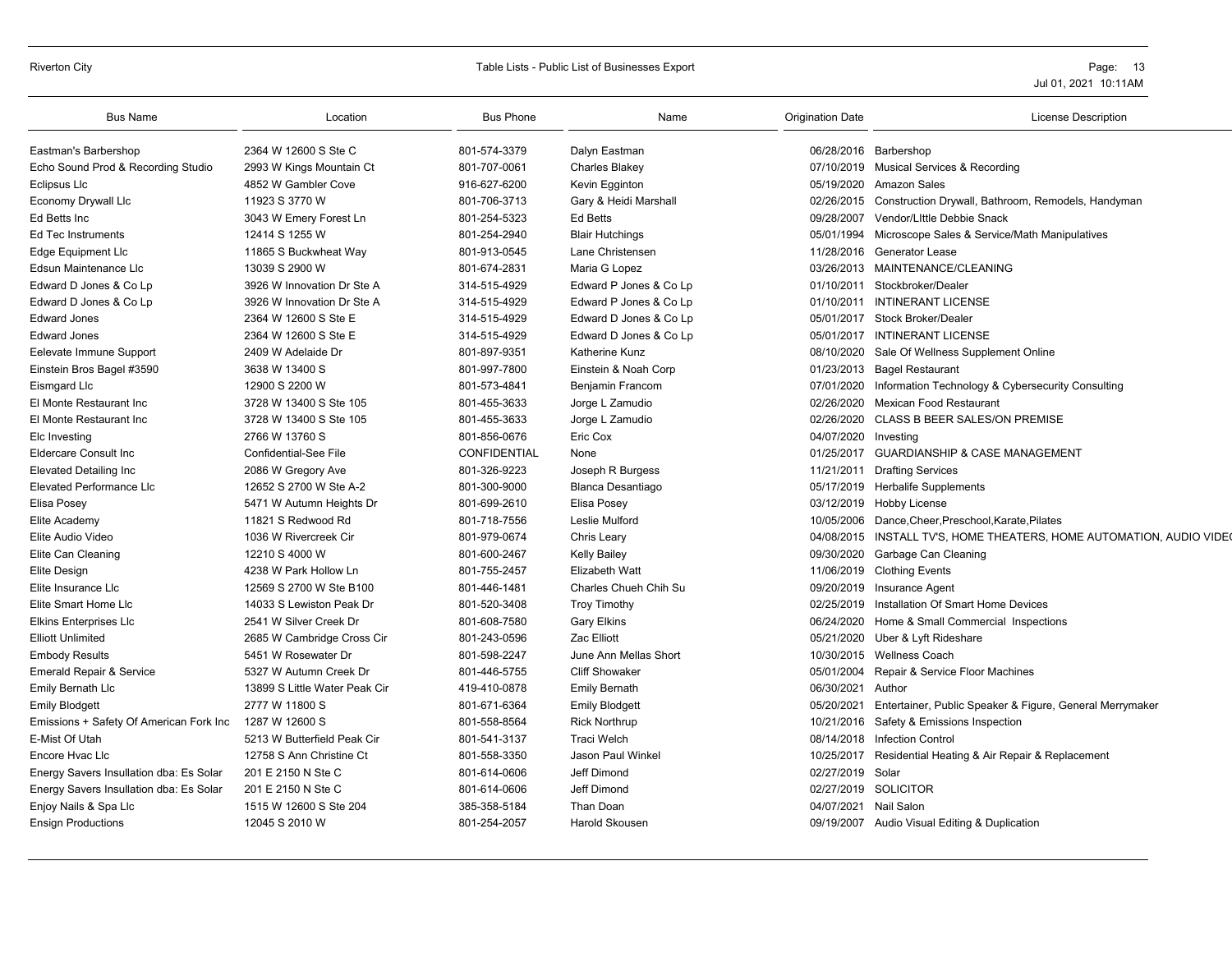# Riverton City **Example 20** Table Lists - Public List of Businesses Export **Page: 14** Page: 14

| <b>Bus Name</b>                           | Location                        | <b>Bus Phone</b> | Name                                  | <b>Origination Date</b> | License Description                                            |
|-------------------------------------------|---------------------------------|------------------|---------------------------------------|-------------------------|----------------------------------------------------------------|
| <b>Enterprises Lasa</b>                   | 1867 W Trail Heights Dr         | 385-302-4485     | Oscar Lasa                            |                         | 03/31/2021 Handyman & Maintenance                              |
| Envision Home & Property                  | 13558 S Carter Creek Way        | 801-455-0374     | Garrit Lipscomb                       |                         | 09/17/2007 Real Estate                                         |
| EPG Testing & Safety Training Laborator   | 13808 S Linda Marie Ln          | 801-254-0064     | Michael Schauerhamer                  | 09/01/2009              | <b>Electrical Protective Wear Testing</b>                      |
| Epic Insurance Group Llc                  | 13113 S 3600 W                  | 636-297-0729     | Live More With Life Llc               | 05/06/2021              | <b>Insurance Agency</b>                                        |
| <b>EPJ Architects LIc</b>                 | 2619 W Alice Springs Rd         | 801-419-5482     | Edward Probyn James III               | 02/20/2018 Consulting   |                                                                |
| Erin Mendenhall                           | 13603 S Daggerwing Way          | 801-915-3746     | Erin Mendenhall                       | 12/18/2018 Salon        |                                                                |
| Ernie's Truck Plaza Inc                   | 1977 W 12600 S                  | 801-302-9040     | Don Ipson                             | 09/24/2014              | <b>Convenience Store</b>                                       |
| Ernie's Truck Plaza Inc                   | 1977 W 12600 S                  | 801-302-9040     | Don Ipson                             | 09/24/2014              | <b>CLASS A BEER SALES/OFF PREMISE</b>                          |
| Esonfox                                   | 2766 W 13760 S                  | 801-856-0676     | Eric Cox                              | 04/19/2019              | Independent Contractor For Legal Shield                        |
| <b>Essential Vine Llc</b>                 | 1367 W 11775 S                  | 801-935-5839     | Mark & Emily Rasi-Koskinen            | 04/08/2016              | <b>Online Sales</b>                                            |
| Evans Law Llc                             | 12938 S Riverton Farms Way      | 801-834-7770     | Rebecca Evans                         |                         | 05/24/2021 Providing Legal Service                             |
| <b>Evata Consulting Group</b>             | 12761 S Ann Christine Ct        | 801-550-0254     | <b>Jared Clark</b>                    | 02/19/2020              | <b>Business Consulting Services</b>                            |
| Everclear Pools & Spa                     | 1354 W Semper Fi Cir            | 801-518-9877     | Taber Jacobs                          | 05/06/2013              | Swimming Pools & Spa                                           |
| <b>Evergreen Property Maintenance</b>     | 2276 W Homestead LN             | 801-574-5125     | <b>William Ludlow</b>                 | 06/22/2020              | Lawn Care, Landscaping & Property Maintenance                  |
| Everlast Floral & Gifts                   | 12050 S 1350 W                  | 801-254-9487     | Cindee Lyn Bouge'                     |                         | 03/01/1997 Floral, Art, Fresh Flowers, Silk & Drie, Misc Gifts |
| Evgo Services Llc                         | 12623 S Redwood Rd              | 877-494-3833     | Zach Maul                             | 02/08/2021              | <b>EV CHARGING STATION</b>                                     |
| <b>Excell Music Academy</b>               | 2527 W Silver Creek Dr          | 801-637-2748     | Cynthia Bowen                         |                         | 01/09/2017 PIANO LESSONS                                       |
| <b>Excellence In Constructions LIc</b>    | 1095 W Greasewood Dr            | 801-759-8032     | Stephen Holt                          | 10/19/2015 Contractor   |                                                                |
| <b>Exclusive Cleaning Inc.</b>            | 14182 S Mill Canyon Peak Dr     | 801-918-0204     | <b>Kris Merrill</b>                   |                         | 01/25/2006 Housekeeping Services                               |
| <b>Exito Learning Center</b>              | 1723 W Shade Ln                 | 385-401-7350     | Yovana Posselli                       | 01/21/2021              | <b>Online Tutoring Classes</b>                                 |
| Experience Massage & Bodywork             | 1734 W 12600 S                  | 385-630-2225     | Jason Lamonica                        | 02/03/2021              | <b>Massage Therapist</b>                                       |
| Expert Auto Glass Corp                    | 4161 W 13400 S                  | 801-569-2666     | Damien Butterfield                    |                         | 11/16/2016 Auto Glass Repair & Replacement                     |
| <b>Extended Creations Llc</b>             | 5083 W Little Water Peak Dr     | 801-502-7233     | Joshua Anthony Ogaard                 | 07/09/2020              | Online Sales Of Home Decor & Custom Novelties                  |
| <b>Faded Barbershop</b>                   | 12652 S 2700 W Ste C            | 801-680-9474     | Chris Godoy                           | 11/18/2019              | Barbershop                                                     |
| Falco Concrete Inc                        | 12867 S 1615 W                  | 801-254-2944     | <b>Craig Andrews</b>                  | 08/28/2007              | <b>Construction/Concrete</b>                                   |
| Falcon Crest Homes Llc                    | 4098 W 12050 S                  | 801-381-3488     | <b>Mark Burgess</b>                   | 10/02/2008              | <b>Construction Company</b>                                    |
| Families First Pediatric Dentistry Llc    | 4651 W 13400 S Ste 100          | 801-515-5858     | <b>Charles Odion</b>                  | 06/22/2021              | Pediatric/Adolescent Dentistry                                 |
| <b>Families First Pediatrics</b>          | 4651 W 13400 S #100             | 801-254-9700     | Dallen Ormond, Zak Zarbock, Mike John | 02/27/2018              | <b>Pediatric Medical Office</b>                                |
| Family Fed Llc                            | 13746 S Bluewing Way            | 801-341-9631     | <b>Brittany Beattie</b>               | 02/11/2020              | <b>ONLINE BLOG</b>                                             |
| Family Follies Llc                        | 12938 S Riverton Farms Way      | 385-722-4722     | Rebecca Evans                         | 05/31/2018              | Holding Company - Management Of Companies                      |
| Famous Footwear #3629                     | 13262 S Kestrel Range Rd #A-145 | 801-601-2197     | <b>BG Retail Llc</b>                  | 06/05/2019              | <b>Retail Shoe Store</b>                                       |
| Fanco Electric                            | 13267 S Sweet Caroline          | 801-864-7300     | Darren Neerings                       | 10/26/2007              | <b>Electric Contractor</b>                                     |
| Fang's Massage                            | 3818 W 13400 S Ste 500          | 385-313-6229     | Fang Cheng                            | 04/13/2021              | Massage Reflexology Acupressure                                |
| <b>Fantastic Floors Llc</b>               | 12154 S 2920 W                  | 801-243-3543     | Kurt Beckstead & Julie Blauer         | 08/30/2011 Flooring     |                                                                |
| <b>Fantasy Floss</b>                      | 4976 W Duncan Meadow Ln         | 435-841-3004     | <b>Ralston Dale Huffaker</b>          | 06/15/2020              | Making & Selling Artistic Cotton Candy At Carnivals            |
| Fed Ex Office #2458                       | 13502 S Hamilton View Rd        | 385-274-5762     | Rajesh Subramaniam (Chairman)         | 07/26/2019              | Office, Retail, Printing & Shipping                            |
| Fee Fee's Splendor                        | 12848 S Wild Mare Way           | 801-793-3988     | Melanie Lockhart                      | 09/24/2020              | Crafts Sold On Etsy                                            |
| Fern Imagery Co Llc                       | 4828 W Pillar Dr                | 801-901-0618     | Allison Woolsey                       | 09/03/2020              | <b>Digital Marketing</b>                                       |
| Fifth And Crane Llc                       | 12718 S 1630 W                  | 480-444-9705     | Sherman Unkefer                       | 07/23/2020              | <b>Interior Design Services</b>                                |
| <b>Fine Details Professional Services</b> | 2550 W Drycreek Dr              | 801-201-3894     | <b>Robert Bird</b>                    | 12/27/2019              | Janitorial                                                     |
| Finish Line Sprinklers & Maintenance Llc  | 1399 W Quail Ridge Cir          | 801-837-6860     | Larry Carson                          |                         | 02/27/2015 Property Maintenance                                |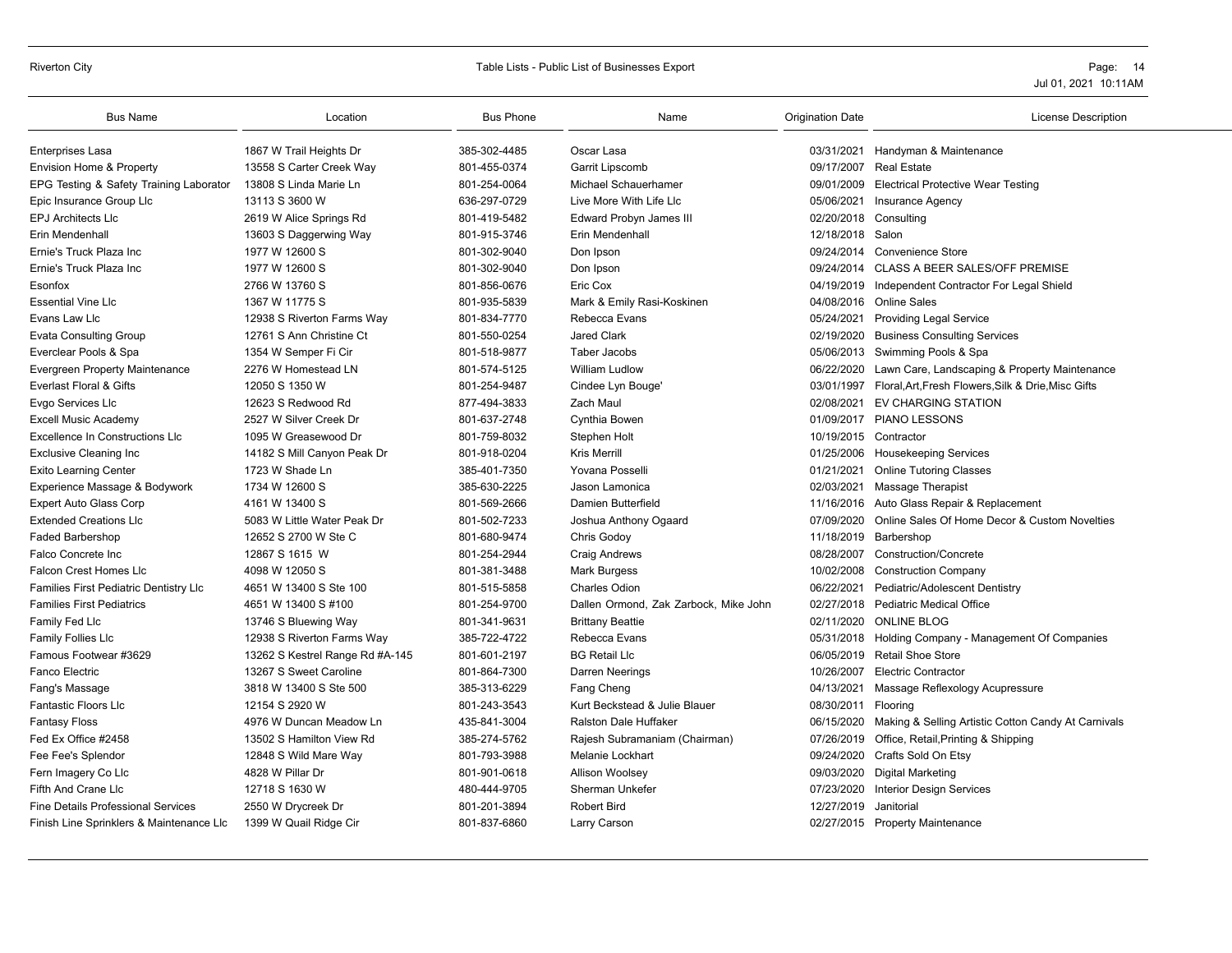# Riverton City **Example 20** Table Lists - Public List of Businesses Export **Page: 15** Page: 15

| <b>Bus Name</b>                     | Location                         | <b>Bus Phone</b> | Name                                   | <b>Origination Date</b> | <b>License Description</b>                                    |
|-------------------------------------|----------------------------------|------------------|----------------------------------------|-------------------------|---------------------------------------------------------------|
| First Bij Riverton                  | 12678 S Redwood Rd               | 801-652-1419     | Chad Golay, Suyan Queiroz, Carlos Sant |                         | 10/07/2019 Jiu Jitsu/Martial Arts                             |
| <b>First Touch Consulting Llc</b>   | 2048 W 12920 S                   | 801-656-7330     | Dave Khwaja                            | 04/27/2021              | Consulting                                                    |
| <b>First Utah Bank</b>              | 4168 W 12600 S Ste 100           | 801-316-6700     | <b>First Utah Bank</b>                 | 01/10/2008              | <b>Financial Institution</b>                                  |
| Fitness Group Of Riverton Llc       | 1777 W 12600 S                   | 801-655-0426     | Fitness Group Of Riverton Llc          |                         | 01/16/2015 Fitness Center                                     |
| FITT with LaRee                     | 1515 W 12600 S #205              | 801-833-9287     | Laree Schuenman                        | 02/05/2021              | <b>Fitness Facility</b>                                       |
| Five Below Inc                      | 4536 W Kestrel Range Rd          | 385-238-2136     | Five Below Inc                         | 04/27/2021              | Specialty Discount Retail Merchandiser                        |
| Five Guys Burgers & Fries           | 12570 S Rhetski Ln #103          | 801-455-0555     | Mike Cummings                          |                         | 04/24/2019 Fast Food Restaurant                               |
| <b>Fjord Crane Service</b>          | 13278 S Jared Cir                | 801-509-4032     | Stuart & Rachelle Fjord                |                         | 10/16/2007 Crane Service                                      |
| Flash Line Technologies Inc         | 3637 W Salinas Dr                | Non Published    | Jason Taylor                           | 03/23/2015              | Oem, Hvac Parts Distributor                                   |
| Flip Out Llc                        | 2807 W Sanborn Dr                | 801-897-3479     | <b>Ginger Lewis</b>                    |                         | 10/21/2019 Create Photo Flip Books                            |
| Floor Covering Specialities Inc     | 13705 S 2780 W                   | 801-918-0737     | <b>Mark Street</b>                     |                         | 01/22/2008 Floor Covering                                     |
| <b>Flowers By Tiffany</b>           | 2938 W 12875 S                   | 801-253-2822     | <b>Tiffany Adamson</b>                 | 06/19/2012 Florist      |                                                               |
| Flowerstone Frame & Art Studio      | 2478 W 12600 S Unit 2            | 801-917-9727     | Anika Ferguson                         | 03/22/2021              | Custom Picture Framing & Art Studio                           |
| <b>Fluid Data Analytics Llc</b>     | 4423 W Shiprock Pl               | 801-413-3840     | Debra D Waters                         | 03/26/2020              | <b>CONSULTING SERVICES</b>                                    |
| <b>Fluid Engineering</b>            | 1041 W Windchime Cir             | 801-254-8244     | Susan Sorenson                         |                         | 01/26/2017 Fluid Engineering-Location Of Land Line Phone Only |
| Follow Your Nose Llc                | 13717 S Sundown Cir              | 801-979-3632     | Derek Farnsworth                       | 03/28/2019              | Dog Training                                                  |
| Foot Log                            | 2022 W 12310 S                   | 801-302-5915     | FIELD, REN                             |                         | 04/22/2015 RACE LOG                                           |
| Forever Green Maintenance           | 12567 S Harvest Spring Ln        | 801-253-2497     | Shane Carlsen                          | 04/01/1997              | Lawn & Garden Services                                        |
| Form Spa                            | 4531 W Partridgehill Ln          | 801-513-3223     | <b>Preston Ward</b>                    | 09/24/2019 Spa          |                                                               |
| Fortress Collective Llc             | 2109 W Western Charm Dr          | 801-793-7968     | Justice Goble                          |                         | 03/15/2018 Digital Media Agency                               |
| <b>Fortress Patents</b>             | 3501 W 13175 S                   | 800-519-3611     | Ralph W Oakeson                        |                         | 08/18/2015 US Patent & Trademark Office Registered Agent      |
| Foster & Oak                        | 4883 W Spire Way                 | 801-787-8007     | Aaron Whitehead                        | 02/10/2021              | <b>Hand Crafted Wood Products</b>                             |
| Foundation For Family Life Llc      | 11978 S Redwood Rd               | 801-750-5398     | Joseph White                           | 11/17/2009              | Business Consulting, Acquistion, Sales Marketing/Real Estate  |
| Foundation For Family Life Of Utah  | 11978 S Redwood Rd               | 801-679-3921     | Joseph White                           | 11/05/2013              | Non-Profit Organization Mentor Program                        |
| Four 13 Logistics                   | 1382 W Bison Dr                  | 801-432-8590     | <b>Kimberly Yager</b>                  |                         | 10/15/2014 Trucking Brokerage                                 |
| Foursquare Credit Card Processing   | 12161 S 2240 W                   | 801-654-2777     | Rebecca & Blaine Page                  |                         | 02/12/2019 Credit Card Processing                             |
| <b>Fowl Minded Llc</b>              | 2887 W 12075 S                   | 801-598-6026     | Shawn Mclachlan & Dylan Stamper        |                         | 11/17/2020 Online Sales Of Hunting Style Clothing             |
| Fowles Quality Home Inspections     | 1084 W Windchime Cir             | 801-598-3820     | <b>Todd Fowles</b>                     | 08/20/2020              | Home Inspections                                              |
| Free Bird Realty                    | 12676 S City Heights Dr          | 801-870-9667     | Sherri Bird                            | 06/24/2020              | Realtor                                                       |
| <b>Frenetic Consulting</b>          | 4516 W Clifton Park Ct           | 801-694-6480     | <b>Tara Wilkinson</b>                  |                         | 03/30/2016 Business Development Consulting                    |
| Fresenius Medical Care Riverton Llc | 12523 S Creek Meadow Rd #111     | 801-254-6990     | Fresenius Medical Care Riverton Llc    |                         | 11/23/2015 Healthcare, Dialysis                               |
| <b>Frontline Solutions Llc</b>      | 2458 W Midas Side Way            | 801-647-5580     | Dragisha Ignjatovic                    |                         | 12/31/2008 IT Consulting                                      |
| Full Draw Equipment Llc             | 12523 S Janice Dr                | 801-243-7151     | Scott & Jennifer Mitchell              | 10/31/2016              | <b>Equipment Holding Company</b>                              |
| Full House Dog Training Llc         | 13687 S Duskywing Way            | 801-244-0303     | Tracie Kay                             | 02/21/2017              | Dog Training                                                  |
| FX Squad                            | 13473 S Cervina Way              | 801-878-6400     | Jeff Robbins                           | 04/21/2016              | Financial Investments & Other Related Activities              |
| G And D Enterprise                  | 12493 S 1700 W                   | 801-254-6670     | George Serassio                        | 12/01/1989              | Millwork & Cabinet Repair                                     |
| G.F. Idaho Inc                      | 4534 W Partridgehill Ln #E-110   | 503-431-2420     | Dan Austad                             |                         | 06/14/2018 Orthotic Sales                                     |
| G.O.A.T. Haircuts                   | 4608 W Partridgehill Ln Ste B105 | 385-695-5874     | Josh Johnson                           | 03/09/2020              | Mens Hair Cuts                                                |
| Gails Treasures                     | 13947 S Kessler Peak Cir         | 385-321-6221     | Donald Clark                           |                         | 08/24/2017 ONLINE RETAIL                                      |
| Gap Logistics Inc                   | 13878 S Shaggy Peak Dr           | 801-856-9024     | Julio Paspuel                          | 01/10/2017              | <b>Logistics Company</b>                                      |
| Garn-Tee Roofing Inc                | 1491 W 13200 S                   | 801-562-1314     | Jim Garn                               |                         | 04/28/2015 Roffing Services                                   |
|                                     |                                  |                  |                                        |                         |                                                               |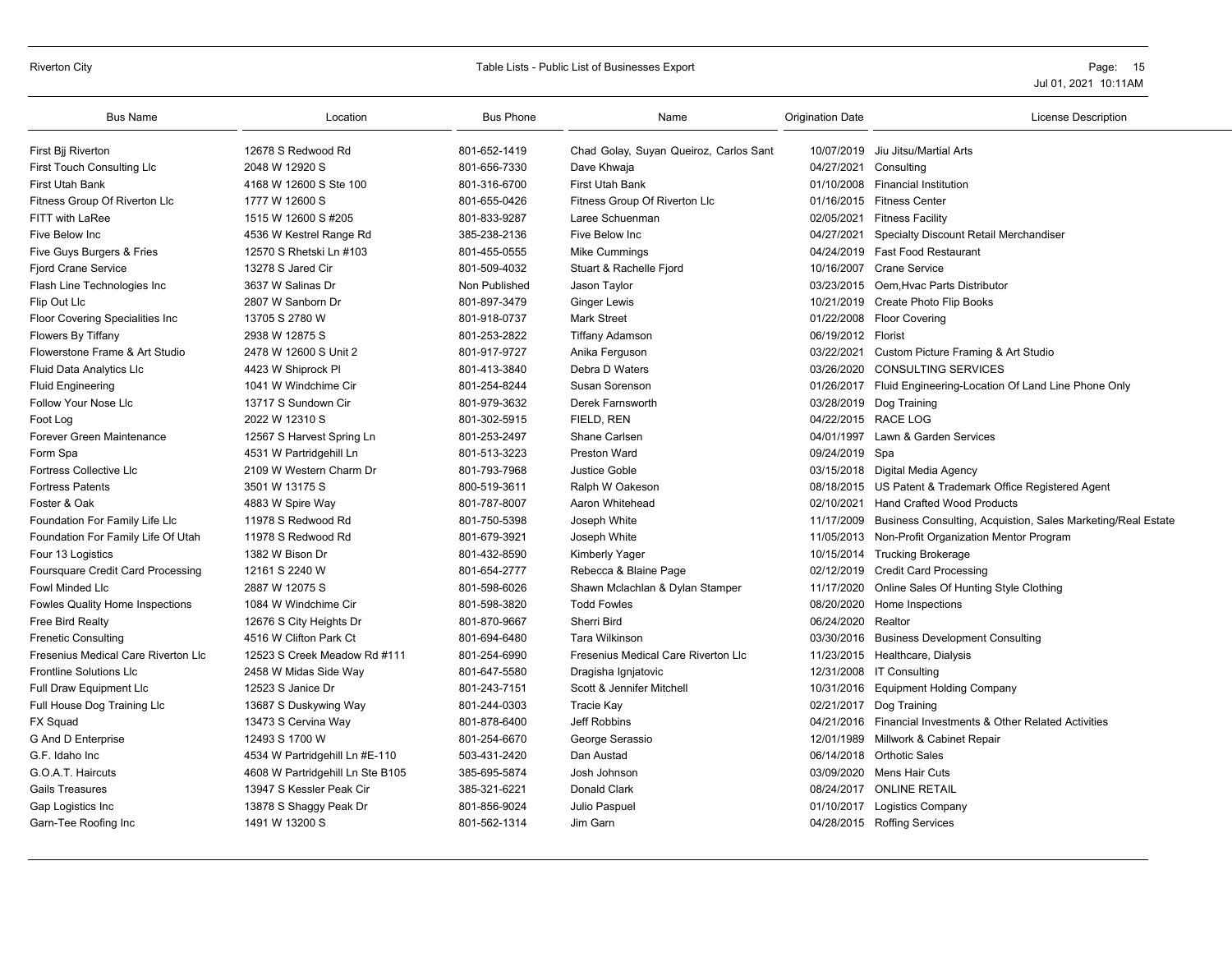# Riverton City **Example 20** Table Lists - Public List of Businesses Export **Page: 16** Page: 16

| <b>Bus Name</b>                       | Location                       | <b>Bus Phone</b> | Name                             | <b>Origination Date</b> | <b>License Description</b>                                            |
|---------------------------------------|--------------------------------|------------------|----------------------------------|-------------------------|-----------------------------------------------------------------------|
| <b>Gary Derose</b>                    | 1611 W Alley St                | 801-231-3400     | <b>Gary Derose</b>               |                         | 04/16/2015 GENERAL CONTRACTOR                                         |
| <b>Gary Powell</b>                    | 13751 S 4170 W                 | 801-446-7136     | <b>Gary Powell</b>               | 10/17/2007              | <b>Construction Office</b>                                            |
| Gary Tremayne Od & Associates         | 1543 W 12600 S #104            | 801-208-0734     | Gary Tremayne Od                 |                         | 11/15/2017 Optometry Office & Optical                                 |
| Gbdb Of Utah Lc                       | 3813 W 13400 S                 | 801-254-2005     | Gary Moore                       |                         | 05/23/2014 Fast Food Restaurant                                       |
| <b>General Nutrition Corp</b>         | 4608 W Partridgehill Ln #B-115 | 412-298-2280     | <b>General Nutrition Corp</b>    |                         | 12/17/2018 Specialty Health Retailer                                  |
| <b>Generational Healthcare</b>        | 3898 W Innovation Dr #B        | 801-302-0660     | Michael Frogley                  |                         | 04/20/2018 Medical Clinic                                             |
| Geoglobal Llc                         | 3347 W Corsica Dr              | 618-967-3679     | Abani R Samal                    |                         | 06/12/2015 Consulting & Advisory In Geological & Statistical Analysis |
| George Vicchrilli Lock                | 2646 W 12820 S                 | 801-656-8327     | George Vicchrilli                |                         | 05/01/2003 Locksmith/Office Work Only                                 |
| Gerald W Ott Painting                 | 4453 W Park Hollow Ln          | 801-209-3222     | Gerald W Ott                     |                         | 10/03/2007 Painting/Residential                                       |
| Gerber Farms Llc                      | 12952 S Croix Cir              | 801-879-0847     | <b>Bruno Gerber</b>              |                         | 05/24/2021 Greenhouse Fruits & Vegetables                             |
| <b>Get Ready Products</b>             | 12128 S River Vista Dr         | 801-953-5648     | David Gregersen                  |                         | 12/08/2016 Online Sales of Preparedness Items                         |
| Glez Enterprises Llc                  | 1359 W Cancun Way              | 801-865-5344     | Ana Gonzalez                     | 01/31/2019              | Property Maintenance & Management                                     |
| GLW Inc                               | 13497 S Chamonix Way           | 801-978-3399     | Gary Wagner                      | 11/30/2016 Printing     |                                                                       |
| Go Reboot Inc                         | 14038 S Lightening Peak Dr     | 801-232-9676     | <b>Brian Pender</b>              |                         | 02/23/2021 IT Support/Computer Repair                                 |
| Go Wireless Inc.                      | 3728 W 13400 S Ste 108         | 866-487-1222     | <b>Kevin Elder</b>               | 11/05/2015              | Verizon Wireless Sales Retail                                         |
| Go-Devil Of Utah                      | 1646 W Riverton Chase Dr       | 801-680-9237     | Terry & Sheril Garn              | 02/27/2008              | Sporting Good, Mail Order Business                                    |
| <b>Gold Star Guns</b>                 | 2305 W Eva Lynn Cir            | 801-792-2933     | Andy Arnn                        |                         | 01/26/2015 Federal Firearms License, Internet Sales, Transfers        |
| Golden Transfer Llc                   | 13666 S 4170 W                 | 801-597-9399     | Dan Hanson                       |                         | 07/01/2003 TRUCKING                                                   |
| Golden Tree Cafe                      | 1722 W 12600 S                 | 801-254-7651     | Fai Lun Chiu                     | 09/01/1987              | Restaurant                                                            |
| <b>Golden Valley Dental Arts</b>      | 2154 W Golden Valley Dr        | 801-891-8308     | <b>Edward Davenport</b>          |                         | 01/01/1997 Dental Labratory                                           |
| Golden West Federal Credit Union      | 5573 W 13400 S                 | 801-621-4550     | Kerry Wahlen CEO                 |                         | 05/18/2005 FINANCIAL INSTITUTION                                      |
| Good Name Investments LIc             | 4627 W Partridgehill Ln        | 801-509-7680     | <b>Becky Pickle</b>              |                         | 03/05/2019 Fast Food Restaurant                                       |
| <b>Goontime Events</b>                | 1447 W 12800 S                 | 801-850-7638     | Amber Goon                       | 09/10/2019              | <b>Event Planning</b>                                                 |
| <b>Granger Medical Clinic PC</b>      | 1288 W 12700 S                 | 801-253-0291     | <b>Granger Medical Clinic PC</b> | 01/01/2000              | <b>Medical Practice</b>                                               |
| <b>Granite Federal Credit Union</b>   | 12538 S Creek Meadow Rd        | 801-288-3120     | <b>Granite Credit Union</b>      | 11/17/2008              | <b>Financial Services</b>                                             |
| Grayco Woodworks                      | 1358 W 12230 S                 | 385-227-0990     | Jayson Gray                      | 02/11/2020              | General Woodworking Offering Pens, Pencils, Bowls, Rings              |
| Great American Equipment Llc          | 13618 S Daggerwing Way         | 801-759-5483     | Member: Shannon Norris           |                         | 10/20/2014 Internet Sales                                             |
| Great Basin Insurance Corporation     | 5069 W 13400 S #400            | 801-410-7402     | Marquis Blade                    | 10/03/2019              | <b>Insurance Agency</b>                                               |
| <b>Great Basin Steel Inc.</b>         | 1610 W Christan Way            | 801-971-4483     | Garey E Exeter                   | 10/08/2008              | Misc, Steel Fabrication & Installation, Handrail Etc                  |
| Great Clips/Jnl Ventures Inc          | 3673 W 13400 S                 | 801-446-2820     | Lynette & Nicholas Layman        | 12/29/2008 Haircare     |                                                                       |
| Great Clips/Jnl Ventures Inc          | 1742 W 12600 S                 | 801-446-8586     | Jnl Ventures Inc                 | 12/29/2008              | Haircare                                                              |
| Green Line Electric Heating & Air Llc | 3134 W Durham Woods Way        | 801-680-6982     | <b>Ben Plamer</b>                | 12/09/2019              | Hvac                                                                  |
| <b>Gription Gear</b>                  | 5214 S Butterfield Peak Cir    | 801-739-2449     | Michael Jenson                   |                         | 07/18/2014 Online Retail                                              |
| Grooming By Hollie                    | 3898 W Innovation Dr Ste C     | 801-979-0636     | <b>Hollie Higley</b>             |                         | 01/30/2019 Dog Grooming                                               |
| Grooming By Kynzie                    | 3898 W Innovation Dr Ste C     | 801-638-7798     | Makynzie Allred                  |                         | 01/30/2019 Dog Grooming                                               |
| Grooming By Michelle Llc              | 3898 W Innovation Dr #C        | 801-913-5289     | Michelle Bawden                  |                         | 10/16/2013 Dog Grooming                                               |
| Grooming By Natasha                   | 3898 W Innovation Dr Unit C    | 385-695-2107     | Natasha Lobato                   |                         | 08/06/2015 Pet Grooming                                               |
| Grooming By Rachelle                  | 3898 W Innovation Dr #C        | 801-837-1795     | Rachelle Brinkerhoff             |                         | 02/06/2017 Pet Grooming                                               |
| Grooming By Rebecca Marie Smith Llc   | 3898 W Innovation Dr Unit C    | 801-637-9498     | Marie Smith                      |                         | 08/10/2020 Dog Groomer                                                |
| Grooming By Wendy                     | 3898 W Innovation Dr Unit C    | 385-321-4004     | Wendy Chapman                    |                         | 12/12/2016 Pet Grooming                                               |
| Gruntstyle Lawncare & Landscaping     | 1830 W 13550 S                 | 801-647-7331     | Skye M Flynn                     |                         | 10/17/2016 Lawncare, Landscaping, Snow, Ice Maintenance               |
|                                       |                                |                  |                                  |                         |                                                                       |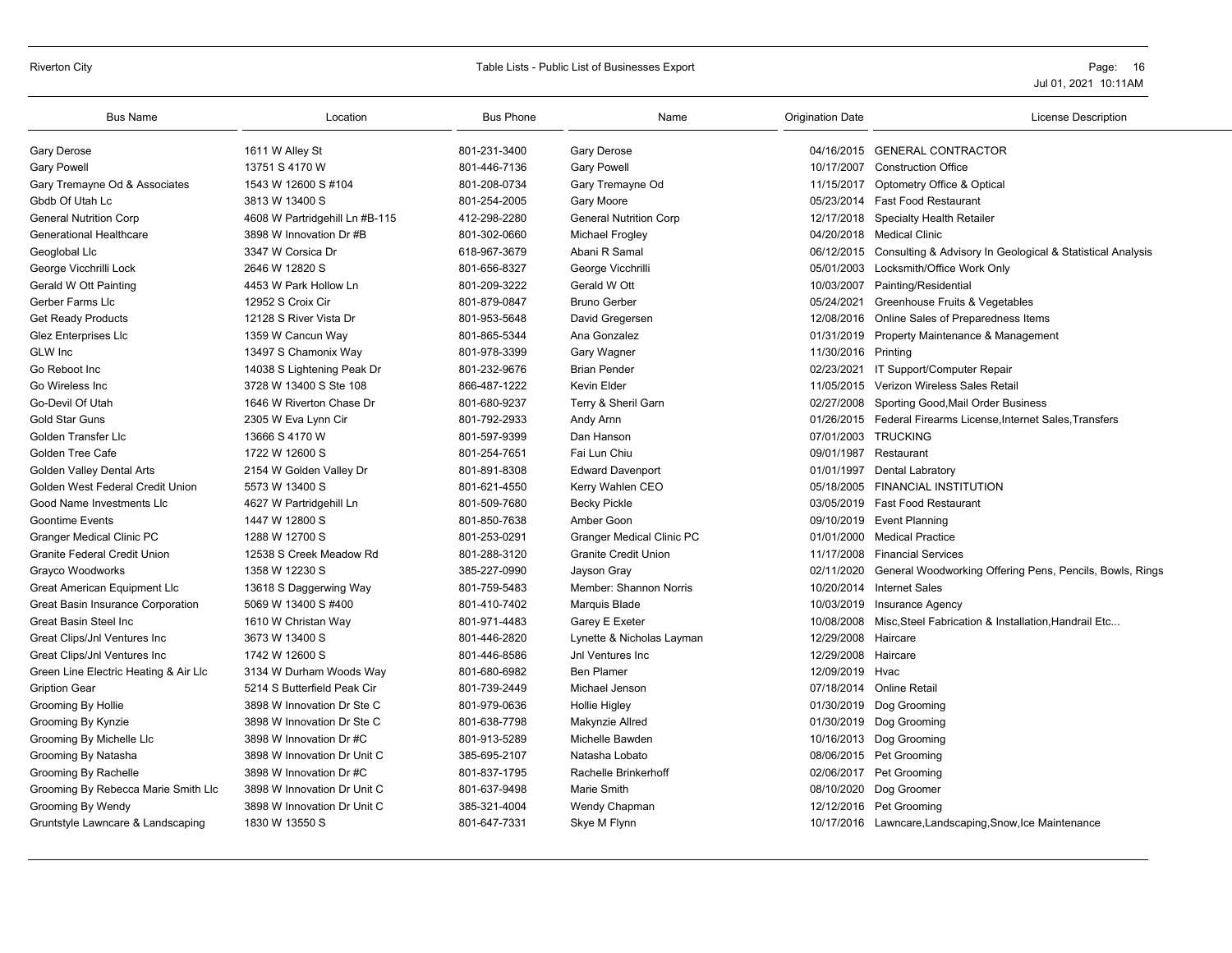#### Riverton City **School City** City Contains a School City Table Lists - Public List of Businesses Export **Page: 17** Page: 17

| <b>Bus Name</b>                       | Location                    | <b>Bus Phone</b> | Name                         | <b>Origination Date</b> | <b>License Description</b>                                |
|---------------------------------------|-----------------------------|------------------|------------------------------|-------------------------|-----------------------------------------------------------|
| <b>GT Environmental LIc</b>           | 13718 S 4100 W              | 801-446-1614     | Gregory F Thayn              |                         | 02/07/2011 Environmental Analysis & Consulting            |
| <b>Gtech Services Llc</b>             | 3042 W 12130 S              | 801-999-0838     | <b>Bryan Gottling</b>        | 08/18/2016              | Engineering/Drafting Services & Part Brokering            |
| <b>GTK Sales &amp; Marketing</b>      | 4052 W 12050 S              | 385-424-6805     | Gregory Todd Kerr            | 11/01/2017              | Sales Agent For Manufacturing Companies In Const & Mining |
| <b>Gun Range Gurus</b>                | 11818 S Reeves Ln           | 801-949-1645     | Preston Judd                 | 09/18/2019              | <b>Online Marketing</b>                                   |
| Guns                                  | 13909 Little Water Peak Cir | 801-550-4490     | Danny W Petersen             | 11/28/2005              | Mail Order-Simple Gun Smithing - No Inventory             |
| <b>Gustafsson's Chess School</b>      | 3338 W Gentle Creek Cir     | 801-493-9726     | Shauna Gustafsson            | 02/07/2012              | <b>Chess School</b>                                       |
| Gusty's Floors & Blinds               | 12745 S 1630 W              | 801-259-1342     | <b>Rodney Gust</b>           | 07/01/1998              | Retail Sales Of Flooring & Blinds                         |
| Gut Whisperer PC                      | 1543 W 12600 S #102         | 801-563-5121     | Umaprasanna Karnam           | 10/27/2015              | <b>Medical Office</b>                                     |
| Gyobs Llc                             | 12285 S River Vista Dr      | 801-828-6943     | Lee Jason Curley             | 01/27/2020              | Software Development, Web Design, Technical Writing       |
| H & H Concrete Construction           | 2567 W 12420 S              | 801-254-1501     | Tim Hosltrom                 | 09/17/2007              | Contractor                                                |
| H & H Windows Replacement & Sales &   | 12063 S 3200 W              | 801-253-4587     | <b>MIKE L HOLT</b>           | 11/01/2003              | Window Replacement/Sales/Handyman Work                    |
| H & K Woods LP                        | 12468 S 1510 W              | 801-718-3174     | Kendra Morse                 | 09/18/2019              | Hardwood Cutting & Crafts                                 |
| H & R Block #43824                    | 3728 W 13400 S              | 816-759-0002     | H & R Block Enterprises Inc  | 12/18/2006              | <b>Tax Consulting Services</b>                            |
| H20 Pressure Washing                  | 11768 S 1300 W              | 801-657-6385     | <b>Brian Lillie</b>          | 07/28/2016              | <b>Pressure Washing</b>                                   |
| <b>Hagen Collision</b>                | 3285 W 12600 S              | 801-446-9766     | Mark Hagen                   | 08/01/1999              | <b>COLLISION REPAIR</b>                                   |
| Hair By Barbara                       | 13295 S 1100 W              | 801-792-0765     | Barbara Dillman              | 04/15/2013              | Hair Salon                                                |
| <b>Hair Klassics</b>                  | 12814 Sunday Dr             | 801-414-1579     | Kirby & Aimee Warner         | 08/17/2009              | Hair Salon                                                |
| Haircraft By Amanda Black             | 12942 S Zuni Dr             | 801-440-6624     | Amanda Black                 |                         | 12/21/2012 Home Hair Salon                                |
| Halvo Massage                         | 1074 W River Pine Cir       | 801-809-6444     | Kellie Ann Halvorsen         | 07/19/2011              | Licensed Massage Therapist                                |
| Hansco Contracting                    | 11911 S 3085 W              | 801-597-6985     | <b>Brent S Hansen</b>        | 01/01/1997              | <b>Electrical Contractor</b>                              |
| Happy Kids Preschool                  | 2773 W Sanborn Dr           | 801-253-9468     | Amy Tippetts                 | 08/25/2008              | Preschool                                                 |
| Happy Tails Pet Walking               | 11768 S 1300 W              |                  | Jennifer Lillie              | 03/08/2018              | <b>Walking Pets</b>                                       |
| Harbur Holdings Llc                   | 3478 W Chambery Ln          | 801-562-9100     | <b>Clark Harvey</b>          | 09/20/2017              | Mortgage Broker                                           |
| Harmons                               | 13330 S Kestrel Range Rd    | 385-257-6440     | Harmon City Inc              | 07/18/2018              | Grocery Store With Fuel Station                           |
| Harmons                               | 13330 S Kestrel Range Rd    | 385-257-6440     | Harmon City Inc              | 07/18/2018              | <b>CLASS A BEER SALES/OFF PREMISE</b>                     |
| <b>Harold Kotter</b>                  | 12088 S 2110 W              | 208-604-1985     | Harold (Daniel) Kotter       | 04/13/2021              | <b>Artwork Sales</b>                                      |
| Harv's General Carpentry              | 3072 W Iris Meadow Dr       | 801-707-6896     | <b>Harvey Altice</b>         | 09/16/2014              | Handyman Service                                          |
| <b>Hatch Lawn Care</b>                | 5190 Castle Peak Dr         | 801-597-9493     | John Hatch                   | 03/20/2006              | Lawn Care                                                 |
| Hawaii Nails II                       | 3728 W 13400 S #103         | 801-878-3753     | Jenny Diemthuy Nguyen        | 11/15/2007              | Nail Salon                                                |
| Hayleys Haven                         | 2589 W Tillery Cir          | 801-599-0387     | Aundrea Williams             |                         | 03/16/2015 Internet Sales                                 |
| HCS House Cleaning Services Llc       | 12618 S 2360 W              | 801-245-9373     | Thais Hosken                 | 08/04/2020              | <b>Cleaning Service</b>                                   |
| <b>Headstart Salon Inc</b>            | 11871 S Condor Cir          | 801-450-3144     | Kevin Mackie                 | 11/01/1994              | Hair Salon                                                |
| Healing Hands Of The Heart            | 11830 S 2440 W              | 801-856-4830     | Jenny Gunter                 | 06/21/2019              | Reiki Hands On Healing/Energy Healing                     |
| Heartstrokes                          | 12719 S Rosberg Dr          | 801-446-4236     | Barbara Ann Stock            | 06/30/2005              | Decorative & Custom Painting                              |
| Heat Paving Inc                       | 1433 W Hunters View Ct      | 801-569-2839     | Justin Boyce                 | 10/11/2018              | ASPHALT PAVING & EXCAVATION                               |
| Heather Glen School Of Highland Dance | 12722 S Verona Creek Way    | 801-916-2242     | <b>Heather Overright</b>     | 05/05/2015              | SCOTTISH HIGHLAND DANCE CLASSES                           |
| Heavens Gifts Photography             | 2091 W Park Ave #218        | 435-313-3252     | Douglas Candland             | 07/31/2019              | Photography                                               |
| Hef Hunting & Guide Service           | 12992 S 2420 W              | 801-599-8204     | <b>Steve Hendricks</b>       | 07/29/2016              | <b>Hunting Guide</b>                                      |
| <b>Hercules Credit Union</b>          | 1543 W 12600 S Unit 103     | 801-968-9011     | Brett M Blackburn, President | 07/14/2016              | <b>Credit Union Financial Services</b>                    |
| <b>Herriman Hills Dental</b>          | 5069 W 13400 SO #200        | 801-446-7030     | David Clegg                  | 04/06/2011              | <b>Dental Office</b>                                      |
| Herwin Baldzog Llc                    | 2099 W Gregory Ave          | 801-253-1020     | Robert & Maxine Baldwin      |                         | 10/30/2015 Property Management                            |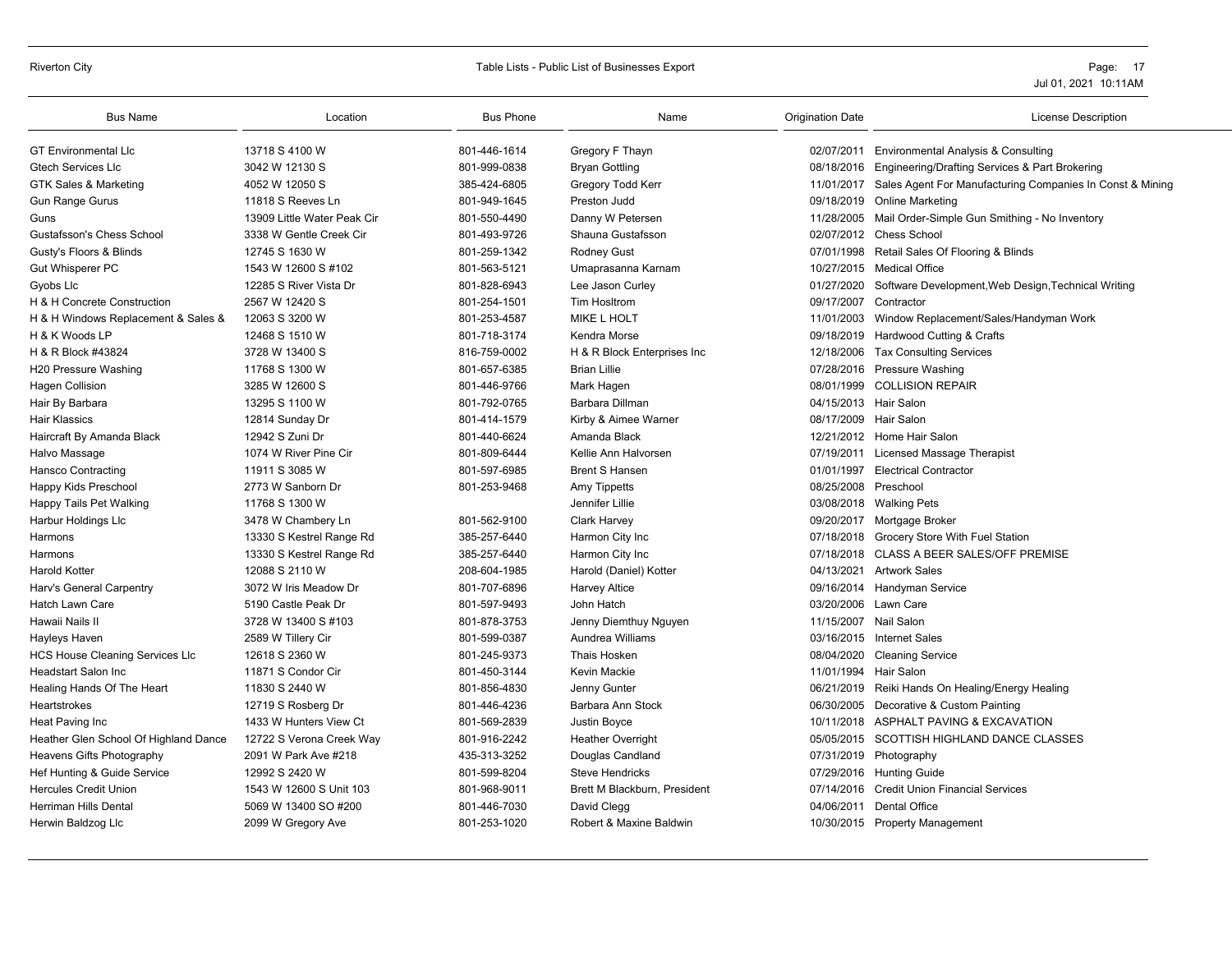# Riverton City **Example 20** Table Lists - Public List of Businesses Export **Page: 18** Page: 18

| <b>Bus Name</b>                          | Location                        | <b>Bus Phone</b> | Name                            | <b>Origination Date</b> | <b>License Description</b>                                         |
|------------------------------------------|---------------------------------|------------------|---------------------------------|-------------------------|--------------------------------------------------------------------|
| High Caliber Airless Repair              | 13095 S 2200 W                  | 801-450-4807     | Eddie & Lana Santarosa          |                         | 04/15/2020 Repair Airless Sprayers & Air Compressors               |
| <b>High Country Counterops Inc.</b>      | 5251 W 13400 S                  | 801-597-4929     | <b>Brian W Valdez</b>           | 05/03/2004              | Countertops & Cabinet Installation                                 |
| <b>High Definition Satellite Inc</b>     | 4853 W Grandview Peak Dr        | 801-302-1064     | Delynn Jones & Cindy Jones      | 11/29/2017              | Satellite Internet Sales                                           |
| <b>High Output Research</b>              | 4872 W Serengeti Dr #508        | 801-680-4321     | Hugo Ortiz                      |                         | 04/16/2019 High Output Research/Consultation                       |
| <b>High Tech Pet Products</b>            | 3677 W Creek Meadow Rd          | 801-635-8359     | <b>Ryan Gwilliam</b>            |                         | 12/05/2018 Pet Containment, Pet Underground Wire Fence             |
| <b>Highland Springs Specialty Clinic</b> | 12427 S Pasture Rd              | 801-263-7127     | Gary Larcenaire                 |                         | 03/13/2015 Outpatient Treatment Program Under Valley Mental Health |
| Hk Consulting Inc                        | 3848 W Bumper Crop Cir          | 801-994-9616     | Ken So                          |                         | 04/30/2018 IT & Construction                                       |
| Holiday Oil #32                          | 3978 W Innovation Dr            | 801-253-1048     | <b>Holiday Oil</b>              |                         | 04/04/2006 Gas Station                                             |
| Holiday Oil #32                          | 3978 W Innovation Dr            | 801-253-1048     | <b>Holiday Oil</b>              | 04/04/2006              | Class A Beer Sales/Off Premise                                     |
| Holiday Oil #33                          | 1327 W 12600 S                  | 801-446-7033     | Jerald L Wagstaff               | 08/01/1997              | Gas & Convenience Store                                            |
| Holiday Oil #33                          | 1327 W 12600 S                  | 801-446-7033     | Jerald L Wagstaff               | 08/01/1997              | <b>CLASS A BEER SALES/OFF PREMISE</b>                              |
| Holiday Oil #65                          | 4185 W 12600 S                  | 801-973-7002     | Holiday Oil Company             | 06/14/2021              | Retail Gasoline Sales/C-Store/Car Wash                             |
| Holiday Oil #65                          | 4185 W 12600 S                  | 801-973-7002     | Holiday Oil Company             | 06/14/2021              | Class A Beer Sales/Off Premise                                     |
| Home Bound Creations                     | 3124 W Elmwood Dr               | 801-448-8533     | John Colton Jones               |                         | 12/03/2019 Home Improvement                                        |
| Home Depot #8566                         | 3852 W 13400 S                  | 801-254-5762     | Home Depot USA Inc              |                         | 06/29/2005 Retail Building Materials                               |
| Homelight Films Llc                      | 5078 W Van Cott Peak Dr         | 801-889-3255     | Shawn Michael Astin             |                         | 07/18/2011 Film & Media Production                                 |
| Homes By Les                             | 3473 W 12600 S                  | 801-556-0899     | Frank Les Barry                 |                         | 08/31/2020 Read Estate Agent                                       |
| Hooked On Cruises Llc                    | 11742 S 2670 W                  | 801-964-8899     | Don R Hicks                     |                         | 07/28/2017 Travel Arrangements & Reservation                       |
| Hope Mill Enterprises Llc                | 11997 S Overland Park Rd        | 801-577-8037     | Darren Bartels                  | 04/23/2020              | Fabric & Carpet Cleaning                                           |
| Hoppy Taw Llc                            | 2529 W 13105 S                  | 801-696-9892     | <b>Bruce Brinkman</b>           |                         | 04/29/2016 Wholesale Hoppy Taws To School & Retail Store           |
| Horizon Engineering                      | 1776 W Hamilton Dr              | 801-403-5787     | James Denney                    | 12/15/2005              | <b>Consulting Engineering</b>                                      |
| Horrocks Engineers Inc                   | 12537 S Crossing Dr             | 801-763-5100     | <b>Russell Youd</b>             | 03/24/2020              | Engineering & Project Management                                   |
| Hot Cocoa                                | 12892 S Sugarpine Cir           | 385-212-4414     | Jacob Christian Madsen          |                         | 12/12/2016 Design Services                                         |
| House Calls Home Inspection Llc          | 1746 W Newbold Ln               | 801-916-2860     | Randolph H Call                 | 10/30/2017              | Home Inspections Service & Real Estate Sales                       |
| House Of Hukas Smoke Shop #2 Inc         | 3818 W 13400 S Ste 300          | 801-231-3332     | Adnan Afridi                    | 02/02/2011              | Retail Sales Of Cigarettes, Tobacco Products Etc                   |
| House Of Jade Home Llc                   | 12957 S 1650 W                  | 801-400-3291     | Erin Morgan                     | 07/15/2020              | Online Home Goods Purchase                                         |
| House Of Krelo Lip                       | 13731 S Mount Cortina Way       | 385-439-8720     | Scott Krelo                     | 10/02/2020              | Sales Of T-Shirts, Hats, Pens & Bags                               |
| Howey Riverton Llc                       | 2778 W 12600 S #102             | 801-747-9970     | <b>Spencer Hanks</b>            | 11/15/2018              | Cookie Bakery                                                      |
| I & A Llc                                | 12908 S Maple Springs Rd        | 801-427-5951     | Alicia Tavares Hanson           | 09/10/2018              | Realtor                                                            |
| i Excel Incorporated                     | 12171 S Margaret Rose Dr        | 801-987-3727     | Stevan D Fredrickson            | 04/05/2016              | Rental Of Company Owned Housing                                    |
| Iceberg - Riverton                       | 5049 W 13400 S                  | 801-285-4909     | Todd Wood - Ice Enterprises Llc | 07/08/2019              | <b>Fast Food Restaurant</b>                                        |
| iChangecourse                            | 2013 W Hideout Cir              | 323-371-1772     | Kathryn Bean                    | 02/10/2021              | Promote Service Learning & Personal Growth                         |
| Ichi Japan Express                       | 4594 W Partridge Hill Ln #B-150 | 801-666-8996     | <b>William Chan</b>             | 04/29/2019 Restaurant   |                                                                    |
| I-Connect                                | 12223 S River Vista Dr          | 801-889-8020     | Susan E Sirrine                 |                         | 12/30/2019 Genealogical Research                                   |
| <b>Ideal Cleaning Solutions</b>          | 13581 S Crimson Patch Way       | 385-228-7333     | Kristi & Joe Reiser             | 12/04/2017              | <b>Cleaning New Construction</b>                                   |
| Ideal Edge Sharpening                    | 4862 W Lookout Peak Cir         | 801-699-8742     | Nicole K Robertson              | 01/20/2021              | <b>Sharpening Dental Instruments</b>                               |
| <b>IHC Health Services Inc.</b>          | 3723 W 12600 S Ste 170          | 801-285-4500     | Nannette Beresen                | 11/17/2009 Pharmacy     |                                                                    |
| <b>IHC Health Services Inc</b>           | 3723 W 12600 S Ste 350          | 801-285-4848     | A Marc Harrison                 |                         | 02/12/2016 Healthcare Laboratory Specimen Collection               |
| <b>Ikat Solutions Inc.</b>               | 2549 W 11730 S                  | 801-508-4528     | Basher Kattubadi                | 06/10/2019              | <b>Software Consulting</b>                                         |
| Ike's Enterprise Inc                     | 12575 S Rhetski Ln              | 801-878-4329     | Rusty D Isakson                 | 01/24/2018              | Battery Supply & Various Retail Sales                              |
| <b>Illusions Salon</b>                   | 3898 W Innovation Dr #2D        | 801-302-2655     | Kelly Osazuwa                   | 10/31/2018 Salon        |                                                                    |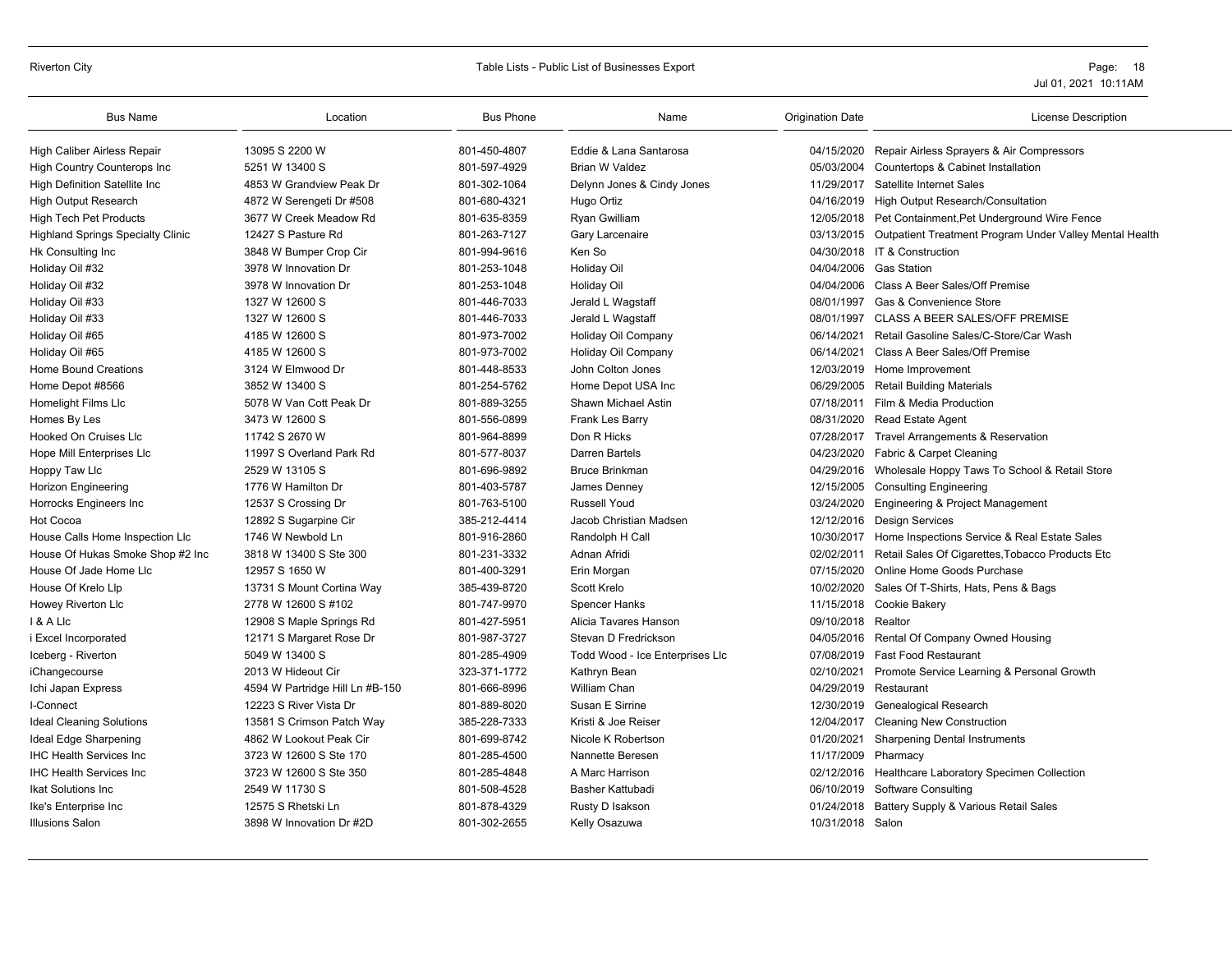# Riverton City **Example 20** Table Lists - Public List of Businesses Export **Page: 19** Page: 19

| <b>Bus Name</b>                          | Location                 | <b>Bus Phone</b> | Name                            | <b>Origination Date</b> | <b>License Description</b>                                   |
|------------------------------------------|--------------------------|------------------|---------------------------------|-------------------------|--------------------------------------------------------------|
| Imagine Constructive Solutions Llc       | 12569 S 2700 W Ste 101B  | 801-797-0795     | Greg Hill                       | 04/23/2020              | <b>Construction Trade</b>                                    |
| Imagine Constructive Solutions Llc       | 12569 S 2700 W Ste 101B  | 801-797-0795     | Greg Hill                       | 04/23/2020              | <b>SOLICITOR LICENSE</b>                                     |
| Imagine Preschool                        | 13087 S 2950 W           | 801-253-7485     | Amy Kelley                      |                         | 01/09/1998 In Home Preschool                                 |
| Impressions Landscape Inc                | 2426 W 12195 S           | 801-301-8848     | Mark Woodland                   | 05/17/2021              | Landscape & Maintenance                                      |
| Improve Services Llc                     | 2964 W Iris Meadow Dr    | 801-633-7200     | Samantha Shanelle Barbee        |                         | 09/04/2019 Data Entry                                        |
| In Harmony Pet Care                      | 12010 S Janice Dr        | 801-916-0619     | Samantha Kooreman               | 06/09/2020              | Pet Care Service                                             |
| Infigo Films Llc                         | 3107 W 12875 S           | 801-999-8319     | Scott Brown                     | 05/09/2014              | Independent Film Production Company                          |
| Inisec Llc                               | 1797 W Betula Dr         | 801-252-6631     | <b>Chad Stanfield</b>           | 09/25/2007              | Information Systems Consulting                               |
| <b>Inkley Brothers</b>                   | 2586 W 12820 S           | 801-455-3128     | David Inkley                    | 07/03/2012              | Install Door & Hardware                                      |
| In-N-Out Burgers #244                    | 12569 S Crossing Dr      | 949-509-6315     | In-N-Out Burgers                | 07/01/2010              | <b>Fast Food Restaurant</b>                                  |
| Inscape Solutions Llc                    | 12523 S JANICE DR        | 801-243-7151     | Jennifer & Scott Mitchell       |                         | 08/31/2016 Landscaping & Interior Design                     |
| Inspired By Nature                       | 13110 S 1130 W           | 801-254-1331     | Lori R Simonich                 | 05/25/2010              | Consultation, Design For Landscaping                         |
| Integral Consulting                      | 12107 S Winter Wheat Cir | 801-574-9516     | <b>Richard Dee Lalliss</b>      | 01/21/2010              | <b>Computer Systems Design</b>                               |
| Intellicepts                             | 2394 W Mont Blanc        | 801-432-0636     | Andrew K Miller                 | 05/04/2018              | Training & Consulting                                        |
| Intermountain Capital                    | 1272 W 12700 S #D        | 801-403-8556     | <b>Burgess Cline</b>            | 09/10/2014              | Mortgage Loans & Real Estate                                 |
| Intermountain Farmers Assn 58            | 1926 W 12600 S           | 801-254-3501     | Layne Anderson                  | 01/01/1988              | Retail Sales - Farm & Garden Supplies                        |
| Intermountain Healthcare                 | 3741 W 12600 S Ste 100   | 801-571-3081     | lintermountain Healthcare       | 02/19/2016              | <b>Pediatric Outpatient Rehab</b>                            |
| Intermountain Rose Canyon Clinic         | 5541 W 13400 S           | 801-871-4700     | Mark Moody                      |                         | 08/27/2012 Family Practice Clinic                            |
| Intermountain Software Solutions         | 12142 S 3770 W           | 801-871-5821     | John Jones                      | 11/08/2007              | <b>Online Sales</b>                                          |
| Intermountain Southridge Clinic Instacar | 3723 W 12600 S           | 801-285-4632     | Susan Tanner                    |                         | 09/01/2013 HEALTH CENTER                                     |
| Intermountain Temperature Solutions Llc  | 1405 W 13200 S           | 801-584-9531     | Jaramie Dowdle                  | 09/24/2018              | Hvac Service Company                                         |
| Intermountain Wellness Centers Llc       | 1746 W 12600 S           | 801-878-3122     | Stephanie Cox                   | 07/03/2019              | Mild Hyperbaris Oxygen & Targeted Light Therapy              |
| Intermountain Wind And Solar Llc         | 1953 W 2425 S            | 801-298-5255     | Doug Shipley                    | 08/17/2016              | Sales & Installation Of Solar Panels                         |
| Intermountain Wind And Solar Llc         | 1953 W 2425 S            | 801-298-5255     | Doug Shipley                    |                         | 08/17/2016 SOLICITOR                                         |
| Intuitive Technologies Llc               | 12377 S Sage Glen Dr     | 801-824-9830     | <b>KIRK PHILLIPS</b>            | 02/21/2020              | <b>Computer Network Sales &amp; Service</b>                  |
| <b>Inversion Aesthetics</b>              | 1345 W 12600 S Ste B     | 801-560-6673     | Marny Rowe                      | 04/07/2021              | Esthetic Treatments, Permanent Costmetics, Eyelash Extension |
| Iron & Alloy                             | 5339 W Shaggy Peak Dr    | 801-641-6295     | Brooke & Wacey Holts            | 05/06/2016              | <b>Specialty Trade Work</b>                                  |
| Iron Mountain Construction Llc           | 4552 W Dutchman Ln       | 801-824-9804     | Roy Mcgarry                     | 05/07/2020              | Rebar Replacement                                            |
| Ironside Performance                     | 12544 S Pasture Rd Ste B | 801-893-2153     | Glen Page                       | 11/07/2018              | Sports Performance Instruction                               |
| Ironsides Transport Llc                  | 1246 W Sirmingo Way      | 801-209-1782     | Ronald Holland                  |                         | 07/29/2019 Commercial Motor Vehicle Operation                |
| Isaac William White                      | 4819 W Victorine St      | 385-266-8366     | Isaac White                     |                         | 03/17/2020 Web Development                                   |
| <b>IT Kinetics LIc</b>                   | 3301 W Hayden Ridge Way  | 801-816-1188     | <b>Scott Daw</b>                |                         | 02/19/2014 IT Consulting                                     |
| <b>IT Security Matters LIc</b>           | 12256 S Madison Hills Ln | 801-707-5414     | Nolan Dean Sapp                 |                         | 10/26/2010 IT Security Consulting Services                   |
| <b>IT Security Matters LIc</b>           | 12256 S Madison Hills Ln | 801-707-5414     | SAPP, HEATHER                   |                         | 10/26/2010 IT Security Consulting Services                   |
| <b>ITB Accounting LIc</b>                | 13551 S Moose Ridge Cir  | 801-550-6793     | Ranae Colby                     | 10/22/2014              | Accounting & Bookkeeping                                     |
| <b>Iverson Orthodontics</b>              | 12391 S 4000 W #212      | 801-571-9663     | Dr Jeffrey A Iverson            | 06/18/2009              | <b>Orthodontic Specialist</b>                                |
| Ivy League Learners                      | 4079 W Adler Rd          | 801-419-3633     | Chanell Cordova                 | 09/10/2019              | Preschool                                                    |
| J & C House Llc                          | 12564 S Rhetski Ln       | 801-446-3091     | Chen Hong                       |                         | 10/06/2014 Chinese & Asian Food                              |
| J & C House Llc                          | 12564 S Rhetski Ln       | 801-446-3091     | Chen Hong                       | 10/06/2014              | CLASS B BEER SALES/ON PREMISE                                |
| J & J Yard Services                      | 2318 W 12340 S #B        | 385-246-9688     | Jose Hernandez & Jenny Williams | 09/18/2017              | Landscaping                                                  |
| J & N Brothers Inc                       | 3678 W 12125 S           | 801-450-6197     | Just Vanderlinden               |                         | 04/16/2013 Construction/Contractor/Graphic Design            |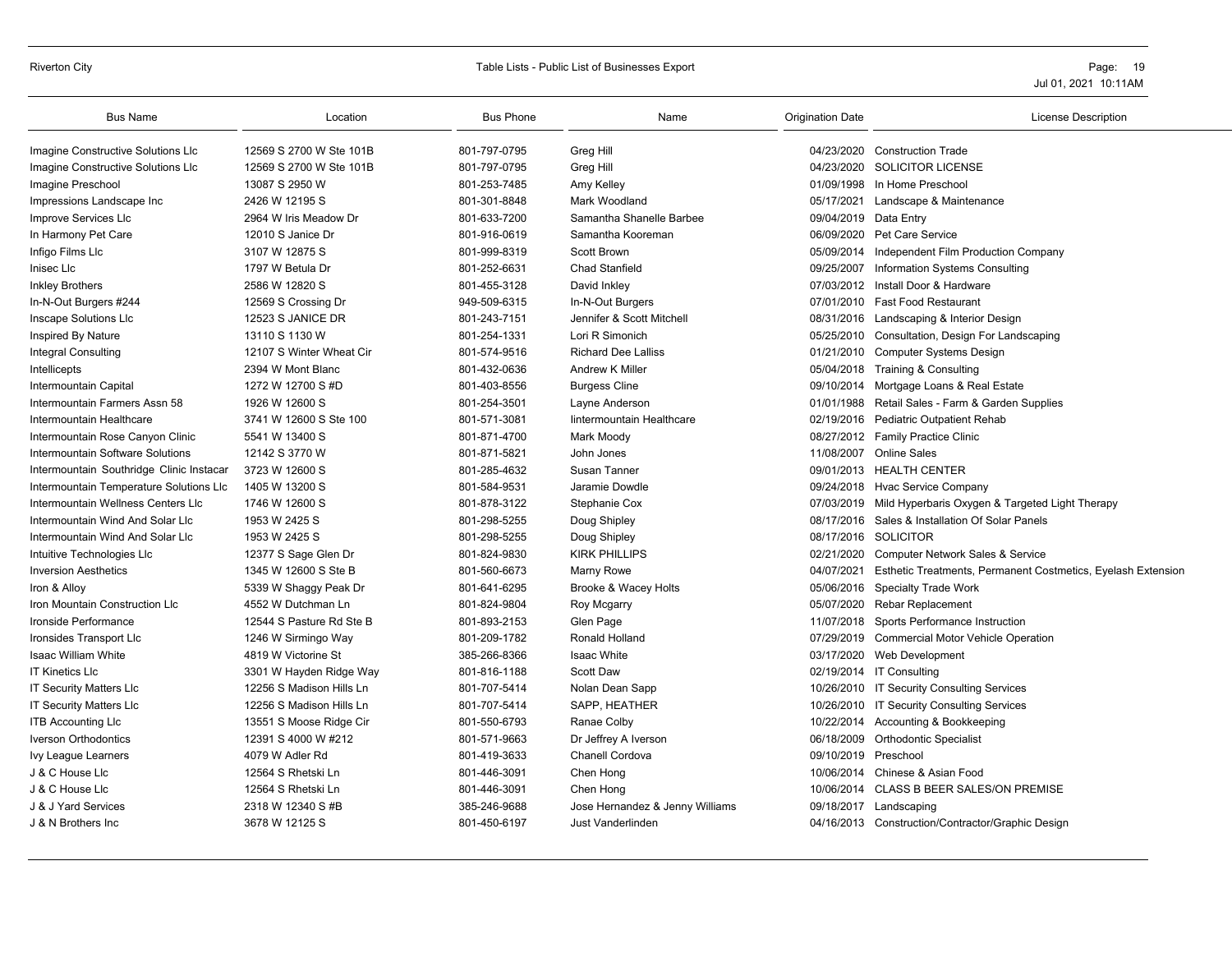### Riverton City Table Lists - Public List of Businesses Export Page: 20

| <b>Bus Name</b>                        | Location                  | <b>Bus Phone</b> | Name                               | <b>Origination Date</b> | <b>License Description</b>                 |
|----------------------------------------|---------------------------|------------------|------------------------------------|-------------------------|--------------------------------------------|
| J & T Intallations Llc                 | 3792 W 12125 S            | 801-792-4263     | Juan F Alvarado                    |                         | 03/19/2010 CARPET INSTALLATION             |
| J Lockwood Asset Management Llc        | 2082 W Glen Ave           | 801-254-7572     | Joshua Lockwood                    | 07/22/2008              | Real Estate Holdings Company               |
| J R Nelson Construction                | 12240 S 1925 W            | 801-232-5125     | Jeff R Nelson                      | 01/01/1996              | <b>General Contractor</b>                  |
| J Ruth Llc                             | 3467 W Chambery Ln        | 385-224-4900     | Jessica Carter                     | 02/03/2020              | Women's Clothing & Accessory Boutique      |
| J2 Assets Llc                          | 12897 S Cottage Oak Dr    | 801-910-5476     | Joshua Shipp                       | 07/01/2020              | <b>General Contractor</b>                  |
| Jacksons #161                          | 3728 W 12600 S            | 801-302-5008     | Jackson Food Store Inc             | 06/11/2018              | CLASS A BEER SALES/OFF PREMISE             |
| Jacksons #161                          | 3728 W 12600 S            | 801-302-5008     | Jackson Food Store Inc             | 06/11/2018              | Convenience Store With Gas                 |
| Jacobsen Pediatric Dentistry           | 4013 W 13400 S            | 801-599-3150     | Matthew Jacobsen                   |                         | 01/08/2016 Pediatric Dental Practice       |
| Jadean Expressions                     | 1860 W 13035 S            | 801-815-1298     | Jadean Spencer                     | 11/05/2007              | Vinyl Lettering For Home Decoration        |
| Jadvkll                                | 2020 W 12130 S            | 801-577-3484     | Kathryn T Staker                   | 06/28/2018              | <b>INTERNET SALES</b>                      |
| Jams Handcrafts                        | 12954 S Kale Ln           | 801-635-9314     | Julie Meersman                     | 04/07/2021              | <b>Homemade Crafts</b>                     |
| Jason Christensen Photography          | 14058 Mill Canyon Peak Dr | 801-520-1915     | Jason Christensen                  | 04/20/2005              | Photography, Sales, Publications, Computer |
| Jaysen Batchelor Education             | 1337 W 12290 S            | 801-707-3545     | Jaysen Batchelor                   | 01/04/2018              | Teach Art Online                           |
| Jazzercise                             | 2606 W 12600 S            | 801-828-8694     | Sean Wilson                        | 12/21/2011              | Dance Aerobic Fitness Center               |
| <b>JBD Real Estate Investments LIc</b> | 12982 S Geronimo Cir      | 801-608-7900     | Jacob Denning                      | 08/20/2020              | <b>Real Estate Investment</b>              |
| <b>Jcr Sound</b>                       | 11992 S 1420 W            | 801-254-2649     | J Craig Rindlisbach                | 04/13/2005              | Entertainment Disc Jocky                   |
| JD Remodeling                          | 13315 S 1300 W            | 801-808-1760     | Jerry W Riddle Sr                  | 07/23/2020              | Remodeling Of Residential Homes            |
| JD Tax & Translating Center Llc        | 12381 S 2320 W            | 801-709-8734     | Jeangheni Potenciano & Josie Devey | 04/07/2021              | Tax Preparer & Translating Service         |
| Jdee & Co Llc                          | 4887 W Pillar Dr          | 801-301-6877     | <b>Diane Richards</b>              | 03/24/2021              | <b>Online Retail Store</b>                 |
| Jdm Design Co                          | 2614 W 12270 S            | 801-548-4748     | <b>Derrin Mullins</b>              | 02/11/2019              | Install Flooring & Cabinets                |
| Jean Rose Beauty Llc                   | 12542 S Andreas St        | 801-896-8207     | Rosemarie Henrie                   | 09/05/2019 Esthetics    |                                            |
| Jeannie Rose Organics                  | 3214 W Thorngrove Cir     | 801-597-9473     | Michele & Michael Earlewine        | 04/03/2015              | Organic Skin Care Products                 |
| Jeep Wrangler For Sale Lic             | 13553 S Redwood Rd        | 801-948-0976     | Shaun Larsen                       | 06/03/2020              | <b>Classified Automotive Website</b>       |
| Jeff Green                             | 2549 W 12420 S            | 801-254-9765     | Jeff Green                         |                         | 04/24/2007 Landscaping                     |
| Jennifer Anne Tolman                   | 13278 S Makayla Ct        | 208-419-7773     | Jennifer Anne Tolman               | 12/08/2016              | In Home Preschool                          |
| Jenning Enterprises                    | 13411 S 2040 W            | 801-369-2510     | Kevin Jennings                     | 03/11/2020              | <b>REAL ESTATE APPRAISING</b>              |
| Jerel D Lindley                        | 1626 W 13400 S            | 801-719-0974     | Jerel D Lindley                    |                         | 12/06/2016 Sale of Painting                |
| Jerri Hair                             | 11852 S Stone Crest Ln    | 801-253-7950     | Jerri A Lunak                      | 01/01/1996 Salon        |                                            |
| Jessica Holfeltz Lcmhc Llc             | 11883 S 3200 W            | 801-829-1508     | Jesscia Holfelz                    | 08/24/2020              | <b>Clinical Mental Health Counselor</b>    |
| Jessica Skousen                        | 1738 W 12210 S            | 801-550-7329     | Jessica Skousen                    | 11/11/2020              | <b>Tutoring Mathematics</b>                |
| Jiffy Lube #2525                       | 1625 W 12600 S            | 801-446-1315     | Usp/Malone Lc                      | 01/01/1997              | <b>Auto Lubrication</b>                    |
| Jiffy Lube #3346                       | 13318 S Market Dr         | 801-676-7528     | UMC LC                             | 05/05/2011              | Auto Lubrication & Maintenance             |
| Jill Franklyn Media                    | 1818 W 13235 S            | 801-898-0880     | Jill Franklyn                      | 02/03/2020              | <b>Digital Marketing</b>                   |
| Jim Jams Llc                           | 4516 W Clifton Park Ct    | 801-694-6480     | <b>Tara Wilkinson</b>              |                         | 10/08/2019 Online Inspirational Blog       |
| Jim Miller Concrete Sawing Inc         | 3275 W 12600 S            | 801-254-0417     | <b>Rvan Miller</b>                 | 01/29/2015              | Concrete Sawing & Drilling                 |
| Jim's Family Restaurant                | 1728 W Park Ave           | 801-446-7670     | Jim Sifantonakis                   | 09/17/2010              | Restaurant                                 |
| Jintzi & Co                            | 12690 S Roll Save Ln      | 801-709-9854     | Mitzi Bringhurst                   | 06/26/2019              | Contractor                                 |
| Jinyoon Inc                            | 13322 S 3800 W            | 801-727-0606     | Jin Kwon                           |                         | 04/28/2016 Martial Arts Taekwondo          |
| <b>JJ Esthetics</b>                    | 1734 W 12600 S            | 385-312-3503     | Juliann Mickelsen                  | 03/31/2021              | <b>Master Esthetics</b>                    |
| JK Excavating & Construction           | 13875 S Lookout Peak Dr   | 801-230-2189     | Jim Kenison                        | 10/05/2018              | Construction/Excavating                    |
| JLE Quality Construction Inc           | 1955 W Western Charm Dr   | 801-254-1654     | John L Evans                       |                         | 10/02/2007 Construction                    |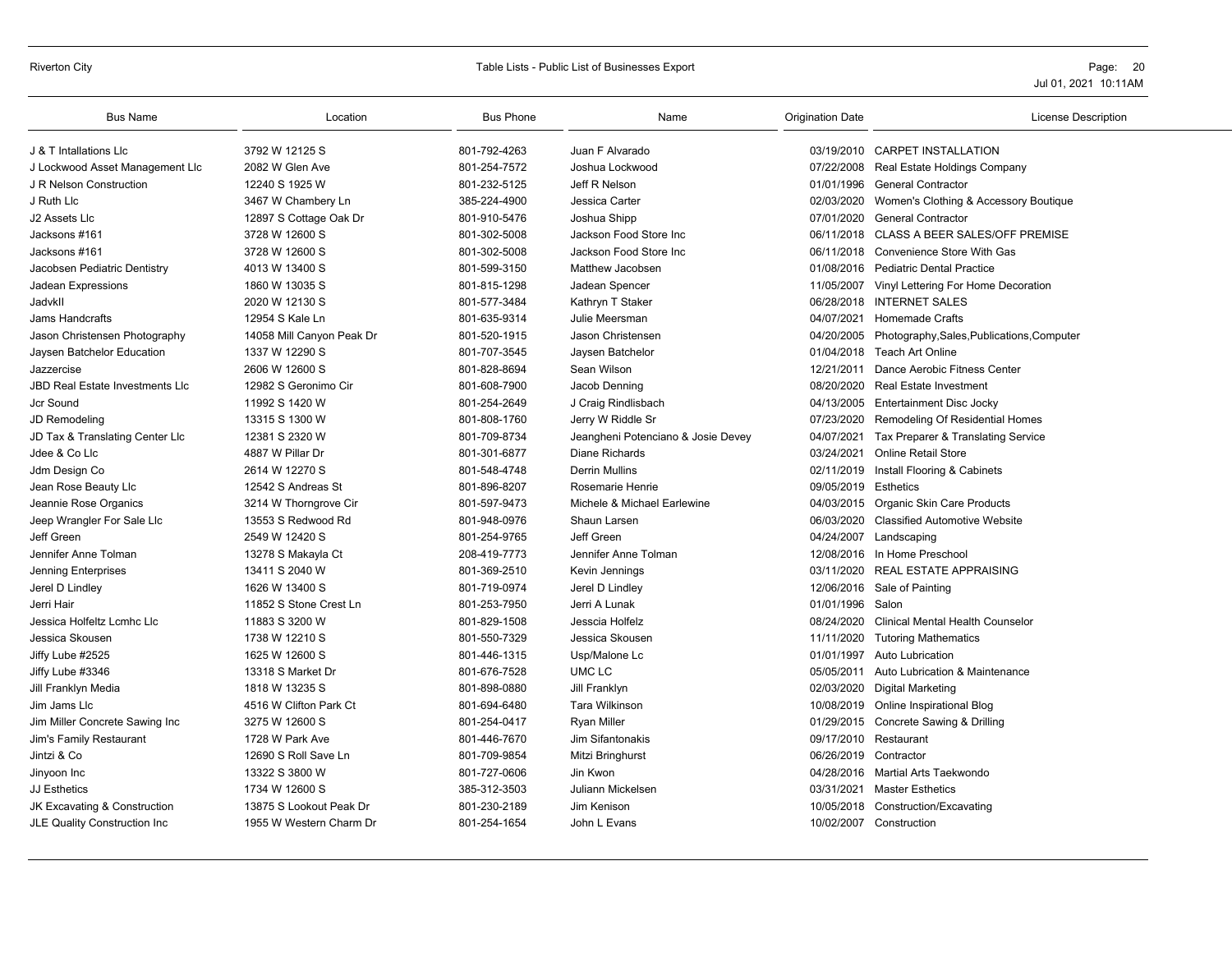# Riverton City **Example 20** Page: 21

| <b>Bus Name</b>                      | Location                         | <b>Bus Phone</b> | Name                         | <b>Origination Date</b> | License Description                                            |
|--------------------------------------|----------------------------------|------------------|------------------------------|-------------------------|----------------------------------------------------------------|
| <b>JM Painting Enterprises</b>       | 3462 W 12350 S                   | 801-652-4378     | Joshua Manwaring             |                         | 05/28/2021 Painting Company                                    |
| <b>JMA Real Estate Lic</b>           | 11826 S Reeves Ln                | 801-647-8222     | Jason Meaders                |                         | Own & Manage Real Estate Rentals                               |
| <b>Jnkg Properties Llc</b>           | 11823 S 3200 W                   | 801-738-9786     | Jackson Allan                |                         | 07/03/2012 Real Estate Holding Company                         |
| Joel Pullan Photographs              | 13549 S Fireback Dr              | 801-386-3510     | Joel Pullan                  |                         | 12/15/2010 PHOTOGRAPHY                                         |
| John Edge Property Management        | 1394 W 13200 S                   | 801-803-3233     | John Edge                    |                         | 03/24/2011 PROPERTY MANAGEMENT & MAINTENANCE                   |
| John Henry Metalworks                | 3305 W 12600 S #A                | 801-661-1192     | John Henry Geerlings         |                         | 01/01/1996 Window Well Covers                                  |
| John's Small Engine                  | 5397 W 13400 S                   | 801-699-7837     | Dayna & John Butterfield     |                         | 02/07/2011 Small Engine Repair                                 |
| Jon W Lloyd DDS                      | 1291 W 12600 S Ste 101           | 801-446-1166     | Jon W Lloyd                  |                         | 01/01/1999 Dental Office                                       |
| Joo Fashion                          | 13496 S Warner Way               | 801-671-2651     | Hong Loan T Tran             | 11/11/2020              | Online Sales Of Clothing, Beauty Products                      |
| Jordan Academy For Technology & Care | 12723 S Park Ave                 | 801-412-1300     | Jordan School District       |                         | 08/21/2015 Barbering Program/Salon                             |
| Jordan Credit Union                  | 2522 W 12600 S                   | 801-253-5152     | <b>Lindsey Merritt</b>       |                         | 10/01/1998 FINANCIAL INSTITUTION                               |
| Jordan River Women'sHealth PC        | 13348 S Market Center Dr Ste 200 | 385-887-7199     | Spencer N Colby MD President |                         | 01/16/2015 Doctor's Office                                     |
| Jordan Valley Medical Center         | 13348 S Market Center Dr Ste 110 | 385-887-7000     | Jordan Valley Medical Center | 01/16/2015 Medical      |                                                                |
| Josephine Dela Cruz Keasler          | 1062 W Grainery Cv               | 801-878-3397     | Josephine Keasler            | 07/18/2011 Quilting     |                                                                |
| Josh & Sarah Caldwell                | 1923 W Carriage Ave              | 480-267-8399     | Josh & Sarah Caldwell        | 02/05/2021              | Short Term Vacation Rental                                     |
| Josh Baker Llc                       | 11907 S Park Bend Ct             | 385-323-2143     | Josh Baker                   | 06/30/2021              | <b>Fitness Company</b>                                         |
| JPMorgan Chase Bank N.A.             | 4671 W Partridgehill LN          | 801-316-0124     | JP Morgan Chase Bank NA      | 04/13/2021              | <b>Financial Institution</b>                                   |
| JR Broderick & Sons Plumbing Inc     | 2614 W 12600 S                   | 801-706-2996     | Jerald Broderick             |                         | 03/29/2017 Plumbing Services                                   |
| Jrc Homes Llc                        | 12116 S 2110 W                   | 951-525-9111     | Jacob Rash                   |                         | 03/12/2019 Framing - Decks                                     |
| JRH Design Llc                       | 2997 W Camden Brook Way          | 801-979-7374     | James Huntington             | 02/23/2021              | Electrical/Electronics Engineering Design & Consulting         |
| JT Made                              | 12972 S Wapiti Ct                | 801-599-3037     | Tasha Mayfield               |                         | 08/10/2020 Hand Made Items, Clothing, Home Decor, Wood Working |
| JT Visual Images Inc                 | 2880 W 11980 S                   | 801-599-3670     | Jeffrey C Taylor             |                         | 03/31/2021 Video Production Services                           |
| JTC Express Llc                      | 4943 W Mimosa St                 | 801-970-2529     | James & Christine Smith      | 03/25/2020              | <b>Delivery Service</b>                                        |
| Julie's House Of Style               | 13421 S Fireback Dr              | 801-915-2378     | Juliane Raleigh              |                         | 01/06/2010 Hair Salon In Home                                  |
| Just 4 Kids Adventure Inc            | 13279 S 2700 W                   | 801-446-8869     | Shellie Godfrey              |                         | 09/29/2005 CHILD CARE                                          |
| <b>Just Add Flowers</b>              | 12268 S Laurel Chase Dr          | 801-915-3353     | Kara Olsen                   |                         | 03/29/2012 Flower Design & Arranging                           |
| Just Another Woodcrafter Llc         | 5349 W 13400 S                   | 801-647-0071     | Dale J Dansie                |                         | 02/27/2020 Handcrafted Turned Wood Products (Pens, Bowls, Etc) |
| Justin Whitney                       | 12931 S Sandy Slope Cir          | 801-455-3221     | Justin Whitney               | 11/25/2020              | Short Term Rental                                              |
| Justintime Llc                       | 2722 W 12600 S                   | 801-878-3388     | <b>Justin Caldwell</b>       | 09/30/2020              | 24 Hour Fitness Facility                                       |
| Jutkins & Sons Llc                   | 12084 S 4130 W                   | 801-558-1748     | <b>Richard Jutkins</b>       |                         | 09/09/2019 Pool Maintenance, Repair, Remodel                   |
| K & C Woodworking                    | 12732 S Timpview Dr              | 801-254-9266     | Kevin D Wood                 |                         | 03/01/1997 Woodworking, Cabinet, Furniture                     |
| K A L Management                     | 13162 S Charing Way              | 801-633-1413     | Kent & Cindy Little          |                         | 11/13/2014 Concrete Pumping                                    |
| K.O.A Construction LPH Llc           | 2648 W 12270 S                   | 801-505-2054     | Nephi Angilau                |                         | 01/29/2018 Satellite, Telecommunications, Concrete Flatwork    |
| K2 Manufacturing                     | 13697 S Bluewing Way             | 801-687-8065     | Jesse Hansen                 |                         | 03/20/2018 Small Shop                                          |
| Kaks Construction Llc                | 3180 W Elmwood Dr                | 801-230-8874     | Colten Kakala                | 04/27/2021              | <b>General Contracting</b>                                     |
| Kalani Tec                           | 4854 W Dragonfly Ln #306         | 385-234-0055     | Kennedy Deland               | 05/17/2021              | Professional Technical Research & Writing Services Online      |
| Karina Blatter                       | 1987 W 13400 S                   | 801-750-2315     | Karina Blatter               |                         | 01/24/2008 Massage Therapy & Body Work                         |
| Karma Consulting Llc                 | 12202 S Meadow Park Cir          | 801-828-6964     | <b>Heather Price</b>         |                         | 03/24/2021 HR Consulting                                       |
| Katielivingston.co                   | 13719 S Admiral Dr               | 801-427-5199     | Katie Livingston             | 01/21/2021              | Microblading                                                   |
| Kaylene Deal's Tax Business          | 12087 S 1900 W                   | 801-231-0615     | Kaylene Deal                 |                         | 11/24/2014 Tax Preparation                                     |
| <b>KC Clips Llc</b>                  | 1648 W 12600 S                   | 801-824-1887     | Crystal Leaman               |                         | 01/08/2020 Dog Grooming                                        |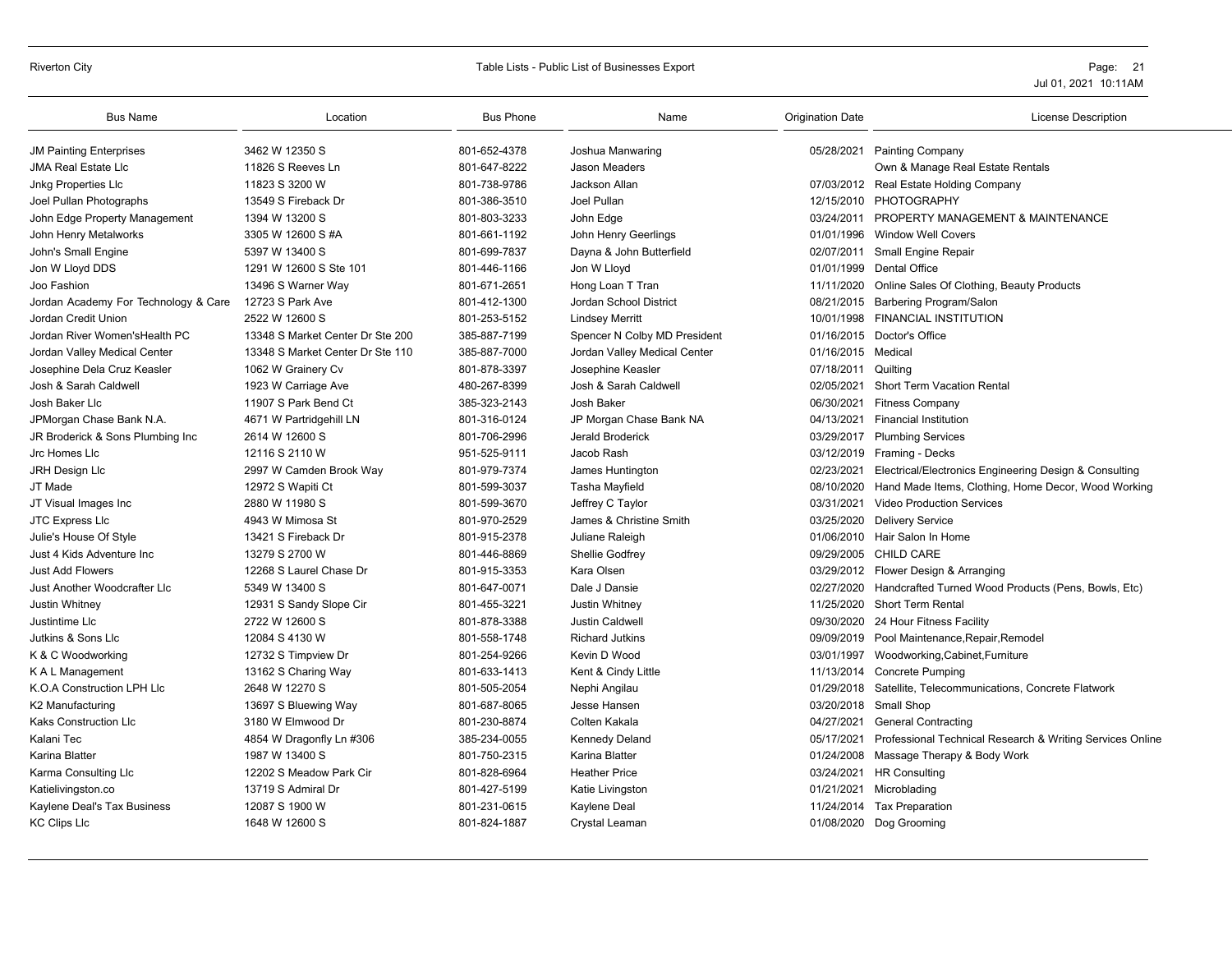#### Riverton City **School City** City Controllers Controllers and Table Lists - Public List of Businesses Export **Page: 22** Page: 22

| <b>Bus Name</b>                        | Location                          | <b>Bus Phone</b> | Name                                | <b>Origination Date</b> | <b>License Description</b>                          |
|----------------------------------------|-----------------------------------|------------------|-------------------------------------|-------------------------|-----------------------------------------------------|
| <b>KC</b> Tire Inc                     | 4689 W 12600 S                    | 801-254-0237     | Kent Coleman                        |                         | 03/17/2021 Automotive Repair & Tire Retail          |
| <b>KCC Construction LIc</b>            | 12502 S Andreas St                | 801-824-9285     | Tammy & Eric Georgeson              | 09/08/2017              | Construction                                        |
| KD & K Sales Llc                       | 13323 S Heritage Farm Cv          | 801-824-5702     | Ken & Dorthy Rigby                  | 04/01/2000              | Sales                                               |
| Kelli's Blinds                         | 3927 W Deerhorn Dr                | 801-809-3844     | Kelli Ostler                        | 03/04/2020              | <b>Window Covering</b>                              |
| Kenai Electric Inc                     | 1627 W Riverton Ranch Rd          | 801-253-9400     | Marie A Buhler                      | 12/01/2000              | Electrical Repair & Maintenance                     |
| Kent Newswander Consulting             | 11677 S 2610 W                    | 209-985-2459     | Kent T Newswander                   | 06/15/2020              | <b>Construction Project Management Consulting</b>   |
| <b>Kerri's Quilts</b>                  | 1902 W Grassy Knoll Ct            | 385-424-0582     | Kerri Nielsen                       | 02/25/2021              | QUILTING AND ONLINE SALES                           |
| Keto Salt Lake Conference Llc          | 11818 S Kinney Cir                | 801-999-8189     | Chris Bair                          | 04/25/2019              | <b>Educational Conference/Convention</b>            |
| Key Impulse                            | 5451 W Rosewater Dr               | 801-598-2247     | Chris & June Short                  | 01/25/2021              | Online Sales Of Second Hand Items                   |
| <b>Keystone Properties</b>             | 1756 W Park Ave                   | 801-254-0309     | Keystone Properties                 | 04/11/2007              | <b>Property Management</b>                          |
| Keyvan Kash Riley                      | 11774 S Whatta View PI            | 801-259-6268     | Keyvan Kash Riley                   | 04/07/2021              | <b>Fine Art Services</b>                            |
| <b>KGM Restaurants</b>                 | 1040 W 12800 S                    | 801-604-3445     | Kipridge Murdock                    | 05/06/2021              | Cafe                                                |
| <b>KGM Restaurants</b>                 | 1040 W 12800 S                    | 801-604-3445     | Kipridge Murdock                    | 05/06/2021              | Class B Beer Sales/On Premise                       |
| Kim Hess Studios                       | 4237 W Park Hollow Ln             | 714-883-0028     | Kimberlie Hess                      | 01/06/2020              | <b>Singing Teacher</b>                              |
| Kimon Legacy Llc                       | 13246 S Sweet Caroline Dr         | 801-518-5003     | Joseph Gagon                        | 05/06/2021              | Online Retail                                       |
| Kim's Cookie Jar                       | 3242 W 13120 S                    | 801-674-9800     | <b>Kimberly Matz</b>                | 06/10/2016              | Sell Baked Goods To Local Grocer                    |
| Kinware Technologies                   | 2414 W Midas Side Way             | 801-455-0203     | <b>Kimberly Davis</b>               | 03/05/2018              | Software Development                                |
| Kiru Editing Llc                       | 12936 S Picket Fence Ln           | 801-230-8869     | Brett Jay Apgood                    | 09/17/2020              | Video Editing                                       |
| Kiss Networks Inc                      | 12144 S 3150 W                    | 801-577-6444     | Daniel Canfield & Matt Beck         | 11/08/2005              | Outsourced It                                       |
| Kitchensupplyonline.com                | 2022 W Carriage Ave               | 801-556-9549     | Daraleen Pugh                       | 10/12/2020              | Online Sales Of Kitchen Supplies                    |
| <b>KJB Construction Inc</b>            | 4461 W 11800 S                    | 801-641-2180     | Kevan Howell                        | 10/03/2007              | <b>Construction Masonry</b>                         |
| Knapp's Artisan Grooming               | 1864 W 12600 Ste 4                | 385-625-8019     | <b>Terran Welch</b>                 | 10/22/2020              | Dog Grooming                                        |
| <b>KND Construction LIc</b>            | 11944 S 2780 W                    | 801-859-9167     | Dean Traylor                        |                         | 05/24/2021 Tile Installer                           |
| Kneaders Riverton Llc                  | 5083 W 13400 S                    | 801-253-1060     | David Vincent                       | 09/01/2011              | Bakery & Cafe                                       |
| Kneel Pro Llc                          | 12728 S Gilbert Dr                | 801-688-8477     | Anthony Tueller & Weng Chan Boon Jr | 02/08/2021              | Service To Local Business To Help With Covid-19     |
| <b>Knight Consulting Group</b>         | 12311 S Lampton View DR           | 801-381-7680     | Jerry Knight                        | 10/10/2019              | Consulting For Water & Wastewater Industry          |
| <b>KNL Group</b>                       | 13178 S 2050 W                    | 801-979-4039     | Lance Witkamp                       | 04/17/2019              | Contract Work, Project Management                   |
| Kohl's #1318                           | 13319 S 3600 W Lot #13            | 262-703-1679     | Kohl's Department Stores Inc        | 04/22/2009              | Retail-Sale Of Clothing & Household Goods           |
| Kojo Sports                            | 12472 S 3670 W                    | 801-514-0648     | Kody Pierce                         |                         | 03/31/2016 Fitness Training                         |
| Krav Maga Atlas Llc                    | 12472 S 3670 W                    | 801-462-4012     | Zachary Evans                       | 05/21/2020              | Martial Arts, Fitness, Personal Training            |
| Krayne Llc                             | 12008 S Reeves Ln                 | 801-671-2607     | Kristine Young                      | 10/03/2019              | Online Auto Parts Resale                            |
| Kristen Holt                           | 12051 S 3200 W                    | 801-253-9913     | Kristen L Holt                      | 04/01/1999              | <b>Hair Salon</b>                                   |
| Kristin Heninger                       | 12701 S Tuscan Spring Ln #205     | 801-573-2798     | Kristin Heninger                    | 04/08/2019              | <b>Cleaning Service</b>                             |
| Krystal Christensen Massage Therapy Ll | 12569 S 2700 W #B102              | 801-669-2993     | Krystal Christensen                 | 02/09/2021              | <b>Massage Therapist</b>                            |
| <b>KW Chocolates</b>                   | 3399 W Corsica Dr                 | 801-792-3740     | <b>Kelsey Watson</b>                | 01/29/2020              | Homemade Chocolates & Coordinating Merchandise      |
| <b>KW Transcription Llc</b>            | 5486 W Autumn Creek Dr            | 801-446-0179     | Kimberley Whittle                   |                         | 12/03/2013 Medical Transcription                    |
| Kyle Pence                             | 4608 W Partridge Hill Ln Ste B110 | 435-729-9430     | Kyle Pence                          |                         | 06/28/2021 Surf Style Clothing, Shoes & Accessories |
| Kylie Mccann Photography               | 942 W Riverwalk Dr                | 801-718-2621     | Kylie Mccann                        | 10/28/2019              | <b>Wedding Photography</b>                          |
| L.A.C.E. By Louise Inc                 | 2762 W 12600 S #3                 | 801-878-1990     | Louise Schmidt                      | 06/18/2007              | Women's Lingerie Retail                             |
| L.B.N.A Insurance Agency Llc           | 3818 W 13400 S Ste 600            | 801-255-7828     | Luis E Garcia                       | 01/24/2018              | Insurance Agency                                    |
| La Fountain Restaurant (Riverton)      | 2842 W 12600 S                    | 801-254-2555     | Gerardo Ramos                       |                         | 04/10/2012 Mexican Food Restaurant                  |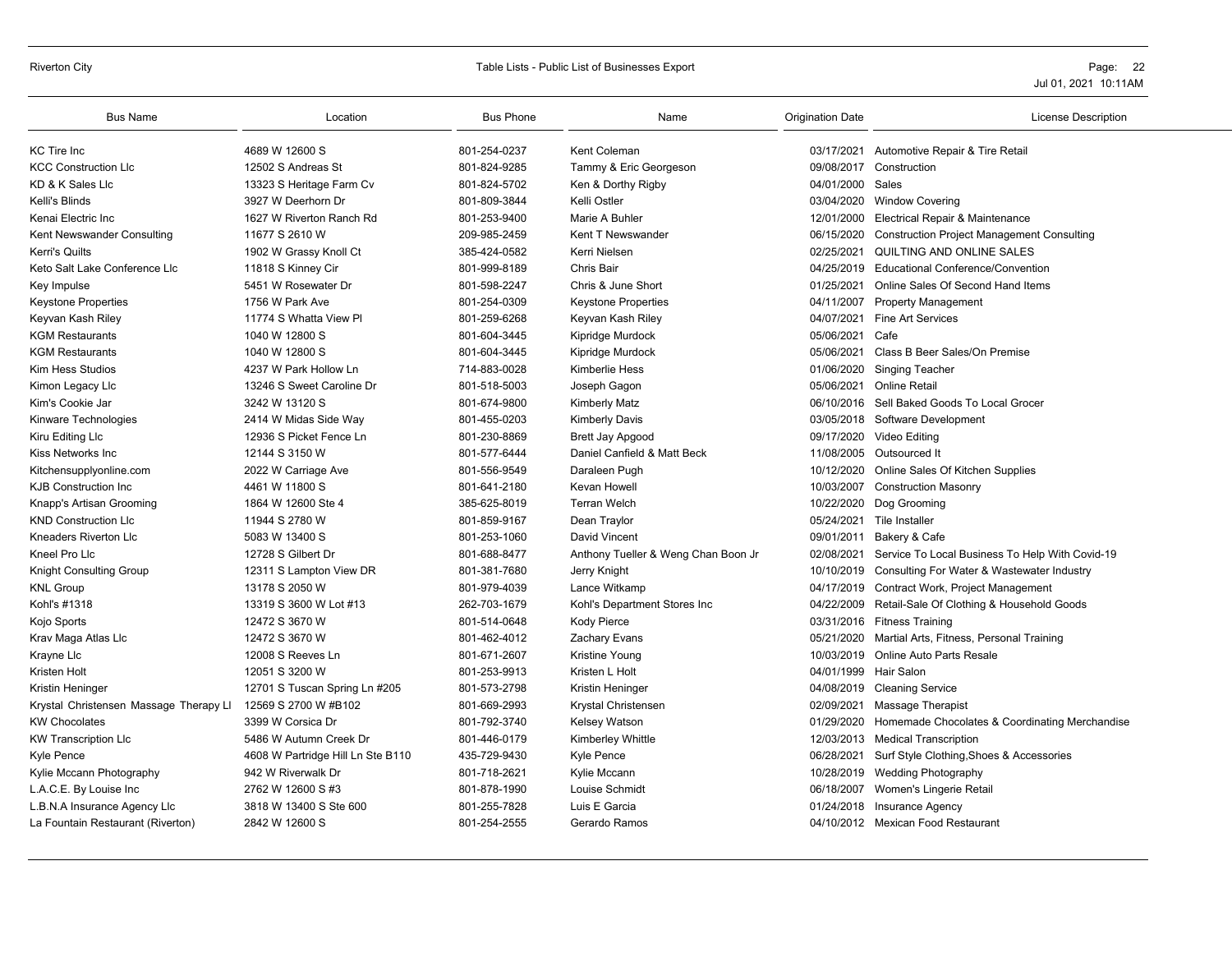### Riverton City **Subset Contract Contract Contract Contract Contract Contract Contract Contract Contract Contract Contract Contract Contract Contract Contract Contract Contract Contract Contract Contract Contract Contract Co**

|                                                                                                                                                              | <b>License Description</b> |
|--------------------------------------------------------------------------------------------------------------------------------------------------------------|----------------------------|
| 801-608-1411<br>08/31/2009 Engraving Glassware, Awards<br>Labonte Jewelry And Engraving<br>12032 S Janice Dr<br>Shirley & Tom Labonte                        |                            |
| Lake Window Cleaning<br>12501 S Mayan St<br>801-201-3705<br>Lilia Carrillo<br>08/07/2008 Cleaning Services                                                   |                            |
| Lakewood Property Maintenance Llc<br>1390 W 12295 S<br>801-455-8758<br><b>Kyle Nalder</b><br>05/29/2019 Lawn Care                                            |                            |
| 801-254-2465<br>09/30/2009 Teaching Piano Lessons<br>Lana Averett<br>2085 W 12130 S<br>Lana Averett                                                          |                            |
| 801-254-4850<br>Larkin Mortuary (Lance Larkin)<br>02/26/2014 Mortuary/Funeral Home<br>Larkin Mortuary<br>3688 W 12600 S                                      |                            |
| Larry Nielsen<br>2512 W 12040 S<br>801-446-1429<br>03/23/2009<br>Larry Nielsen<br>Aeration                                                                   |                            |
| 801-648-2218<br>Larrys Gun Sales<br>1577 W 11745 S<br>Lawrence Molloy<br>02/10/2017 Retail Gun Sales By Appointment Only                                     |                            |
| <b>Larson Tower Specialists</b><br>3261 W 12600 S<br>801-562-5030<br>Aaron Larson<br>07/02/2012 Erect & Maintain Cell Phone Towers                           |                            |
| Laser Lipo Of Utah<br>2332 W 12600 S Ste E<br>801-432-8519<br><b>Jared Stokes</b><br>06/07/2017 Weight Loss Clinic                                           |                            |
| 385-299-6656<br>Lash Lush<br>Wilasinee Phisaikul Savageau<br>05/16/2011 Eyelash Extentions<br>11844 S Lampton View Dr                                        |                            |
| 801-599-4243<br>13387 S 3600 W<br>John & Claudia Meidell<br>09/04/2015 Marketing Internet Sales<br>Latter Day Studio                                         |                            |
| 4924 W Chilly Peak Dr<br>801-859-8176<br>Angela Barker<br>09/07/2011 Preschool<br>Leaps Ahead Preschool                                                      |                            |
| <b>Heather Van Leeuwen</b><br><b>Learning Adventures</b><br>12949 S Zuni Dr<br>801-918-6107<br>05/10/2011 In-Home Preschool                                  |                            |
| Learning Dynamics Preschool<br>12452 S 3600 W<br>801-446-7736<br>John Lant<br>09/04/2008<br><b>Commercial Pre-School</b>                                     |                            |
| 1259 W 13200 S<br>801-254-6295<br>03/01/1997<br><b>Learning Services Corp</b><br>Learning Service Corp<br>Supported Residential Living Group Home            |                            |
| 801-301-1234<br>Lee Barney's Tile<br>1735 W Newbold Ln<br>Lee Barney<br>04/01/2000<br>Ceramic & Marble Tile Installation                                     |                            |
| 801-573-0943<br><b>Brian Leek</b><br>Leek Painting Co Inc<br>3754 W Thunder Rd<br>09/25/2007 Painting                                                        |                            |
| 12494 S 1510 W<br>801-446-8055<br>Shawn Beal<br>Legacy Landscape Construction<br>02/01/2002 Landscape Estimate                                               |                            |
| 801-208-3900<br>Legacy Springs<br>12657 S Legacy Springs Dr<br><b>Triton Investments</b><br>04/01/2002 Aparment Buildings                                    |                            |
| 801-610-6691<br>Michael Glassford<br>04/21/2020 Law Office & Virtual Services<br>Legal Ink Pplc<br>13113 S 3600 W                                            |                            |
| 1806 W 12600 S<br>801-254-7914<br>QC Financial Services Inc<br>08/18/2005 Sub-Prime Lending<br>Lendnation                                                    |                            |
| Lewallen Consulting<br>530-391-0775<br>06/16/2021<br>2588 W Victorian Dr<br>Jeff Lewallen<br>Handyman                                                        |                            |
| <b>Liberty Business Management</b><br>13121 S Redwood Rd<br>801-254-8354<br><b>Merrill Kunz</b><br>06/19/2008<br><b>Property Management</b>                  |                            |
| 03/08/2016 MENTAL HEALTH COUNSELING<br>Lighthouse Counseling Services Llc<br>3409 W 12600 S #110<br>385-237-4943<br>Laura da Silva                           |                            |
| 801-446-6310<br>03/01/2006 General Dentistry<br><b>Lighthouse Dental</b><br>3926 W 13400 S #F<br>Samuel B Richey                                             |                            |
| Lighthouse Research & Development Inc<br>1292 W 12700 S STE A<br>801-446-4000<br>Joseph Anderson<br>04/01/1997 Marketing & Consultation                      |                            |
| 1847 W 13220 S<br>801-381-1066<br><b>Jared Steere</b><br>07/09/2019 Mobile Food (Office Work Only)<br>Limin' Llp                                             |                            |
| 801-633-3826<br>Lindhardt Tile Llc<br>2436 W 12340 S<br>Mark Lindhardt<br>04/28/2008<br>Ceramic Tile Installation                                            |                            |
| 435-828-4602<br><b>Maid Service</b><br>12699 S 1630 W<br><b>Elisabeth Deluca</b><br>01/13/2021<br>Lis's Cleaning Pros                                        |                            |
| 801-599-8117<br>Litlle Bears Distributing Llc<br>12807 S Wild Mare Way<br>09/15/2016 Distributing Snacks To Supermarkets (Tim's Chips)<br>Barry J Mondragron |                            |
| 269-650-0402<br>Patricia Aiello<br>Little Acre Day Care<br>12530 S Mountain View Dr<br>04/01/2004 Daycare                                                    |                            |
| Sharon Sorenson<br>02/05/2018 Crochet Baby Blankets & Accessories<br>Little Baby Bumble Designs<br>1547 W 12100 S<br>801-651-1101                            |                            |
| Little Bell Preschool<br>801-520-5448<br>Kimberly Northrup<br>09/10/2019 Preschool<br>1965 W 13550 S                                                         |                            |
| 801-748-2202<br><b>Sizzling Caesars Llc</b><br>05/28/2008 Pizza Take Out<br>Little Caesars #52<br>5069 W 13400 S Ste 500                                     |                            |
| Little Caesars Pizza - Riverton #5<br>801-254-2100<br>10/01/1985<br>Restaurant<br>1802 W 12600 S #5<br><b>Sizzling Caesars Llc</b>                           |                            |
| Little Explorers Child Care<br>801-842-7591<br>07/30/2018<br>Chid Care<br>13972 Hoyt Peak Cir<br>Ashly Stephenson                                            |                            |
| Lafonda Scott<br>08/06/2012 Preschool<br>Little Footsteps Preschool<br>13706 S Admiral Dr<br>801-759-5476                                                    |                            |
| 11/12/2019 Non-Profit<br>Little Love Village Inc<br>11893 S Graycliff Rd<br>801-631-1639<br>Amilee Selfridge                                                 |                            |
| 801-558-5289<br>3226 W Cedar Brae Cir<br><b>Hali Michaelis</b><br>10/30/2012 Speech Language Pathology<br>Little Peach Speech                                |                            |
| 04/21/2020 Life Insurance Tele-Sales<br>Live More With Life Llc<br>13113 S 3600 W<br>801-396-5599<br><b>Michael Glassford</b>                                |                            |
| 3399 W Mt Cortina Way<br>801-856-8479<br>Sukhpreet Grewal<br>06/03/2016 Trucking<br>Liverpool Trucking Llc                                                   |                            |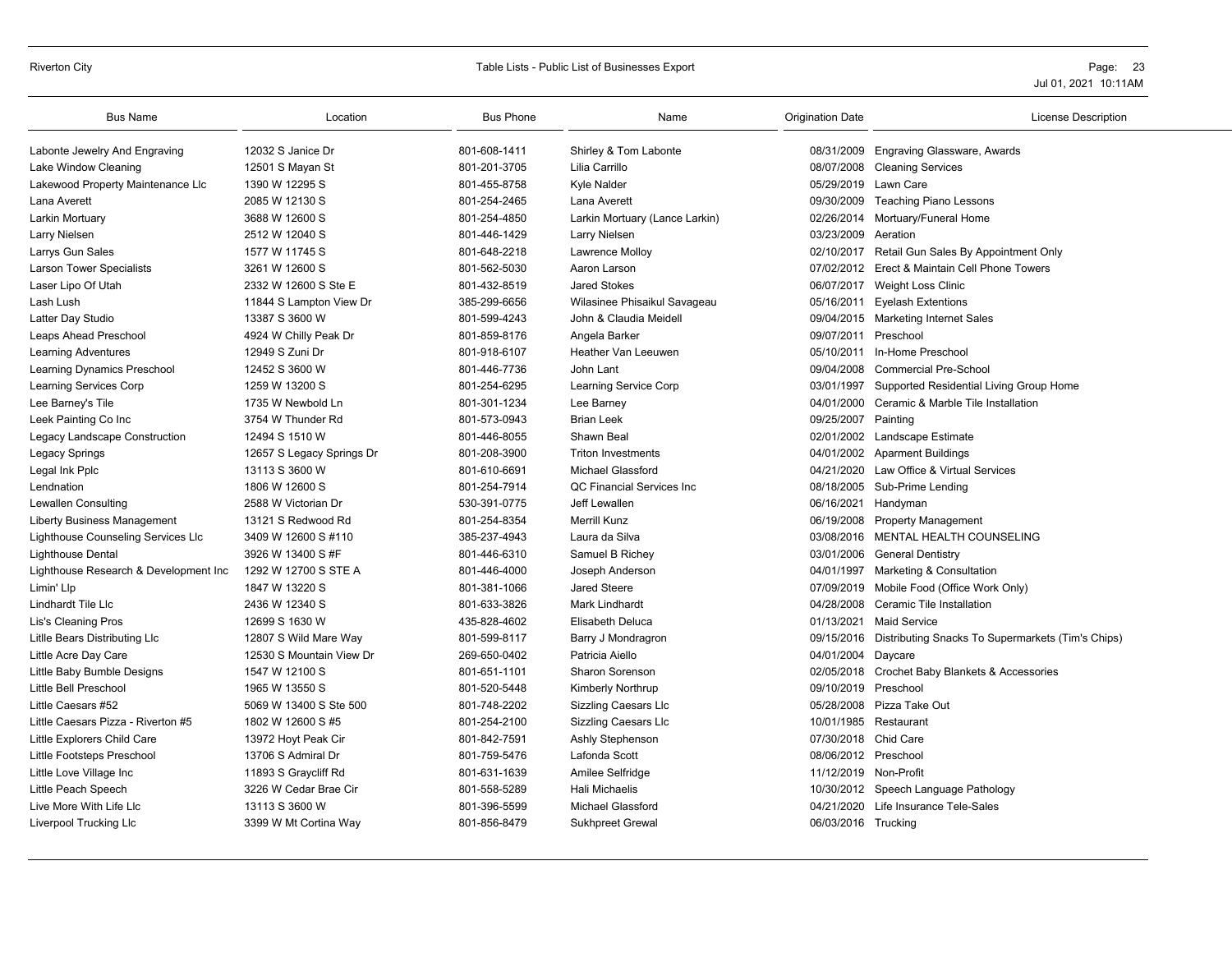# Riverton City **Example 24** Table Lists - Public List of Businesses Export **Page: 24** Page: 24

| <b>Bus Name</b>                        | Location                      | <b>Bus Phone</b> | Name                              | <b>Origination Date</b> | <b>License Description</b>                                     |
|----------------------------------------|-------------------------------|------------------|-----------------------------------|-------------------------|----------------------------------------------------------------|
| Livewire Tumbling & Dance              | 1864 W 12600 S Ste 2          | 801-455-4450     | Jennifer Gruber                   |                         | 11/04/2015 Tumbling & Dance Instruction                        |
| LKG Life Inc                           | 1173 W Bryce Jeffery Dr       | 801-694-6954     | <b>Becky Goold</b>                | 03/17/2008              | <b>Home Care Giver</b>                                         |
| LKG Life Inc                           | 1173 W Bryce Jeffery Dr       | 801-694-6954     | <b>Becky Goold</b>                | 03/17/2008              | SWINGSET INSTALLATION                                          |
| <b>LLR Shellie Hall Llc</b>            | 3435 W Maynard Ct             | 801-706-0707     | Shellie Hall                      |                         | 07/08/2015 Clothing Company/Home Parties                       |
| <b>LMS Homes LIc</b>                   | 3262 W Sanborn Dr             | 801-815-5287     | Lisa Sanders                      |                         | 12/30/2019 Real Estate                                         |
| <b>LMT Transportation</b>              | 12379 S 1510 W                | 801-916-1975     | Jennifer Darger                   |                         | 07/31/2019 Transportation                                      |
| Lnp Co Llc                             | 3129 W Emery Forest Ln        | 801-440-7060     | Paul Sheppick                     | 07/01/2020              | <b>Online Sales</b>                                            |
| Londonderry Enterprises Llc            | 14122 S Lowe Peak Cir         | 801-550-2850     | Rob Blair                         |                         | 05/20/2014 Online Sales Of Medical/Health Supplies & Equipment |
| Lone Star Development & Construction L | 13708 S Buckeye View Way      | 801-201-7654     | <b>Matthew Vranes</b>             | 04/07/2020              | <b>General Construction Contractor</b>                         |
| Lone Wolf Art                          | 3232 W 13010 S                | 801-815-6405     | Gary Wells                        | 02/01/2003              | FINE ART PORTRAITURE                                           |
| Looper Machining                       | 5323 W Rosemill Dr            | 801-302-8180     | Jeffrey L Hickenlopper            | 03/15/2006              | Machine Shop                                                   |
| Lootrix Llc                            | 12718 S Timpview Dr           | 801-641-4532     | <b>Andrew Brimhall</b>            | 03/13/2019              | Freelance Videographer, Editor                                 |
| Louise Bennett Kenpo Karate            | 11819 Lampton View            | 801-254-6740     | Louise Bennett                    | 01/01/1989              | Karate Instruction                                             |
| Love Tree Envergy                      | 13277 S 3300 W                | 801-518-7466     | Shandell Pino                     | 07/06/2020              | Energy Healing, Yoga, Meditation                               |
| Lovendahl Llc                          | 1345 W 12600 S                | 801-631-5236     | Sheri Lovendahl                   |                         | 06/13/2016 Hair Salon, Lashes, Facials, Pedicures              |
| Lowell E Smith Construction Inc        | 13221 S 3600 W                | 801-661-9391     | Lowell E Smith                    | 03/01/1991              | <b>General Contractor</b>                                      |
| Lowe's Home Centers Llc                | 12462 S Creek Meadow Rd       | 704-758-2751     | Lowe's Home Centers Llc           | 11/13/2006              | Home Improvement Warehouse & Garden Center                     |
| Lucid Lunatic Coffee Llc               | 4958 W Duncan Meadow Ln       | 385-268-2894     | James & Darla Remy                | 05/06/2021              | Online Sales Of Roast Coffee Beans                             |
| Lucky 7 Transportation Llc             | 12150 S 2110 W                | 801-608-7433     | Casey Oakes                       |                         | 04/13/2016 Heavy Haul                                          |
| Lucky Nine                             | 11846 S Swensen Farm Dr       | 801-712-1625     | Makenna Larson                    | 04/27/2021              | Sale of Homemade Jewelry Online                                |
| Lugo Enterprises Llc                   | 1341 W Quail Ridge Rd         | 801-718-0400     | Calman Lugo                       | 08/30/2007              | Glass Work Replacements & Photography                          |
| Luke 505 Inc                           | 1827 W 12600 S                | 801-446-7080     | Harman Mgt                        | 02/01/1998              | <b>Fast Food Restaurant</b>                                    |
| Lularue Designs Llc                    | 3334 W Kollman Way            | 801-870-7136     | <b>Kimberly Roylance</b>          | 06/21/2013              | Home Party Plan Selling Skirts                                 |
| Luminous Lash & Skin Care              | 1734 W 12600 S                | 801-541-9606     | Cirella Gonzales                  | 05/20/2021              | Master Esthetician & Skin Care                                 |
| Luna Custom Guns                       | 12077 S 3200 W                | 801-368-5341     | Jason Luna                        | 02/18/2020              | Firearm Customization & Sales                                  |
| Luna Tile Inc                          | 11739 S King Midas Ct         | 801-243-6718     | Richard Luna                      | 08/30/2017              | Installation Of Ceramic Tiles & Natural Stone                  |
| Lux Illumination Llc                   | 13503 S Lovers Ln             | 801-915-5287     | Jordan Williams                   | 10/10/2017              | ELECTRICAL CONTRACTOR                                          |
| LV & 3B Llc                            | 3516 W 12600 S                | 801-556-1390     | Larry Baldwin                     |                         | 04/11/2008 Real Estate Holding                                 |
| Lyman Dutson                           | 12211 S 4000 W                | 801-550-4105     | Lyman Dutson                      |                         | 09/22/2015 Hyac Service Tech                                   |
| M & S Auto Repair Inc                  | 3901 W Innovation Dr          | 801-446-4465     | Steve & Melody Sutton             | 03/17/2016              | <b>Automotive Repairs</b>                                      |
| M C Environmental Llc                  | 12902 S Wild Mare Way         | 801-657-6018     | Michael D Herkimer                |                         | 10/03/2017 Environmental Consulting                            |
| MPK Inc                                | 2566 W Benchland Cir          | 801-253-2980     | <b>Kelley Mike</b>                |                         | 08/01/1999 Freight Broker                                      |
| M S Dansie & Sons                      | 2444 W 12195 S                | 801-631-6762     | <b>Trent Dansie</b>               | 04/01/1992              | <b>General Contractor</b>                                      |
| <b>M&amp;A Underhill Llc</b>           | 1657 W Madison View Dr        | 801-516-1924     | Melissa Underhill                 | 06/24/2020              | Accounting                                                     |
| <b>Macdoog Painting</b>                | 4862 W Copper Springs Ct #818 | 801-232-8995     | <b>Trent Mcdougal</b>             |                         | 09/21/2018 Handyman Services                                   |
| <b>Madison Warr Esthetics</b>          | 13311 S Studbaker Cove        | 801-349-0008     | <b>Madison Warr</b>               | 08/24/2020              | Esthetician                                                    |
| Magic Moments                          | 2602 W Cambridge Cross Cir    | 801-253-3902     | Amy Smith                         | 11/01/2004              | Dance Studio-Day Care-Preschool                                |
| Magically D-Licious Barbecue Inc       | 12575 Rhetski Ln #103         | 801-256-6574     | Ahmad Vedadi                      | 07/16/2014              | Restaurant                                                     |
| Makiko's Daycare Llc                   | 11930 S Redwood Rd            | 917-716-1801     | Curtis Washington & Makiko Hirota | 07/22/2015 Daycare      |                                                                |
| Malcolm Kengike                        | 1094 W Greasewood Dr          | 801-638-7786     | Malcolm Kengike                   | 05/10/2016              | Construction                                                   |
| <b>Mammoth Construction Llc</b>        | 3131 W Hayden Ridge Way       | 385-285-6319     | Scott David Christensen Jr        |                         | 11/04/2020 CONSTRUCTION                                        |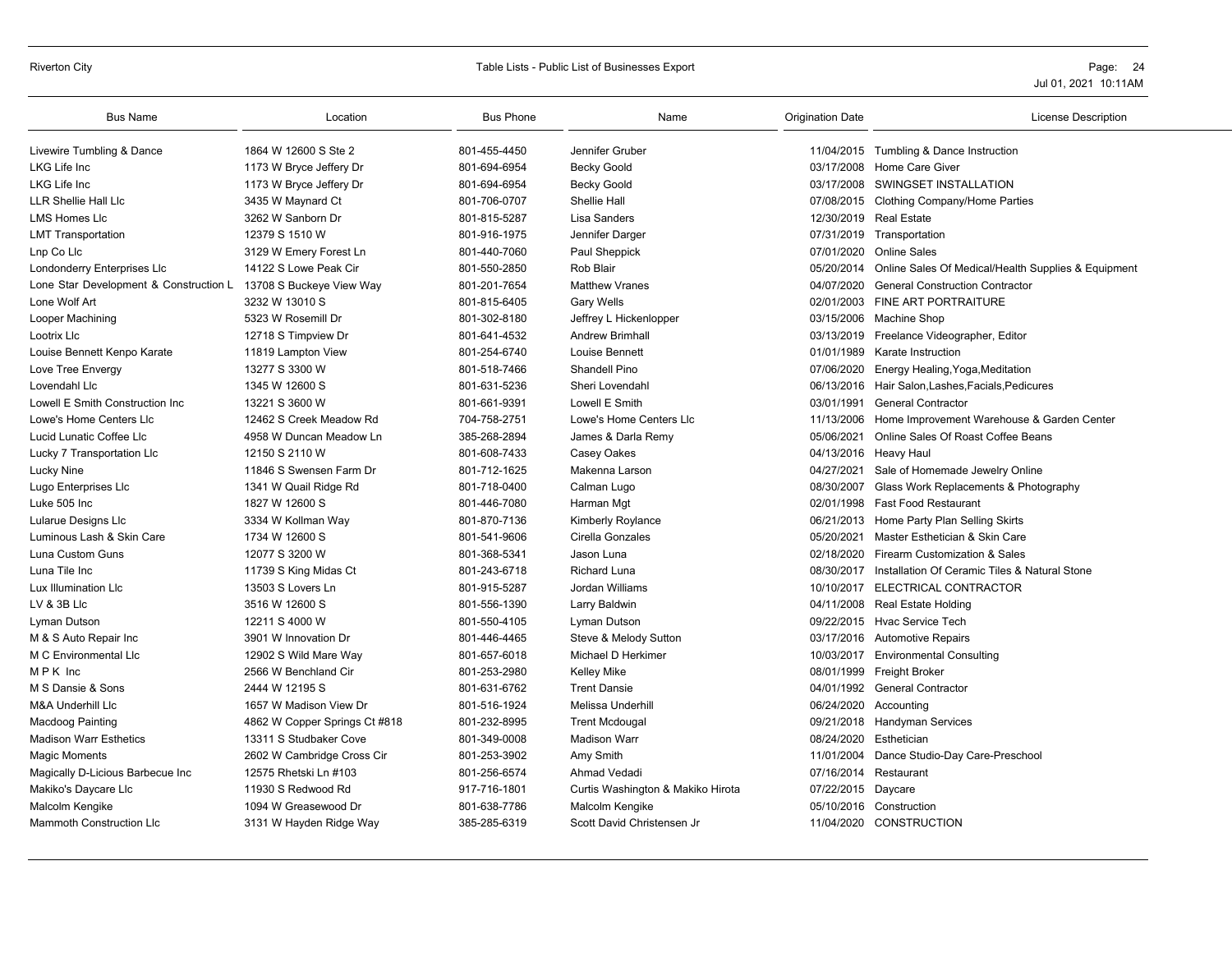#### Riverton City **School City** City Controllers and Table Lists - Public List of Businesses Export **Page: 25** Page: 25

| <b>Bus Name</b>                | Location                    | <b>Bus Phone</b> | Name                           | <b>Origination Date</b> | License Description                                    |
|--------------------------------|-----------------------------|------------------|--------------------------------|-------------------------|--------------------------------------------------------|
| Marilyn Sunderland Studio      | 12021 S Kings Crossing Way  | 801-703-5996     | Marilyn Sunderland             |                         | 07/20/2007 Art Sales/Office Only                       |
| Martin Dance Inc               | 12554 S 3600 W              | 801-254-4590     | Chris Martin & Charlee Mascaro |                         | 02/01/1998 Teaching Dance                              |
| Massage Perks/Cindy Hansen LMT | 5023 W Little Water Peak Dr | 801-688-5421     | Cindy Hansen                   |                         | 08/08/2008 Massage Therapy                             |
| <b>Master Muffler</b>          | 2284 W 12600 S              | 801-342-2242     | Barbara Grundman               |                         | 03/19/2015 Auto Repair Services                        |
| Matson Auto & Marine Inc       | 1842 W 12600 S              | 801-302-7175     | Chris Matson                   | 06/12/2009              | Auto & Marine Repair, Tire Sales                       |
| Maverik Inc #264               | 2707 W 12600 S              | 801-254-2070     | Maverik Inc                    | 01/01/1996              | Gas & Convenience Store                                |
| Maverik Inc #264               | 2707 W 12600 S              | 801-254-2070     | Maverik Inc                    | 01/01/1996              | Class A Beer Sales/Off Premise                         |
| Maverik Inc #593               | 4077 W 13400 S              | 801-936-5557     | Maverik Inc                    | 02/07/2019              | <b>Gas Station/Convenience Store</b>                   |
| Maverik Inc #593               | 4077 W 13400 S              | 801-936-5557     | Maverik Inc                    |                         | 02/07/2019 CLASS A BEER SALES/OFF PREMISE              |
| Maximum Machine                | 13055 S Blaze Ct            | 801-282-4127     | <b>Tim Brohl</b>               |                         | 09/15/2015 Machine Shop, Molding                       |
| May Nails Llc                  | 3693 W 13400 S #C           | 801-253-7305     | Ha N Nguyen                    | 09/13/2010 Nail Salon   |                                                        |
| Mayvonne H Wetzel Llc          | 12403 S Doreen Dr           | 801-253-3337     | David Wetzel                   |                         | 02/23/2012 Hypnotherapy                                |
| MB Handyman Services Llc       | 4962 W Duncan Meadow Ln     | 801-702-0293     | Diego A Portillo               |                         | 07/01/2020 Handyman Services                           |
| <b>MBG Construction LIc</b>    | 13718 S Frontier St         | 801-584-9901     | <b>Matthew Gustin</b>          | 01/05/2021              | <b>General Contracting</b>                             |
| Mcdonald's #23894              | 2002 W 12600 S              | 801-254-3327     | Rossco Inc                     | 10/01/2000              | <b>Fast Food Restaurant</b>                            |
| <b>MCM Armory Llc</b>          | 12911 S Timpview Dr         | 801-647-1461     | <b>Mark Mills</b>              |                         | 02/20/2014 Firearm Assembly, Repair, Gunsmithing Sales |
| <b>Mcmed Consulting LIc</b>    | 3273 W 13120 S              | 801-628-2175     | Amanda Mcmanus                 |                         | 10/05/2017 Regulatory & Engineering Consulting         |
| Mcneil's Auto Care             | 3311 W 12600 S              | 801-631-4991     | Pete Mcneil                    |                         | 04/23/2019 Automotive Repair                           |
| <b>MDE Technologies LIc</b>    | 4158 W Red Tail Dr          | 888-633-8881     | David Erekson                  | 05/05/2014              | Internet Support                                       |
| <b>MDK Properties</b>          | 13461 S Linda Marie Ln      | 801-254-7905     | Mike & Debbie Knaras           | 11/08/2007              | Lease Property In West Valley City                     |
| <b>MDM Holdings Llc</b>        | 3311 W 12600 S              | 385-887-1994     | Mark Meersman                  |                         | 05/14/2020 Landscaping                                 |
| Media 9 Advertising            | 2460 W Victorian Way        | 801-560-2642     | Ralph Radack                   |                         | 10/01/2002 Advertising Agency                          |
| Mediquip                       | 3056 W Iris Meadow Dr       | 801-243-4917     | <b>Robert Stromberg</b>        | 06/22/2020              | Online Sales Of Medical Equipment & Supplies           |
| <b>Melrose Place Quilting</b>  | 1882 W Betula Dr            | 801-253-9852     | Melanie R Newbold              |                         | 05/22/2012 Providing Machine Quilting Services         |
| Mendoza Capital Management Llc | 13084 S 1300 W              | 801-755-2495     | Andres Mendoza                 |                         | 04/16/2015 Hedge Fund                                  |
| Metal Tech Design Llc          | 13775 S 2200 W              | 801-381-4340     | <b>Robert Bilanzich</b>        |                         | 12/05/2006 Field Services For Welding & Fabrication    |
| MGS Investment Leasing Llc     | 13053 S 1300 W              | 801-243-5229     | Martin G Seelos                |                         | 10/17/2018 Trailer Leasing                             |
| Michael E Lindstrom            | 5042 W Green Streak Dr      | 801-520-5522     | Michael E Lindstrom            |                         | 10/29/2009 Mobile Vacuum Repair                        |
| Michael F Richards DDS         | 2889 W 12600 S              | 801-581-9300     | <b>Michael F Richards</b>      | 05/03/2004              | Orthodontist                                           |
| <b>Michael Stanfield</b>       | 12090 S 1390 W              | 801-455-2127     | <b>Michael Stanfield</b>       | 05/01/2003 Contractor   |                                                        |
| Michaels Store Inc #1347       | 13282 S Kestrel Range Rd    | 972-409-1420     | Michaels Stores Inc            |                         | 06/14/2018 Retail Arts & Crafts                        |
| Michelle Fullerton             | 13857 S Glen Laurel Cir     | 801-891-8764     | Michelle Fullerton             |                         | 08/22/2012 Cosmetologist/Barber                        |
| Michelle Lindstrom             | 5042 W Greenstreak Dr       | 801-856-7443     | Michelle Lindstrom             |                         | 03/12/2019 Hobby License                               |
| <b>Midwest Mechanical</b>      | 13595 S 1582 W              | 801-253-9164     | Kerry Barlow                   | 04/01/1999 Plumbing     |                                                        |
| <b>Mighty Duct</b>             | 12563 S 1450 W              | 801-502-3800     | Albert Johnson                 | 06/01/2003              | Carpet Cleaning & Duct Cleaning                        |
| Mikel Ink                      | 2778 W 12600 S Ste 103      | 801-674-0343     | <b>Mikel Young</b>             | 04/08/2021              | <b>Tattoo Artist</b>                                   |
| Millcreek Appraisal Group Llc  | 1967 W Bamberger Dr         | 801-649-4324     | Derek White                    |                         | 12/05/2018 Real Estate Appraisal                       |
| Mind Skin Body Llc             | 1734 W 12600 S              | 801-810-7212     | <b>Brett Hamilton</b>          | 04/28/2021              | Massage Therapy & Skin Care                            |
| Minnie's Daycare               | 12954 S Redwood Rd          | 801-367-3283     | <b>Dominica Flores</b>         | 08/26/2019              | Daycare                                                |
| Mireal Co Llc                  | 12523 S Janice Dr           | 801-243-7151     | Jennifer & Scott Mitchell      | 08/31/2016              | <b>Real Estate Sales</b>                               |
| Mix It Up-Premium Baking Mixes | 1192 W Rhonda Crest Cir     | 801-230-2889     | <b>Camille Fackrell</b>        |                         | 03/11/2021 Baking Mixes & Baked Goods                  |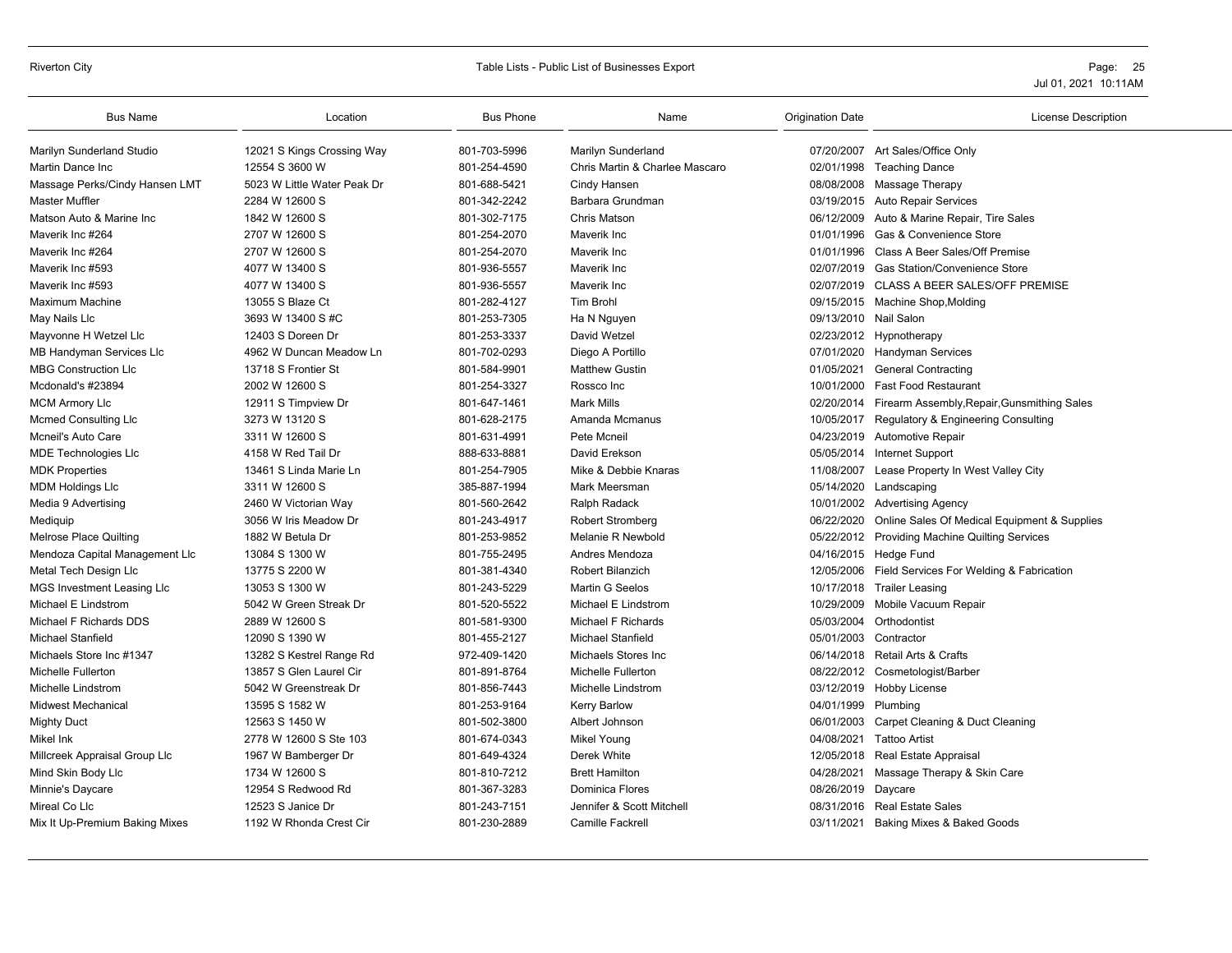### Riverton City **Subset Contract Contract Contract Contract Contract Contract Contract Contract Contract Contract Contract Contract Contract Contract Contract Contract Contract Contract Contract Contract Contract Contract Co**

| <b>Bus Name</b>                   | Location                          | <b>Bus Phone</b> | Name                          | <b>Origination Date</b> | License Description                                    |
|-----------------------------------|-----------------------------------|------------------|-------------------------------|-------------------------|--------------------------------------------------------|
| Mig Construction Inc              | 11906 S Park Bend Ct              | 801-557-5563     | Manuel J Quezada              | 09/19/2007              | Carpenter                                              |
| <b>MK Factor</b>                  | 12037 S 1840 W                    | 801-691-8216     | Michael Whiteley              | 05/20/2021              | <b>Electronic Circuit Board Design</b>                 |
| M-M Renovations Llc               | 13057 S 1830 W                    | 385-787-9964     | Gabriella Manzano             | 05/20/2021              | Renovations                                            |
| <b>MM Styling</b>                 | 12983 S Shawnee Dr                | 801-712-0004     | Mackenzie Mayfield            | 05/31/2013              | Salon                                                  |
| <b>MNM Associates Inc</b>         | 13467 S Rosemill Cir              | 801-446-3754     | <b>Michael Schreiner</b>      |                         | 04/13/2006 Real Estate                                 |
| Mobile Mechanics By Jordan Turner | 11870 S 2240 W                    | 801-815-9115     | Jordan Turner                 | 02/07/2018              | Mobile Mechanic                                        |
| Mod Pizza                         | 4578 W Partridgehill Ln Ste C-130 | 385-247-1056     | Mod Super Fast Pizza Llc      | 10/17/2018              | FAST CASUAL PIZZA RESTAURANT                           |
| <b>Monarch Meadows Apartments</b> | 13469 S Dragon Fly Ln             | 801-253-1900     | MMA, LIc                      | 02/26/2007              | <b>Apartment Community Office</b>                      |
| Monocle Marketing Llc             | 1557 W Fiver Cir                  | 801-987-0739     | <b>Ricky Simmons</b>          | 03/10/2017              | Online Website                                         |
| More Than Lights Llc              | 1468 W Hunters View Ct            | 801-231-2558     | Roshelle M Leilua             | 09/28/2019              | Handyman/Maintenance                                   |
| Morlite Lamp & Shade Company      | 2372 W 11800 S                    | 801-254-6202     | Maurine Strektenfinger        | 06/01/1989              | Lamp & Lamp Shade Mfg                                  |
| Morning Star Custom Jewelry       | <b>Confidential-See File</b>      | 801-550-4275     | Shauna Pena                   | 04/01/2002              | SILVERSMITHING CUSTOM JEWELRY                          |
| Morse's Handyman Services         | 12468 S 1510 W                    | 801-718-3184     | <b>Howard Morse</b>           | 02/20/2007              | Handyman Work                                          |
| Mountain America Credit Union     | 1962 W 12600 S                    | 801-446-0118     | Mountain America Credit Union | 04/01/2000              | <b>Financial Institution</b>                           |
| Mountain View Family Therapy      | 1273 W 12600 S Ste 403            | 801-930-0411     | Tracie Penunuri               | 03/22/2017              | <b>Outpatient Mental Health</b>                        |
| Mountain West Welding LLC         | 3342 W Corsica Dr                 | 801-472-1163     | <b>Clint M Reddington</b>     | 05/14/2021              | <b>Welding Services</b>                                |
| MP Lawn Care & Lighting           | 2459 W Myers Ln                   | 801-608-7207     | Jason Richman                 | 02/18/2011              | Lawn Care                                              |
| Mr Dry Cleaners                   | 1738 W 12600 S                    | 801-254-7727     | Michael Q Le                  | 05/01/2018              | Dry Cleaning & Laundry                                 |
| Mr T's Enterprises                | 11729 S 1380 W                    | 801-750-7967     | <b>Donald Tucholski</b>       | 11/08/1996              | Aerating & Fertilizing                                 |
| <b>MRC Restore &amp; Crafts</b>   | 1285 W Country Mile Dr            | 801-879-1967     | Jared & Heather Andersen      | 06/17/2015              | Sewing, Painting Products, Crafts                      |
| Mrs B's Buzzing Bee Preschool     | 11843 S Doves Landing Dr          | 801-253-1580     | Shana Beesley                 | 08/24/2006              | Preschool                                              |
| Mt Olympus Home Inspections Llc   | 1849 W 12015 S                    | 801-915-0675     | <b>Gerald Gumeson</b>         | 08/21/2017              | Home Inspection For Real Estate Sales                  |
| Murphy Express #8784              | 13443 S Hamilton View Rd          | 801-253-4444     | MURPHY OIL US INC             | 11/08/2016              | Retail Convenience Store With Fuel Sales               |
| Murphy Express #8784              | 13443 S Hamilton View Rd          | 801-253-4444     | MURPHY OIL US INC             | 11/08/2016              | <b>CLASS A BEER SALES/OFF PREMISE</b>                  |
| Murphy's Cafe 126                 | 2762 W 12600 S #1                 | 385-237-3903     | Daniel Murphy                 | 04/18/2019              | Cafe-Breakfast & Lunch                                 |
| Muy Rico Llc                      | 12642 S Redwood Rd                | 801-560-6817     | Robert C Aleman               | 10/29/2020              | Mexican Food Restaurant                                |
| My Sister's Quilts                | 12652 S 2700 W Ste B              | 801-810-3999     | Carolyn Weight                | 11/15/2010              | Retail Quilt Shop, Fabric Sales & Quilting Classes     |
| My TLC enHANDser Systems          | 12488 S MAYAN ST                  | 801-208-5597     | <b>BLAIN E HUNTINGTON</b>     | 10/06/2009              | BUILDING HANDHELD COMM DEVICES FOR HANDICAP & STROKE V |
| N & M Pappas Llc                  | 4215 W Otter Park Ct              | 801-656-8990     | Nicholis Pappas               | 03/31/2021              | Inflatable Rentals                                     |
| <b>NAB Appliance Repair</b>       | 1978 W Carriage Ave               | 401-403-4499     | <b>Britton Mickelson</b>      | 02/24/2020              | <b>Appliance Repairs</b>                               |
| <b>Nail Solutions Inc.</b>        | 13502 S Hamilton View Rd          | 385-775-1115     | <b>Trang Stevenson</b>        |                         | 05/18/2017 Nail Salon                                  |
| Nails By Stephanie                | 12699 S Gilbert Dr                | 801-560-3665     | <b>Stephanie Elkins</b>       | 11/18/2013              | Nail Salon                                             |
| Najr Management Llc               | 2850 W Golden Meadows Dr          | 801-446-1230     | Lauri M Lund                  | 12/17/2007              | Property Management                                    |
| Nana's Quilts                     | 2268 W 12250 S                    | 801-455-5624     | Paul & Donna Nielsen          | 06/30/2021              | Quilts To Donate                                       |
| Napa Auto Parts #025              | 3285 W 12600 S                    | 254-3958         | Genuine Parts Company         | 11/05/2008              | Auto Parts Sales                                       |
| Nathan & Lorelee Anderson         | 13130 S 3040 W                    | 385-321-4008     | Nathan & Lorelee Anderson     | 06/19/2019              | <b>Hobby License</b>                                   |
| National 1st Mortgage Llc         | 1602 W 13595 S                    | 801-205-2120     | David Smart                   |                         | 02/07/2019 SIMPLE PERMIT/HOME OCCUPATION               |
| <b>National Home Services</b>     | 3881 W 11970 S                    | 801-647-0724     | Florentina Domingez           | 03/14/2005              | Janitorial                                             |
| Necaise & Son Masonry Inc         | 12082 S Janice Dr                 | 801-301-3913     | <b>Russ Necaise</b>           | 03/28/2008              | <b>Masonry Construction</b>                            |
| Neighborhood Pet Pawler           | 3898 W Innovation Dr Ste C        | 385-695-2107     | Theresa Gaylord               | 10/16/2013              | Pet Grooming                                           |
| Nelson PC Service Solutions Llc   | 5137 W Cloudywing Way             | 801-964-4772     | <b>Bruce Nelson</b>           |                         | 03/04/2015 IT Consultation                             |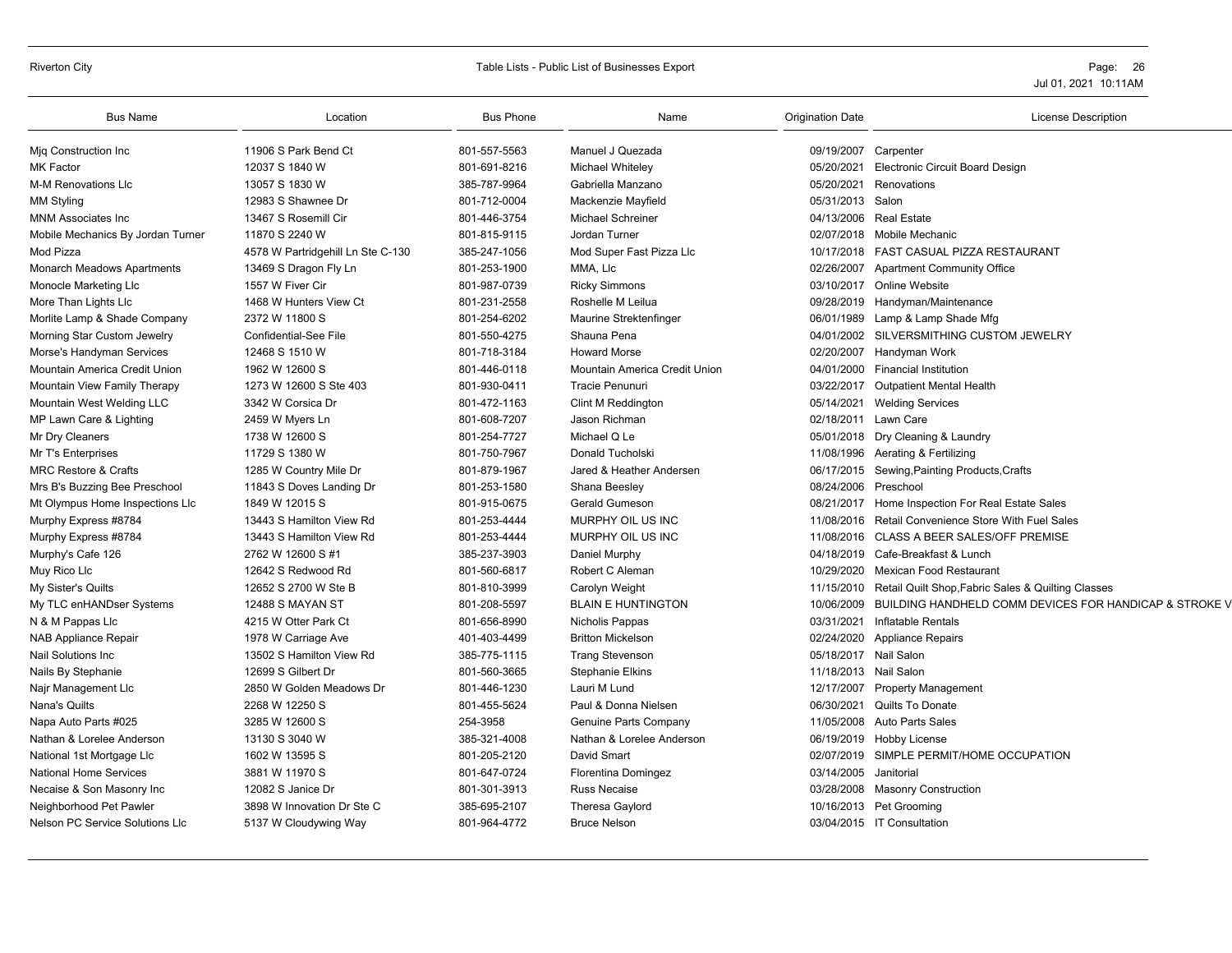#### Riverton City **School City** City Controllers and Table Lists - Public List of Businesses Export **Page: 27** Page: 27

| <b>Bus Name</b>                          | Location                         | <b>Bus Phone</b> | Name                           | <b>Origination Date</b> | <b>License Description</b>                                 |
|------------------------------------------|----------------------------------|------------------|--------------------------------|-------------------------|------------------------------------------------------------|
| Nelson Wood Working                      | 12790 S 1830 W                   | 385-230-0458     | Benjamin Nelson                | 10/18/2018              | Wood Working                                               |
| Nerve Chiropractic Clinic Llc            | 13348 S Market Center Dr Ste 100 | 801-999-1605     | Randy Major                    | 06/25/2020              | <b>General Chiropractic Services</b>                       |
| Net Tech Solutions Llc                   | 2337 W 11625 S                   | 801-910-0438     | <b>Kurt Casey</b>              | 09/22/2009              | Computer & Network Consulting                              |
| New American Llc                         | 2762 W 12600 S Ste 2             | 385-255-9911     | Narda Francom                  | 09/16/2020              | <b>Barber Shop</b>                                         |
| New Horizon Medical Care                 | 1420 W 12600 S #102              | 801-254-4600     | Marcy Rowley FNP               | 06/02/2009              | Family Practice Health Clinic Traditional & Integrative    |
| New Way It Llc                           | 1757 W Hollow Cedar Ln           | 801-712-0844     | Laurence Terry                 | 12/26/2019              | <b>IT Consultant</b>                                       |
| Newleaf Solar Llc                        | 109 Wheatfield Cir               | 801-243-0509     | Chad Wahlquist                 | 05/19/2020              | Door To Door Sales                                         |
| Newman Construction Inc                  | 13331 S Redwood Rd               | 801-254-3524     | <b>William Mark Newman</b>     | 02/01/1989              | <b>Excavation, Demolition &amp; Pipeline</b>               |
| <b>Next Step Consulting Llc</b>          | 12368 S Andreas St               | 415-689-7773     | <b>Brian OSullivan</b>         | 04/27/2021              | <b>Consulting Services</b>                                 |
| Nikki's Clean Sweep                      | 12162 S Hickory Park Cir         | 801-520-4916     | Nikki Greer                    | 11/08/2016              | <b>Cleaning Houses &amp; Small Business</b>                |
| <b>Nomadic Family Tradition</b>          | 13513 S Palawan Way              | 801-598-6620     | Lynette Erskine                | 12/03/2015              | <b>Mobile Retail Sales</b>                                 |
| North Pointe Pools & Spas Llc            | 12466 S Mayan St                 | 435-650-9545     | <b>Autumn Sutton</b>           | 02/26/2020              | Maintain&Repair In Ground Pools&All Types Of Spas&Equiment |
| <b>Nutek Electric</b>                    | 1876 W Grassy Knoll Ct           | 801-856-8651     | Michael Moore                  | 07/14/2016              | <b>Electrical Contractor</b>                               |
| Nuttall's Inc                            | 12538 S Doreen Dr                | 801-446-7958     | Rhonda Lopez                   | 12/20/2006              | Retail Fabric & Sewing Supplies                            |
| Nuvita Llc                               | 1977 W 12600 S                   | 801-803-4973     | Jared & Nicole Brown           | 06/10/2020              | Shaved Ice Snow Shack (Seasonal)                           |
| <b>NV Cleaning Services</b>              | 13776 S 2200 W                   | 801-232-1165     | Nicholas Valdez                | 06/21/2017              | <b>Cleaning Services</b>                                   |
| O Tools Llc                              | 3457 Melody Creek Cir            | 801-558-6023     | Mike Okerlund                  | 06/01/2006              | Mobile Retail Tool Sales                                   |
| Oaktree Media Llc                        | 4502 W Tappen Park Ln            | 801-633-8270     | Aaron Baker                    | 04/07/2021              | Videography, Photography                                   |
| Occupational Safety & Health Solutions   | 3532 W 12125 S                   | 801-243-5846     | Eric Johnson                   | 05/03/2007              | Occupational Health & Safety Consultant                    |
| Octavio Vazquez Trucking Inc             | 3721 W Canyon Lands Dr           | 801-634-0066     | Octavio Vazquez                | 10/03/2012              | Transportation                                             |
| Ogden's Flooring & Design                | 2464 W 12600 S Ste 160&170       | 385-715-6962     | Trent S Ogden                  | 09/11/2018              | Flooring                                                   |
| Ohsewpixie                               | 13683 S Mt Cortina Way           | 801-673-8608     | Lisa Berrett                   |                         | 02/10/2016 Hair Bows/Crafts                                |
| Old Navy #4580                           | 4626 W Kestrel Range Rd Ste A125 |                  | Old Navy Llc                   | 06/14/2018              | <b>Retail Clothing Store</b>                               |
| Old Republic Craftsmen Inc               | 14111 S Mill Canyon Peak Dr      | 801-913-3006     | Masseseri Allred               | 04/22/2015              | Wood & Metal Working Sales/Intallation Home Office         |
| <b>Ole Traditional Roots</b>             | 1776 W Myers Ln                  | 801-428-9837     | <b>Andre Louis Millet</b>      | 05/02/2018              | Transportation                                             |
| Olympus Maintenance Of Utah Llc          | 12403 S Redwood Rd               | 801-446-6021     | Rocio M Castillo               | 09/25/2012              | Lawn Care Maintenance                                      |
| On Target                                | 12856 S Shawnee Dr               | 801-554-0295     | Steven L Smart                 | 06/30/2013              | <b>Online Gun Sales</b>                                    |
| On The Level Plumbing Llc                | 3349 W 13370 S                   | 801-638-7943     | <b>Curtis Stevens</b>          | 09/05/2019              | Plumbing                                                   |
| Once Upon A Craft                        | 14032 S Lewiston Peak Dr         | 801-380-6322     | Rami & David Overman           |                         | 03/22/2016 Handmade Crafts Sales & Craft Classes           |
| On-Site Components Llc                   | 3214 Thorngrove Cir              | 801-597-9497     | Michael Earlewine              | 03/07/2006              | <b>Internet Sales</b>                                      |
| <b>Optimal Therapeutics</b>              | 12569 S 2700 W #B102             | 801-574-7692     | Jessica Derrick                | 03/18/2021              | Muskuloskeletal Treatment                                  |
| Optimum Mortgage Llc                     | 12569 S 2700 W Ste 100           | 801-671-6010     | <b>Adam Catmull</b>            | 09/24/2020              | Mortgage Brokering                                         |
| Options For Coding & Medical Billing Llc | 1649 W Riverton Ranch Rd         | 801-619-2175     | P Loraine Hewitt               | 04/15/2020              | <b>MEDICAL BILLING SERVICES</b>                            |
| Oquirrh Mountain Counseling & Services   | 12569 S 2700 W #202B             | 801-530-9697     | Darren Dautel                  | 04/21/2015              | <b>Mental Health Counseling</b>                            |
| O'reilly Auto Parts #3606                | 1920 W 12600 S                   | 801-446-1470     | O'reilly Auto Eenterprises Llc | 09/01/2004              | Retail Sales Of Auto Parts & Accessories                   |
| Oro Utah Best Jewelry Llc                | 1291 W 12600 S Ste 103           | 801-875-7844     | <b>Laura Torres</b>            | 06/22/2021              | Online Jewelry & Accessory Store                           |
| <b>Orthok Plus</b>                       | 12600 S 2778 W #103              | 801-837-3125     | Michael & Nichole Chism        | 03/26/2020              | Med Spa, Facials, Botox, Dermal Filler, Lashes             |
| <b>Osborne's Engineering Supply</b>      | 1875 W 12600 S                   | 801-254-3991     | Scott Osborne                  | 01/01/1989              | <b>Engineering Supply Sales</b>                            |
| Otium Tempus Llc                         | 4414 W Kootenai St               | 801-349-9191     | Jeff Payne                     | 05/22/2019              | <b>Digital Marketing</b>                                   |
| Our Journey School Llc                   | 1646 W 13200 S                   | 801-253-4000     | <b>Emily Aune</b>              | 06/12/2015              | Private School Pre-K To 8th Grade                          |
| <b>Outback Builders Inc</b>              | 1940 W 13550 S                   | 801-232-1520     | Wyoma Darlington               | 06/01/2000              | <b>Building Contractor</b>                                 |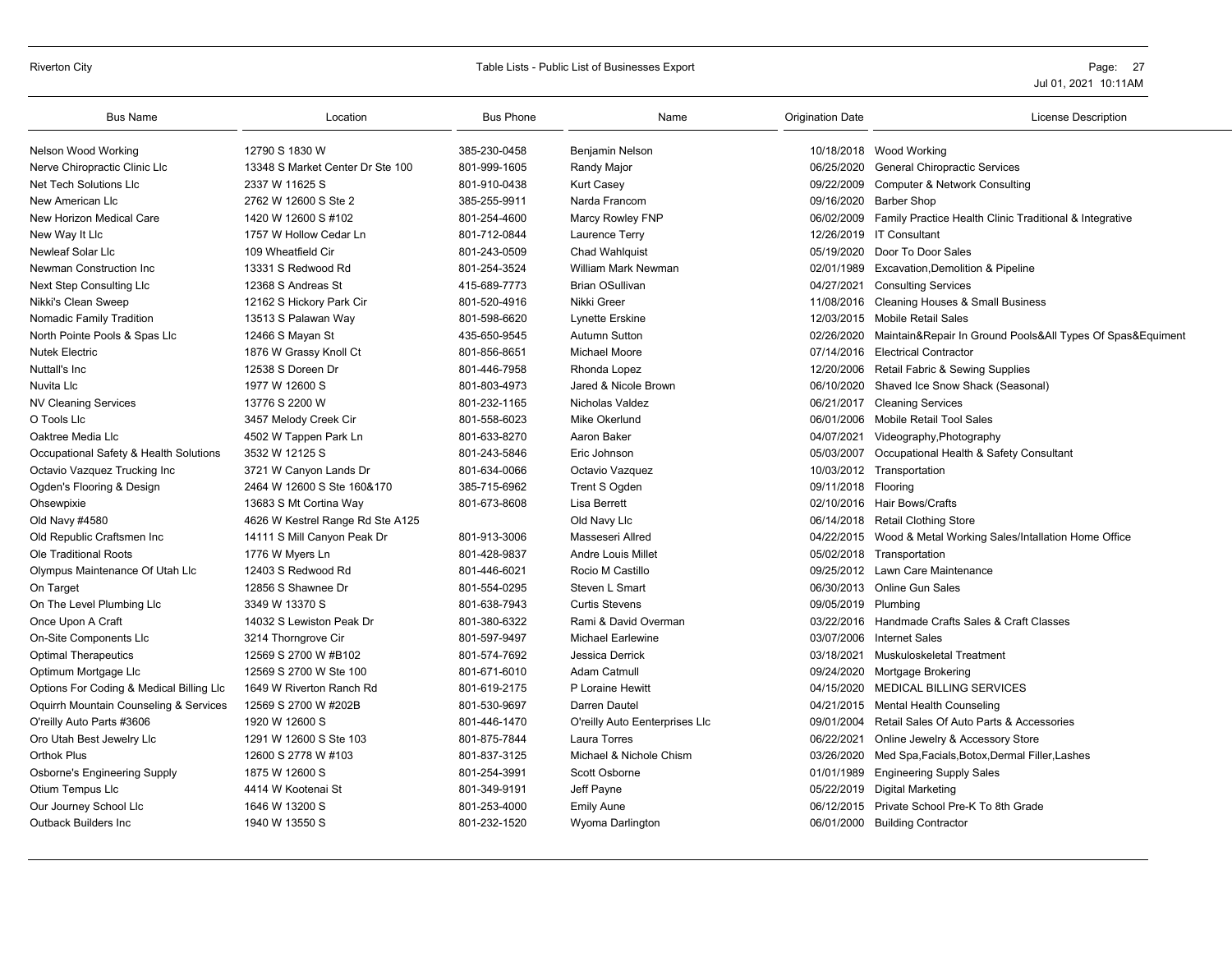### Riverton City **School City** Page: 28 and City Table Lists - Public List of Businesses Export **Page: 28** Page: 28

| <b>Bus Name</b>                         | Location                 | <b>Bus Phone</b> | Name                                   | <b>Origination Date</b> | <b>License Description</b>                                   |
|-----------------------------------------|--------------------------|------------------|----------------------------------------|-------------------------|--------------------------------------------------------------|
| <b>Outpost Construction Llc</b>         | 3334 W Sunny Acres Dr    | 801-755-9850     | Shawn & Celsey Bodily                  |                         | 09/14/2020 General Contractor                                |
| Over The Rainbow                        | 1830 W 12600 S           | 801-446-8070     | <b>Russell Sundquist</b>               |                         | 11/18/2008 Child Care/Learning Center                        |
| <b>Oxford Learning Source</b>           | 1864 W 12600 S Ste 6     | 801-501-0228     | Millicent Jacobson                     |                         | 11/20/2019 Learning Center                                   |
| P S Business Services                   | 1977 W 12110 S           | 801-455-7487     | Steven W Wright                        | 03/01/2003              | Laserjet Services, House Number Curb Painting                |
| Page Electric Service Inc               | 12050 S 1420 W           | 801-573-5958     | Merlin Kay Page                        | 09/04/2019              | <b>Electrical Contractor</b>                                 |
| Paloma And Tate Lic                     | 12285 S River Vista Dr   | 801-349-1881     | Lee Jason Curley                       | 06/09/2020              | Online Sales Of Home Decor & More                            |
| Pam Dansie Designs Llc                  | 5349 W 13400 S           | 801-949-3058     | Pamela Dansie                          |                         | 01/11/2021 Create Surface Pattern Designs & Laser Cut/Etched |
| Pan Oklahoma Corporation                | 1367 W Ryanna Dr         | 801-253-1631     | <b>Helen Adkins</b>                    | 02/09/2010              | Investments                                                  |
| Panda Express #1588                     | 3648 W 13400 S           | 801-302-2261     | Panda Express Inc                      |                         | 10/08/2008 Chinese Fast Food Restaurant                      |
| <b>Panorama Productions</b>             | 1486 W Hunters View Ct   | 801-274-6477     | <b>Russell Winegar</b>                 |                         | 02/23/2015 Photography                                       |
| Papa John's Pizza #3604                 | 12447 S Crossing Dr #2   | 205-981-2841     | P J Utah                               | 10/29/2008              | Pizza Delivery/Carryout                                      |
| Papa Murphy Riverton                    | 1821 W 12600 S           | 801-446-1000     | Jared Mcdougal                         | 09/01/1997              | Take & Bake Pizza                                            |
| Paradigm Industries Inc                 | 13102 S Tower Ridge Dr   | 801-597-6826     | Amy Bloxham                            | 11/09/2017              | <b>Business To Business Marketing</b>                        |
| Paradise Electric Inc                   | 2066 W Glen Ave          | 801-557-4053     | Mary Ann Dwire                         | 06/13/2005              | <b>Electrical Contractor</b>                                 |
| Pardal Group Llc                        | 3114 W Martinez          | 801-696-1760     | Leandro Bregochi                       |                         | 06/04/2019 Residential Painting                              |
| Paris Nails Inc                         | 2778 W 12600 S           | 801-302-9563     | Thuymai Bui                            | 06/19/2006 Nail Salon   |                                                              |
| Park Avenue Apartments Llc              | 12650 S Park Ave         | 801-716-7900     | Park Avenue Apartments Llc/Brad Reynol |                         | 05/04/2016 Apartment Management                              |
| Park City Poolice                       | 14084 S Lewiston Peak Dr | 801-913-2284     | Spencer Gibson                         |                         | 02/08/2019 Hot Tub Maintenance                               |
| Parker Woodworks Llc                    | 3079 W Red Elm Way       | 801-472-4981     | Dave Parker                            |                         | 12/19/2017 Contracting                                       |
| Parking Solutions Llc                   | 1282 W Greasewood Dr     |                  | <b>Justin Bird</b>                     |                         | 08/13/2014 Parking Enforcement                               |
| Patrick J Thurston Pllc                 | 2919 W Iris Meadow Dr    | 801-930-0155     | Patrick Thurston                       | 12/05/2016 Attorney     |                                                              |
| Patriot Arms & Gun Repair               | 2630 W 13095 S           | 801-253-0175     | <b>Frank Baer</b>                      |                         | 08/22/2013 Gun Smithing                                      |
| Patriot Firearm Sales & Service Llc     | 3298 W Sanborn Dr        | 801-244-4861     | Tadd & Kimberly Pennepacker            |                         | 05/15/2018 Buy, Sell, Transfer Firearms                      |
| Pat's Auto Tech Service                 | 12050 S 1350 W           | 801-455-1916     | Patrick Bouge                          | 04/23/2009              | Mobile Auto Service                                          |
| Patty Mccoy linterpreting & Translation | 13793 S Glen Laurel Way  | 801-254-5650     | Patty Mccoy                            | 08/29/2007              | <b>Interpreting Services</b>                                 |
| Paul Shepherd                           | 1677 W River Manor Rd    | 801-319-7184     | Paul Shepherd                          |                         | 09/17/2018 Hobby License                                     |
| Paula N Everill                         | 11836 S Caddis Cir       | 801-633-0373     | <b>Paula Everill</b>                   |                         | 07/23/2014 Longarm Quilting                                  |
| <b>Pawticular Grooming</b>              | 1870 W 12600 S Ste 4     | 801-503-1760     | Michelle Capson                        |                         | 02/27/2018 Pet Grooming                                      |
| PDC Riverton Llc                        | 2364 W 12600 S #1A       | 801-253-8866     | PDC Mso Llc                            | 06/19/2017              | <b>Dental Services For Pediatrics</b>                        |
| <b>Peak Financial Solutions Llc</b>     | 12427 S Pasture Rd #202  | 801-713-9090     | <b>Michael Dawes</b>                   | 06/10/2020              | <b>FINANCIAL SERVICE</b>                                     |
| Peak Medical Billing                    | 2508 W 13055 S           | 801-518-7716     | Sarah Dillard                          | 02/13/2020              | Medical Billing                                              |
| <b>Peak Restaurant Partners</b>         | 3843 W 13400 S #3122     | 801-302-3311     | <b>PRP3122 Llc</b>                     |                         | 05/25/2012 Family Style Restaurant                           |
| Peak Vapor                              | 1276 W 12600 S Unit D    | 801-703-1671     | <b>Austin Healy</b>                    |                         | 09/17/2019 Vape Shop                                         |
| Pearls With A Purpose Foundation        | 1368 W Stewart Falls Dr  | 801-810-4654     | Wendy Bird                             | 06/24/2020              | Micro-Enterprise Training                                    |
| Pearson Remodeling Inc                  | 4744 W Kootenai Ct       | 801-673-8960     | <b>Ben Pearson</b>                     | 01/07/2014              | Residential & Commercial Remodeling                          |
| Peckham Asphalt Paving In               | 3219 W 12600 S           | 801-254-0056     | Dean Peckham                           | 03/01/1997              | <b>Asphalt Paving &amp; Construction</b>                     |
| Penguin Professional Consultants Llc    | 13136 S 2050 W           | 801-867-4855     | <b>Tiffany Black</b>                   | 04/07/2020 Consulting   |                                                              |
| Peopleready Inc                         | 11988 S Redwood Rd       | 801-561-0881     | Peopleready Inc                        |                         | 05/17/2018 Temporary Staffing Company                        |
| Perfect Quilt Fabric Llc                | 13230 S 1300 W           | 801-633-3243     | Kara L Lopez                           | 06/03/2021              | <b>Online Fabric Sales</b>                                   |
| Peri Elle Photography                   | 1481 W 13200 S           | 801-875-0378     | Peri Hodgson                           | 02/10/2021              | Photography                                                  |
| Pet Plannet Llc                         | 11968 S Redwood Rd Ste A | 801-253-1311     | Donald Jay Pankey                      | 01/31/2012 Pet Store    |                                                              |
|                                         |                          |                  |                                        |                         |                                                              |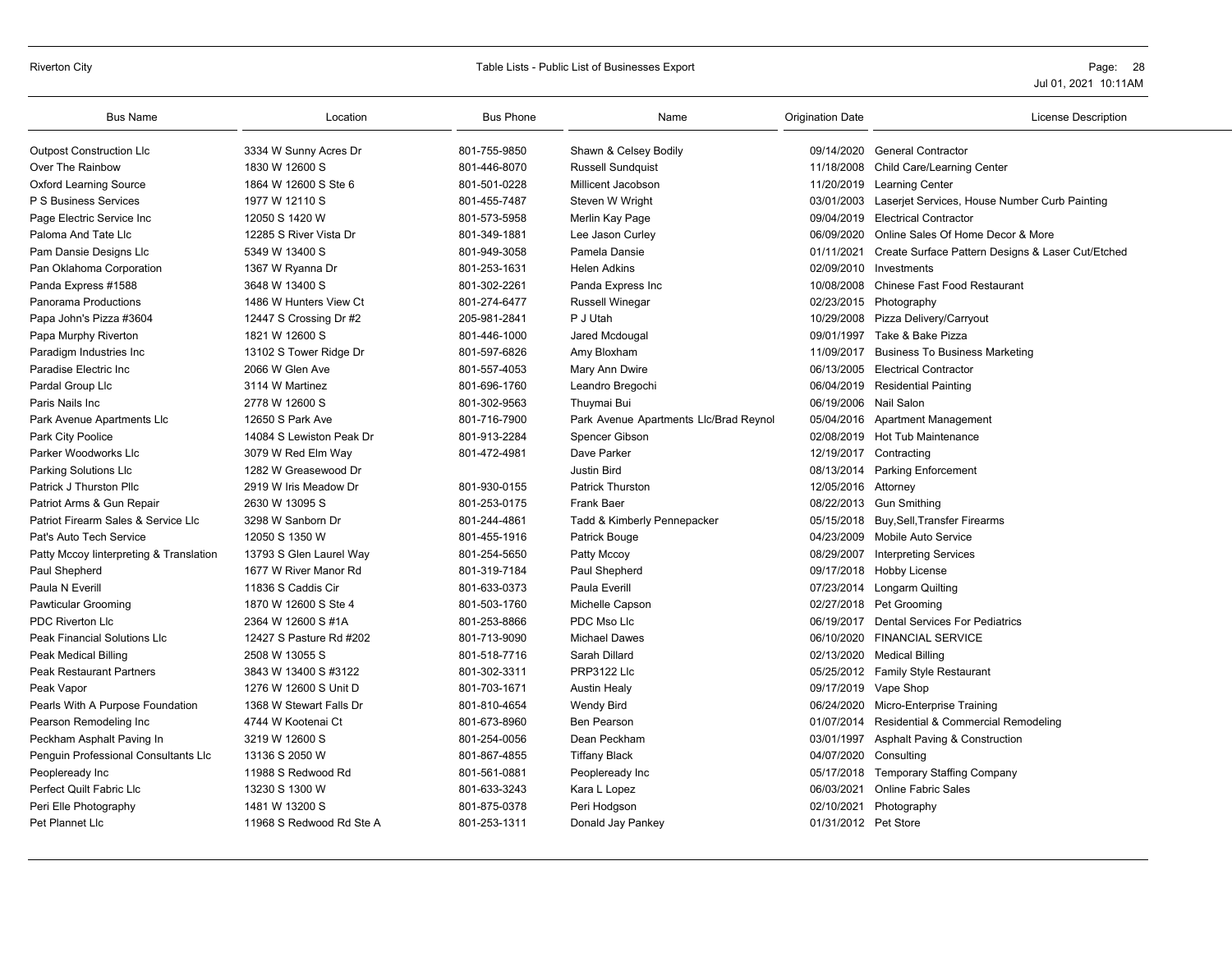#### Riverton City **School City** City Controllers and Table Lists - Public List of Businesses Export **Page: 29** Page: 29

| <b>Bus Name</b>                      | Location                          | <b>Bus Phone</b>  | Name                           | <b>Origination Date</b> | License Description                                             |
|--------------------------------------|-----------------------------------|-------------------|--------------------------------|-------------------------|-----------------------------------------------------------------|
| Petersen Family Farms                | 11887 S 4000 W                    | 801-440-4004      | Luke Petersen                  | 09/13/2013 Farm         |                                                                 |
| Peterson Market Llc                  | 1784 W 12600 S                    | 801-254-0761      | Monte Peterson                 | 06/21/2014              | <b>CLASS A BEER SALES/OFF PREMISE</b>                           |
| Peterson Market Llc                  | 1784 W 12600 S                    | 801-254-0761      | Monte Peterson                 | 06/21/2014 Retail       |                                                                 |
| Peterson Market Llc                  | 1784 W 12600 S                    | 801-254-0761      | Monte Peterson                 |                         | 06/21/2014 FIREWORKS SALES                                      |
| Peterson Trucking & Exc Inc          | 1626 W 11745 S                    | 801-254-4394      | <b>Donald Peterson</b>         | 10/01/1988 Trucking     |                                                                 |
| Petsmart Llc #2769                   | 13296 S Kestrel Range Rd          | 385-274-3928      | Petsmart Llc                   |                         | 06/14/2018 Retail Pet & Pet Food Store                          |
| PFS - Proffesional Facility Services | 12249 S 1800 W                    | 801-413-9652      | Jesse Gordon                   |                         | 02/28/2017 HANDYMAN                                             |
| Phantom Fireworks Easter Region Llc  | 3651 W Market Center Dr           | 801-825-6101      | Joee Witter (Regional Manager) |                         | 06/19/2017 Fireworks Stand                                      |
| Phantom Fireworks Easter Region Llc  | 3651 W Market Center Dr           | 801-825-6101      | Joee Witter (Regional Manager) | 06/19/2017              | Fire Works Stand                                                |
| Phantom Fireworks Easter Region Llc  | 3651 W Market Center Dr           | 801-825-6101      | Joee Witter (Regional Manager) |                         | 06/19/2017 Fireworks Stand-Dollar Tree                          |
| Pharmduo Llc                         | 13447 S Chamonix Way              | 801-574-9392      | Samuel L Wardell               |                         | 06/23/2015 Online Retail Sales Cosmetic & Other Health Products |
| Pharmics Inc.                        | 2364 W 12600 S #2D2               | 801-966-4138      | Paul Bagley                    | 01/14/2014              | <b>Nutraceutical Sales Office</b>                               |
| Pharmore Ingredients Inc             | 12569 S 2700 W Ste 201            | 801-446-8188      | Gary Jepson                    | 07/01/2001              | Sales Of Dietary Supplement                                     |
| Pineapple Playschool                 | 2082 W 13330 S                    | 801-631-0117      | Alyson Berrett                 | 10/08/2020              | Preschool                                                       |
| Pinks Salon                          | 2576 W 12600 S                    | 801-231-3464      | <b>Tricia Baldwin</b>          | 05/20/2014 Salon        |                                                                 |
| Pinnacle Dental Lab                  | 12179 S 3715 W                    |                   | <b>Todd Goff</b>               | 10/02/2007              | Dental Lab Work                                                 |
| Pioneers In Oxygen Healing Llc       | 1746 W 12600 S                    | 801-878-3122      | Stephanie Cox                  |                         | 01/23/2019 Mild Hyperbaric Oxygen                               |
| PKY Photography Llc                  | 13639 S Bluewing Way              | 920-254-2575      | Pang Kou Yang                  |                         | 10/23/2019 Photography                                          |
| Platinum Spade Llc                   | 12437 S Elm Meadows Rd            | 801-550-5471      | R Jake Olsen                   | 04/25/2017              | Farrier                                                         |
| Plays Together Stays Together Llc    | 13784 S 4170 W                    | 801-541-0119      | Jeffrey D Anderson             | 10/01/2009              | Family Travel Agent-Sell Time At Different Vacation Property    |
| Polers Cove Llc                      | 3818 W 13400 S Ste 400            | 801-550-5164      | Somer Ahonen                   | 04/27/2021              | Pole Fitness Classes                                            |
| Ponderosa Tines Llc                  | 12980 S 1830 W                    | 402-320-5284      | <b>Erin Howard</b>             | 05/28/2021              | Art Studio/Taxidermy(No Tanning or Fleshing)                    |
| Poppies N Willows Llc                | 2328 W Stephen Ln                 | 801-699-8560      | Ruth Ann Ewing                 | 03/05/2018              | Interior Decorator                                              |
| Poppy Top Design                     | 2090 W 12190 S                    | 801-997-8548      | <b>Heather Wells</b>           |                         | 10/18/2016 Online Sales                                         |
| Pop-Smoke Llc                        | 3003 W 13310 S                    | 801-616-2660      | Ryann Law                      | 04/09/2019              | Services To Buildings & Dwellings                               |
| Porky's Poutine Llc                  | 3079 W Red Elm Way                | 801-472-4981      | Dave Parker                    |                         | 03/16/2016 Mobile Food Trailer                                  |
| Precision Jointcare Llc              | 12523 S Creek Meadow Rd Ste 109   | 801-910-4498      | Dale Byers                     | 10/26/2020              | Medical Clinic Specializing In Joint Care Osteoarthritis        |
| Precision Landscape Management Llc   | 12952 S Croix Cir                 | 801-571-4377      | <b>Bruno P Gerber</b>          |                         | 12/22/2010 Full Service Landscape & Maintenance                 |
| Preferred Anesthesia Llc             | 2001 W 13730 S                    | 385-450-7733      | Darrel Larson                  | 04/29/2021              | Anesthesia Provider                                             |
| <b>Prescott's Perfections</b>        | 13674 S Buckeye View Way          | 801-698-8646      | <b>Brandon Prescott</b>        | 12/12/2018              | Online Sales                                                    |
| Prime Auto Glass Llc                 | 1754 W 12600 S                    | 801-372-9705      | Megan Mendoza                  | 11/25/2020              | Auto Glass Repair & Replacement Window Tint                     |
| Prime Comms Retail Llc               | 4534 W Partridge Hill Ln Ste E100 | 317-596-3260 X248 | Prime Comms Retail Llc         | 10/28/2020              | Retail Sales Of Cell Phones & Accessories                       |
| Prime Designs Llc                    | 2583 W 12165 S                    | 801-254-8364      | John Price                     | 09/18/2006              | Residential Design & Drafting                                   |
| Prime Spectrum CBD                   | 5312 W Shaggy Peak Dr             | 801-792-3635      | David Douglas                  | 11/14/2018              | Online Supplement Sales & Wholesale                             |
| Prime Time Yard Care Llc             | 12902 S Kale Ln                   | 801-209-1325      | Gary Colebrook                 | 01/01/1999              | Yard & Lawn Care                                                |
| <b>Prism Painting LIc</b>            | 1388 W 12230 S                    | 801-254-2269      | Scott E Clark                  | 11/15/2007              | Painting & Tile Work                                            |
| <b>Pristine Yards Llc</b>            | 13693 S 4100 W                    | 801-916-7028      | Jacob Wetzel                   | 02/11/2016              | Landscape Maintenance & Repair                                  |
| <b>Pristine Yards Llc</b>            | 13693 S 4100 W                    | 801-916-7028      | Jacob Wetzel                   |                         | 02/11/2016 INTINERANT LICENSE                                   |
| Proaa Enterprises Llc                | 3097 W Hayden Ridge Way           | 801-302-7854      | Jason Monsen                   |                         | 07/26/2012 Appraisal Service                                    |
| Pro-Clean Utah                       | 1762 W Winford Dr                 | 385-625-9639      | Olga Sisterova                 | 01/27/2020              | <b>House Cleaning</b>                                           |
| Prodigious Transportation Llc        | 3022 W 13760 S                    | 801-792-6890      | Vivian Wayman                  |                         | 03/11/2021 Ground Transportation                                |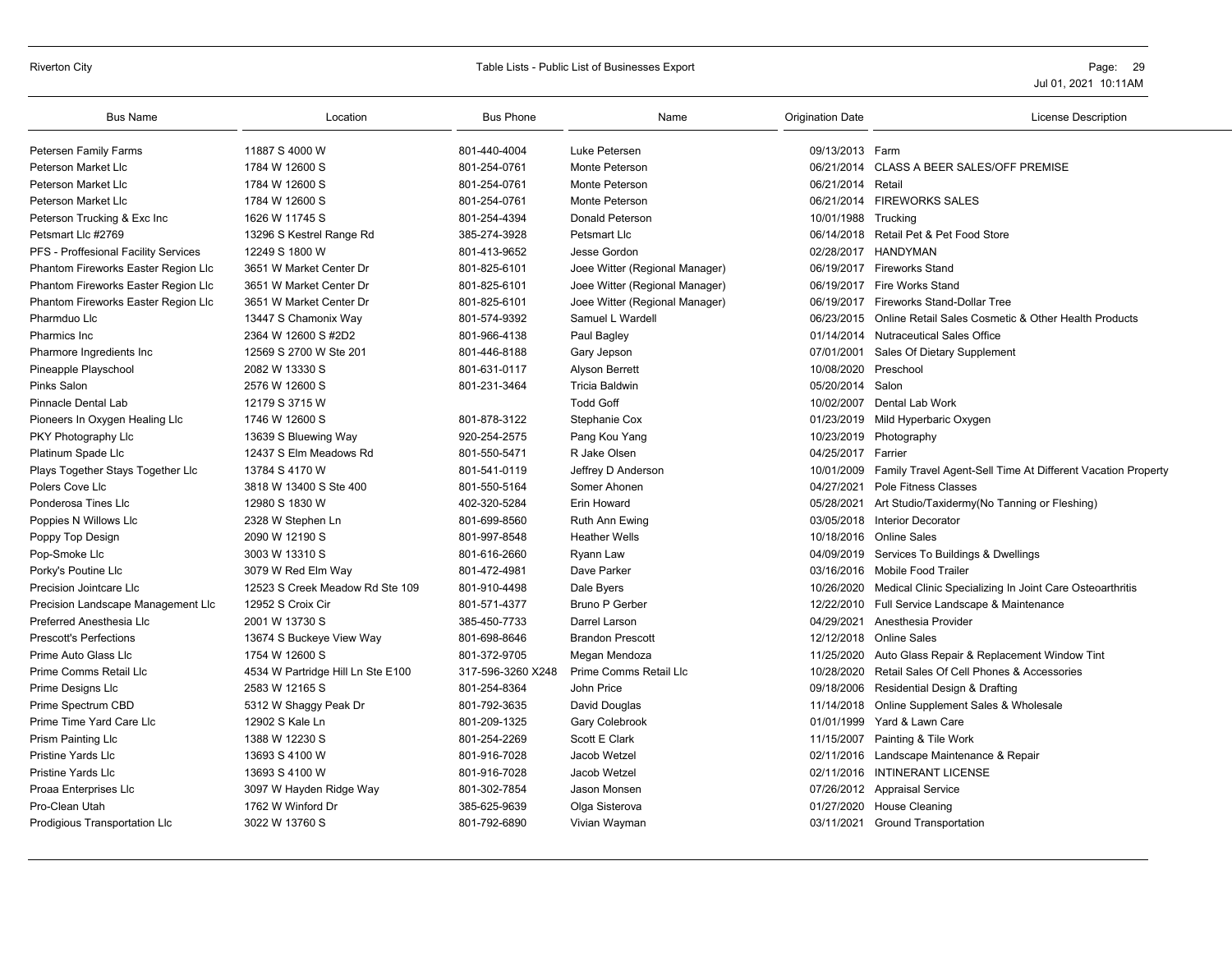#### Riverton City **Example 20 Set a Constructed Table Lists - Public List of Businesses Export** Page: 30 Page: 30

| <b>Bus Name</b>                        | Location                 | <b>Bus Phone</b> | Name                               | <b>Origination Date</b> | <b>License Description</b>                                     |
|----------------------------------------|--------------------------|------------------|------------------------------------|-------------------------|----------------------------------------------------------------|
| <b>Prodigy Dental Laboratory</b>       | 2332 W 12600 S           | 775-316-1734     | Nathan & Dee Ann St Andrew         |                         | 12/31/2019 Dental Laboratory                                   |
| Professional Home Improvements Inc     | 3806 W Salinas Dr        | 801-232-9544     | Larry Rowe                         | 12/01/2004              | Paint Contractor/Home Improvements                             |
| Proffessional Sanitizing Solutions Llc | 12253 S Lampton View Dr  | 801-910-5591     | Ryan Mcreavy                       | 05/21/2020              | Sanitizing/Disinfecting                                        |
| <b>Proffessional Dental</b>            | 13686 S Redwood Rd       | 801-446-8100     | Robert Hack                        | 11/06/2015 Dentistry    |                                                                |
| Progressive Manufacturing Inc          | 13489 S 1300 W           | 801-619-0301     | Elden C Robison                    | 01/31/2005              | <b>Small Engine Parts</b>                                      |
| Promenade Homes Dance Shop             | 12222 S Margaret Park Dr | 801-254-1965     | Kimberly P & Gary L Olson          | 04/08/2013              | SALE OF NEW & HOMEMADE SQUARE DANCE CLOTHING & ACCESS          |
| Promoprint                             | 11833 S 3250 W           | 801-446-9469     | Daniel P Christensen               |                         | 09/01/2003 Graphic Designer/Computer Art                       |
| Pump Guy Lc                            | 11874 S 3770 W           | 801-910-9924     | Zach Bath                          | 10/02/2006              | Concrete Pumping Off Site                                      |
| Pure Protection Firearms Llc           | 4313 W Scenic Acres Dr   | 801-598-3433     | <b>Terrance Casterline</b>         | 03/01/2021              | Sales Of Firearms & Parts                                      |
| Pyro's Edge Llp                        | 2408 W 12600 S           | 801-557-4995     | David Grill                        |                         | 06/25/2018 Fireworks Stand                                     |
| Pyro's Edge Llp                        | 2408 W 12600 S           | 801-557-4995     | David Grill                        |                         | 06/25/2018 FIRE WORKS                                          |
| <b>Quaint Manor</b>                    | 13469 S Hawthorne Way    | 801-654-2697     | Mike Thomas                        |                         | 06/03/2021 Online Store                                        |
| <b>Quantum Door Services LIc</b>       | 1290 W Sun River         | 801-304-3667     | Zane Ketchum                       |                         | 05/07/2013 Commercial Door Service & Repair                    |
| Quarter Circle L Inc                   | 13099 S 2110 W           | 801-254-1027     | Vaughn D Howells                   |                         | 01/01/1996 Trucking/Hauling Of Sand & Gravel                   |
| <b>Quest Financial Services Inc</b>    | 3430 W 13175 S           | 801-253-2089     | Craig D Elder                      | 07/01/1995              | <b>Accounting &amp; Tax Preparation</b>                        |
| Quick Quack Car Wash-516               | 2041 W 12600 S           | 888-772-2792     | QQ Utah 3 Llc                      | 04/29/2019              | <b>COMMERCIAL</b>                                              |
| Quinndustries Llc                      | 4881 W Cave Peak Dr      | 801-205-8048     | Ayden Sluka                        |                         | 08/27/2020 Online Amazon Sales                                 |
| Quinney Clan Llc                       | 12324 S Sacajewa St      | 801-368-0736     | <b>Kyle Quinney</b>                | 05/06/2021              | Online Retail                                                  |
| R & T Assembly Llc                     | 5389 W Autumn Heights Dr | 801-750-0688     | Eric Ryan Stanley                  |                         | 02/26/2014 Design & Assembly Of Camera Fixtures Used In Mining |
| R A D Auto & Etc                       | 13550 S 2080 W           | 801-688-9053     | Amy Beth Deros                     | 11/12/2009              | Auto Repair (Off Premise) & Towing For Companies               |
| Rare                                   | 11845 S 2240 W           | 801-446-6287     | <b>Richard A Roeder</b>            |                         | 01/01/2003 Assemble Springs                                    |
| <b>R&amp;L Rentals</b>                 | 2550 W 12420 S           | 801-455-5270     | <b>Rich Evans</b>                  |                         | 08/30/2017 Motor Home Rentals                                  |
| Rack and Runnin' Customs Llc           | 1331 W Cancun Way        | 801-347-4786     | <b>Brian Mertin</b>                | 06/03/2021              | Custom Apparel & Optics                                        |
| Radiant Lights Llc                     | 4831 W Pipevine St       | 801-859-4937     | <b>Spencer Ralls</b>               | 05/04/2021              | Install Permanent Outdoor Landscape Lights                     |
| Raintree Builders Inc                  | 3267 W Water St          | 801-541-9282     | Thomas L Hofhine                   | 11/13/2007              | Construction                                                   |
| Ram Consulting Inc                     | 2567 W Tillery Cir       | 801-518-2231     | <b>Richard A Murray</b>            | 09/23/2008              | Bookeeping/Consulting                                          |
| Ran Z Remodeling Llc                   | 1421 W 12800 S           | 801-244-2666     | Randall L Boska                    | 10/27/2006              | Home Remodeling                                                |
| Rap Llc                                | 13261 S 3300 W           | 801-792-7425     | <b>Rick Peterson</b>               | 02/14/2018              | <b>Holding Co/Real Estate</b>                                  |
| Rapae Landscape Construction           | 12502 S 3600 W           | 801-948-4585     | Jordan Rapae                       | 03/18/2021              | Sprinkler System Installation, Landscaping                     |
| Ravens Clinical Services Llc           | 12781 S Snow Flower Ct   | 801-835-1534     | Mary E Lente                       | 04/27/2021              | Providing Therapy & Conducting Homestudies                     |
| Ray S Gundersen Consulting             | 11973 S Broadhead Cove   | 801-450-3796     | Ray S Gundersen                    | 07/23/2018 Consulting   |                                                                |
| Razyr Edge Excavation Llc              | 2031 W 12974 S           | 385-535-6324     | <b>Brock Garn</b>                  | 03/11/2021              | <b>Excavation &amp; Dirt Work</b>                              |
| <b>RBD Construction Inc</b>            | 12945 S 1615 W           | 801-254-1388     | <b>Rick E Gibson</b>               | 02/01/2001              | <b>General Contractor</b>                                      |
| <b>RBF Ventures</b>                    | 13298 S Market Center Dr | 801-565-8818     | <b>Travis Bonino</b>               | 01/27/2011              | <b>Full Service Restaurant</b>                                 |
| <b>RBF Ventures</b>                    | 13298 S Market Center Dr | 801-565-8818     | <b>Travis Bonino</b>               | 01/27/2011              | Class B Beer Sales/On Premise                                  |
| <b>RCH Partners Llc</b>                | 13551 S Moose Ridge Cir  | 801-550-7933     | June Hydrick & Ranae Colby         | 02/15/2006              | <b>Investment Management</b>                                   |
| RCM Grading & Excavation               | 13058 S 1830 W           | 801-669-2890     | <b>Reid Malmstrom</b>              | 02/04/2021              | Construction                                                   |
| <b>RDP</b> Enterprises                 | 3035 W Lastrada Way      | 801-446-7266     | Randy & Diane Peck                 | 08/10/2006              | Window, Flooring, Siding, Home Improvements                    |
| Real Jungle Llc                        | 3334 W Kollman Way       | 801-560-7453     | Doug Roylance                      | 09/10/2018              | <b>Online Sales</b>                                            |
| <b>Recovery First</b>                  | 4999 Cave Peak Dr        | 801-884-3001     | <b>Mike Edwards</b>                | 08/01/1998              | Auto Repossession                                              |
| <b>Red Arrow Clothing</b>              | 3027 W Iris Meadow Dr    | 801-859-2235     | Laurie, Amanda & Kelsie Williamson |                         | 08/09/2017 Online Clothing Boutique                            |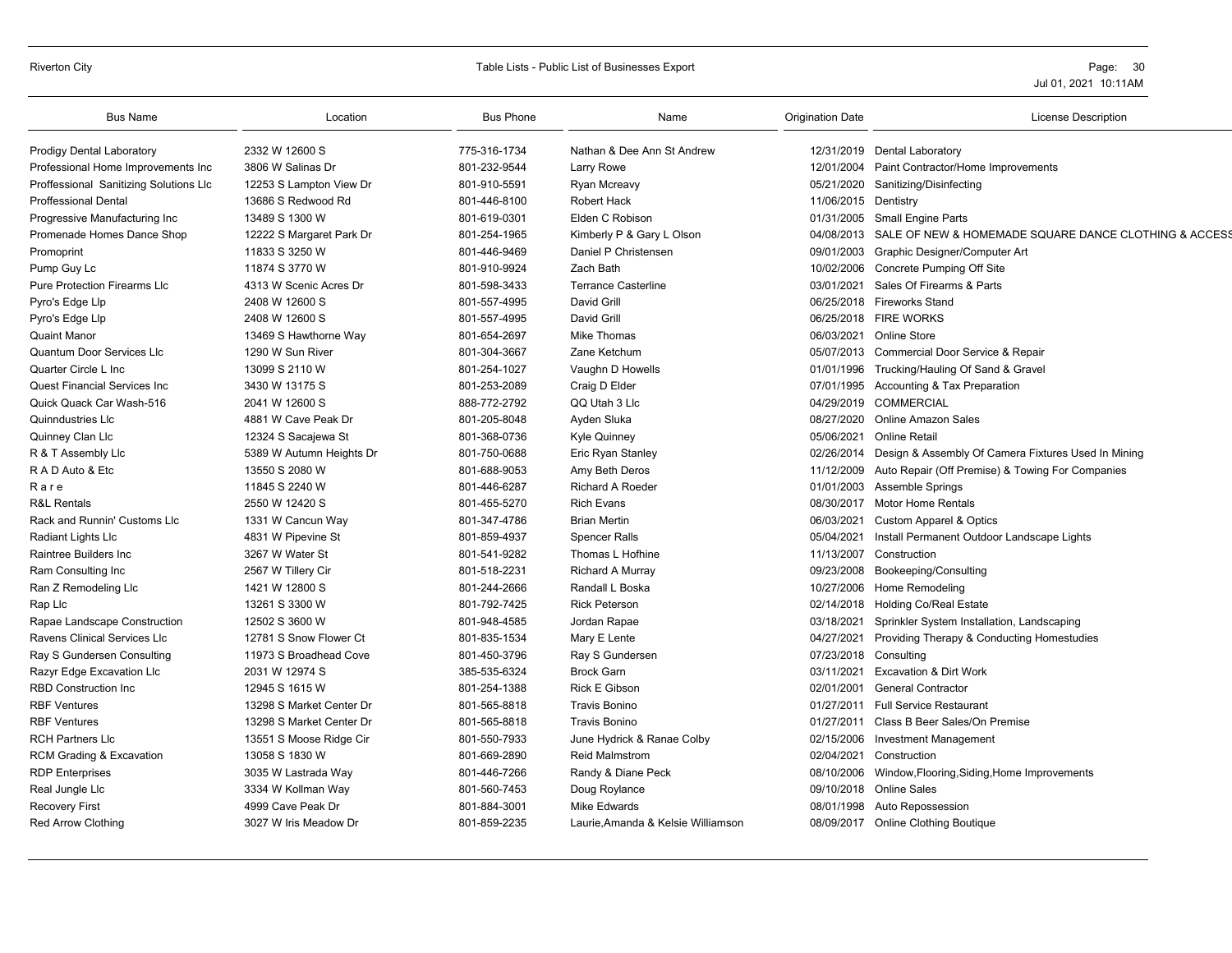| <b>Bus Name</b>                                        | Location                       | <b>Bus Phone</b> | Name                                 | <b>Origination Date</b> | <b>License Description</b>                                     |
|--------------------------------------------------------|--------------------------------|------------------|--------------------------------------|-------------------------|----------------------------------------------------------------|
| Red Beard Roasting Company                             | 1362 W Quail Ridge Rd          | 801-859-5843     | Noah Lee                             | 12/29/2020              | Coffee Roaster                                                 |
| Red Bubbles Photography Llc                            | 1351 W Stewart Falls Dr        | 801-897-2500     | Red Bubbles Photography Llc          | 05/22/2019              | Photography                                                    |
| Red Chilli Design                                      | 4930 W Little Water Peak Dr    |                  | <b>William Scott</b>                 | 11/30/2010              | Architectural Drafting & Design                                |
| Red Mountain Multimedia Llc                            | 13102 S 3160 W                 | 801-243-4759     | Steven R Ford                        | 05/25/2021              | Creation, Coordination, Management Artistic IP Products & More |
| <b>Red Roxelle</b>                                     | 4927 W Atala Way               | 801-574-1577     | Anthony Klopfer                      | 07/22/2020              | Online Sales Of Health & Beauty Products                       |
| Redbox Automated Retail Llc (Holiday Oi                | 1327 W 12600 S                 | 630-756-8112     | <b>Redbox Automated Retail Llc</b>   | 03/03/2009              | Unmanned Automated Kiosk For Dyd Rentals                       |
| Redbox Automated Retail Llc (Peterson's 1784 W 12600 S |                                | 630-756-8112     | <b>Redbox Automated Retail Llc</b>   | 10/06/2009              | Unmanned Automated Kiosk For Dvd Rentals                       |
| Redbox Automated Retail Llc (Walgreen)                 | 12600 S Redwood Rd             | 630-756-8112     | Coinstar                             | 06/16/2009              | Unmanned Automated Kiosk For Dvd Rentals                       |
| <b>Redbox Automated Retail/Maverick</b>                | 2707 W 12600 S                 | 630-756-8112     | Redbox Automated Retail Llc          | 08/29/2008              | Un-Manned Dvd Rental Kiosk                                     |
| Redbox Automated Retail/Wal-Mart                       | 13502 S Hamilton View Rd       | 630-756-8112     | <b>Redbox Automated Retail</b>       | 05/27/2008              | Unmanned Automated Kiosk For Dyd Rentals                       |
| <b>Refined Harmony Premier</b>                         | 12447 S Crossing Dr Ste 106    | 801-610-4336     | <b>Ryan Cropper</b>                  | 03/01/2021              | <b>MARTIAL ARTS STUDIO</b>                                     |
| Refinements LIc                                        | 4111 W Red Tail Dr             | 801-839-5727     | Karoline Angeles                     | 03/22/2021              | <b>Online Retail Sales</b>                                     |
| Registered Physical Therapist Inc                      | 12391 S 4000 W #210            | 801-571-0099     | Steve Verhaaren                      | 01/24/2018              | Out Patient Physical Therapy                                   |
| Registered Physical Therapists Inc                     | 13348 S Market Center Dr #130  | 801-571-0099     | Steve Verhaaren                      | 01/21/2015              | <b>Outpatient Physical Therapy</b>                             |
| <b>Rejuvenation Station</b>                            | 2415 W 12420 S                 | 801-706-1964     | Craig Lewis                          | 01/31/2020              | Massage/Natural Healing                                        |
| <b>Releve Dance Competitions</b>                       | 12172 S Hidden Maple Cove      | 801-541-1484     | Ingo & Lori Heaton                   | 03/12/2020              | <b>Dance Competition Events</b>                                |
| Remodeling Concepts Inc                                | 12652 S 2700 W                 | 801-696-9400     | David Cruz                           | 08/24/2018              | <b>SHOWROOM</b>                                                |
| Renee's Chesecake                                      | 2037 W 13800 S                 | 801-680-6045     | Renee Sherwood                       | 11/21/2019              | Baking                                                         |
| Restoremasters Inc                                     | 4487 W Mandy Lee Cv            | 801-446-6727     | Mike & Michelle Shurtliff            | 05/16/2006              | Re-Construction Flood & Fire Damage Restoration                |
| <b>Revival Trailer Repair</b>                          | 2292 W 13400 S                 | 801-376-6775     | <b>Austin Gurney</b>                 | 04/27/2021              | Mobile Light Duty Trailer Repair                               |
| <b>RG Cabinet Sales</b>                                | 13555 S 2140 W                 | 801-512-5493     | Rhett R & Heather K Greenhalgh       | 06/07/2013              | Cabinet Sales & Design                                         |
| <b>Rhino Built Sheds Llc</b>                           | 12209 S Sage Glen Cir          | 801-558-5058     | <b>Ethan Marsh</b>                   | 08/24/2020              | Construction Of Shed (Office Work Only)                        |
| Rhonda Moormann                                        | 3546 W 13400 S                 | 801-651-0230     | Rhonda Moormann                      | 08/26/2020              | <b>Hobby License</b>                                           |
| <b>Rhrd Llc</b>                                        | 12544 S Pasture Rd #A          | 801-446-8886     | Ryan Fish                            | 07/20/2007              | Dry Cleaning                                                   |
| Rich Legg Inc                                          | 1406 W Stewart Falls Dr        | 801-568-1000     | Rich Legg                            | 06/03/2020              | <b>Commercial Photography</b>                                  |
| <b>Rich Rags</b>                                       | 2360 W 13400 S                 | 801-254-2657     | Kent Richardson                      | 01/01/1991              | Sewing                                                         |
| <b>Richard Lewis Construction Llc</b>                  | 12658 S 3115 W                 | 801-440-6421     | <b>Richard Lewis</b>                 | 09/14/2020              | <b>General Contractor</b>                                      |
| Richardson Art & Frame                                 | 2924 W 13760 S                 | 518-6240         | Judy Richardson                      |                         | 08/04/2005 Art & Framing                                       |
| Richmond+Co                                            | 12245 S 1345 W                 | 801-358-3432     | Kenny Richmond                       | 04/27/2021              | Handyman                                                       |
| Ridgetop Health & Injury Clinic                        | 1272 W 12700 S Ste A           | 801-446-0383     | Dan Egbert                           | 01/01/1997              | <b>Chiropractic Health Clinic</b>                              |
| <b>Right Stuff Inc</b>                                 | 13857 S Glen Laurel Cir        | 801-891-8764     | <b>Tracy Schmidt</b>                 | 02/11/2020              | Mobile Auto Repair                                             |
| <b>River Crossing Family Dental</b>                    | 4121 W 13400 S Unit A          | 801-254-8812     | John M Peterson DDS                  | 07/22/2010              | <b>Dental Practice</b>                                         |
| Riverbend Golf Course Pro Shop                         | 1040 W 12800 S                 | 385-468-1460     | Salt Lake County                     | 07/01/1994              | Golf Course & Pro Shop                                         |
| Riverton Aqua Farms Llc                                | 3102 W 12825 S                 | 425-449-2803     | Zack Hughes                          | 09/07/2020              | Online Sales Of Clownfish                                      |
| <b>Riverton Auto Repair</b>                            | 1565 W 12950 S                 | 801-254-6929     | <b>Blaine Withers</b>                | 01/01/1999              | Auto Repair                                                    |
| <b>Riverton Bites Llc</b>                              | 4594 W Partridge Hill Ln #B140 | 801-509-1205     | Lavanya Mahate                       | 07/30/2019              | <b>Full Service Restaurant</b>                                 |
| <b>Riverton Bites Llc</b>                              | 4594 W Partridge Hill Ln #B140 | 801-509-1205     | Lavanya Mahate                       | 07/30/2019              | <b>CLASS B BEER SALES/ON PREMISE</b>                           |
| <b>Riverton Car Wash</b>                               | 3191 W 12600 S                 | 801-748-1787     | Dustin Jensen                        | 12/14/2016              | Carwash                                                        |
| <b>Riverton Community Resource Center</b>              | 12830 S Redwood Rd             | 801-255-1095     | Jennifer Campbell Executive Director | 10/16/2014              | Non-Profit Organization                                        |
| <b>Riverton Counseling</b>                             | 2332 W 12600 S Ste D           | 385-350-3235     | <b>Tanya Pusey</b>                   | 07/10/2018              | Counseling/Therapy                                             |
| <b>Riverton Dental Arts</b>                            | 4942 W Sidewinder Cir          | 712-5362         | Melanie Webb                         |                         | 02/26/2008 Mail Order Of Dental Products                       |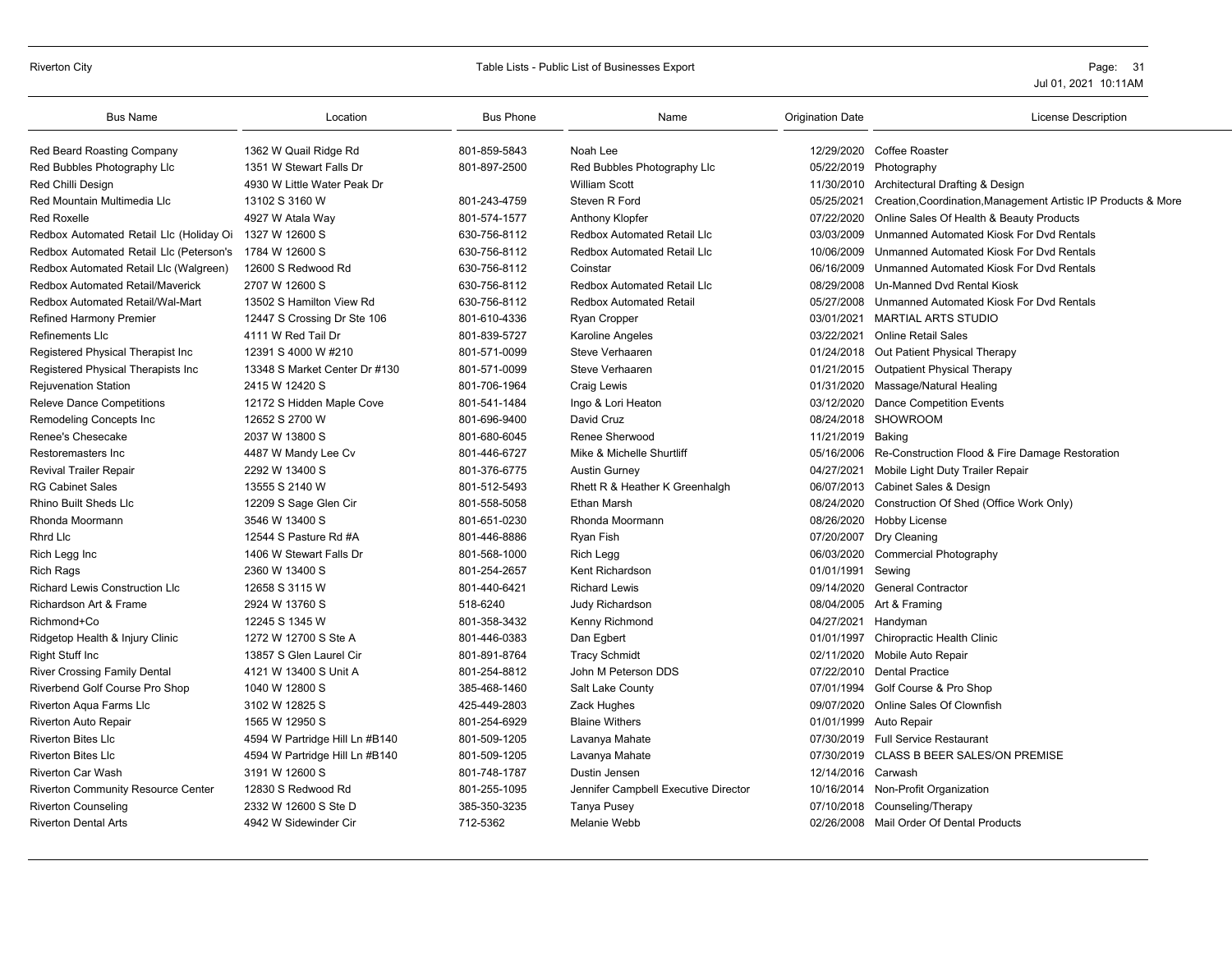| <b>Bus Name</b>                                                   | Location                          | <b>Bus Phone</b> | Name                      | <b>Origination Date</b> | <b>License Description</b>                                     |
|-------------------------------------------------------------------|-----------------------------------|------------------|---------------------------|-------------------------|----------------------------------------------------------------|
| <b>Riverton Design</b>                                            | 3180 W Elmwood Dr                 | 801-558-4227     | Russell & Tara Kakala     |                         | 06/01/2000 Parking Lot Maintenance                             |
| <b>Riverton Family Dentistry</b>                                  | 1345 W 12600 S                    | 801-253-1500     | Craig M Christensen       | 01/01/1995 Dentistry    |                                                                |
| <b>Riverton Family Eyecare</b>                                    | 2998 W 12600 S                    | 801446-7600      | Jodie Johnson             |                         | 04/01/1999 Optical Practice                                    |
| <b>Riverton Family Health Center</b>                              | 1756 W Park Ave                   | 801-254-0309     | Don Allred                |                         | 10/01/1996 Family Practice Clinic                              |
| <b>Riverton Fit Fam Llc</b>                                       | 1728 W 12600 S                    | 385-351-5171     | Nina & Davis Smith        |                         | 01/09/2019 Fitness Gym                                         |
| <b>Riverton Fit Llc</b>                                           | 2478 W 12600 S                    | 801-735-5091     | <b>Anthony White</b>      | 06/30/2021              | <b>Fitness Center</b>                                          |
| <b>Riverton Hospital</b>                                          | 3741 W 12600 S                    | 801-285-2010     | lintermountain Healthcare | 09/24/2009 Hospital     |                                                                |
| Riverton Investment Group Llc                                     | 3957 W Red Tail Dr                | 801-548-0983     | Darren B & Terry Cardwell |                         | 08/16/2007 Real Estate/Office Only                             |
| <b>Riverton Jive Llc</b>                                          | 2604 W 12600 S                    | 801-362-6626     | Gina Eady                 |                         | 12/30/2016 Dance Studio                                        |
| <b>Riverton Mechanical Air Llc</b>                                | 12085 S 2240 W                    | 801-446-8035     | Ralph Glad & Jason Glad   |                         | 09/19/2007 Heating & Air                                       |
| <b>Riverton Pet Essentials</b>                                    | 13322 S 3600 W                    | 801-651-8051     | <b>Heather Boss</b>       | 11/30/2017 Pet Store    |                                                                |
| <b>Riverton Taco Time</b>                                         | 1939 W 12600 S                    | 801-254-2371     | Ron L Larsen              |                         | 01/01/1988 Fast Food Restaurant                                |
| Riverton Veterinary Clinic                                        | 2789 W 12600 S                    | 801-254-6621     | Dale Smith                |                         | 01/08/2020 Veterinary Hospital                                 |
| Road Runner Gift Company Llc                                      | 3692 W Bryce Canyon Dr            | 801-631-3961     | Jenni Trentman            |                         | 03/30/2020 Handmade Gifts                                      |
| Robert C Summers Cpa Llc                                          | 1839 W Bamberger Dr               | 801-842-1173     | <b>Robert Summers</b>     |                         | 06/30/2016 Accounting                                          |
| Robert Leishman Photography                                       | 2868 W 13640 S                    | 801-205-7433     | Robert Leishman           |                         | 12/03/2013 Freelance Photography                               |
| Robert Luke Realty Inc                                            | 3465 W Jameson Ave                | 801-243-7804     | Robert Luke               |                         | 08/29/2007 Realtor - Office Work Only                          |
| <b>Robert W Adkins</b>                                            | 1367 W Ryanna Dr                  | 801-253-1631     | <b>Robert W Adkins</b>    |                         | 02/20/2018 Provide Leasing & Acquisition Services              |
| Rock Solid Consulting Llc                                         | 1598 W Riverton Chase Dr          | 801-793-9652     | Rodney Higley             | 02/14/2014              | <b>Technical Consulting</b>                                    |
| Rocky Mountain Dance Llc                                          | 1274 W 12700 S                    | 801-808-5436     | <b>Trisha Wilstead</b>    |                         | 08/01/2000 Dance Studio                                        |
| Rocky Mountain Rifle Llc                                          | 12134 S 2110 W                    | 801-814-5417     | Joseph Kissilles          | 01/25/2021              | Gunsmithing, Firearms Training & Consultation, Sales           |
| Rocky Mountain Safety & Compliance Se 5059 W Little Water Peak Dr |                                   | 385-224-2819     | Daniel Baron              | 06/03/2020 Consulting   |                                                                |
| Roger D Anderson                                                  | 4492 W Park Hollow LN             | 801-266-8816     | Roger D Anderson          |                         | 09/25/2009 Appliance Repair                                    |
| Roller T's                                                        | 13927 S Shaggy Peak Dr            | 801-599-9968     | <b>Heather M Pearson</b>  |                         | 06/29/2021 Custom Screen Printing Shirts & Embroidery          |
| Romano Plumbing Llc                                               | 13042 S 3160 W                    | 801-792-6729     | Corby Romano              | 03/17/2021              | Plumbing                                                       |
| Ronin Empowerment Llc                                             | 12232 S Madison View Dr           | 385-251-5977     | Gordon Cooper             |                         | 02/03/2020 Personal & Team Empowerment                         |
| <b>Rose Creek Dental</b>                                          | 4019 W 12600 S Ste 100            | 801-253-8633     | Daniel R Dowdle D.M.D     |                         | 01/21/2009 Dental Office                                       |
| Rose Rejuvenation                                                 | 2002 W Glen Ave                   | 801-259-7988     | Kellie Rose               |                         | 05/30/2019 Massage Therapy & Yoga                              |
| Ross Dress For Less Inc #2279                                     | 4554 W Kestrel Range Rd Ste #A105 | 925-965-4400     | Ross Dress For Less Inc   | 10/28/2020              | Retail Sales, Clothing, Accessories, Home Accents              |
| Roxberry Juice #110                                               | 12575 S Rhetski Ln                | 801-666-8870     | Mark W Ward               |                         | 07/30/2014 Smoothie Shop                                       |
| Royal Concrete Inc                                                | 14098 Lightning Peak Dr           | 253-6670         | Joshua Mckane             | 03/13/2007              | Concrete                                                       |
| <b>Rswl Llc</b>                                                   | 12108 S 2070 W                    | 801-574-1765     | Shelli Kunz               | 02/23/2021              | Online Sales Of T-Shirts                                       |
| Rungr8 Inc                                                        | 2608 W 12600 S                    | 801-580-0301     | <b>Blake Christensen</b>  |                         | 01/31/2012 Retail, Running Supply, Shoes, Apparel, Accessories |
| <b>Ruthies</b>                                                    | 13111 S Blaze Ct                  | 801-718-8233     | Julie Johnson             | 05/04/2018 Baking       |                                                                |
| Ryan Nelson Llc                                                   | 13531 S Lovers Ln                 | 801-706-1818     | <b>Ryan Nelson</b>        |                         | 05/15/2018 MENTAL HEALTH THERAPY                               |
| Ryann Law Llc                                                     | 3003 W 13310 S                    | 801-616-2660     | Ryann Law                 |                         | 04/06/2017 Landscaping & Maintenance                           |
| Ryann Law Llc                                                     | 3003 W 13310 S                    | 801-616-2660     | Ryann Law                 |                         | 04/06/2017 SOLICITOR                                           |
| S & S Real Estate                                                 | 3348 W 13175 S                    | 801-915-7747     | Scott A Sartori           |                         | 07/01/2002 Real Estate Sales Office                            |
| S H Stonehail                                                     | 2602 W 12165 S                    | 801-568-7025     | Steve & Joyce Tegtmeier   | 09/16/2014              | <b>Internet Art Sales</b>                                      |
| Sadie & Ro Llc                                                    | 12024 S Endeavor Cir              | 801-372-7777     | Alecia Davis              | 04/07/2021              | Online Home Furnishing Sales                                   |
| Sailwind Enterprises Llc                                          | 2284 W Donne Rae Cir              | 801-755-3116     | <b>Terry Aaron Wayman</b> |                         | 03/02/2020 Online Sales                                        |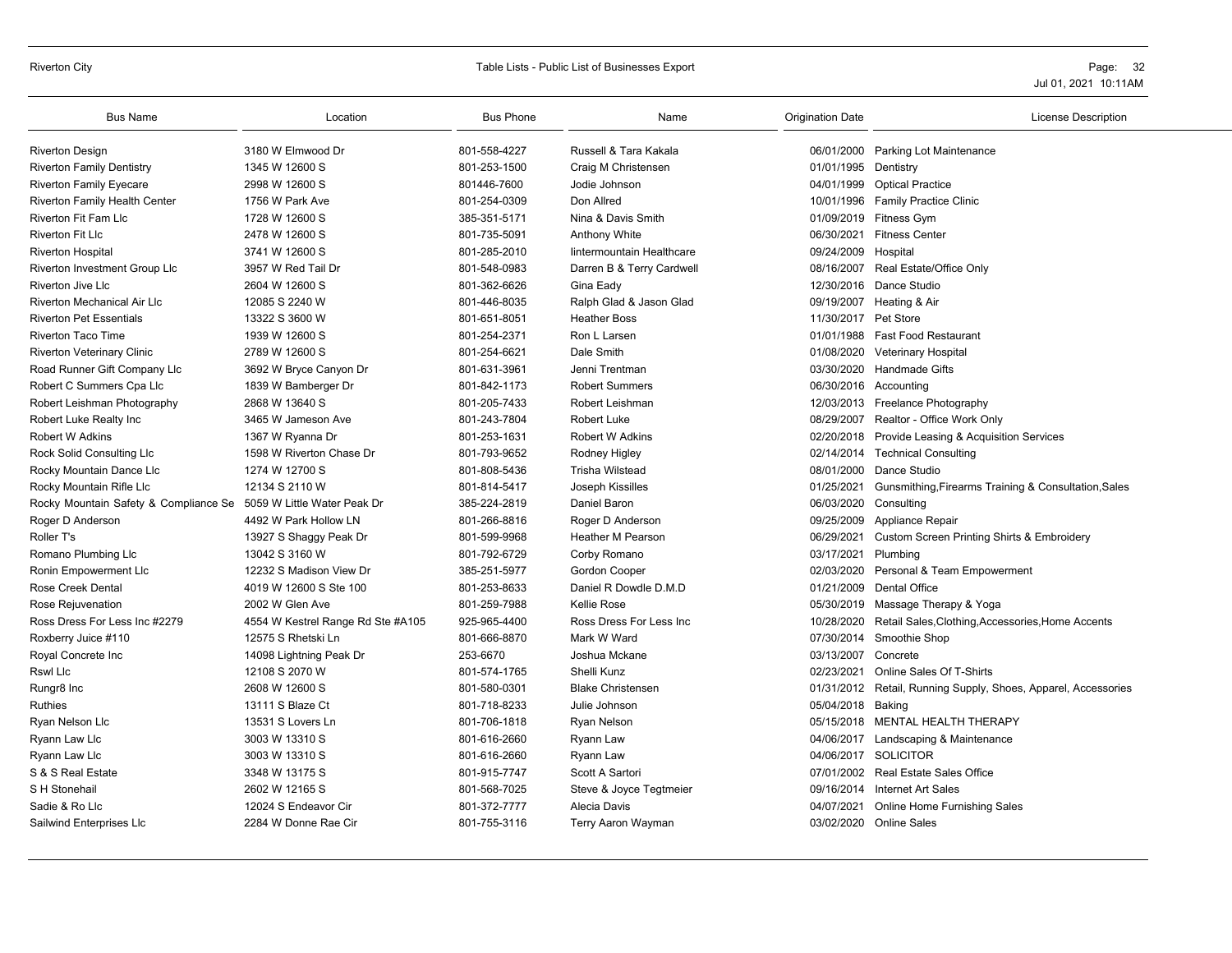| <b>Bus Name</b>                       | Location                   | <b>Bus Phone</b> | Name                                   | <b>Origination Date</b> | <b>License Description</b>                                     |
|---------------------------------------|----------------------------|------------------|----------------------------------------|-------------------------|----------------------------------------------------------------|
| Sally Beauty Supply #3695             | 3673 W 13400 S #F          | 940-297-3428     | Sally Beauty Supply Llc                | 06/04/2008              | <b>Retail Beauty Supplies</b>                                  |
| SALON 126                             | 2898 W 12600 S STE 150     | 801-302-3030     | DEWITT, HEATHER                        | 01/03/2013              | SALON                                                          |
| <b>SALON MACK</b>                     | 3232 W SANBORN DR          | 801-864-1311     | <b>QUINTON &amp; LINSAY MACKINTOSH</b> |                         | 11/13/2009 HAIR SALON                                          |
| Salon Rosina                          | 1211 W Rhonda Crest Cir    | 801-302-8790     | Rosina Carpenter                       | 10/18/2006              | In Home Salon                                                  |
| Saloncentric                          | 2600 W 12600 S             | 801-446-3608     | Loreal                                 | 03/22/2018              | <b>Wholesale Beauty Distributor</b>                            |
| <b>Salt City Electrolysis</b>         | 3044 W 13640 S             | 435-406-1282     | <b>Kelsey Ledbetter</b>                | 07/16/2020              | Electrolysis                                                   |
| Salt City Glass                       | 11986 S Doves Landing Dr   | 801-573-3689     | Stephen G Boehme                       |                         | 04/22/2014 ARTS & CRAFTS                                       |
| Salt City Home Designs Llc            | 3211 W 13200 S             | 801-953-3841     | Jeremy Gates                           | 06/19/2008              | Home Design, Remodel, Drafting                                 |
| Salt City Makeup Llc                  | 2778 W 12600 S Ste 103     | 801-616-8576     | <b>Bree Sleater</b>                    | 03/26/2020              | <b>Permanent Cosmetics</b>                                     |
| Salt Lake County Youth Services       | 1262 W 12700 S Ste D       | 385-468-3830     | Salt Lake County                       |                         | Not For Profit                                                 |
| Salt Lake Portables Llc               | 3973 W Red Tail Dr         | 385-831-3001     | <b>Rick Carbajal</b>                   | 08/19/2020              | <b>Portable Toilet Service</b>                                 |
| Salty Clean Llc                       | 1351 W Bridal Veil Dr      | 801-505-1682     | Sandra De Paula Wells                  | 04/27/2021              | Cleaning                                                       |
| Salty Pagez Llc                       | 2035 W Marblewood Dr       | 801-635-6702     | Erica Page                             | 10/22/2020              | Online Clothing & Accessories Boutique                         |
| Samea Munoz                           | 3141 W Andrea Dee Cir      | 801-712-9296     | Samea Munez                            | 03/28/2019              | Hobby License                                                  |
| Sanders Property Management Llc       | 11839 S Lampton View Dr    | 801-631-7578     | Susan E Sanders                        | 10/31/2008              | Real Estate Managing Residential Rentals                       |
| Sargent Electric Llc                  | 11889 S 3700 W             | 801-633-5412     | <b>Todd Sargent</b>                    | 03/20/2020              | <b>Electrical Contractor</b>                                   |
| Sawtooth Rifles Llc                   | 12098 S 4000 W             | 970-213-5039     | <b>Matt Yore</b>                       | 08/12/2019              | <b>Gunsmithing &amp; Sales</b>                                 |
| Sayer Inc                             | 3677 W Salinas Dr          | 801-584-9892     | Marshall K Sayer                       | 10/03/2007              | <b>Stair Railing Installations</b>                             |
| <b>SBH Management</b>                 | 11993 S Janice Dr          | 801-599-0952     | <b>Steve Harris</b>                    | 05/06/2019              | PROPERTY MANAGEMENT                                            |
| <b>Scale Consultants</b>              | 13759 S Admiral Dr         | 801-664-6624     | <b>Gregory Wilson</b>                  | 10/05/2020              | Provide Civil Engineering & Land Surveying Services            |
| Scales 'N Tails Utah Llc              | 12682 S Redwood Rd         | 303-522-5330     | Jim D Whitt                            | 01/20/2021              | Retail Store Specializing In Exotic Reptiles, Amphibians       |
| Scared Haunt Inc                      | 12208 S 1300 W             | 816-797-6071     | Ash Rawstron                           | 08/04/2020              | Online Sales Of Halloween Decorations                          |
| Scenic Acres Property Maintenance     | 4346 W Scenic Acres Dr     | 801-280-5398     | Mark Whitelock                         | 03/27/2009              | General Yard Care & Maintenance, Mowing, Trim Prune, Snow      |
| <b>Scented Vents Llc</b>              | 13753 S 4100 W             | 801-301-0917     | <b>Rhett Marshall</b>                  | 02/26/2019              | Sale Of Air Freshner, Scented Oils                             |
| Schouten Electric Co                  | 12090 S 3600 W             | 801-254-1302     | Larry & Pat Schouten                   | 01/01/1998              | <b>Electrical Contracting</b>                                  |
| Schreiber Painting Lc                 | 12072 S Kandi Cir          | 801-446-6734     | David Schrieber                        | 08/28/2007              | <b>Painting Contractor</b>                                     |
| Schreiner Associates Inc              | 13467 S Rosemill Cir       | 801-608-2373     | Michael Schreiner                      | 01/18/2006              | Professional Public Speaker                                    |
| Scott Development Inc                 | 3464 W Chatel Dr           | 801-870-8332     | Joseph L Scott                         | 11/01/2017              | <b>General Contracting Construction Service</b>                |
| Scott Dunkley Llc                     | 3026 W 12825 S             | 801-244-8514     | Scott L Dunkley                        | 12/05/2008              | Cpa Firm/Tax Services/Accounting                               |
| <b>SCP Enterprises</b>                | 2599 W Silver Creek Dr     | 801-254-2266     | Sandrda Peart                          | 08/28/2007              | Mail Order Sales Of Mothers Pride Neckbrand                    |
| <b>Scs Floors</b>                     | 13684 S 4805 W             | 801-674-1561     | Spencer Smith                          |                         | 01/25/2017 Floor Installer                                     |
| SDI Herriman Llc                      | 5117 W 13400 S             | 801-253-5600     | <b>Richard Timmons</b>                 | 05/19/2016              | <b>Quick Serve Restaurant</b>                                  |
| Sealcrete Llc                         | 1598 W Melba Ln            | 801-588-9738     | <b>Skyler Bailey</b>                   | 09/30/2020              | Concrete Coatings & Removal (Office Work Only)                 |
| Security Service Federal Credit Union | 13413 S Hamilton View Blyd | 801-488-6730     | Security Service Federal Credit Union  |                         | 08/15/2012 Financial Institution                               |
| Seeking Sanity Llc                    | 3849 W Alena Cove          | 801-870-5222     | <b>Wendy Brown</b>                     | 05/04/2011              | <b>Professional Organizing</b>                                 |
| <b>Sentinel Supervision</b>           | 1142 W Grainery Cove       | 801-971-8686     | Don Blackburn                          |                         | 12/05/2012 Private Probation                                   |
| SEO Werkz Llc                         | 4168 W 12600 S Ste 300     | 801-930-0119     | Paul Staten                            | 02/13/2020              | Service                                                        |
| Serenity Recovery & Wellness          | 12447 S Crossing Dr #12    | 801-984-0184     | <b>Lyndsey Proctor</b>                 | 06/23/2017              | Counseling For Those Affected By Drugs, Alcohol, Mental Health |
| Sew Lucille Handmade                  | 13105 S 2420 W             | 703-577-0964     | Sara Marie Gardner                     | 05/17/2021              | Handmade Items To Sell Online                                  |
| Sewing Tink Llc                       | 13083 S 2980 W             | 801-502-3612     | Tina Jessee                            | 11/16/2010              | Sewing&Selling Clothing & Boutique Items                       |
| Shailynn PHoto & Film                 | 2049 W 12920 S             | 801-599-7665     | Shailynn Draper                        |                         | 01/14/2016 Photography/Videography                             |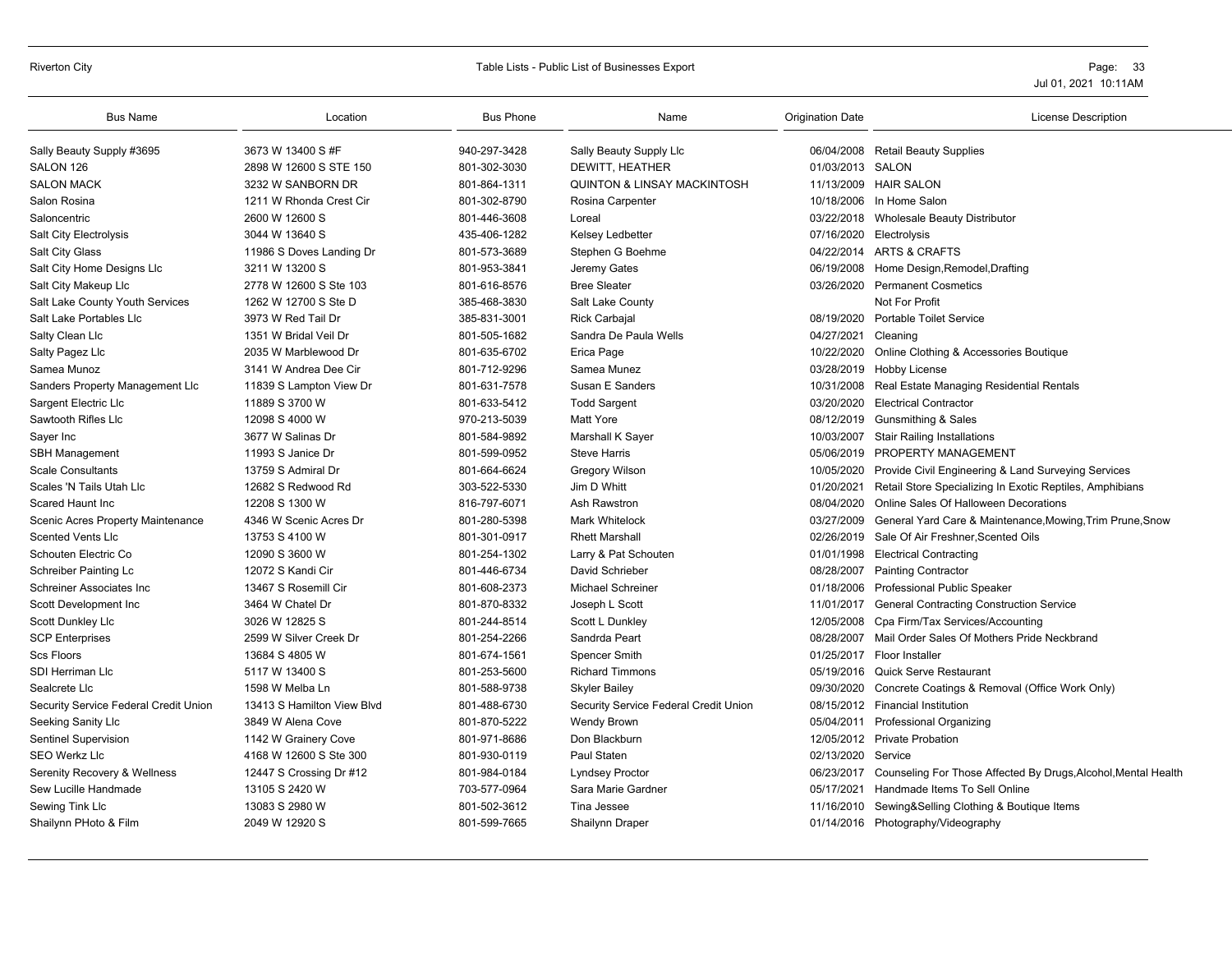#### Riverton City Table Lists - Public List of Businesses Export Page: 34

| <b>Bus Name</b>                         | Location                   | <b>Bus Phone</b> | Name                             | <b>Origination Date</b> | <b>License Description</b>                         |
|-----------------------------------------|----------------------------|------------------|----------------------------------|-------------------------|----------------------------------------------------|
| Shamrock Accounting & Bookkeeping       | 2233 W 12975 S             | 801-809-2957     | Danette Higgins                  |                         | 11/21/2019 Accounting & Bookkeeping                |
| Shanel Salon                            | 2357 W 13100 S             | 801-891-4700     | Shanel Ludlow                    | 06/10/2010              | Salon                                              |
| Sharp's Vinyl & General Repair Llc      | 1851 W 13035 S             | 385-722-0463     | Jessis Catch Sharp               |                         | 04/29/2021 General Repairs                         |
| Shear West                              | 3020 W 12600 S #2          | 801-254-9924     | Patti & Dave Spencer             |                         | 02/25/2008 Beauty Salon                            |
| Shehnaz Afridi                          | 3146 W Jennifer Dee Cir    | 801-254-2491     | Shehnaz Afridi                   | 08/19/2014 Babysitting  |                                                    |
| Shelly's Dance Studio                   | 2243 W 12975 S             | 801-559-7119     | <b>Shelly Umphenour</b>          | 09/01/1994              | Dance Instructor                                   |
| Sheri Hardy                             | 2549 W Dry Creek Dr        | 801-573-5506     | Sheri Hardy                      | 08/04/2020              | Online Re-Seller                                   |
| Shine Inc                               | 12559 S Kimber Ln          | 801-598-8797     | <b>Nick Honsvick</b>             |                         | 05/17/2021 Mobile Detailer                         |
| Shine It Llc                            | 2809 W Gilbert Dr          | 801-231-7980     | Jennavee Banford                 |                         | 02/26/2019 House Cleaning                          |
| Shirley Butterfield Limited             | 12256 S 4000 W             | 801-254-4125     | <b>Shirley Butterfield Trust</b> | 05/09/2007              | OFFICE BUILDING MANAGEMENT- OFFICE WORK ONLY       |
| Shock Inc                               | 13738 S Buckeye View Way   | 801-652-1115     | Sarah Avery                      |                         | 03/28/2015 DIRECT SALES                            |
| Shockaed                                | 13738 S Buckeye View Way   | 801-652-1115     | Sarah Avery                      |                         | 04/11/2019 AED Distributor                         |
| Shuffle Llc                             | 13712 S Crimson Patch Way  | 801-259-7365     | Rylee McDonald                   |                         | 03/24/2021 Musical Group                           |
| Siding Services Inc                     | 2843 W 11980 S             | 801-598-8884     | <b>Steven Bartlome</b>           |                         | 09/04/2007 Siding Contractor                       |
| Sierra Trading Post Inc                 | 4632 W Kestrel Range Rd    | 801-878-7297     | The Tjx Companies Inc            | 04/29/2021              | Retail - Family Apparel                            |
| Sign Brokerage                          | 11950 S 1650 W             | 801-541-2833     | <b>Mathew Fullmer</b>            | 06/13/2018              | Design, Print Brokering, Printing                  |
| Signature Pest Control Llc              | 13240 S 2900 W             | 801-347-5272     | <b>Travis Memmott</b>            |                         | 03/21/2012 Mobile Pest Control                     |
| Siirve Pickleball Llc                   | 13261 S 3300 W             | 801-792-7425     | Benjamin Barker                  |                         | 02/14/2018 Online Retail                           |
| <b>Silver Creek Tile</b>                | 3058 W Rockbridge Dr       | 702-715-8753     | Ryan Nelson                      |                         | 07/02/2015 Flooring Contractor                     |
| <b>Silverlining Counseling Llc</b>      | 3516 W 12600 S             | 801-554-3431     | Vicki Baldwin                    |                         | 08/23/2017 COUNSELING                              |
| Silverwolf Dental Spa Llc               | 2898 W 12600 S Ste 100     | 801-254-3490     | Andrew Smith & Jason Wareham     |                         | 01/09/2019 Dental Office                           |
| Simmy's Ice Cream                       | 12736 S Timber Run Dr      | 801-755-8428     | <b>Rupinder Kaur</b>             |                         | 06/12/2013 Moblie Ice Cream Truck                  |
| Simple Passion                          | 12863 S 2700 W             | 801-660-0406     | Nicholas K Hamby                 |                         | 09/26/2017 Making & Selling Handcrafted Soaps      |
| Simple Yoga Llc                         | 11602 S Redwood Rd Ste 102 | 801-615-1743     | Claribel M Tejada                |                         | 06/22/2020 Yoga Studio                             |
| <b>Simply Speaking</b>                  | 13461 S Corbin Valley Dr   | 385-439-6017     | <b>Arielle Myers</b>             | 07/01/2019              | Speech Therapy                                     |
| Sincerely Yours Floral Design           | 12019 S Meadow Ridge Cir   | 801-792-6999     | <b>Allison Horton</b>            | 03/16/2020              | <b>Floral Business</b>                             |
| Singlecert Llc                          | 1823 W 13400 S             | 801-901-3724     | Gregory & Crystal Martin         |                         | 04/17/2017 Custom Software                         |
| <b>SK Tech Consulting Services</b>      | 5306 W Elk Horn Peak Dr    | 801-556-7918     | Spencer Kartchner                |                         | 12/31/2020 IT Consulting Services                  |
| Skool Days Child Care                   | 12956 S 2700 W             | 801-253-2600     | Michelle M Carver                | 06/01/2003              | Child Care                                         |
| <b>SL Riverton Corp</b>                 | 4594 W Partridge Hill Ln   | 423-503-5262     | Rodney Wamsley                   | 04/07/2021              | <b>Personal Services</b>                           |
| <b>SLC Connections</b>                  | 2039 W Golden Valley Dr    | 801-707-1282     | Ariel Caprio                     | 03/24/2021              | Insulation                                         |
| Slip-Control Inc                        | 1176 W Petersenbluff Dr    | 801-893-4747     | Randy & Roxy Gilbert             |                         | 06/12/2018 Treating Floors With Non Slip Treatment |
| Sloan Accounting & Bookkeeping          | 4308 W Park Hollow Ln      | 801-512-5230     | Mitchell Sloan                   | 02/24/2020              | Accounting & Bookkeeping Services                  |
| <b>SLR Properties Llc</b>               | 3091 W Andrea Dee Cir      | 801-831-6396     | Sheldon & Jerry Robinson         | 06/13/2007              | <b>REAL ESTATE INVESTING</b>                       |
| Small Business Financial Consulting Llc | 1935 W 13550 S             | 801-414-8798     | Michael Preston                  | 01/11/2021              | <b>Consulting Services</b>                         |
| <b>Smart Core Pilates</b>               | 1137 W 13200 S             | 801-554-9716     | <b>Tammy Smart</b>               |                         | 10/31/2014 Fitness Instructor                      |
| Smart Home Pros Inc                     | 491 S 1325 W #3-4          | 877-479-1670     | Vivint Inc                       |                         | 04/22/2014 Direct Dealer Company For Vivint Inc    |
| Smart Home Pros Inc                     | 491 S 1325 W #3-4          | 877-479-1670     | Vivint Inc                       |                         | 04/22/2014 Solicitor License                       |
| <b>Smartline Backflow Services Llc</b>  | 13557 S Linda Marie Ln     | 801-842-8068     | <b>Travis Smart</b>              | 04/17/2017              | <b>Backflow Testing &amp; Repairs</b>              |
| <b>Smith Electric Llc</b>               | 13070 S 2110 W             | 801-718-6775     | Robin Smith                      | 08/29/2007              | Electrical Contractor-Home Office                  |
| Smoked Out Ink Lic                      | 12571 S Pasture Rd Ste B   | 801-253-3730     | Haider Alkhafaji                 |                         | 05/11/2017 Vape Shop, Tobbaco Shop & Tattoo Shop   |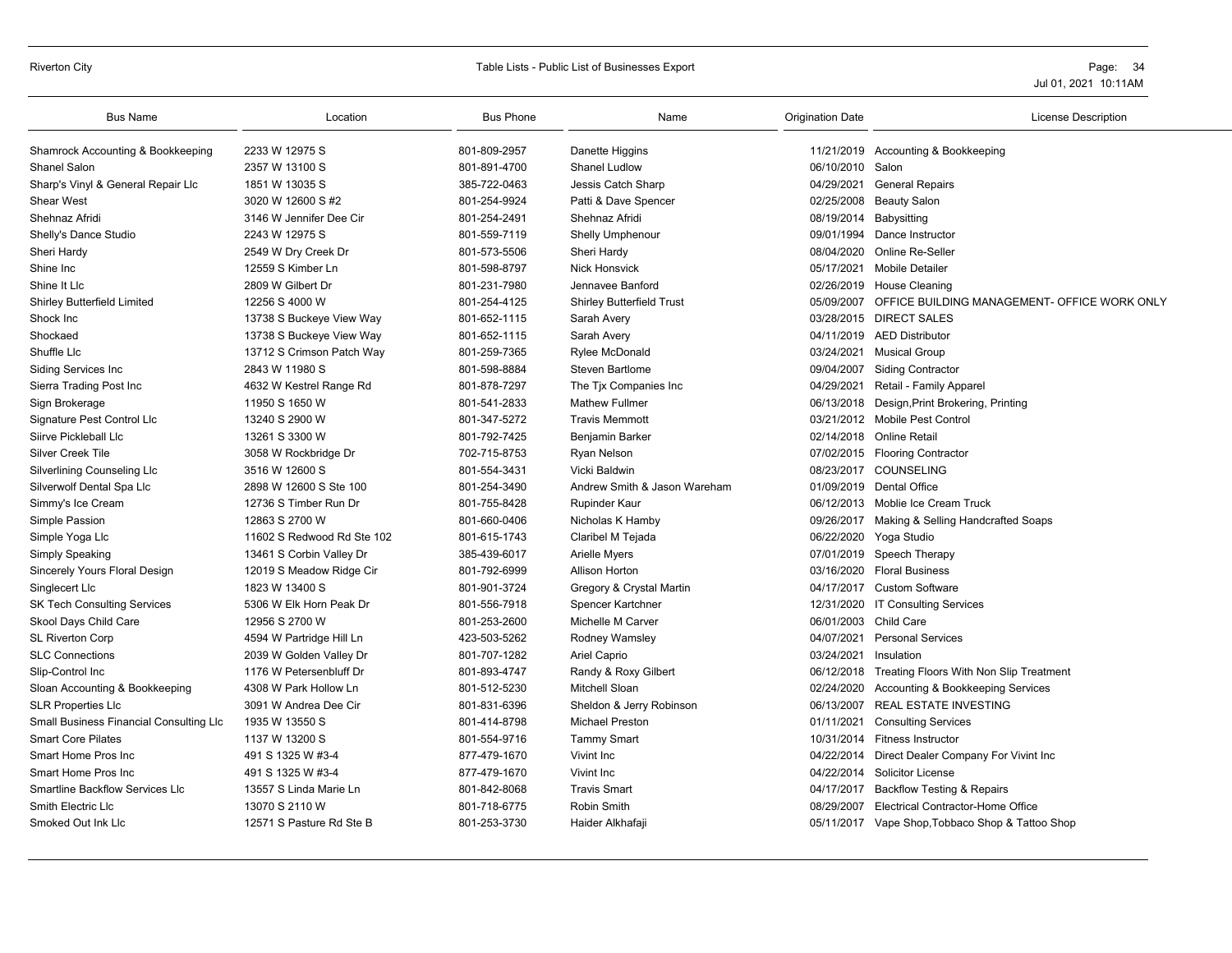# Riverton City **Example 20** Table Lists - Public List of Businesses Export **Page: 35** Page: 35

| <b>Bus Name</b>                                        | Location                      | <b>Bus Phone</b> | Name                        | <b>Origination Date</b> | <b>License Description</b>                                      |
|--------------------------------------------------------|-------------------------------|------------------|-----------------------------|-------------------------|-----------------------------------------------------------------|
| <b>Smokin' Fire Productions LIc</b>                    | 4819 W Victorine St           | 801-647-0851     | Michael O White             |                         | 06/09/2006 Training & Consulting                                |
| Smyly Cranes Llc                                       | 1246 W Margaret View Cir      | 801-898-5685     | Dietmar & Diane Smyly       | 02/01/1997              | <b>Amusement Vending</b>                                        |
| Snow Star Lp                                           | 1856 W 12600 S                | 310-651-8649     | Ahmad Moalej                | 03/17/2021              | <b>Fast Food Restaurant</b>                                     |
| Sodalicious Inc                                        | 2882 W 12600 S                | 385-722-0326     | Anne M Auernig              |                         | 12/13/2016 Soda Shop                                            |
| Sohm Photografx                                        | 12547 S Kimber Ln             | 801-450-1947     | Dana Sohm                   | 07/23/2020              | <b>Commercial Photography</b>                                   |
| Sola Distributors                                      | 3323 W Water St               | 801-979-4770     | Mark Ossola                 | 09/03/2020              | Online Sales Of Saunas & Hyperbaric Chambers                    |
| Solid Ground Grading & Yard & Service L 13282 S 1830 W |                               | 801-254-1247     | Denny Van Wagoner           | 03/15/2005              | Yard Rough Grading & Landscaping                                |
| Solid Sign                                             | 13547 S Chamonix Way          | 801-403-7446     | Eric Lloyd                  |                         | 03/26/2018 Mobile Non Electric Sign Installation                |
| Solida Media Llc                                       | 12269 S Shahaka Rd            | 801-502-7596     | Doug G Wilson               | 07/30/2020              | Manufacturing Of Cd's & Dvd's                                   |
| Sonia Khaled                                           | 4939 W Berry Creek Dr         | 801-419-7307     | Sonia Khaled                | 04/30/2020              | Hobby License                                                   |
| South County Swimming Pool                             | 12765 S 1125 W                | 385-468-1340     | Salt Lake County Recreation | 07/01/1991              | Swimming Pool & Concessions                                     |
| South Hills Orthodontics                               | 4013 W 13400 S                | 385-210-1111     | <b>Tony Lewis Skancy</b>    | 06/09/2016              | Orthodontics                                                    |
| South Hills Pediatric Dental Specialists               | 4013 W 13400 S                | 385-210-1000     | Barton R Sloan DMD          | 06/11/2020              | <b>Pediatric Dental Services</b>                                |
| South Valley Backflow Testing                          | 3441 W 12350 S                | 801-253-7273     | Mark Webb                   | 11/06/2013              | <b>Backflow Valve Testing</b>                                   |
| South Valley Compounding Pharmacy                      | 3796 W 12600 S                | 801-676-7880     | <b>Bart Smith</b>           | 11/17/2009              | Pharmacy                                                        |
| South Valley Ear Nose & Throat Associat                | 4651 W 13400 S Ste 120        | 801-566-8304     | <b>Ryan Gilbert</b>         | 05/17/2017              | <b>Medical Practice</b>                                         |
| South Valley Home Services                             | 3003 W 13310 S                | 801-616-2660     | Pop-Smoke Llc               |                         | 04/10/2019 Services To Structures & Dwellings                   |
| South Valley Home Services                             | 3003 W 13310 S                | 801-616-2660     | Pop-Smoke Llc               | 04/10/2019              | <b>INTINERANT LICENSE</b>                                       |
| South Valley Primary Care                              | 13348 S Market Center Dr #210 | 801-987-7500     | Physicians Group Of Utah    | 01/28/2015              | Medical Office For Primary Care Physicians                      |
| South Valley Prototyping                               | 12710 S 2360 W                | 509-690-0948     | Marc Grillone               | 08/27/2020              | <b>Custom Cables For Electronics Companies</b>                  |
| South Valley Towing                                    | 3285 W 12600 S                | 801-446-5008     | Mark Hagen                  | 05/27/2010              | Towing                                                          |
| Southwestern Company                                   | 2451 Atruim Way               | 615-391-2771     | Southwestern Company        | 06/11/2012              | Selling Educational Southwestern Books Door To Door             |
| Southwestern Company                                   | 2451 Atruim Way               | 615-391-2771     | Southwestern Company        | 06/11/2012              | Intinerant License                                              |
| <b>Spark Electrical Llc</b>                            | 3214 W Brunley Ct             | 801-755-2657     | Randall Naylor              | 11/04/2020              | Wiring New Construction & Remodel Homes                         |
| Sparkle Express Car Wash 2                             | 13326 S Market Center Dr      | 801-254-6878     | Dan Driggs                  | 09/17/2014              | Car Wash & Detail                                               |
| Spec Engineering Sales Co                              | 13260 S 1830 W                | 801-572-2919     | Craig J Martin              | 09/22/2009              | Home Office (Manufacturers Representative)                      |
| Specialized Cabinets Inc                               | 3275 W 12600 S                | 801-253-2971     | Scott Strasburg             | 11/01/1999              | Kitchen Cabinets & Countertop Sales                             |
| <b>Specialized Repair</b>                              | 5527 W Autumn Creek Dr        | 801-254-2777     | Kenneth J Gallacher         |                         | 10/01/1987 Moving Damage Claim Service/Writing/Vending Machines |
| Specialty Painting Inc                                 | 13581 S Deer Mountain Cir     | 801-446-6013     | <b>DOUGLAS G EVANS</b>      | 01/01/2002              | <b>NEW HOUSE PAINTING</b>                                       |
| Spectrum Arts & Design                                 | 12679 S 2295 W                | 801-560-5796     | Susan Cocanour              |                         | 05/08/2018 Painting Services                                    |
| Spectrum Investment Group                              | 12878 S Cactus Berry DR       | 801-656-6526     | <b>Steven Parry</b>         | 10/03/2007              | <b>Consulting/Real Estate</b>                                   |
| Speedway Llc                                           | 12592 S 1300 W                | 801-254-5100     | Speedway Llc                | 09/20/2019              | Convenience Store & Motor Fuel Facility                         |
| Speedway Llc                                           | 12592 S 1300 W                | 801-254-5100     | Speedway Llc                |                         | 09/20/2019 CLASS A BEER SALES/OFF PREMISE                       |
| Speedy's Inc                                           | 3377 W 13175 S                | 801-253-8660     | <b>B Travis West</b>        |                         | 07/11/2006 Home Inspections                                     |
| Spirit Mind & Body Shop                                | 2131 W 12360 S                | 801-253-1464     | Jacquelyn J Meyers          | 12/01/2004              | <b>Herbal Sales</b>                                             |
| <b>Sport Clips Haircuts</b>                            | 3728 W 13400 S                | 801-446-2687     | Duke Sorensen               | 10/13/2015 Hair Salon   |                                                                 |
| <b>Spotts Enterprises</b>                              | 1465 W 12525 S                | 801-824-9408     | <b>Shelley Potts</b>        | 10/18/2019              | <b>Real Estate Investments</b>                                  |
| <b>Spotts Virtual Assisting</b>                        | 1465 W 12525 S                | 801-824-9408     | <b>Shelley Potts</b>        | 10/05/2020              | <b>Virtual Assistant</b>                                        |
| <b>Spread Social</b>                                   | 12723 S Park Run Ct           | 801-696-8158     | Sebastian Garcia            | 10/27/2020              | Digital Marketing                                               |
| Spring Laundry                                         | 1648 W 12600 S                | 801-550-1830     | Sam Solaimanian             | 04/01/2003              | Laundromat & Dry Cleaning                                       |
| Sprinkler Supply Co                                    | 11654 S Redwood Rd            | 801-566-8102     | SS Inc                      |                         | 03/16/2010 Irrigation Sales                                     |
|                                                        |                               |                  |                             |                         |                                                                 |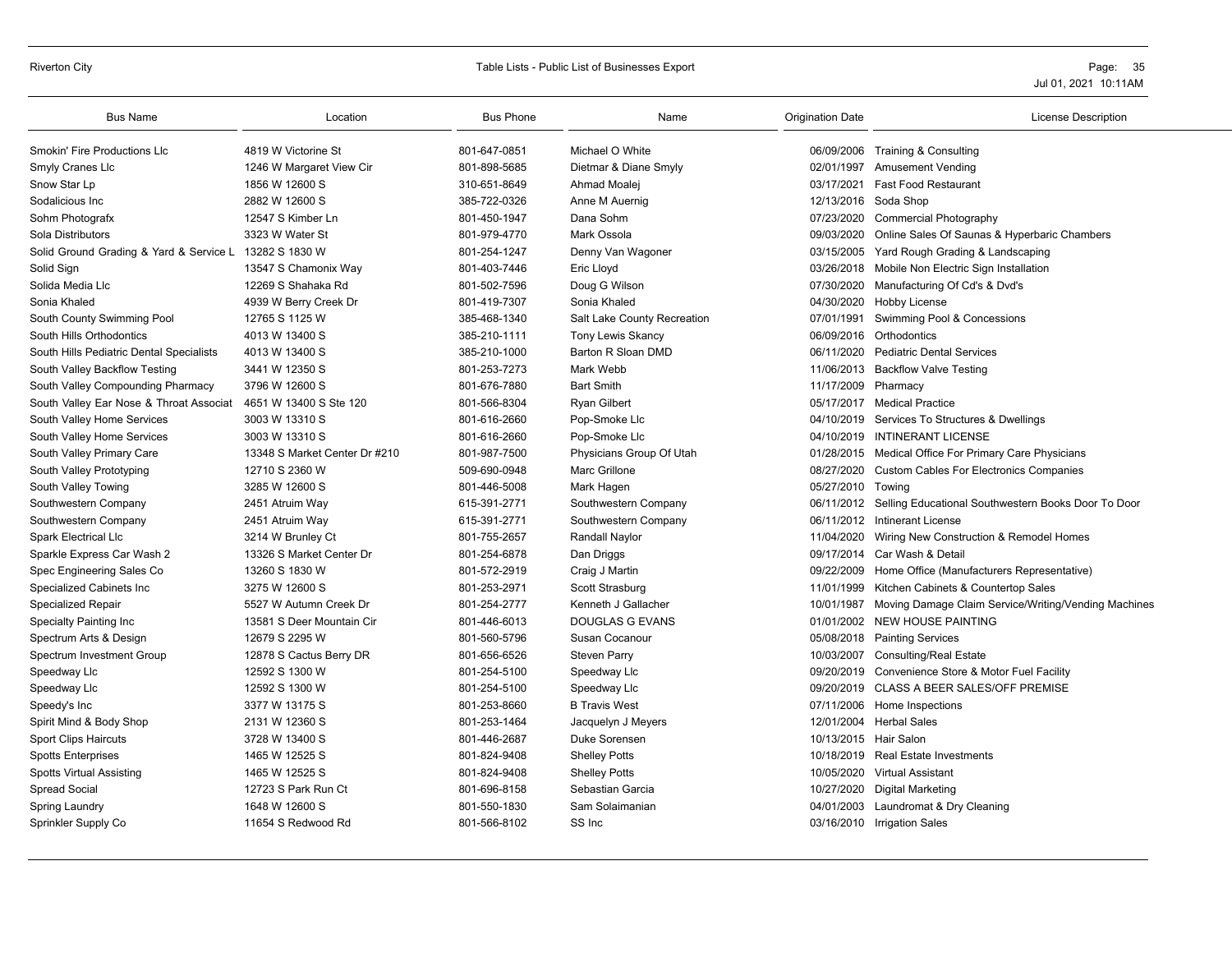# Riverton City **Example 20** Table Lists - Public List of Businesses Export **Page: 36** Page: 36

| <b>Bus Name</b>                       | Location                        | <b>Bus Phone</b> | Name                         | <b>Origination Date</b> | <b>License Description</b>                                             |
|---------------------------------------|---------------------------------|------------------|------------------------------|-------------------------|------------------------------------------------------------------------|
| Sprinkler Supply Co                   | 13727 S Redwood Rd              | 801-566-8102     | SS Inc                       |                         | 05/05/2015 Irrigation Sales                                            |
| Squirts Car Wash                      | 5171 W 13400 S                  | 801-514-8820     | <b>Marty Griffis</b>         | 01/12/2015 Car Wash     |                                                                        |
| <b>Stacked Barbell Llc</b>            | 12046 S 1840 W                  | 801-599-6842     | <b>Stanley Coon</b>          |                         | 10/18/2019 Personal Trainer                                            |
| Stampin' Up! Inc                      | 12907 S 3600 W                  | 801-257-5400     | Shelli Gardner               | 11/23/1998              | Creative Rubber Rubber Stamp & Accessories Co                          |
| Starbucks Coffee #10881               | 3728 W 13400 S                  | 206-318-8705     | <b>Starbucks Corporation</b> |                         | 06/21/2006 Coffee House                                                |
| <b>Starford Shire Llc</b>             | 13113 S 3600 W                  | 636-297-0720     | <b>Michael Glassford</b>     |                         | 04/21/2020 Host Virtual Events Online                                  |
| <b>Starling Real Estate Llc</b>       | 12242 S 1740 W                  | 801-860-3909     | Sharon Starling              | 05/27/2011              | Real Estate Brokerage                                                  |
| Starz On Stage                        | 2528 W 11780 S                  | 408-499-3386     | Teri A Slaugh                |                         | 10/09/2017 Performing Arts Company                                     |
| Steve M Lawrence Llc                  | 14147 S Murdoch Peak Dr         | 801-253-2649     | Steve Lawrence               |                         | 03/19/2013 Small Repairs, Instructor For Fire Dept & Safety Operations |
| Steven L Kirkland                     | 2307 W 12175 S                  | 801-706-5063     | Steven L Kirkland            | 09/30/2014              | Sign Consultant, Sub Contractor Service                                |
| Stevens & Associates Inc              | 13132 S 2420 W                  | 801-352-7873     | Norman Stevens               |                         | 08/01/2003 Mechanical & Refrigeration Contractor                       |
| Stewart Heating & Air Conditioning    | 12050 S 2240 W                  | 801-563-1113     | <b>Todd Stewart</b>          |                         | 08/11/2015 Hvac Service & Installation                                 |
| Sticks & Stones Hardwood & Tile Llc   | 13749 S Crimson Patch Way       | 801-259-0547     | <b>Justin Mckee</b>          |                         | 09/29/2014 Hardwood & Tile Installation                                |
| Stm & De Holdings Llc                 | 11828 S Oxford Farms            | 801-634-1971     | <b>Scott Matheson</b>        |                         | 01/18/2008 Real Estate Holding Co                                      |
| Stokes Chiropractic                   | 2332 W 12600 S Ste F            | 801-254-5808     | Harold Q Stokes              |                         | 06/01/1992 Chiropractic Care                                           |
| Stone Creek Family Dental             | 2332 W 12600 S #A               | 801-253-4547     | Wayne Brown DDS Pc           |                         | 08/08/2008 Dentist Office                                              |
| Stone Ridge Veterinary Clinic Llc     | 1381 W Stone Ridge Ln           | 801-254-4840     | R Clay & Marnie Ann Cannon   | 01/01/1989              | <b>Veterinary Practice</b>                                             |
| Stone's Home Inspection Services      | 3431 W Johnson Creek Cove       | 801-455-0914     | <b>Bradley C Stone</b>       |                         | 02/12/2020 Home Inspection                                             |
| Stone's Old Fashioned Fudge           | 2762 W 12600 S #1               | 510-708-0738     | <b>Timothy Stone</b>         |                         | 07/15/2020 Making & Selling Chocolate Fudge                            |
| Stony Mountain Arabians Llc           | 3343 W Merryvale Cir            | 801-971-6514     | Brandon & Thamsin Kuder      | 04/29/2020 Consulting   |                                                                        |
| <b>Storey Girl Designs</b>            | 12097 S Park Hollow Ln          | 801-706-9166     | Jennifer Storey              | 09/30/2014              | Sewing Clothing & Making Accessories                                   |
| Stream Audio Video Llc                | 12845 Aspen Glen Cir            | 801-358-1817     | Dustin Larsen                |                         | 12/12/2016 Audio Video Residential Sales                               |
| <b>Strikit Forge</b>                  | 2001 W 13220 S                  | 801-450-7463     | <b>Travis Swenson</b>        | 09/25/2007              | Mobile Horseshoeing                                                    |
| <b>Strillogy Productions Llc</b>      | 13264 S Makayla Ct              | 801-425-8550     | Lowell K Oswald Jr           |                         | 04/03/2014 Video Production/Design/Advertising                         |
| <b>Stronglife Fitness Llc</b>         | 13322 S 3600 W #101             | 801-870-0047     | Jill Carlile                 |                         | 09/30/2015 Personal Training Gym                                       |
| Studious Homes & Contracting Llc      | 2193 W 12974 S                  | 801-560-5551     | <b>Daniel Park</b>           |                         | 12/03/2019 Construction                                                |
| Styl'd By Sarah                       | 3334 W 12130 S                  | 801-505-1147     | Sarah Olsen                  | 06/26/2019 Salon        |                                                                        |
| Stylish Stitches By Roxie             | 13270 S Forest Meadow Dr        | 801-254-5693     | Roxanne Larson               |                         | 08/29/2007 Embroidery/Office Only                                      |
| Sub Architects Llc                    | 13686 S Redwood Rd              | 801-566-1112     | Jack Bickmore                |                         | 12/15/2015 Quick Service Sandwich Shop                                 |
| Subway #3668                          | 1888 W 12600 S                  | 801-254-3755     | Jack T Bickmore              | 11/01/1987              | Deli Sandwiches                                                        |
| Subway #37122/Subs R Us               | 3673 W 13400 S #101             | 801-566-1112     | Jack Bickmore                | 02/06/2008              | Subway Sandwich Quick Serve Restaurant                                 |
| Summit Foot and Ankle Specialists     | 12523 S Creek Meadow Rd Ste 105 | 801-253-6886     | <b>Ryan Ellsworth</b>        |                         | 03/06/2015 Medical Surgical Treatment/Foot Ankle                       |
| <b>Summit Trucking Llc</b>            | 12175 S 3235 W                  | 801-870-6115     | <b>Matthew French</b>        |                         | 07/22/2020 Construction                                                |
| Sun Rae                               | 2643 W 12165 S                  | 801-326-4928     | Justin Rae                   | 05/22/2017              | <b>Business Consulting</b>                                             |
| <b>Suncrest Systems</b>               | 12328 S Doreen Dr               | 801-898-4851     | Mark Ogden                   |                         | 08/20/2020 Hvac Repair & Installation Controls                         |
| <b>Sunny Surprises</b>                | 4168 W 12050 S                  | 801-598-9302     | Angie Stringham              |                         | 01/16/2019 Online Sales                                                |
| Sunshine Maids Inc.                   | 12706 S Old Fort Dr             | 801-637-0523     | Jodi Conner                  |                         | 09/04/2013 Cleaning Company                                            |
| Sunshine Square Child Enrichment Cent | 12544 S Pasture Rd              | 801-856-4322     | Suzie Anderson               |                         | 06/08/2009 Childrens Learning Center-Prek                              |
| Sunwest Heating & Cooling Llc         | 13830 S Little Water Peak Dr    | 801-577-1283     | <b>Matt Seal</b>             |                         | 03/17/2021 Hvac Install & Service                                      |
| Super Clean Inc                       | 2737 W 12320 S                  | 801-792-3212     | April King                   | 02/23/2021              | Carpet & Tile Cleaning                                                 |
| Superior Auto Body                    | 3978 W 12600 S                  | 801-302-9111     | <b>Justin Vincent</b>        |                         | 02/14/2012 Auto Body Repair                                            |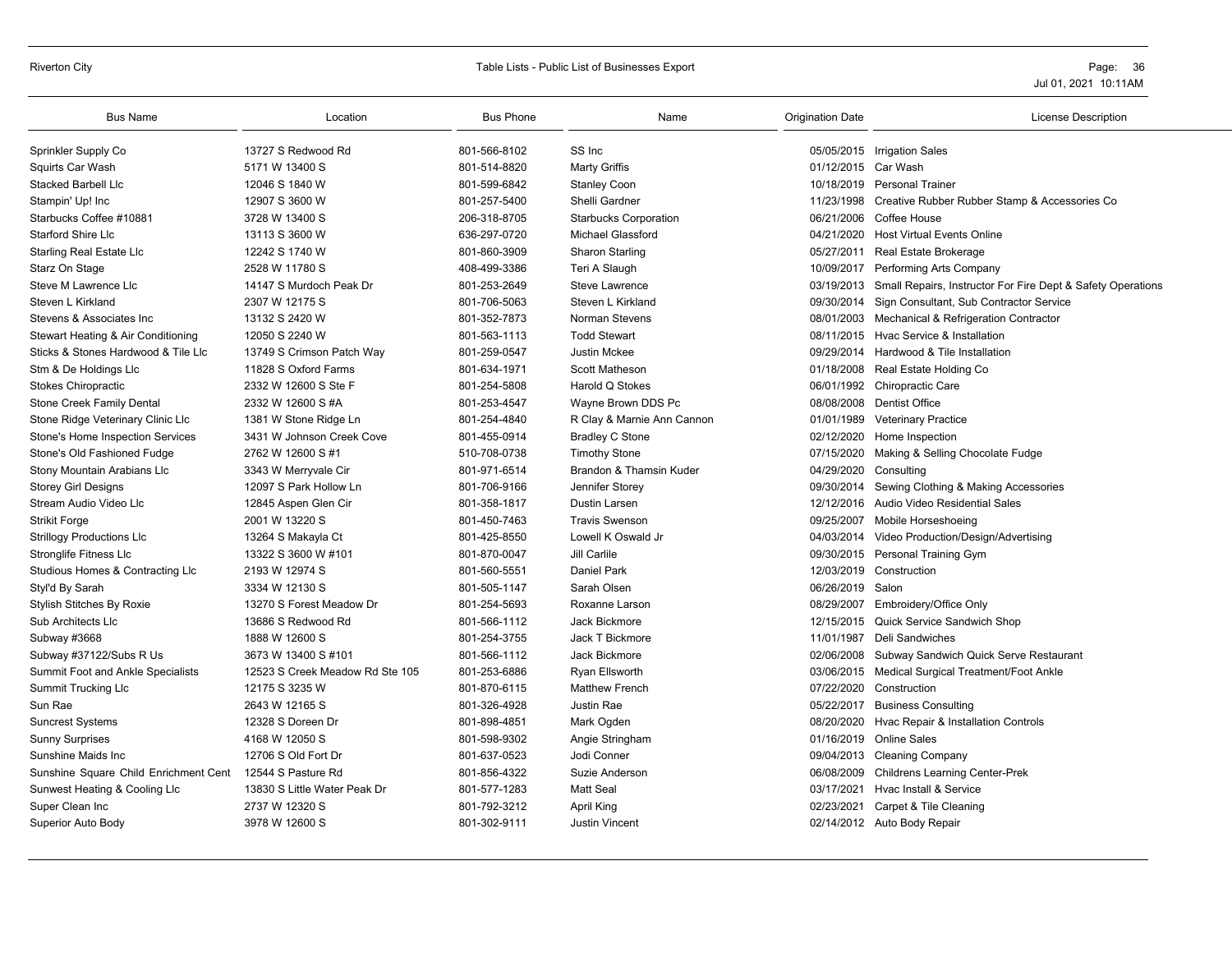# Riverton City **Example 20** Table Lists - Public List of Businesses Export **Page: 37** Page: 37

| 2084 W 12974 S<br>05/23/2018 Online Sales<br><b>Superior Business Leads</b><br>801-254-3069<br>Shannon Sandquist<br>801-432-0110<br>13032 S Crater Lake Cir<br>Dustin L Call<br>01/29/2015 Intellectual Property Law Firm<br>Superior Ip Llc<br>4096 Red Tail Dr<br>801-580-9660<br><b>Steven Willie</b><br>04/01/1998<br>Supreme Drywall Inc<br>Drywall<br>2572 W 12600 S<br>801-676-9090<br>Glen A Overton<br>Supreme Pizzeria<br>04/23/2019 Pizza Delivery/Takeout<br>Susan Ossola<br>3323 W Water St<br>801-635-7272<br>Michael Ossola<br>01/16/2013 Sr Care(In Home)<br>801-635-7272<br>Susan Ossola<br>Susan Ossola<br>3323 W Water St<br>01/16/2013 Sr Care(In Home)<br>801-473-9063<br>Sweet King Llc<br>4608 W Partridgehill Ln<br>Eric & Emily King<br>12/20/2018<br>Italian Ice & Custard<br><b>Sweet Water Solutions</b><br>4937 W Red Admiral Dr<br>801-915-2121<br>Wayne W Thomas<br>03/29/2017 Water Softner & Reverse Osmosis Repair & Install<br>801-550-3847<br>Swinging Kilt<br>1040 W River Creek Cir<br><b>Michael Sligting</b><br>07/31/2019<br>Online Retail<br>Sylvan Learning Center-Jordan<br>801-365-6500<br>Michael V Loudon<br>02/22/2012 Supplimental Education Programs, Tutoring & Test Prep<br>12447 S Crossing Dr Ste 11<br>801-495-2888<br>05/22/2017 Manufacture Sales Rep<br><b>Sylvester Group</b><br>1092 W Tithing View Ct<br><b>Robert Sylvester</b><br>801-703-6262<br>08/09/2017 No Slip Floor Treatment<br><b>Sylvesters Non Slip Solutions</b><br>1092 W Tithing View Ct<br><b>Robert Sylvester</b><br>Synergetic Solutions Business Consultin<br>12534 S 4260 W<br>801-368-8989<br><b>Andrew Loeffler</b><br>10/11/2010 Small Business Consulting-Offsite<br>801-815-0569<br>Natalie Wilkinson<br>Health & Fitness Consulting<br>Synergistic Health<br>2942 W Camden Brook Way<br>04/20/2015<br>801-232-1771<br>01/30/2007 Water Softner Sales & Service<br>T & A Solutions<br>1577 W 12100 S<br>Tyler & Amy Wells<br>12777 S Natalie Dr<br>630-408-8742<br>01/22/2019<br>Bath Remodeling & Installations<br>T & L Renovations<br>Douglas L Tibbitts<br>801-916-0606<br>T & L Specialty Company Llc<br>12408 S Mountain View Dr<br>Terry & Lisa Hansen<br>07/16/2020<br>Online Sales Of Used & Refurbished Vintage Items<br>11/01/2002 Concrete Repair, Decorative Concrete<br>T & R Concrete Repair & Design<br>12677 S Brookline Cv<br>801-254-5081<br>Ted J Epley<br>801-860-8301<br><b>Travis Tueller</b><br>10/27/2004 Electrical Contractor<br>T & T Electric In<br>1758 W Mason Ridge Ct<br>T D Hawkins Construction Inc.<br>1042 W River Vista Cv<br>801-599-8550<br>09/01/2000<br><b>Tom Hawkins</b><br>Construction<br>T Hanson & Co<br>13746 S Buckboard Cir<br>801-514-3288<br>Ted H Hanson<br>05/15/2007 Lawn Care/Pool & Spa<br>12133 S Overland Park Rd<br>801-330-0104<br>Frederick Tim Crane<br>09/15/2014 Flooring<br>T.C. Hardwood Flooring Inc<br>801-232-1771<br><b>TA Construction Solutions Inc.</b><br>1577 W Meadow Green Dr<br><b>Tyler Wells</b><br>03/24/2021<br><b>General Construction</b><br>Take A Seat Rentals Llc<br>2084 W 12220 S<br>801-835-5885<br>Russell & Brittany Maxfield<br>Tables & Chairs & Linen Rentals<br>06/21/2013<br>2364 W 12600 S Ste 2C<br>801-446-7175<br>Travis Q Talbot<br>10/01/2001<br>Orthodontic Practice For Adults & Children<br><b>Talbot Orthodontics</b><br><b>Tanner Pest Control</b><br>02/21/2017<br><b>Pest Control Services</b><br>3744 W 12180 S<br>801-864-6636<br><b>Steve Tanner</b><br><b>Tartan Builders Llc</b><br>801-377-5143<br><b>Phillip Harris</b><br>02/15/2007<br><b>General Contracting</b><br>11973 Hersey Park Ct<br>801-717-5444<br>Sebastian Tatum<br><b>Graphic Design Services</b><br><b>Tatum Design Company</b><br>13474 S Warner Way<br>09/16/2011<br>Taylormade Hidden Fence/Petstop Of Ut 1864 W 12600 S #4<br>801-654-2580<br>Eric Taylor<br>02/24/2020<br>Pet Grooming<br>Taylor's Bike Shop<br>2600 W 12600 S<br>801-253-1881<br>01/21/2009<br><b>Bicycle Sales &amp; Service</b><br><b>Bryan Taylor</b><br>801-916-5494<br>Teach Me Llc<br>4491 W Black Canyon Rd<br>Jeffery D & Angela J Bennion<br>02/28/2014 Analyze Sleep Studies<br><b>Teach Me Time Educational Services</b><br>13585 S 2140 W<br>801-836-6284<br>Karla Hendricks<br>08/12/2019 Teaching Educational Services<br>Team Vision Inc<br>1964 W Western Charm Dr<br>301-1906<br><b>Fiber Optic Contractor</b><br><b>Brad Ludlow</b><br>11/25/2008<br><b>Techliance Llc</b><br>3334 W Kollman Way<br>801-308-8750<br>Doug Roylance<br>01/15/2009<br><b>Computer Consultant</b><br>Ken So<br>3848 W Bumper Crop Cir<br>801-994-9616<br>12/03/2019 Technical Services<br><b>Techracers</b> | <b>Bus Name</b> | Location       | <b>Bus Phone</b> | Name              | <b>Origination Date</b> | <b>License Description</b> |
|---------------------------------------------------------------------------------------------------------------------------------------------------------------------------------------------------------------------------------------------------------------------------------------------------------------------------------------------------------------------------------------------------------------------------------------------------------------------------------------------------------------------------------------------------------------------------------------------------------------------------------------------------------------------------------------------------------------------------------------------------------------------------------------------------------------------------------------------------------------------------------------------------------------------------------------------------------------------------------------------------------------------------------------------------------------------------------------------------------------------------------------------------------------------------------------------------------------------------------------------------------------------------------------------------------------------------------------------------------------------------------------------------------------------------------------------------------------------------------------------------------------------------------------------------------------------------------------------------------------------------------------------------------------------------------------------------------------------------------------------------------------------------------------------------------------------------------------------------------------------------------------------------------------------------------------------------------------------------------------------------------------------------------------------------------------------------------------------------------------------------------------------------------------------------------------------------------------------------------------------------------------------------------------------------------------------------------------------------------------------------------------------------------------------------------------------------------------------------------------------------------------------------------------------------------------------------------------------------------------------------------------------------------------------------------------------------------------------------------------------------------------------------------------------------------------------------------------------------------------------------------------------------------------------------------------------------------------------------------------------------------------------------------------------------------------------------------------------------------------------------------------------------------------------------------------------------------------------------------------------------------------------------------------------------------------------------------------------------------------------------------------------------------------------------------------------------------------------------------------------------------------------------------------------------------------------------------------------------------------------------------------------------------------------------------------------------------------------------------------------------------------------------------------------------------------------------------------------------------------------------------------------------------------------------------------------------------------------------------------------------------------------------------------------------------------------------------------------------------------------------------------------------------------------------------------------------------------------------------------------------------------------------------------------------------------------------------------------------------------------------------------------------------------------------------------------------------------------------------------------------------------------------------------------------------------------------------------------------------------------------------------------------------------------------------------------------------------|-----------------|----------------|------------------|-------------------|-------------------------|----------------------------|
|                                                                                                                                                                                                                                                                                                                                                                                                                                                                                                                                                                                                                                                                                                                                                                                                                                                                                                                                                                                                                                                                                                                                                                                                                                                                                                                                                                                                                                                                                                                                                                                                                                                                                                                                                                                                                                                                                                                                                                                                                                                                                                                                                                                                                                                                                                                                                                                                                                                                                                                                                                                                                                                                                                                                                                                                                                                                                                                                                                                                                                                                                                                                                                                                                                                                                                                                                                                                                                                                                                                                                                                                                                                                                                                                                                                                                                                                                                                                                                                                                                                                                                                                                                                                                                                                                                                                                                                                                                                                                                                                                                                                                                                                                                               |                 |                |                  |                   |                         |                            |
|                                                                                                                                                                                                                                                                                                                                                                                                                                                                                                                                                                                                                                                                                                                                                                                                                                                                                                                                                                                                                                                                                                                                                                                                                                                                                                                                                                                                                                                                                                                                                                                                                                                                                                                                                                                                                                                                                                                                                                                                                                                                                                                                                                                                                                                                                                                                                                                                                                                                                                                                                                                                                                                                                                                                                                                                                                                                                                                                                                                                                                                                                                                                                                                                                                                                                                                                                                                                                                                                                                                                                                                                                                                                                                                                                                                                                                                                                                                                                                                                                                                                                                                                                                                                                                                                                                                                                                                                                                                                                                                                                                                                                                                                                                               |                 |                |                  |                   |                         |                            |
|                                                                                                                                                                                                                                                                                                                                                                                                                                                                                                                                                                                                                                                                                                                                                                                                                                                                                                                                                                                                                                                                                                                                                                                                                                                                                                                                                                                                                                                                                                                                                                                                                                                                                                                                                                                                                                                                                                                                                                                                                                                                                                                                                                                                                                                                                                                                                                                                                                                                                                                                                                                                                                                                                                                                                                                                                                                                                                                                                                                                                                                                                                                                                                                                                                                                                                                                                                                                                                                                                                                                                                                                                                                                                                                                                                                                                                                                                                                                                                                                                                                                                                                                                                                                                                                                                                                                                                                                                                                                                                                                                                                                                                                                                                               |                 |                |                  |                   |                         |                            |
|                                                                                                                                                                                                                                                                                                                                                                                                                                                                                                                                                                                                                                                                                                                                                                                                                                                                                                                                                                                                                                                                                                                                                                                                                                                                                                                                                                                                                                                                                                                                                                                                                                                                                                                                                                                                                                                                                                                                                                                                                                                                                                                                                                                                                                                                                                                                                                                                                                                                                                                                                                                                                                                                                                                                                                                                                                                                                                                                                                                                                                                                                                                                                                                                                                                                                                                                                                                                                                                                                                                                                                                                                                                                                                                                                                                                                                                                                                                                                                                                                                                                                                                                                                                                                                                                                                                                                                                                                                                                                                                                                                                                                                                                                                               |                 |                |                  |                   |                         |                            |
|                                                                                                                                                                                                                                                                                                                                                                                                                                                                                                                                                                                                                                                                                                                                                                                                                                                                                                                                                                                                                                                                                                                                                                                                                                                                                                                                                                                                                                                                                                                                                                                                                                                                                                                                                                                                                                                                                                                                                                                                                                                                                                                                                                                                                                                                                                                                                                                                                                                                                                                                                                                                                                                                                                                                                                                                                                                                                                                                                                                                                                                                                                                                                                                                                                                                                                                                                                                                                                                                                                                                                                                                                                                                                                                                                                                                                                                                                                                                                                                                                                                                                                                                                                                                                                                                                                                                                                                                                                                                                                                                                                                                                                                                                                               |                 |                |                  |                   |                         |                            |
|                                                                                                                                                                                                                                                                                                                                                                                                                                                                                                                                                                                                                                                                                                                                                                                                                                                                                                                                                                                                                                                                                                                                                                                                                                                                                                                                                                                                                                                                                                                                                                                                                                                                                                                                                                                                                                                                                                                                                                                                                                                                                                                                                                                                                                                                                                                                                                                                                                                                                                                                                                                                                                                                                                                                                                                                                                                                                                                                                                                                                                                                                                                                                                                                                                                                                                                                                                                                                                                                                                                                                                                                                                                                                                                                                                                                                                                                                                                                                                                                                                                                                                                                                                                                                                                                                                                                                                                                                                                                                                                                                                                                                                                                                                               |                 |                |                  |                   |                         |                            |
|                                                                                                                                                                                                                                                                                                                                                                                                                                                                                                                                                                                                                                                                                                                                                                                                                                                                                                                                                                                                                                                                                                                                                                                                                                                                                                                                                                                                                                                                                                                                                                                                                                                                                                                                                                                                                                                                                                                                                                                                                                                                                                                                                                                                                                                                                                                                                                                                                                                                                                                                                                                                                                                                                                                                                                                                                                                                                                                                                                                                                                                                                                                                                                                                                                                                                                                                                                                                                                                                                                                                                                                                                                                                                                                                                                                                                                                                                                                                                                                                                                                                                                                                                                                                                                                                                                                                                                                                                                                                                                                                                                                                                                                                                                               |                 |                |                  |                   |                         |                            |
|                                                                                                                                                                                                                                                                                                                                                                                                                                                                                                                                                                                                                                                                                                                                                                                                                                                                                                                                                                                                                                                                                                                                                                                                                                                                                                                                                                                                                                                                                                                                                                                                                                                                                                                                                                                                                                                                                                                                                                                                                                                                                                                                                                                                                                                                                                                                                                                                                                                                                                                                                                                                                                                                                                                                                                                                                                                                                                                                                                                                                                                                                                                                                                                                                                                                                                                                                                                                                                                                                                                                                                                                                                                                                                                                                                                                                                                                                                                                                                                                                                                                                                                                                                                                                                                                                                                                                                                                                                                                                                                                                                                                                                                                                                               |                 |                |                  |                   |                         |                            |
|                                                                                                                                                                                                                                                                                                                                                                                                                                                                                                                                                                                                                                                                                                                                                                                                                                                                                                                                                                                                                                                                                                                                                                                                                                                                                                                                                                                                                                                                                                                                                                                                                                                                                                                                                                                                                                                                                                                                                                                                                                                                                                                                                                                                                                                                                                                                                                                                                                                                                                                                                                                                                                                                                                                                                                                                                                                                                                                                                                                                                                                                                                                                                                                                                                                                                                                                                                                                                                                                                                                                                                                                                                                                                                                                                                                                                                                                                                                                                                                                                                                                                                                                                                                                                                                                                                                                                                                                                                                                                                                                                                                                                                                                                                               |                 |                |                  |                   |                         |                            |
|                                                                                                                                                                                                                                                                                                                                                                                                                                                                                                                                                                                                                                                                                                                                                                                                                                                                                                                                                                                                                                                                                                                                                                                                                                                                                                                                                                                                                                                                                                                                                                                                                                                                                                                                                                                                                                                                                                                                                                                                                                                                                                                                                                                                                                                                                                                                                                                                                                                                                                                                                                                                                                                                                                                                                                                                                                                                                                                                                                                                                                                                                                                                                                                                                                                                                                                                                                                                                                                                                                                                                                                                                                                                                                                                                                                                                                                                                                                                                                                                                                                                                                                                                                                                                                                                                                                                                                                                                                                                                                                                                                                                                                                                                                               |                 |                |                  |                   |                         |                            |
|                                                                                                                                                                                                                                                                                                                                                                                                                                                                                                                                                                                                                                                                                                                                                                                                                                                                                                                                                                                                                                                                                                                                                                                                                                                                                                                                                                                                                                                                                                                                                                                                                                                                                                                                                                                                                                                                                                                                                                                                                                                                                                                                                                                                                                                                                                                                                                                                                                                                                                                                                                                                                                                                                                                                                                                                                                                                                                                                                                                                                                                                                                                                                                                                                                                                                                                                                                                                                                                                                                                                                                                                                                                                                                                                                                                                                                                                                                                                                                                                                                                                                                                                                                                                                                                                                                                                                                                                                                                                                                                                                                                                                                                                                                               |                 |                |                  |                   |                         |                            |
|                                                                                                                                                                                                                                                                                                                                                                                                                                                                                                                                                                                                                                                                                                                                                                                                                                                                                                                                                                                                                                                                                                                                                                                                                                                                                                                                                                                                                                                                                                                                                                                                                                                                                                                                                                                                                                                                                                                                                                                                                                                                                                                                                                                                                                                                                                                                                                                                                                                                                                                                                                                                                                                                                                                                                                                                                                                                                                                                                                                                                                                                                                                                                                                                                                                                                                                                                                                                                                                                                                                                                                                                                                                                                                                                                                                                                                                                                                                                                                                                                                                                                                                                                                                                                                                                                                                                                                                                                                                                                                                                                                                                                                                                                                               |                 |                |                  |                   |                         |                            |
|                                                                                                                                                                                                                                                                                                                                                                                                                                                                                                                                                                                                                                                                                                                                                                                                                                                                                                                                                                                                                                                                                                                                                                                                                                                                                                                                                                                                                                                                                                                                                                                                                                                                                                                                                                                                                                                                                                                                                                                                                                                                                                                                                                                                                                                                                                                                                                                                                                                                                                                                                                                                                                                                                                                                                                                                                                                                                                                                                                                                                                                                                                                                                                                                                                                                                                                                                                                                                                                                                                                                                                                                                                                                                                                                                                                                                                                                                                                                                                                                                                                                                                                                                                                                                                                                                                                                                                                                                                                                                                                                                                                                                                                                                                               |                 |                |                  |                   |                         |                            |
|                                                                                                                                                                                                                                                                                                                                                                                                                                                                                                                                                                                                                                                                                                                                                                                                                                                                                                                                                                                                                                                                                                                                                                                                                                                                                                                                                                                                                                                                                                                                                                                                                                                                                                                                                                                                                                                                                                                                                                                                                                                                                                                                                                                                                                                                                                                                                                                                                                                                                                                                                                                                                                                                                                                                                                                                                                                                                                                                                                                                                                                                                                                                                                                                                                                                                                                                                                                                                                                                                                                                                                                                                                                                                                                                                                                                                                                                                                                                                                                                                                                                                                                                                                                                                                                                                                                                                                                                                                                                                                                                                                                                                                                                                                               |                 |                |                  |                   |                         |                            |
|                                                                                                                                                                                                                                                                                                                                                                                                                                                                                                                                                                                                                                                                                                                                                                                                                                                                                                                                                                                                                                                                                                                                                                                                                                                                                                                                                                                                                                                                                                                                                                                                                                                                                                                                                                                                                                                                                                                                                                                                                                                                                                                                                                                                                                                                                                                                                                                                                                                                                                                                                                                                                                                                                                                                                                                                                                                                                                                                                                                                                                                                                                                                                                                                                                                                                                                                                                                                                                                                                                                                                                                                                                                                                                                                                                                                                                                                                                                                                                                                                                                                                                                                                                                                                                                                                                                                                                                                                                                                                                                                                                                                                                                                                                               |                 |                |                  |                   |                         |                            |
|                                                                                                                                                                                                                                                                                                                                                                                                                                                                                                                                                                                                                                                                                                                                                                                                                                                                                                                                                                                                                                                                                                                                                                                                                                                                                                                                                                                                                                                                                                                                                                                                                                                                                                                                                                                                                                                                                                                                                                                                                                                                                                                                                                                                                                                                                                                                                                                                                                                                                                                                                                                                                                                                                                                                                                                                                                                                                                                                                                                                                                                                                                                                                                                                                                                                                                                                                                                                                                                                                                                                                                                                                                                                                                                                                                                                                                                                                                                                                                                                                                                                                                                                                                                                                                                                                                                                                                                                                                                                                                                                                                                                                                                                                                               |                 |                |                  |                   |                         |                            |
|                                                                                                                                                                                                                                                                                                                                                                                                                                                                                                                                                                                                                                                                                                                                                                                                                                                                                                                                                                                                                                                                                                                                                                                                                                                                                                                                                                                                                                                                                                                                                                                                                                                                                                                                                                                                                                                                                                                                                                                                                                                                                                                                                                                                                                                                                                                                                                                                                                                                                                                                                                                                                                                                                                                                                                                                                                                                                                                                                                                                                                                                                                                                                                                                                                                                                                                                                                                                                                                                                                                                                                                                                                                                                                                                                                                                                                                                                                                                                                                                                                                                                                                                                                                                                                                                                                                                                                                                                                                                                                                                                                                                                                                                                                               |                 |                |                  |                   |                         |                            |
|                                                                                                                                                                                                                                                                                                                                                                                                                                                                                                                                                                                                                                                                                                                                                                                                                                                                                                                                                                                                                                                                                                                                                                                                                                                                                                                                                                                                                                                                                                                                                                                                                                                                                                                                                                                                                                                                                                                                                                                                                                                                                                                                                                                                                                                                                                                                                                                                                                                                                                                                                                                                                                                                                                                                                                                                                                                                                                                                                                                                                                                                                                                                                                                                                                                                                                                                                                                                                                                                                                                                                                                                                                                                                                                                                                                                                                                                                                                                                                                                                                                                                                                                                                                                                                                                                                                                                                                                                                                                                                                                                                                                                                                                                                               |                 |                |                  |                   |                         |                            |
|                                                                                                                                                                                                                                                                                                                                                                                                                                                                                                                                                                                                                                                                                                                                                                                                                                                                                                                                                                                                                                                                                                                                                                                                                                                                                                                                                                                                                                                                                                                                                                                                                                                                                                                                                                                                                                                                                                                                                                                                                                                                                                                                                                                                                                                                                                                                                                                                                                                                                                                                                                                                                                                                                                                                                                                                                                                                                                                                                                                                                                                                                                                                                                                                                                                                                                                                                                                                                                                                                                                                                                                                                                                                                                                                                                                                                                                                                                                                                                                                                                                                                                                                                                                                                                                                                                                                                                                                                                                                                                                                                                                                                                                                                                               |                 |                |                  |                   |                         |                            |
|                                                                                                                                                                                                                                                                                                                                                                                                                                                                                                                                                                                                                                                                                                                                                                                                                                                                                                                                                                                                                                                                                                                                                                                                                                                                                                                                                                                                                                                                                                                                                                                                                                                                                                                                                                                                                                                                                                                                                                                                                                                                                                                                                                                                                                                                                                                                                                                                                                                                                                                                                                                                                                                                                                                                                                                                                                                                                                                                                                                                                                                                                                                                                                                                                                                                                                                                                                                                                                                                                                                                                                                                                                                                                                                                                                                                                                                                                                                                                                                                                                                                                                                                                                                                                                                                                                                                                                                                                                                                                                                                                                                                                                                                                                               |                 |                |                  |                   |                         |                            |
|                                                                                                                                                                                                                                                                                                                                                                                                                                                                                                                                                                                                                                                                                                                                                                                                                                                                                                                                                                                                                                                                                                                                                                                                                                                                                                                                                                                                                                                                                                                                                                                                                                                                                                                                                                                                                                                                                                                                                                                                                                                                                                                                                                                                                                                                                                                                                                                                                                                                                                                                                                                                                                                                                                                                                                                                                                                                                                                                                                                                                                                                                                                                                                                                                                                                                                                                                                                                                                                                                                                                                                                                                                                                                                                                                                                                                                                                                                                                                                                                                                                                                                                                                                                                                                                                                                                                                                                                                                                                                                                                                                                                                                                                                                               |                 |                |                  |                   |                         |                            |
|                                                                                                                                                                                                                                                                                                                                                                                                                                                                                                                                                                                                                                                                                                                                                                                                                                                                                                                                                                                                                                                                                                                                                                                                                                                                                                                                                                                                                                                                                                                                                                                                                                                                                                                                                                                                                                                                                                                                                                                                                                                                                                                                                                                                                                                                                                                                                                                                                                                                                                                                                                                                                                                                                                                                                                                                                                                                                                                                                                                                                                                                                                                                                                                                                                                                                                                                                                                                                                                                                                                                                                                                                                                                                                                                                                                                                                                                                                                                                                                                                                                                                                                                                                                                                                                                                                                                                                                                                                                                                                                                                                                                                                                                                                               |                 |                |                  |                   |                         |                            |
|                                                                                                                                                                                                                                                                                                                                                                                                                                                                                                                                                                                                                                                                                                                                                                                                                                                                                                                                                                                                                                                                                                                                                                                                                                                                                                                                                                                                                                                                                                                                                                                                                                                                                                                                                                                                                                                                                                                                                                                                                                                                                                                                                                                                                                                                                                                                                                                                                                                                                                                                                                                                                                                                                                                                                                                                                                                                                                                                                                                                                                                                                                                                                                                                                                                                                                                                                                                                                                                                                                                                                                                                                                                                                                                                                                                                                                                                                                                                                                                                                                                                                                                                                                                                                                                                                                                                                                                                                                                                                                                                                                                                                                                                                                               |                 |                |                  |                   |                         |                            |
|                                                                                                                                                                                                                                                                                                                                                                                                                                                                                                                                                                                                                                                                                                                                                                                                                                                                                                                                                                                                                                                                                                                                                                                                                                                                                                                                                                                                                                                                                                                                                                                                                                                                                                                                                                                                                                                                                                                                                                                                                                                                                                                                                                                                                                                                                                                                                                                                                                                                                                                                                                                                                                                                                                                                                                                                                                                                                                                                                                                                                                                                                                                                                                                                                                                                                                                                                                                                                                                                                                                                                                                                                                                                                                                                                                                                                                                                                                                                                                                                                                                                                                                                                                                                                                                                                                                                                                                                                                                                                                                                                                                                                                                                                                               |                 |                |                  |                   |                         |                            |
|                                                                                                                                                                                                                                                                                                                                                                                                                                                                                                                                                                                                                                                                                                                                                                                                                                                                                                                                                                                                                                                                                                                                                                                                                                                                                                                                                                                                                                                                                                                                                                                                                                                                                                                                                                                                                                                                                                                                                                                                                                                                                                                                                                                                                                                                                                                                                                                                                                                                                                                                                                                                                                                                                                                                                                                                                                                                                                                                                                                                                                                                                                                                                                                                                                                                                                                                                                                                                                                                                                                                                                                                                                                                                                                                                                                                                                                                                                                                                                                                                                                                                                                                                                                                                                                                                                                                                                                                                                                                                                                                                                                                                                                                                                               |                 |                |                  |                   |                         |                            |
|                                                                                                                                                                                                                                                                                                                                                                                                                                                                                                                                                                                                                                                                                                                                                                                                                                                                                                                                                                                                                                                                                                                                                                                                                                                                                                                                                                                                                                                                                                                                                                                                                                                                                                                                                                                                                                                                                                                                                                                                                                                                                                                                                                                                                                                                                                                                                                                                                                                                                                                                                                                                                                                                                                                                                                                                                                                                                                                                                                                                                                                                                                                                                                                                                                                                                                                                                                                                                                                                                                                                                                                                                                                                                                                                                                                                                                                                                                                                                                                                                                                                                                                                                                                                                                                                                                                                                                                                                                                                                                                                                                                                                                                                                                               |                 |                |                  |                   |                         |                            |
|                                                                                                                                                                                                                                                                                                                                                                                                                                                                                                                                                                                                                                                                                                                                                                                                                                                                                                                                                                                                                                                                                                                                                                                                                                                                                                                                                                                                                                                                                                                                                                                                                                                                                                                                                                                                                                                                                                                                                                                                                                                                                                                                                                                                                                                                                                                                                                                                                                                                                                                                                                                                                                                                                                                                                                                                                                                                                                                                                                                                                                                                                                                                                                                                                                                                                                                                                                                                                                                                                                                                                                                                                                                                                                                                                                                                                                                                                                                                                                                                                                                                                                                                                                                                                                                                                                                                                                                                                                                                                                                                                                                                                                                                                                               |                 |                |                  |                   |                         |                            |
|                                                                                                                                                                                                                                                                                                                                                                                                                                                                                                                                                                                                                                                                                                                                                                                                                                                                                                                                                                                                                                                                                                                                                                                                                                                                                                                                                                                                                                                                                                                                                                                                                                                                                                                                                                                                                                                                                                                                                                                                                                                                                                                                                                                                                                                                                                                                                                                                                                                                                                                                                                                                                                                                                                                                                                                                                                                                                                                                                                                                                                                                                                                                                                                                                                                                                                                                                                                                                                                                                                                                                                                                                                                                                                                                                                                                                                                                                                                                                                                                                                                                                                                                                                                                                                                                                                                                                                                                                                                                                                                                                                                                                                                                                                               |                 |                |                  |                   |                         |                            |
|                                                                                                                                                                                                                                                                                                                                                                                                                                                                                                                                                                                                                                                                                                                                                                                                                                                                                                                                                                                                                                                                                                                                                                                                                                                                                                                                                                                                                                                                                                                                                                                                                                                                                                                                                                                                                                                                                                                                                                                                                                                                                                                                                                                                                                                                                                                                                                                                                                                                                                                                                                                                                                                                                                                                                                                                                                                                                                                                                                                                                                                                                                                                                                                                                                                                                                                                                                                                                                                                                                                                                                                                                                                                                                                                                                                                                                                                                                                                                                                                                                                                                                                                                                                                                                                                                                                                                                                                                                                                                                                                                                                                                                                                                                               |                 |                |                  |                   |                         |                            |
|                                                                                                                                                                                                                                                                                                                                                                                                                                                                                                                                                                                                                                                                                                                                                                                                                                                                                                                                                                                                                                                                                                                                                                                                                                                                                                                                                                                                                                                                                                                                                                                                                                                                                                                                                                                                                                                                                                                                                                                                                                                                                                                                                                                                                                                                                                                                                                                                                                                                                                                                                                                                                                                                                                                                                                                                                                                                                                                                                                                                                                                                                                                                                                                                                                                                                                                                                                                                                                                                                                                                                                                                                                                                                                                                                                                                                                                                                                                                                                                                                                                                                                                                                                                                                                                                                                                                                                                                                                                                                                                                                                                                                                                                                                               |                 |                |                  |                   |                         |                            |
|                                                                                                                                                                                                                                                                                                                                                                                                                                                                                                                                                                                                                                                                                                                                                                                                                                                                                                                                                                                                                                                                                                                                                                                                                                                                                                                                                                                                                                                                                                                                                                                                                                                                                                                                                                                                                                                                                                                                                                                                                                                                                                                                                                                                                                                                                                                                                                                                                                                                                                                                                                                                                                                                                                                                                                                                                                                                                                                                                                                                                                                                                                                                                                                                                                                                                                                                                                                                                                                                                                                                                                                                                                                                                                                                                                                                                                                                                                                                                                                                                                                                                                                                                                                                                                                                                                                                                                                                                                                                                                                                                                                                                                                                                                               |                 |                |                  |                   |                         |                            |
|                                                                                                                                                                                                                                                                                                                                                                                                                                                                                                                                                                                                                                                                                                                                                                                                                                                                                                                                                                                                                                                                                                                                                                                                                                                                                                                                                                                                                                                                                                                                                                                                                                                                                                                                                                                                                                                                                                                                                                                                                                                                                                                                                                                                                                                                                                                                                                                                                                                                                                                                                                                                                                                                                                                                                                                                                                                                                                                                                                                                                                                                                                                                                                                                                                                                                                                                                                                                                                                                                                                                                                                                                                                                                                                                                                                                                                                                                                                                                                                                                                                                                                                                                                                                                                                                                                                                                                                                                                                                                                                                                                                                                                                                                                               |                 |                |                  |                   |                         |                            |
|                                                                                                                                                                                                                                                                                                                                                                                                                                                                                                                                                                                                                                                                                                                                                                                                                                                                                                                                                                                                                                                                                                                                                                                                                                                                                                                                                                                                                                                                                                                                                                                                                                                                                                                                                                                                                                                                                                                                                                                                                                                                                                                                                                                                                                                                                                                                                                                                                                                                                                                                                                                                                                                                                                                                                                                                                                                                                                                                                                                                                                                                                                                                                                                                                                                                                                                                                                                                                                                                                                                                                                                                                                                                                                                                                                                                                                                                                                                                                                                                                                                                                                                                                                                                                                                                                                                                                                                                                                                                                                                                                                                                                                                                                                               |                 |                |                  |                   |                         |                            |
|                                                                                                                                                                                                                                                                                                                                                                                                                                                                                                                                                                                                                                                                                                                                                                                                                                                                                                                                                                                                                                                                                                                                                                                                                                                                                                                                                                                                                                                                                                                                                                                                                                                                                                                                                                                                                                                                                                                                                                                                                                                                                                                                                                                                                                                                                                                                                                                                                                                                                                                                                                                                                                                                                                                                                                                                                                                                                                                                                                                                                                                                                                                                                                                                                                                                                                                                                                                                                                                                                                                                                                                                                                                                                                                                                                                                                                                                                                                                                                                                                                                                                                                                                                                                                                                                                                                                                                                                                                                                                                                                                                                                                                                                                                               |                 |                |                  |                   |                         |                            |
|                                                                                                                                                                                                                                                                                                                                                                                                                                                                                                                                                                                                                                                                                                                                                                                                                                                                                                                                                                                                                                                                                                                                                                                                                                                                                                                                                                                                                                                                                                                                                                                                                                                                                                                                                                                                                                                                                                                                                                                                                                                                                                                                                                                                                                                                                                                                                                                                                                                                                                                                                                                                                                                                                                                                                                                                                                                                                                                                                                                                                                                                                                                                                                                                                                                                                                                                                                                                                                                                                                                                                                                                                                                                                                                                                                                                                                                                                                                                                                                                                                                                                                                                                                                                                                                                                                                                                                                                                                                                                                                                                                                                                                                                                                               |                 |                |                  |                   |                         |                            |
| Ted Hanson Construction & Inspections<br>801-750-7015                                                                                                                                                                                                                                                                                                                                                                                                                                                                                                                                                                                                                                                                                                                                                                                                                                                                                                                                                                                                                                                                                                                                                                                                                                                                                                                                                                                                                                                                                                                                                                                                                                                                                                                                                                                                                                                                                                                                                                                                                                                                                                                                                                                                                                                                                                                                                                                                                                                                                                                                                                                                                                                                                                                                                                                                                                                                                                                                                                                                                                                                                                                                                                                                                                                                                                                                                                                                                                                                                                                                                                                                                                                                                                                                                                                                                                                                                                                                                                                                                                                                                                                                                                                                                                                                                                                                                                                                                                                                                                                                                                                                                                                         |                 | 2228 W 12145 S |                  | <b>Ted Hanson</b> | 01/10/2008              | Construction               |
| Tejada Law Firm Pc<br>11602 S Redwood Rd Ste 102<br>801-255-2424<br>Claribel M Tejada<br>12/20/2011<br>Law Firm                                                                                                                                                                                                                                                                                                                                                                                                                                                                                                                                                                                                                                                                                                                                                                                                                                                                                                                                                                                                                                                                                                                                                                                                                                                                                                                                                                                                                                                                                                                                                                                                                                                                                                                                                                                                                                                                                                                                                                                                                                                                                                                                                                                                                                                                                                                                                                                                                                                                                                                                                                                                                                                                                                                                                                                                                                                                                                                                                                                                                                                                                                                                                                                                                                                                                                                                                                                                                                                                                                                                                                                                                                                                                                                                                                                                                                                                                                                                                                                                                                                                                                                                                                                                                                                                                                                                                                                                                                                                                                                                                                                               |                 |                |                  |                   |                         |                            |
| Temperature Difference Llc<br>12063 S Moon Walk Cir<br>801-347-0848<br><b>Dustin Thomas</b><br>05/02/2018 Hvac Contractor                                                                                                                                                                                                                                                                                                                                                                                                                                                                                                                                                                                                                                                                                                                                                                                                                                                                                                                                                                                                                                                                                                                                                                                                                                                                                                                                                                                                                                                                                                                                                                                                                                                                                                                                                                                                                                                                                                                                                                                                                                                                                                                                                                                                                                                                                                                                                                                                                                                                                                                                                                                                                                                                                                                                                                                                                                                                                                                                                                                                                                                                                                                                                                                                                                                                                                                                                                                                                                                                                                                                                                                                                                                                                                                                                                                                                                                                                                                                                                                                                                                                                                                                                                                                                                                                                                                                                                                                                                                                                                                                                                                     |                 |                |                  |                   |                         |                            |
| Tenney's Pizza Riverton<br>12566 S Rhetski Ln<br>801-302-1234<br>Kevin Tenney<br>07/09/2015 Pizza Food Sales                                                                                                                                                                                                                                                                                                                                                                                                                                                                                                                                                                                                                                                                                                                                                                                                                                                                                                                                                                                                                                                                                                                                                                                                                                                                                                                                                                                                                                                                                                                                                                                                                                                                                                                                                                                                                                                                                                                                                                                                                                                                                                                                                                                                                                                                                                                                                                                                                                                                                                                                                                                                                                                                                                                                                                                                                                                                                                                                                                                                                                                                                                                                                                                                                                                                                                                                                                                                                                                                                                                                                                                                                                                                                                                                                                                                                                                                                                                                                                                                                                                                                                                                                                                                                                                                                                                                                                                                                                                                                                                                                                                                  |                 |                |                  |                   |                         |                            |
| Tenth Paradigm Publishing<br>3726 W Madera Cir<br>801-680-8653<br>02/08/2019<br><b>Book Publishing</b><br><b>Ed Rieger</b>                                                                                                                                                                                                                                                                                                                                                                                                                                                                                                                                                                                                                                                                                                                                                                                                                                                                                                                                                                                                                                                                                                                                                                                                                                                                                                                                                                                                                                                                                                                                                                                                                                                                                                                                                                                                                                                                                                                                                                                                                                                                                                                                                                                                                                                                                                                                                                                                                                                                                                                                                                                                                                                                                                                                                                                                                                                                                                                                                                                                                                                                                                                                                                                                                                                                                                                                                                                                                                                                                                                                                                                                                                                                                                                                                                                                                                                                                                                                                                                                                                                                                                                                                                                                                                                                                                                                                                                                                                                                                                                                                                                    |                 |                |                  |                   |                         |                            |
| Teresa Callahan<br>2681 W Silver Creek Dr<br>801-597-4021<br>Teresa Callahan<br>05/27/2020 Hobby License                                                                                                                                                                                                                                                                                                                                                                                                                                                                                                                                                                                                                                                                                                                                                                                                                                                                                                                                                                                                                                                                                                                                                                                                                                                                                                                                                                                                                                                                                                                                                                                                                                                                                                                                                                                                                                                                                                                                                                                                                                                                                                                                                                                                                                                                                                                                                                                                                                                                                                                                                                                                                                                                                                                                                                                                                                                                                                                                                                                                                                                                                                                                                                                                                                                                                                                                                                                                                                                                                                                                                                                                                                                                                                                                                                                                                                                                                                                                                                                                                                                                                                                                                                                                                                                                                                                                                                                                                                                                                                                                                                                                      |                 |                |                  |                   |                         |                            |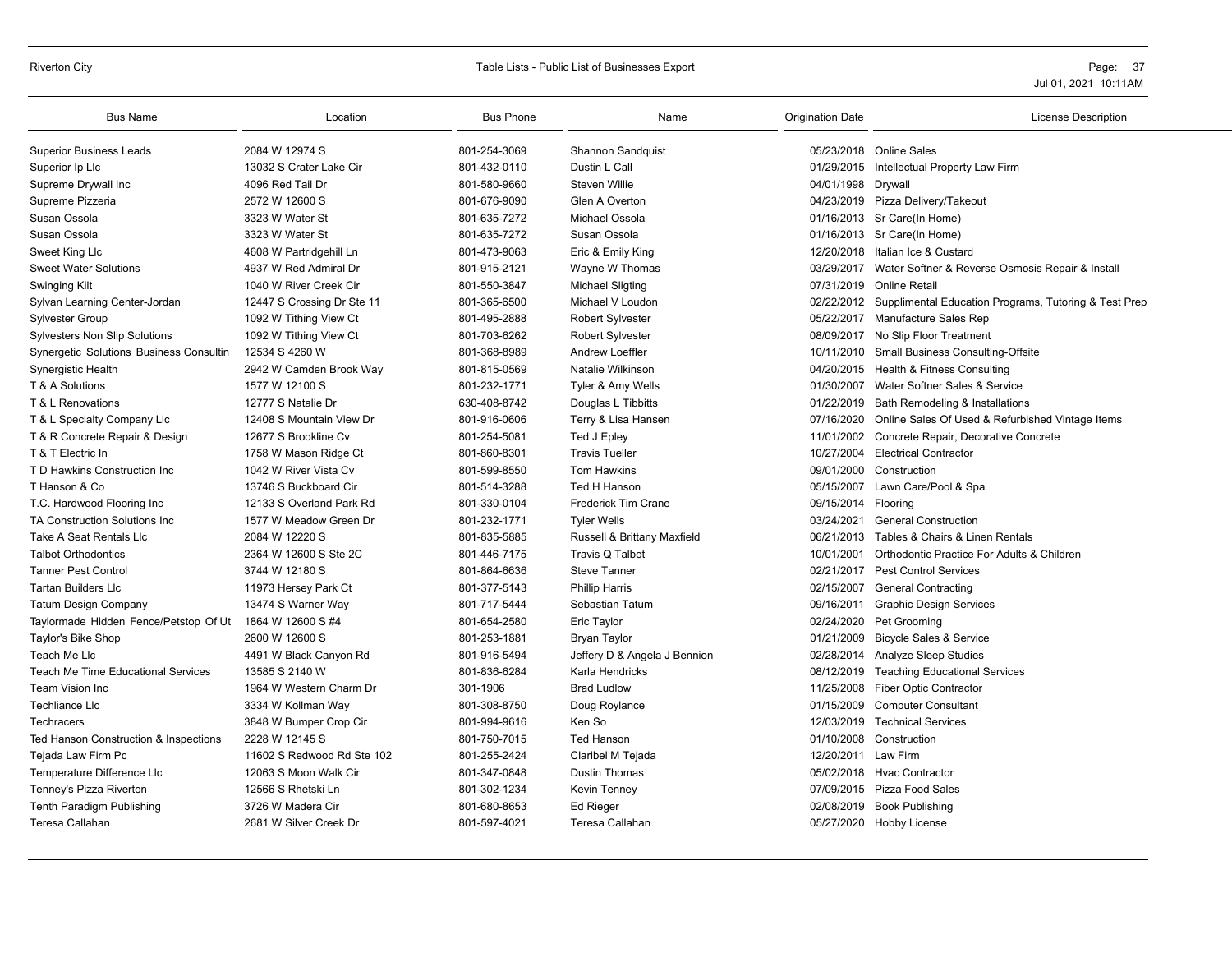#### Riverton City **School City** Page: 38 and Table Lists - Public List of Businesses Export **Page: 38** Page: 38

| <b>Bus Name</b>                                                  | Location                   | <b>Bus Phone</b> | Name                           | <b>Origination Date</b> | <b>License Description</b>                                |
|------------------------------------------------------------------|----------------------------|------------------|--------------------------------|-------------------------|-----------------------------------------------------------|
| Terry's Tots                                                     | 2494 W 13105 S             | 801-253-2235     | <b>Terry Kartchner</b>         |                         | 08/15/2007 Licensed Daycare                               |
| Tetravero Llc                                                    | 3263 W Sanborn Dr          | 801-518-2692     | <b>Michael Parker</b>          | 11/11/2020              | <b>Custom Computer Software</b>                           |
| Thai Basil Restaurant Of Riverton Inc                            | 2778 W 12600S #105         | 801-878-3399     | Meng Hao Li                    |                         | 12/30/2016 RESTAURANT                                     |
| Thanksgivings Heroes Llc                                         | 12116 S Springwheat Cir    | 801-901-0663     | Rob Adams                      | 10/06/2020              | Provide Thanksgiving Meals To Families In Need            |
| That One Computer Place Llc                                      | 3208 W Cedar Brae Cir      | 801-878-3358     | Jeff & Gwen Litster            | 07/09/2009              | Software Consulting/Development & Computer Hardware Build |
| The Annex5002                                                    | 4512 W Spring Park Cir     | 801-910-7682     | <b>Brent F Reid</b>            | 01/31/2012              | Internet Sales Of Overstock Items                         |
| The Barking Parlor                                               | 12864 S Zuni Dr            | 801-671-3065     | Kathy Medina                   |                         | 11/30/2002 Dog Grooming                                   |
| The Big House Llc                                                | 13760 S 2120 W             | 801-254-9050     | Hill Street Blues Llc          |                         | 05/17/2013 Real Estate Investments                        |
| The Coffee Shop                                                  | 12571 S Pasture Rd Ste A   | 801-403-5588     | Michael T Blanchard            | 04/12/2013              | Sell Coffee                                               |
| The Crayon Clubhouse                                             | 4969 W Cedar Point Peak    | 801-446-0327     | Janet K Hall                   | 07/30/2007              | Preschool                                                 |
| The Enchanted Castle                                             | 14099 W Lewiston Peak Dr   | 801-446-4546     | Michael Shampton               |                         | 03/05/2015 Costumes Sold At Quilted Bear                  |
| The Fellowship Southwest Llc Series A                            | 12570 S Rhetski Ln #101    | 801-971-4377     | <b>Deborah Merrill</b>         |                         | 08/27/2012 Fast Food Restaurant                           |
| The Finished End Llc                                             | 2073 W 12190 S             | 801-253-2479     | Roger Butkofer                 | 08/28/2007              | <b>General Construction</b>                               |
| The Fry Guy                                                      | 5242 W Elk Horn Peak Dr    | 801-419-2477     | <b>Elliot Person</b>           | 09/25/2019              | Preparing & Cutting Potatoes                              |
| The Gnome Corner                                                 | 2365 W 12090 S             | 801-727-0919     | <b>Kristin Dalley</b>          | 05/17/2021              | Make & Sell Minky Products Online                         |
| The Goods Cookies Llc                                            | 1766 W Dalmeny Way         | 801-898-9869     | Paulina Estrada                | 09/28/2020              | Cookies                                                   |
| The Green House Center For Growth & L 12427 S Pasture Rd Ste 102 |                            | 801-208-8838     | E Guerry Green                 | 05/06/2021              | <b>Outpatient Mental Health Services</b>                  |
| The Guitar Shop & Learning Center                                | 2464 W 12600 S Ste 120     | 801-446-1880     | <b>Troy Haun</b>               | 05/31/2011              | Guitar Sales Repairs & Lessons                            |
| The Have Knots Lic                                               | 12522 S Montcalm Dr        | 385-347-8342     | Samantha Cragun                | 07/15/2020              | Home Based Out Call Therapeutic Massage                   |
| The Hunters Image                                                | 11919 S Kings Crossing Way | 801-597-6680     | Paul & April Anthony           | 11/01/2002              | Graphic Design, Internet Sales                            |
| The Kauffman Company                                             | 5089 W Buckeye View Way    |                  | Paul Jaroscak                  | 08/27/2007              | Private Investigation                                     |
| The Knotted Butterfly                                            | 3432 W Angel Creek Cir     | 512-534-9225     | Alicia Fetzer                  | 09/17/2020              | Online Sales Of Handmade Crocheted & Knitted Items        |
| The Local Greek                                                  | 3673 W 13400 S #G          | 801-503-8055     | John Simonsen                  | 10/05/2018              | <b>Fast Food Service</b>                                  |
| The Local Greek                                                  | 3673 W 13400 S             | 801-503-8055     | <b>Geoffrey Patmides</b>       | 11/05/2019              | <b>Mobile Food Truck</b>                                  |
| The Logo Company Of Utah                                         | 12339 S Overlook Ridge Ct  | 801-282-2988     | Kevin & Lori Cullen            | 03/29/2007              | Sales Of Embroidered Shirts, T Shirts                     |
| The Mortgage Partner Inc                                         | 1369 W 12600 S             | 801-302-0100     | John Arens                     | 07/05/2007              | Mortgage Broker                                           |
| The Mower Guy                                                    | 12157 S Margaret Park Dr   | 801-230-9689     | <b>Bill Jorgensen</b>          | 04/16/2020              | Mobile OBILE LAWNMOWER REPAIR & SERVICE                   |
| The Nokes Corporation Inc                                        | 12040 S 2160 W             |                  | <b>Tom Nokes</b>               | 09/17/2007              | Holding Co For Real Estate                                |
| The Partridge Psychological Group Pllc                           | 1291 W 12600 S             | 801-272-5083     | Dr Brian Partridge             | 07/22/2014              | <b>Psychological Evaluations</b>                          |
| The Riverton Hair Connection                                     | 1273 W 12600 S Ste 401     | 801-253-1212     | Michelle Bell                  | 03/01/1994              | Full Service Beauty Salon                                 |
| The Rock Gardner                                                 | 11963 W 1380 W             | 801-209-1748     | Marilyn Gardner                | 05/29/2018              | <b>Manufacture Novelty Rock</b>                           |
| The Rose Shop                                                    | 3688 W 12600 S             | 801-254-7673     | Larkin Mortuary (Lance Larkin) | 02/26/2014              | <b>Floral Shop</b>                                        |
| The Rosquist Group/Chriopractic                                  | 3409 W 12600 S #200        | 801-676-8770     | <b>Gary Rosquist</b>           | 05/13/2008              | <b>Chiropractic Office</b>                                |
| The Rosy Nook                                                    | 12039 S Sprout Cir         | 503-522-0026     | Leanne Swindlehurst            | 05/17/2021              | Online Home & Gift Shop                                   |
| The Scrappy Lassis Llc                                           | 3343 W Merryvale Cir       | 801-971-6514     | <b>Thamsin Morris-Kuder</b>    | 03/13/2018              | Selling Handmade Items Online                             |
| The Scuba Dive                                                   | 2478 W 12600 S             | 801-979-6268     | Eric Larson                    | 03/02/2020              | <b>Education/Retail Equipment</b>                         |
| The Smart Cookie Academy                                         | 4881 W Cave Peak Dr        | 801-310-8356     | Nina Romrell                   | 08/12/2019              | Preschool                                                 |
| The Space Professional Studios                                   | 1734 W 12600 S             | 801-810-7212     | <b>Brett Hamilton</b>          | 12/31/2020              | Salon                                                     |
| The Tax Specialist                                               | 2503 W 12600 S             | 801-254-7421     | Margaret Ubert                 | 01/01/1993              | Tax Preparation & Bookkeeping                             |
| The Tilted Wick Llc                                              | 14103 S Murdoch Peak Dr    | 801-759-9429     | Andrea Coggins                 | 04/07/2021              | <b>Homemade Crafts</b>                                    |
| The Tjx Companies Inc                                            | 4582 W Kestrel Range Rd    | 801-302-5029     | The Tjx Companies Inc          |                         | 06/14/2018 Retail-Family Apparel                          |
|                                                                  |                            |                  |                                |                         |                                                           |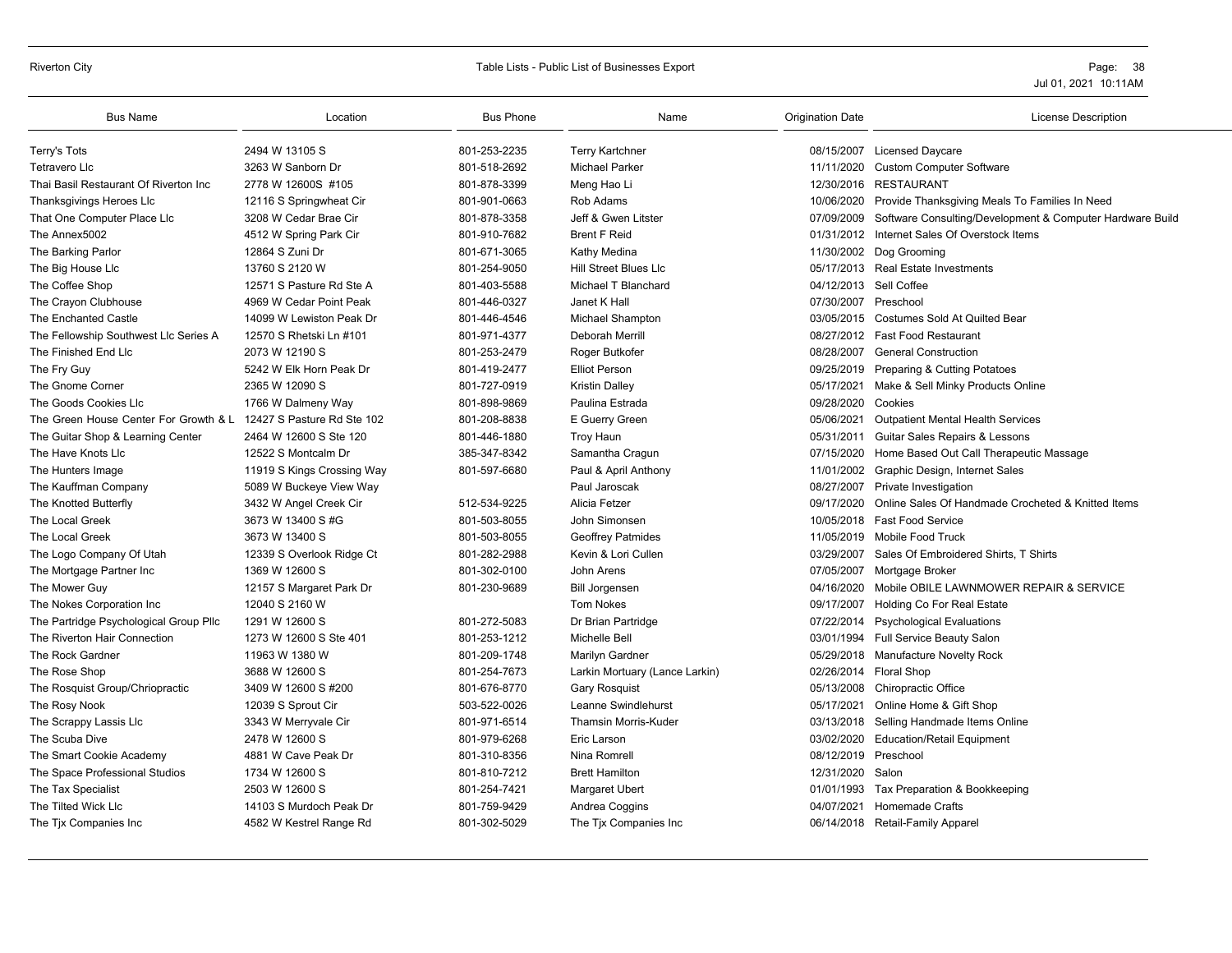# Riverton City **Example 20** Table Lists - Public List of Businesses Export **Page: 39** Page: 39

| <b>Bus Name</b>                               | Location                        | <b>Bus Phone</b> | Name                          | <b>Origination Date</b> | License Description                                     |
|-----------------------------------------------|---------------------------------|------------------|-------------------------------|-------------------------|---------------------------------------------------------|
| The Travel Bug Llc                            | 11874 S Lampton View Dr         | 801-712-7642     | Jeanette J Clark              |                         | 10/10/2011 Travel & Tours                               |
| The Treatment                                 | 1149 W 12400 S                  | 801-864-1558     | Tamara Shumway                | 05/01/2020              | Massage Therapy                                         |
| The Yard King Llc                             | 3684 W Salinas Dr               | 801-673-3691     | Jason M King                  | 02/07/2018              | <b>Property Maintenance</b>                             |
| <b>Third Dimension</b>                        | 2844 W 13760 S                  | 801-971-2475     | Lee Weatherhead               | 08/20/2020              | Independent Distributor For Mckee Foods                 |
| This Chick Can Clean                          | 2795 W Golden Meadows Dr        | 801-696-7778     | Judie Quayle-Thompson         | 01/01/1999              | Cleaning Service/Floral Design                          |
| This N That                                   | 11823 S 3200 W                  | 801-738-9786     | Nicole C Allan                | 08/26/2013              | General Front Office Help                               |
| Thomas Race Prep                              | 4083 W 12050 S                  | 801-803-8400     | David Thomas                  |                         | 04/03/2019 Mobile Maintenance Repairs                   |
| Three Seasons Lawn Services Llc               | 4323 W Scenic Acres Dr          | 801-450-9690     | Darren & Camille Schmidt      |                         | 01/23/2009 Lawn Mowing Services                         |
| Three T Trucking Inc                          | 12207 S 3900 W                  | 801-891-1495     | Clinton R Olsen               | 01/09/2007              | Hauling & Dumping Of Topsoil, Sand, Gravel              |
| Thunder Mountain Martial Arts Llc             | 1931 W Mountain Ash Cir         | 801-641-9110     | Kimberly Jensen               |                         | 04/18/2016 Martial Art At A Rec Center                  |
| Tilling For A Shilling                        | 11946 S 3600 W                  | 801-898-3777     | Levi Kunz                     |                         | 04/16/2020 Tilling & Weed Mowing                        |
| <b>Time Savors</b>                            | 13526 S Homestead Ln            | 801-915-1952     | Jessica Christiansen          | 04/22/2014              | Piano Teaching/Etsy Store                               |
| Timeless Tile & Stone                         | 5038 W Morning Cloak Way        | 801-759-5150     | Karl Zeeman                   |                         | 05/23/2011 Tile Installation                            |
| Tin & Twine                                   | 4261 W Park Hollow Ln           | 801-550-8885     | Jill Fischer                  |                         | 01/17/2013 Sell Jewelry, Crafts, Home Decor, Gift Items |
| <b>Tina Price</b>                             | 2187 W Meyers Ln                | 801-712-7773     | Jason & Tina Price            |                         | 11/16/2018 Beauty Salon                                 |
| Titan Web Agency                              | 12148 S 3410 W                  | 801-871-9099     | Paul Tyson Downs              |                         | 08/30/2012 Online Sales                                 |
| Title Max Of Utah Inc                         | 1849 W 12600 S                  | 912-525-2675     | <b>TMX Finance Llc</b>        |                         | 01/28/2014 Car Title Loans                              |
| <b>TJH Sprinkler Repair</b>                   | 2046 W 12510 S                  | 801-971-3475     | <b>Todd Householder</b>       |                         | 03/29/2017 Sprinkler Repair                             |
| <b>TK Design Services Llc</b>                 | 3497 W Chambery Ln              | 801-450-0609     | Anthony Kobak                 | 02/26/2020              | Consulting & Designing For Automotive Industry          |
| <b>TLC Advertising</b>                        | 2805 W 12075 S                  | 801-254-2143     | <b>Terry Clawson</b>          |                         | 06/01/1993 Computer Generated Artwork                   |
| <b>TIc Billing LIc</b>                        | 12364 S Breaker Point Cir       | 801-446-6875     | Tara Bauman                   |                         | 03/27/2012 Contractor For Medical Billing               |
| <b>TLC House Cleaning</b>                     | 13207 S Bench Acres             | 801-898-8041     | <b>Tamara Thompson</b>        | 01/18/2018              | House Cleaning                                          |
| T-Mobile West Llc                             | 4608 W Partridge Hill Ln #B-100 | 630-857-2106     | T-Mobile West Llc             | 06/14/2018              | Retail Sales Of Wireless Phones & Accessories           |
| TNT Fireworks/American Promotional Fir        | 1202 W 12600 S                  | 253-922-0800     | Jerry Elrod                   | 01/12/2005 Fireworks    |                                                         |
| <b>TNT Fireworks/American Promotional Fir</b> | 1202 W 12600 S                  | 253-922-0800     | Jerry Elrod                   | 01/12/2005              | Fireworks/Lowe's Indoors                                |
| <b>TNT Fireworks/American Promotional Fir</b> | 1202 W 12600 S                  | 253-922-0800     | Jerry Elrod                   | 01/12/2005              | Fireworks/Walmart Supermarket Indoors                   |
| TNT Fireworks/American Promotional Fir        | 1202 W 12600 S                  | 253-922-0800     | Jerry Elrod                   |                         | 01/12/2005 Fireworks/Vasa Outdoor                       |
| TNT Fireworks/American Promotional Fir        | 1202 W 12600 S                  | 253-922-0800     | Jerry Elrod                   |                         | 01/12/2005 Fireworks/Walmart Supercenter Outdoors       |
| <b>TNT Fireworks/American Promotional Fir</b> | 1202 W 12600 S                  | 253-922-0800     | Jerry Elrod                   | 01/12/2005              | Fireworks/Walmart Supercenter Indoors                   |
| <b>TNT Fireworks/American Promotional Fir</b> | 1202 W 12600 S                  | 253-922-0800     | Jerry Elrod                   | 01/12/2005              | FIREWORKS/DOLLAR TREE                                   |
| TNT Fireworks/American Promotional Fir        | 1202 W 12600 S                  | 253-922-0800     | Jerry Elrod                   |                         | 01/12/2005 Fireworks/Peterson Fresh Market Indoors      |
| <b>TNT Fireworks/American Promotional Fir</b> | 1202 W 12600 S                  | 253-922-0800     | Jerry Elrod                   |                         | 01/12/2005 FIREWORKS/OUTDOORS                           |
| Toadal Inc                                    | 13754 S 4100 W                  | 801-671-3764     | <b>MICHAEL PRAAG</b>          | 02/01/1999              | <b>Yard Care</b>                                        |
| Todd's Barber Shop                            | 1804 W 12600 S                  | 652-4295         | <b>Todd Clayson</b>           |                         | 06/09/2006 Barber Shop                                  |
| Tony Mascaro Trucking Llc                     | 4091 W 12600 S                  | 801-819-3834     | Denette Mascaro-Facer         |                         | 06/11/2015 Trucking Company                             |
| <b>Tool Shed Inc</b>                          | 12773 S 1700 W                  | 801-254-3921     | Laura Griffiths               | 01/01/1993              | Hardware & Lumber                                       |
| <b>Toolin Around Co</b>                       | 12151 S 3410 W                  | 801-633-3072     | Ryan Timpson                  | 05/06/2021              | Sales of Gift Boxes                                     |
| Top Cut Lawn & Yard Care                      | 2459 W Frontier Cir             | 801-971-8956     | <b>Brandon Kitchen</b>        | 09/01/1998              | <b>YARD CARE</b>                                        |
| <b>Top Notch Construction</b>                 | 1981 W 12110 S                  | 801-205-2378     | Paul C Ostler                 | 08/10/2006              | <b>General Contractor</b>                               |
| <b>Total Athlete Training LIc</b>             | 12472 S 3670 W                  | 801-882-1243     | Christian & Michelle Sandoval | 03/31/2017              | <b>Athlete Training</b>                                 |
| Totorica Inc                                  | 12663 S Totorica Cir            | 801-450-9002     | Joey Totorica                 |                         | 04/08/2015 General Contractor                           |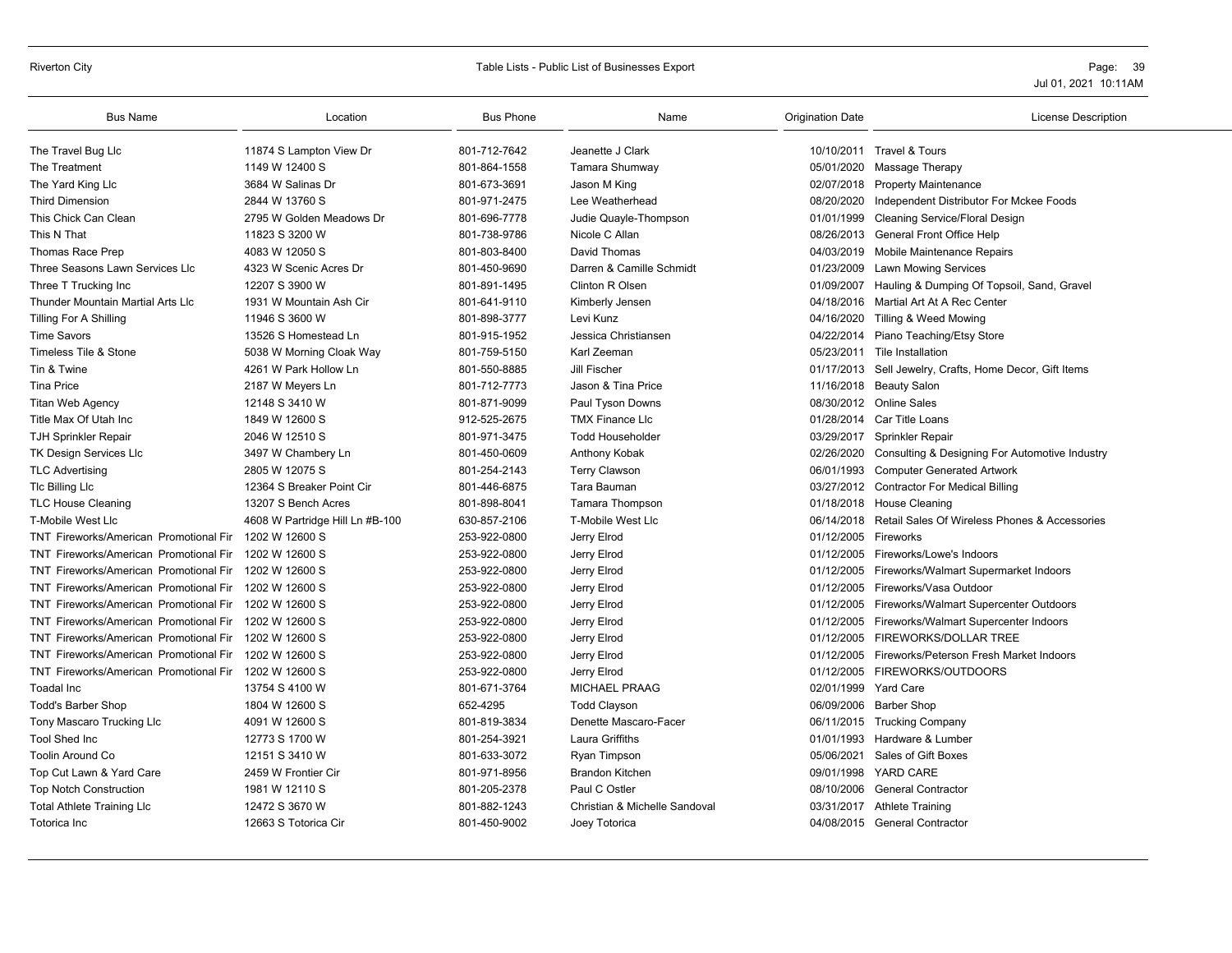# Riverton City **Example 20 State 20 State 20 State 20 State 20 State 20 State 20 State 20 State 20 State 20 State 20 State 20 State 20 State 20 State 20 State 20 State 20 State 20 State 20 State 20 State 20 State 20 State 2**

| <b>Bus Name</b>                       | Location                       | <b>Bus Phone</b> | Name                                   | Origination Date    | <b>License Description</b>                                      |
|---------------------------------------|--------------------------------|------------------|----------------------------------------|---------------------|-----------------------------------------------------------------|
| <b>Touch Of Tranquility</b>           | 13727 S Frontier St            | 801-631-4969     | Anna Childs                            |                     | 02/04/2008 Facials, Waxings, Pedicures, Retail Sales            |
| Toughy Investments LIc                | 12304 S Lampton View Dr        | 801-201-7372     | Greg & Diana Stevens                   |                     | 06/08/2016 Real Estate Holding Company                          |
| Towne Storage - Monarch Meadows Llc   | 5183 W 13400 S                 | 801-446-2660     | Town Storage-Monarch Meadows           |                     | 12/05/2006 Self Storage                                         |
| Towne Storage Riverton 12600, Lc      | 4425 W 12600 S                 | 801-262-3388     | <b>Gary Free</b>                       |                     | 10/19/2017 Self Storage                                         |
| Towne Storage Riverton Redwood Lc     | 13658 S Redwood Rd             | 801-262-3388     | Gary Free                              |                     | 09/24/2019 Self Storage Facility                                |
| <b>Tracey Doney</b>                   | 2088 W 12060 S                 | 801-560-1890     | <b>Tracey Doney</b>                    |                     | 11/17/2020 Teaching Piano Lesson                                |
| Travelgenie Llc                       | 11855 S 2240 W                 | 801-960-2367     | Benjamin Shaw                          |                     | 03/31/2015 Travel Agency                                        |
| Tri Axe Trailer                       | 2068 W 12920 S                 | 801-661-4938     | Kevin Hopkin                           |                     | 07/15/2020 Mobile Axe Throwing Amusement                        |
| <b>Tri Stone Accounting Services</b>  | 1233 W 12500 S                 | 801-694-9049     | <b>Rick Stone</b>                      |                     | 05/01/2004 Accounting Service                                   |
| Tricia West Piano Studio              | 3119 Aubrey Dee Cir            | 801-680-1456     | <b>Tricia West</b>                     |                     | 09/19/2005 Piano Lessons                                        |
| <b>Tricked Out Services Inc.</b>      | 4539 W Partridge Hill Ln #G105 | 801-996-8579     | <b>JIMMY GILLAND</b>                   |                     | 06/05/2019 Retail Sales Of Mobile Device & Accessories & Repair |
| <b>Trippin Trims Dog Grooming</b>     | 1864 W 12600 S #4              | 801-971-8676     | <b>Emily Tripp</b>                     | 03/11/2021          | Dog Grooming                                                    |
| <b>Triumphant Life Llc</b>            | 2337 W Explorer Way            | 801-828-7330     | <b>Heather Sylvester</b>               | 04/27/2021 E-books  |                                                                 |
| Tropic Isle                           | 3546 W 13400 S                 | 801-651-0230     | Craig & Rhonda Moormann                |                     | 12/01/1996 Fish Breeding                                        |
| Truaesthetica                         | 1734 W 12600 S                 | 435-896-7450     | Kendra Barney                          | 04/29/2021          | <b>Lash Extensions</b>                                          |
| <b>Trust Plumbing Co</b>              | 11946 S 3600 W                 | 801-254-7866     | Nathan Kunz                            | 09/18/2007 Plumbing |                                                                 |
| TT Videography                        | 4858 W Murdoch Peak Cir        | 385-216-4428     | Steven W Braithwaite                   |                     | 12/29/2017 Videography                                          |
| <b>Tumble Wright</b>                  | 2162 W 12820 S                 | 801-259-5549     | Justin Wright                          |                     | 07/19/2017 Tumbling Classes                                     |
| <b>Twin Peaks Productions Llc</b>     | 2038 W 12920 S                 | 801-382-8718     | Nick Bauman                            |                     | 09/07/2011 Preschool/Photography/Computer Repairs               |
| <b>Twisted Loxx Salon</b>             | 2487 W 12600 S                 | 801-971-2970     | Nicole Nicolodemos                     |                     | 08/20/2012 Hair Salon                                           |
| <b>Twisting Stitch Llc</b>            | 12210 S Janice Dr              | 801-554-5454     | Jo'ell Fairbourn                       |                     | 09/23/2009 Embroidery (In Home Custom Embroidery)               |
| Tyra Medina                           | 12864 S Zuni Dr                | 801-634-4783     | Tyra Medina                            |                     | 12/11/2019 ESTHETICS SPA/SALON                                  |
| Uchi Llc                              | 13536 S Rose Hill Dr           | 801-647-3714     | Parker Hansen                          |                     | 01/31/2019 Real Estate Inspection                               |
| U-Haul Co Of Utah Inc                 | 12367 S 4000 W                 | 801-302-1484     | Jared Hamilton                         |                     | 08/21/2015 U-Haul Rental                                        |
| Uinta Forever Living                  | 11711 Stone Crest Cir          | 801-815-1653     | Laipesi Fotu                           |                     | 02/08/2007 Care Giver                                           |
| Ulman Mfg Co                          | 2372 W 11800 S                 |                  | Rolf Strektenfinger                    |                     | 01/01/1988 Machine Shop                                         |
| <b>Ulta Beauty</b>                    | 4604 W Kestrel Range Rd        | 331-253-3460     | Ulta Salon, Cosmetics & Frangrance Inc |                     | 06/14/2018 Retail Beauty Products & Salon Services              |
| <b>Ultimate Aeration Llc</b>          | 11868 S 2780 W                 | 801-726-2087     | <b>Martin Cluff</b>                    |                     | 01/23/2019 Landscaping                                          |
| Uni - West Inc                        | 1087 W Sirmingo Way            | 801-253-2665     | Michael James Mayor                    |                     | 10/03/2007 Repair Plumber                                       |
| Uniflow Inc Llc                       | 1391 W 13200 S                 | 801-618-5517     | Mike Peterson                          |                     | 08/12/2019 MANUFACTURER REP (BILLING & PAYABLES ONLY)           |
| United Studios Of Self Defense        | 1716 W 12600 S                 | 801-446-4860     | David Garvey                           | 08/01/2000          | Karate Instruction                                              |
| University First Federal Credit Union | 13347 S Market Center Dr       | 801-481-8876     | University Federal CU                  | 12/17/2007          | <b>Financial Institution</b>                                    |
| Unlocks Only                          | 12427 S 2200 W                 | 385-218-7194     | John B Hatcher                         | 06/07/2017          | Locksmith                                                       |
| <b>UPS Store</b>                      | 1878 W 12600 S                 | 801-446-1906     | Richard B Goodloe                      |                     | 12/02/2014 Shipping, Printing, Mailboxes, Copy                  |
| <b>USA Computer Services Inc</b>      | 13157 S 2560 W                 | 801-450-4789     | <b>Michael Greer</b>                   |                     | 09/30/2009 Online Computer Support                              |
| Utah Firearm & Security Training Llc  | 3538 W 13175 S                 | 801-831-1323     | Steven Marquardt                       |                     | 03/19/2015 Provide Firearm & Security Training                  |
| Utah Foot Zone Association            | 12476 S 1255 W                 | 801-471-4972     | Jana Horton                            |                     | 07/30/2020 Non-Profit                                           |
| Utah Injury Recovery Massage          | 2778 W 12600 S Ste 103         | 801-592-9381     | Cierra Nelson                          | 03/26/2020 Massage  |                                                                 |
| Utah Landsculpture Inc                | 13113 S Lil Old Ln             | 801-671-6257     | Craig Newbold                          |                     | 03/25/2016 Landscape Design                                     |
| Utah Promos Llc                       | 2091 W Park Ave #218           | 385-414-7630     | Douglas Candland                       |                     | 07/31/2019 T-Shirt Decorating                                   |
| <b>Utah Realty Specialists</b>        | 2844 W 12825 S                 | 801-244-1648     | Mitzi Bodily                           |                     | 09/10/2013 Real Estate Brokerage                                |
|                                       |                                |                  |                                        |                     |                                                                 |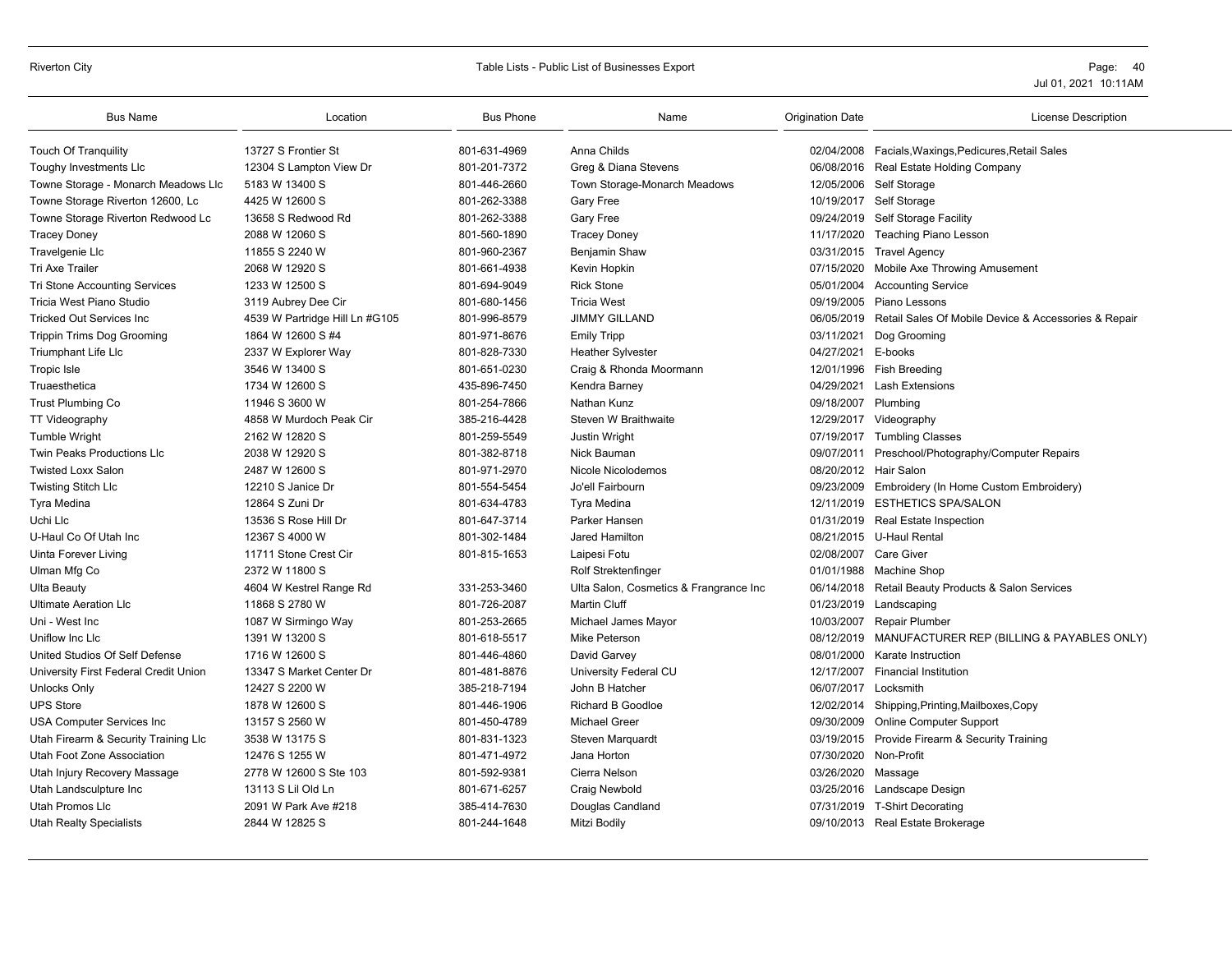# Riverton City **Example 20** Table Lists - Public List of Businesses Export **Page: 41** Page: 41

| <b>Bus Name</b>                         | Location                    | <b>Bus Phone</b> | Name                             | <b>Origination Date</b> | <b>License Description</b>                                          |
|-----------------------------------------|-----------------------------|------------------|----------------------------------|-------------------------|---------------------------------------------------------------------|
| Utah Transportation Express Service     | 14038 S Van Cott Peak Cir   | 801-634-1122     | <b>Derric Cumbee</b>             |                         | 09/17/2019 Transportation                                           |
| Utah Tuscany Property Management        | 11878 S Hollow Cedar Ln     | 801-839-8197     | Natalie Powley                   | 01/25/2021              | <b>Property Management</b>                                          |
| Utah Window And Door Company            | 4629 W Indian Spring Cir    | 801-864-1933     | David Catalini Jr                |                         | 11/17/2016 Replacing Windows & Doors                                |
| V & Y Nails                             | 12571 S Pasture Rd #D       | 801-446-8215     | Son Nguyen                       | 03/18/2021              | Nail Salon                                                          |
| V And S Dental Lic                      | 3816 W 13400 S #200         | 385-444-7030     | <b>Waltrand Herbert</b>          |                         | 02/24/2016 Dental Office                                            |
| Val D Greenwood                         | 12424 S Tithing Point Dr    | 801-455-4610     | Val D Greenwood                  |                         | 12/13/2006 Book Sales                                               |
| Valhalla Fitness                        | 3305 W 12600 S              | 801-864-4383     | Kerrie Olsen                     |                         | 05/21/2019 Fitness Gym                                              |
| Valley View Vision/Total Vision Care    | 4019 W 12600 S Ste 110      | 801-302-9482     | <b>Troy Graham</b>               | 08/17/2006              | <b>Optometry Office</b>                                             |
| Vanikioti's Investment & Leasing Inc    | 4118 W 12050 S              | 801-253-3645     | <b>Mike Vanikiotis</b>           |                         | 12/18/2007 MANAGEMENT AND PROPERTY LEASING                          |
| Vantage Point Visuals                   | 12068 S Hawes Cir           | 801-834-7038     | Chaz Van Tassell                 | 03/17/2020              | Photography                                                         |
| Vapor Craziness Llc                     | 12570 S Rhetski Ln Ste 102  | 801-302-8229     | Riley Farr & Paul Evans          | 07/14/2015              | Sale Of Electronics Cigarettes, Clothing & Decals                   |
| Varela's Drywall                        | 13726 S 2080 W              | 801-787-8039     | <b>Fidel Varela</b>              | 11/13/2007 Drywall      |                                                                     |
| <b>VB Properties Llc</b>                | 4042 W Sullivan Rd          | 801-979-7948     | Michael Bangerter                | 06/14/2021              | <b>Basement Rental Property</b>                                     |
| <b>VDP Investment LIc</b>               | 12899 S Tortoise Ln         | 385-251-3360     | Phuong Chau                      | 02/25/2021              | Design & Build Residential & Commercial Buildings                   |
| Veral Building Services Llc             | 1683 W Madison Ridge Ln     | 801-548-9928     | Victor Veropalumbo               |                         | 02/07/2020 Office Cleaning                                          |
| Veritas Leadership Research & Consultin | 14182 S Mill Canyon Peak Dr | 385-549-4148     | Steven S Merrill                 |                         | 03/19/2016 Business Consulting                                      |
| Very Good Company Llc                   | 12011 S Lampton View Dr     | 407-462-9446     | <b>Matthew Palmeira</b>          | 04/27/2021              | <b>Marketing Consulting</b>                                         |
| Veteran Marketing Design Llc            | 12191 S 3600 W              | 801-913-5065     | Jesse Rudy Cervantes             |                         | 07/28/2016 Internet Marketing                                       |
| Vickie Sugden                           | 12349 S Huron Rd            | 801-446-3545     | Vickie Sugden                    |                         | 03/03/2006 In Home Hair Salon                                       |
| <b>Vicki's Closet</b>                   | 3716 W Bryce Canyon Dr      | 801-860-4488     | Vicki Scott                      |                         | 11/19/2014 Clothing Company                                         |
| Vicky's Childcare                       | 4996 W Badger Ln            | 385-414-7042     | Gilmar Hernande & Leonel Mazquez | 11/13/2018 Daycare      |                                                                     |
| View Point Construction Inc             | 1559 W Norm B Cir           | 801-232-9599     | M Adam Alder                     |                         | 04/11/2007 Consulting                                               |
| Vigil Trucking Llc                      | 2041 W 12510 S              | 801-935-0423     | Ron Vigil                        |                         | 03/01/1996 Trucking Sand & Gravel                                   |
| Vincent Vargas Inc                      | 11602 S Redwood Rd Ste 208  | 801-231-6009     | Vincent Vargas                   |                         | 03/31/2020 E-Commerce                                               |
| Vinyl Design & Decor Llc                | 3529 W Mountain View Cir    | 801-232-7462     | Shiree Applegarth                | 08/31/2006              | Internet Craft Boutique                                             |
| <b>Vip Nails</b>                        | 1748 W 12600 S              | 801-302-8993     | Linh Hai Nguyen                  | 11/09/2015 Nail Salon   |                                                                     |
| Vision Perfect Software                 | 1875 W 12600 S              | 801-254-6364     | Scott Osborne                    |                         | 09/14/2009 Software Support & Sales                                 |
| Vivint Inc                              | 4931 N 300 W                | 877-479-1670 X3  | Vivint Solar Operations Llc      |                         | 10/14/2010 Residential Security                                     |
| Vivint Inc                              | 4931 N 300 W                | 877-479-1670 X3  | Vivint Solar Operations Llc      |                         | 10/14/2010 INTINERANT LICENSE                                       |
| Vivint Solar Developer Llc              | 885 S Automall Dr Unit C    | 801-845-0286     | Vivint Solar Operations Llc      | 04/07/2015              | Sales & Installation Of Solar Energy Systems                        |
| Vivint Solar Developer Llc              | 885 S Automall Dr Unit C    | 801-845-0286     | Vivint Solar Operations Llc      | 04/07/2015              | Intinerant License                                                  |
| Voyager Outdoors Llc                    | 12959 S Picket Fence Ln     | 801-673-9554     | Henry Louis Fuell                |                         | 09/17/2020 Cut & Sew Belts                                          |
| W&J Handyman Llc                        | 11880 S 2700 W              | 714-749-8267     | Bertha & Wagner Lopez            |                         | 01/23/2018 Handyman Service, Flooring                               |
| Wahine's Aloha Hawaiia Grill            | 11711 Stone Crest Cir       | 801-571-6278     | Laipesi Fotu                     |                         | 10/02/2006 Portable Food Cart For Special Events                    |
| Wahlen Specialty Installation Inc       | 1772 W 12980 S              | 801-949-9537     | Kirk Wahlen                      |                         | 10/02/2009 General Contractor, Finish Carpentry, Cabinet Countertop |
| Walgreens #07007                        | 12623 S Redwood Rd          | 801-254-4916     | <b>Walgreen Company</b>          |                         | 05/01/2003 Retail Drug Store & Sundries                             |
| Walgreens #07007                        | 12623 S Redwood Rd          | 801-254-4916     | <b>Walgreen Company</b>          | 05/01/2003              | CLASS A BEER SALES/OFF PREMISE                                      |
| <b>Walker Inc</b>                       | 3988 W Red Tail Dr          | 801-514-5400     | Gavin J Walker                   | 11/09/2017              | <b>Cleaning &amp; Restoration</b>                                   |
| Wallaroo's Furniture & Mattresses Llc   | 3651 W Market Center Dr     | 310-570-7162     | Nathan Chetrit                   | 04/05/2021              | <b>Furniture &amp; Mattresses</b>                                   |
| Walmart Market #7043                    | 1202 W 12600 S              | 479-277-0866     | Walmart Inc.                     |                         | 01/16/2015 Retail Discount Merchandiser/Grocer                      |
| Walmart Market #7043                    | 1202 W 12600 S              | 479-277-0866     | Walmart Inc                      |                         | 01/16/2015 CLASS A BEER SALES/OFF PREMISE                           |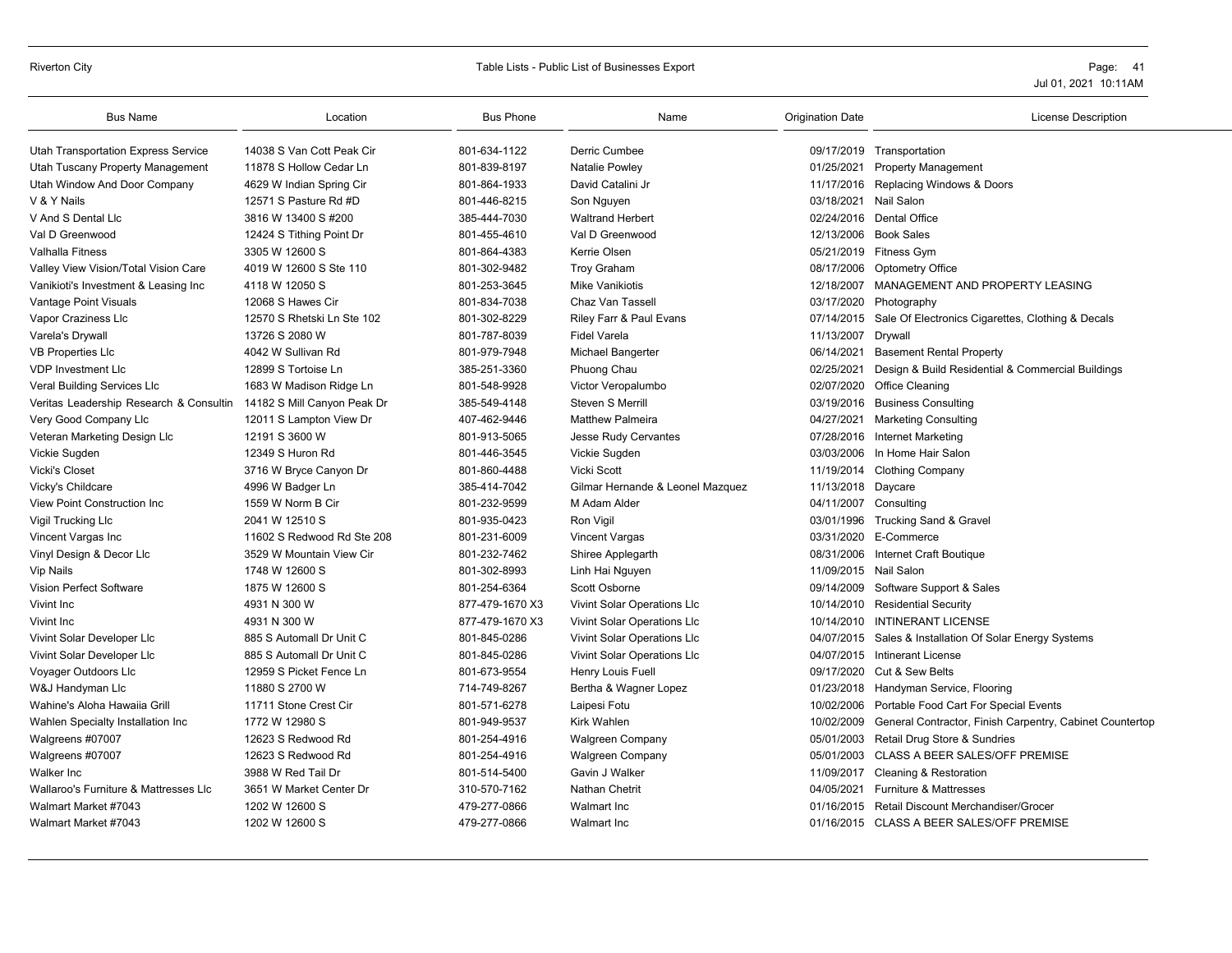# Riverton City **Example 20** Page: 42

| <b>Bus Name</b>                                              | Location                      | <b>Bus Phone</b> | Name                         | <b>Origination Date</b> | License Description                                          |
|--------------------------------------------------------------|-------------------------------|------------------|------------------------------|-------------------------|--------------------------------------------------------------|
| Wal-Mart Superstore #3620                                    | 13502 S Hamilton View Rd      | 479-277-0866     | Wal Mart Inc                 |                         | 04/28/2008 Class A Beer Sales/Off Premise                    |
| Wal-Mart Superstore #3620                                    | 13502 S Hamilton View Rd      | 479-277-0866     | Wal Mart Inc                 | 04/28/2008              | Retail Merchandise                                           |
| <b>Walnut Works Llc</b>                                      | 12494 S Elm Meadows Rd        | 801-797-0795     | <b>Gregory Hill</b>          | 12/12/2008              | Snow Removal & Other "Handyman" Services                     |
| Warner Heating & Air Conditioning                            | 3115 W 13200 S                | 801-254-6433     | Shane & Denise Smock         | 01/01/1999              | <b>Hvac Contractor</b>                                       |
| <b>Warr Brothers Productions LIc</b>                         | 13125 S Dapplegray Cir        | 385-210-9056     | <b>Gabriel Warr</b>          |                         | 03/17/2021 Video & Photography Production                    |
| Wasatch Allergy And Asthma                                   | 13348 S Market Center Dr #220 | 385-831-1861     | Eric C Chenworth             | 04/21/2015              | Allergy & Asthma Clinic                                      |
| Wasatch Area Grounds Specialists Llc                         | 12936 Cayman Cir              | 801-253-6366     | Ryan Wagstaff                | 05/15/2007              | Landscape Installation & Maintenance                         |
| Wasatch Arts Center Llc                                      | 11968 S Redwood Rd            | 801-253-6323     | Alice White                  |                         | 08/16/2010 Dance & Music Studio, Preschool                   |
| Wasatch Christian Academy                                    | 5222 W Shaggy Peak Dr         | 801-633-2267     | <b>VICKIE CARTER</b>         | 10/02/2019              | Private School Administrative (Office Work Only)             |
| <b>Wasatch Front Contractors</b>                             | 12987 S Geronimo Cir          | 801-597-4933     | <b>Brandon Bingham</b>       | 09/05/2018              | <b>Flooring Installation</b>                                 |
| Wasatch Hardware & Glass                                     | 13087 S Cannon View Dr        | 801-915-2298     | Shelton Klopfer              |                         | 03/17/2021 Hardware & Glass Supply                           |
| Wasatch Lawn South Valley #0378/ Fami                        | 13001 S 3600 W                | 801-253-2795     | Service Corp International   | 02/01/2000              | Cemetery                                                     |
| <b>Wasatch Wolf Cleaners Lic</b>                             | 13072 S 1300 W                | 801-580-6828     | <b>Taylor Wolf</b>           | 10/05/2020              | <b>Cleaning New Construction</b>                             |
| <b>Water Mart</b>                                            | 1746 W 12600 S                | 801-878-3122     | Paul Steffensen              | 06/26/2007              | <b>Purified Water Sales</b>                                  |
| Water Softeners Plus Llc                                     | 12726 S Gilbert Dr            | 208-419-7372     | <b>Chad Baxter</b>           | 02/21/2018 Plumbing     |                                                              |
| Wayman Studio                                                | 2655 W 12600 S                | 801-254-4374     | Paul Wayman                  | 11/01/1990              | Photography                                                  |
| Wayne S Nokes Enterprises                                    | 13380 S 1830 W                | 801-860-7594     | Waynes S Nokes               |                         | 09/14/2009 Kitchen Cabinet Installation                      |
| <b>WDT Consulting Inc.</b>                                   | 14137 S Lewiston Peak Dr      | 385-330-4270     | Michael R Johnson            | 12/31/2020              | <b>Consulting Business On Firearms</b>                       |
| Weather Modification Association                             | 13175 S 2900 W                | 801-598-4392     | Laurie Capece                | 03/05/2013              | Professional Non Profit Organization Information & Education |
| Web Pros                                                     | 4672 W Geronimo Rd            | 801-618-1876     | Scott Johnston               | 03/03/2009              | Web Hosting, Server Management                               |
| <b>Webdeals Llc</b>                                          | 11933 S Kings Crossing Way    | <b>SEE FILE</b>  | David Smith                  | 04/10/2014              | <b>Online Reseller</b>                                       |
| Wells Fargo Bank                                             | 1750 W 12600 S                | 801-254-0556     | Wells Fargo                  | 04/01/1997              | Retail Banking                                               |
| <b>Welton Orthodontics Llc</b>                               | 1277 W 12600 S                | 801-446-1110     | Boyd D Welton                | 05/01/1997              | Orthodontist                                                 |
| Wend Salt Lake Lic                                           | 1938 W 12600 S                | 801-446-3884     | Ronald S Igarashi            | 04/28/2021              | <b>Fast Food Restaurant</b>                                  |
| West Point Ballet Academy                                    | 1760 W 12600 S                | 385-355-1198     | Juliana Martin               | 07/23/2019              | <b>Ballet Studio</b>                                         |
| <b>Westco Market Llc</b>                                     | 11832 S Reeves Ln             | 801-556-1877     | <b>Colette Weston</b>        | 06/09/2020              | <b>Online Sales</b>                                          |
| Western Gynecological & Obstetrical Clin 12842 S 3600 W #200 |                               | 801-285-4800     | Jeff Quinn MD                |                         | 01/25/2010 OB/GYN Clinic-Healthcare                          |
| Western Gynecological & Obstetrical Clin 12842 S 3600 W #200 |                               | 801-285-4800     | <b>Mark Curtis MD</b>        | 01/25/2010              | <b>OB/GYN Clinic-Healthcare</b>                              |
| Western Gynecological & Obstetrical Clin                     | 12842 S 3600 W #200           | 801-285-4800     | Robert Merrill DO            | 01/25/2010              | <b>OB/GYN Clinic-Healthcare</b>                              |
| Western Gynecological & Obstetrical Clin                     | 12842 S 3600 W #200           | 801-285-4800     | Sue Anders MD                |                         | 01/25/2010 OB/GYN Clinic-Healthcare                          |
| <b>Wheeler Detailing</b>                                     | 1652 W Oak River Ct           | 385-321-8697     | <b>Watson Wheeler</b>        |                         | Mobile Auto Detailing                                        |
| <b>White Construction</b>                                    | 12088 S 1900 W                | 801-631-5258     | James White                  | 09/11/2009              | Contractor                                                   |
| Whitney Johnson Photography                                  | 3035 W 13200 S                | 801-928-0253     | Whitney Johnson              | 06/03/2020              | <b>Photography Services</b>                                  |
| Wholeness Integrated Solutions                               | 13779 S Blue Admiral Dr       | 385-434-8136     | <b>Matthew Barkdull</b>      | 04/15/2019              | Mental Health Education/Coaching/Counseling                  |
| <b>Wicked Peel</b>                                           | 3956 W Innovation Dr Ste C    | 801-810-2811     | <b>Charlie Wallwork</b>      | 01/26/2018              | <b>Full Service Restaurant</b>                               |
| <b>Wicked Peel</b>                                           | 3956 W Innovation Dr Ste C    | 801-810-2811     | Charlie Wallwork             |                         | 01/26/2018 CLASS B BEER & ALCOHOL SALES/ON PREMISE           |
| Wilcken Upholstery Lc                                        | 12523 S Redwood Rd            | 385-250-6560     | <b>Gilbert Lance Wilcken</b> | 01/29/2020              | <b>Upholstery Shop</b>                                       |
| <b>Wild Country Taxidermy</b>                                | 2181 W 13180 S                | 801-201-8484     | Justin Horrocks              | 12/01/2005              | Taxidermy                                                    |
| <b>Wild Dood</b>                                             | 2063 W 12510 S                | 801-989-1264     | Lexie Romero                 | 05/07/2020              | Making Dog Bandana's Accessories For Pets                    |
| Wild Orchid Nails Corporation                                | 3898 Innovation Dr Ste A      | 801-253-8185     | Christopher Nguyen           | 08/01/2005 Nail Salon   |                                                              |
| <b>Wild Wire</b>                                             | 12348 S 3825 W                | 801-824-2878     | <b>Trevor Sanford</b>        |                         | 10/23/2014 New Home Cabling For Phone, Tv, Network           |
|                                                              |                               |                  |                              |                         |                                                              |